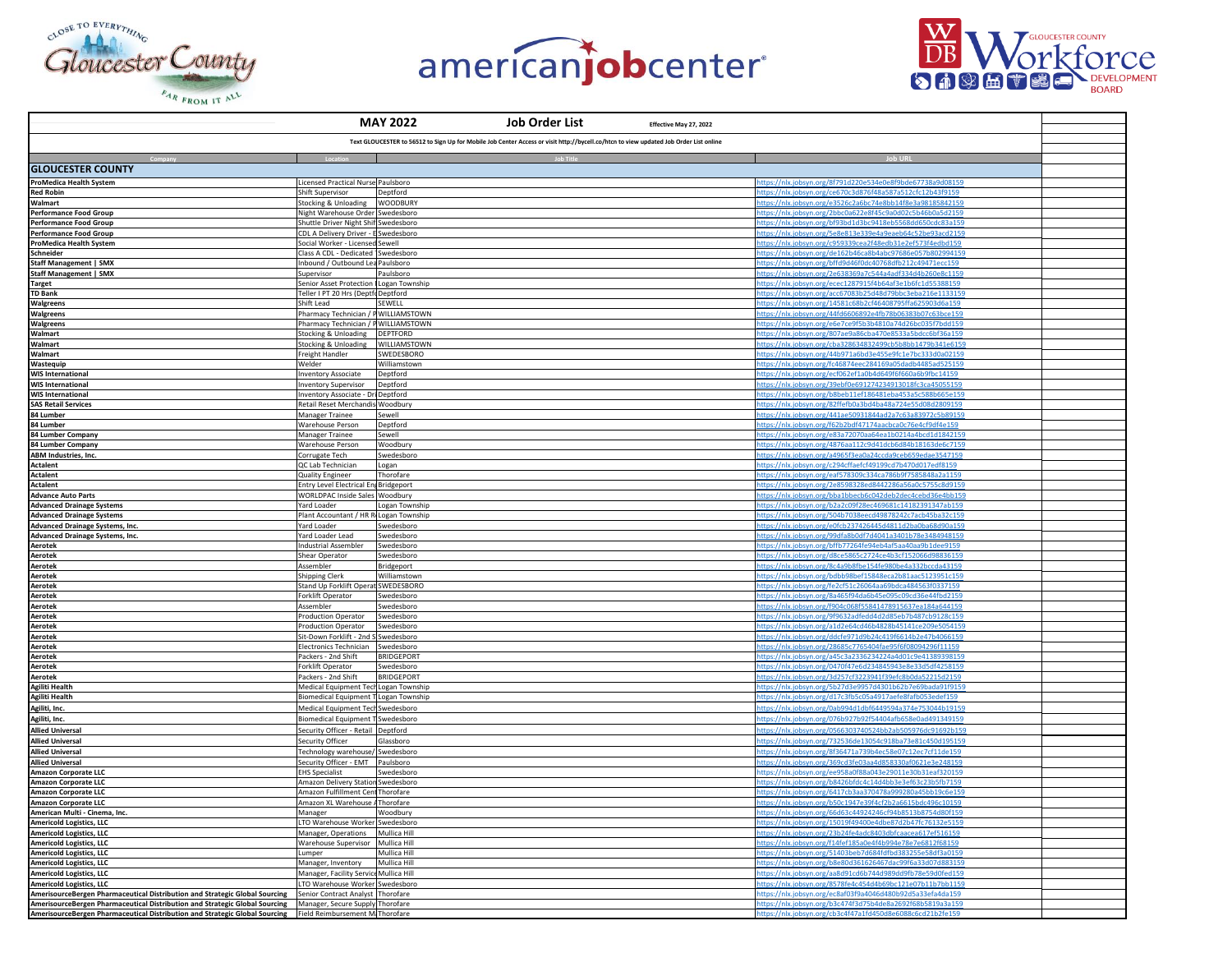





|                                                                             |                                                                                                                                                                                                                 | ttps://nlx.jobsyn.org/8d9c1d865b4641db94d005cf9eda0146159                                                                                                                                                                                                                                                                                                                                                                                                                                                                                                                                                                                                                                                                                                                                                                                                                                                                                                                                                                                                                                                                                                                                          |                                                                                                                                                                                                                                                                                                                                                                                                                                                                                                                                                                                                                                                                                                                                                                                                                                                                                                                                                                                                                                                                                                                                                                                                                                                                                                                                                                                                                                                                                                                                                                                                                                                                                                                                                                                                                                                                                                                                                                                                                                                                                                                                                                                                                                                                                                                                                                                                                                                                                        |
|-----------------------------------------------------------------------------|-----------------------------------------------------------------------------------------------------------------------------------------------------------------------------------------------------------------|----------------------------------------------------------------------------------------------------------------------------------------------------------------------------------------------------------------------------------------------------------------------------------------------------------------------------------------------------------------------------------------------------------------------------------------------------------------------------------------------------------------------------------------------------------------------------------------------------------------------------------------------------------------------------------------------------------------------------------------------------------------------------------------------------------------------------------------------------------------------------------------------------------------------------------------------------------------------------------------------------------------------------------------------------------------------------------------------------------------------------------------------------------------------------------------------------|----------------------------------------------------------------------------------------------------------------------------------------------------------------------------------------------------------------------------------------------------------------------------------------------------------------------------------------------------------------------------------------------------------------------------------------------------------------------------------------------------------------------------------------------------------------------------------------------------------------------------------------------------------------------------------------------------------------------------------------------------------------------------------------------------------------------------------------------------------------------------------------------------------------------------------------------------------------------------------------------------------------------------------------------------------------------------------------------------------------------------------------------------------------------------------------------------------------------------------------------------------------------------------------------------------------------------------------------------------------------------------------------------------------------------------------------------------------------------------------------------------------------------------------------------------------------------------------------------------------------------------------------------------------------------------------------------------------------------------------------------------------------------------------------------------------------------------------------------------------------------------------------------------------------------------------------------------------------------------------------------------------------------------------------------------------------------------------------------------------------------------------------------------------------------------------------------------------------------------------------------------------------------------------------------------------------------------------------------------------------------------------------------------------------------------------------------------------------------------------|
|                                                                             |                                                                                                                                                                                                                 |                                                                                                                                                                                                                                                                                                                                                                                                                                                                                                                                                                                                                                                                                                                                                                                                                                                                                                                                                                                                                                                                                                                                                                                                    |                                                                                                                                                                                                                                                                                                                                                                                                                                                                                                                                                                                                                                                                                                                                                                                                                                                                                                                                                                                                                                                                                                                                                                                                                                                                                                                                                                                                                                                                                                                                                                                                                                                                                                                                                                                                                                                                                                                                                                                                                                                                                                                                                                                                                                                                                                                                                                                                                                                                                        |
|                                                                             |                                                                                                                                                                                                                 |                                                                                                                                                                                                                                                                                                                                                                                                                                                                                                                                                                                                                                                                                                                                                                                                                                                                                                                                                                                                                                                                                                                                                                                                    |                                                                                                                                                                                                                                                                                                                                                                                                                                                                                                                                                                                                                                                                                                                                                                                                                                                                                                                                                                                                                                                                                                                                                                                                                                                                                                                                                                                                                                                                                                                                                                                                                                                                                                                                                                                                                                                                                                                                                                                                                                                                                                                                                                                                                                                                                                                                                                                                                                                                                        |
|                                                                             |                                                                                                                                                                                                                 |                                                                                                                                                                                                                                                                                                                                                                                                                                                                                                                                                                                                                                                                                                                                                                                                                                                                                                                                                                                                                                                                                                                                                                                                    |                                                                                                                                                                                                                                                                                                                                                                                                                                                                                                                                                                                                                                                                                                                                                                                                                                                                                                                                                                                                                                                                                                                                                                                                                                                                                                                                                                                                                                                                                                                                                                                                                                                                                                                                                                                                                                                                                                                                                                                                                                                                                                                                                                                                                                                                                                                                                                                                                                                                                        |
|                                                                             |                                                                                                                                                                                                                 |                                                                                                                                                                                                                                                                                                                                                                                                                                                                                                                                                                                                                                                                                                                                                                                                                                                                                                                                                                                                                                                                                                                                                                                                    |                                                                                                                                                                                                                                                                                                                                                                                                                                                                                                                                                                                                                                                                                                                                                                                                                                                                                                                                                                                                                                                                                                                                                                                                                                                                                                                                                                                                                                                                                                                                                                                                                                                                                                                                                                                                                                                                                                                                                                                                                                                                                                                                                                                                                                                                                                                                                                                                                                                                                        |
|                                                                             |                                                                                                                                                                                                                 |                                                                                                                                                                                                                                                                                                                                                                                                                                                                                                                                                                                                                                                                                                                                                                                                                                                                                                                                                                                                                                                                                                                                                                                                    |                                                                                                                                                                                                                                                                                                                                                                                                                                                                                                                                                                                                                                                                                                                                                                                                                                                                                                                                                                                                                                                                                                                                                                                                                                                                                                                                                                                                                                                                                                                                                                                                                                                                                                                                                                                                                                                                                                                                                                                                                                                                                                                                                                                                                                                                                                                                                                                                                                                                                        |
|                                                                             |                                                                                                                                                                                                                 |                                                                                                                                                                                                                                                                                                                                                                                                                                                                                                                                                                                                                                                                                                                                                                                                                                                                                                                                                                                                                                                                                                                                                                                                    |                                                                                                                                                                                                                                                                                                                                                                                                                                                                                                                                                                                                                                                                                                                                                                                                                                                                                                                                                                                                                                                                                                                                                                                                                                                                                                                                                                                                                                                                                                                                                                                                                                                                                                                                                                                                                                                                                                                                                                                                                                                                                                                                                                                                                                                                                                                                                                                                                                                                                        |
|                                                                             |                                                                                                                                                                                                                 |                                                                                                                                                                                                                                                                                                                                                                                                                                                                                                                                                                                                                                                                                                                                                                                                                                                                                                                                                                                                                                                                                                                                                                                                    |                                                                                                                                                                                                                                                                                                                                                                                                                                                                                                                                                                                                                                                                                                                                                                                                                                                                                                                                                                                                                                                                                                                                                                                                                                                                                                                                                                                                                                                                                                                                                                                                                                                                                                                                                                                                                                                                                                                                                                                                                                                                                                                                                                                                                                                                                                                                                                                                                                                                                        |
|                                                                             |                                                                                                                                                                                                                 |                                                                                                                                                                                                                                                                                                                                                                                                                                                                                                                                                                                                                                                                                                                                                                                                                                                                                                                                                                                                                                                                                                                                                                                                    |                                                                                                                                                                                                                                                                                                                                                                                                                                                                                                                                                                                                                                                                                                                                                                                                                                                                                                                                                                                                                                                                                                                                                                                                                                                                                                                                                                                                                                                                                                                                                                                                                                                                                                                                                                                                                                                                                                                                                                                                                                                                                                                                                                                                                                                                                                                                                                                                                                                                                        |
|                                                                             |                                                                                                                                                                                                                 |                                                                                                                                                                                                                                                                                                                                                                                                                                                                                                                                                                                                                                                                                                                                                                                                                                                                                                                                                                                                                                                                                                                                                                                                    |                                                                                                                                                                                                                                                                                                                                                                                                                                                                                                                                                                                                                                                                                                                                                                                                                                                                                                                                                                                                                                                                                                                                                                                                                                                                                                                                                                                                                                                                                                                                                                                                                                                                                                                                                                                                                                                                                                                                                                                                                                                                                                                                                                                                                                                                                                                                                                                                                                                                                        |
|                                                                             |                                                                                                                                                                                                                 |                                                                                                                                                                                                                                                                                                                                                                                                                                                                                                                                                                                                                                                                                                                                                                                                                                                                                                                                                                                                                                                                                                                                                                                                    |                                                                                                                                                                                                                                                                                                                                                                                                                                                                                                                                                                                                                                                                                                                                                                                                                                                                                                                                                                                                                                                                                                                                                                                                                                                                                                                                                                                                                                                                                                                                                                                                                                                                                                                                                                                                                                                                                                                                                                                                                                                                                                                                                                                                                                                                                                                                                                                                                                                                                        |
|                                                                             |                                                                                                                                                                                                                 |                                                                                                                                                                                                                                                                                                                                                                                                                                                                                                                                                                                                                                                                                                                                                                                                                                                                                                                                                                                                                                                                                                                                                                                                    |                                                                                                                                                                                                                                                                                                                                                                                                                                                                                                                                                                                                                                                                                                                                                                                                                                                                                                                                                                                                                                                                                                                                                                                                                                                                                                                                                                                                                                                                                                                                                                                                                                                                                                                                                                                                                                                                                                                                                                                                                                                                                                                                                                                                                                                                                                                                                                                                                                                                                        |
|                                                                             |                                                                                                                                                                                                                 |                                                                                                                                                                                                                                                                                                                                                                                                                                                                                                                                                                                                                                                                                                                                                                                                                                                                                                                                                                                                                                                                                                                                                                                                    |                                                                                                                                                                                                                                                                                                                                                                                                                                                                                                                                                                                                                                                                                                                                                                                                                                                                                                                                                                                                                                                                                                                                                                                                                                                                                                                                                                                                                                                                                                                                                                                                                                                                                                                                                                                                                                                                                                                                                                                                                                                                                                                                                                                                                                                                                                                                                                                                                                                                                        |
|                                                                             |                                                                                                                                                                                                                 |                                                                                                                                                                                                                                                                                                                                                                                                                                                                                                                                                                                                                                                                                                                                                                                                                                                                                                                                                                                                                                                                                                                                                                                                    |                                                                                                                                                                                                                                                                                                                                                                                                                                                                                                                                                                                                                                                                                                                                                                                                                                                                                                                                                                                                                                                                                                                                                                                                                                                                                                                                                                                                                                                                                                                                                                                                                                                                                                                                                                                                                                                                                                                                                                                                                                                                                                                                                                                                                                                                                                                                                                                                                                                                                        |
|                                                                             |                                                                                                                                                                                                                 |                                                                                                                                                                                                                                                                                                                                                                                                                                                                                                                                                                                                                                                                                                                                                                                                                                                                                                                                                                                                                                                                                                                                                                                                    |                                                                                                                                                                                                                                                                                                                                                                                                                                                                                                                                                                                                                                                                                                                                                                                                                                                                                                                                                                                                                                                                                                                                                                                                                                                                                                                                                                                                                                                                                                                                                                                                                                                                                                                                                                                                                                                                                                                                                                                                                                                                                                                                                                                                                                                                                                                                                                                                                                                                                        |
|                                                                             | Deptford                                                                                                                                                                                                        |                                                                                                                                                                                                                                                                                                                                                                                                                                                                                                                                                                                                                                                                                                                                                                                                                                                                                                                                                                                                                                                                                                                                                                                                    |                                                                                                                                                                                                                                                                                                                                                                                                                                                                                                                                                                                                                                                                                                                                                                                                                                                                                                                                                                                                                                                                                                                                                                                                                                                                                                                                                                                                                                                                                                                                                                                                                                                                                                                                                                                                                                                                                                                                                                                                                                                                                                                                                                                                                                                                                                                                                                                                                                                                                        |
|                                                                             |                                                                                                                                                                                                                 |                                                                                                                                                                                                                                                                                                                                                                                                                                                                                                                                                                                                                                                                                                                                                                                                                                                                                                                                                                                                                                                                                                                                                                                                    |                                                                                                                                                                                                                                                                                                                                                                                                                                                                                                                                                                                                                                                                                                                                                                                                                                                                                                                                                                                                                                                                                                                                                                                                                                                                                                                                                                                                                                                                                                                                                                                                                                                                                                                                                                                                                                                                                                                                                                                                                                                                                                                                                                                                                                                                                                                                                                                                                                                                                        |
|                                                                             |                                                                                                                                                                                                                 |                                                                                                                                                                                                                                                                                                                                                                                                                                                                                                                                                                                                                                                                                                                                                                                                                                                                                                                                                                                                                                                                                                                                                                                                    |                                                                                                                                                                                                                                                                                                                                                                                                                                                                                                                                                                                                                                                                                                                                                                                                                                                                                                                                                                                                                                                                                                                                                                                                                                                                                                                                                                                                                                                                                                                                                                                                                                                                                                                                                                                                                                                                                                                                                                                                                                                                                                                                                                                                                                                                                                                                                                                                                                                                                        |
|                                                                             |                                                                                                                                                                                                                 |                                                                                                                                                                                                                                                                                                                                                                                                                                                                                                                                                                                                                                                                                                                                                                                                                                                                                                                                                                                                                                                                                                                                                                                                    |                                                                                                                                                                                                                                                                                                                                                                                                                                                                                                                                                                                                                                                                                                                                                                                                                                                                                                                                                                                                                                                                                                                                                                                                                                                                                                                                                                                                                                                                                                                                                                                                                                                                                                                                                                                                                                                                                                                                                                                                                                                                                                                                                                                                                                                                                                                                                                                                                                                                                        |
|                                                                             |                                                                                                                                                                                                                 |                                                                                                                                                                                                                                                                                                                                                                                                                                                                                                                                                                                                                                                                                                                                                                                                                                                                                                                                                                                                                                                                                                                                                                                                    |                                                                                                                                                                                                                                                                                                                                                                                                                                                                                                                                                                                                                                                                                                                                                                                                                                                                                                                                                                                                                                                                                                                                                                                                                                                                                                                                                                                                                                                                                                                                                                                                                                                                                                                                                                                                                                                                                                                                                                                                                                                                                                                                                                                                                                                                                                                                                                                                                                                                                        |
|                                                                             |                                                                                                                                                                                                                 |                                                                                                                                                                                                                                                                                                                                                                                                                                                                                                                                                                                                                                                                                                                                                                                                                                                                                                                                                                                                                                                                                                                                                                                                    |                                                                                                                                                                                                                                                                                                                                                                                                                                                                                                                                                                                                                                                                                                                                                                                                                                                                                                                                                                                                                                                                                                                                                                                                                                                                                                                                                                                                                                                                                                                                                                                                                                                                                                                                                                                                                                                                                                                                                                                                                                                                                                                                                                                                                                                                                                                                                                                                                                                                                        |
|                                                                             |                                                                                                                                                                                                                 |                                                                                                                                                                                                                                                                                                                                                                                                                                                                                                                                                                                                                                                                                                                                                                                                                                                                                                                                                                                                                                                                                                                                                                                                    |                                                                                                                                                                                                                                                                                                                                                                                                                                                                                                                                                                                                                                                                                                                                                                                                                                                                                                                                                                                                                                                                                                                                                                                                                                                                                                                                                                                                                                                                                                                                                                                                                                                                                                                                                                                                                                                                                                                                                                                                                                                                                                                                                                                                                                                                                                                                                                                                                                                                                        |
|                                                                             |                                                                                                                                                                                                                 |                                                                                                                                                                                                                                                                                                                                                                                                                                                                                                                                                                                                                                                                                                                                                                                                                                                                                                                                                                                                                                                                                                                                                                                                    |                                                                                                                                                                                                                                                                                                                                                                                                                                                                                                                                                                                                                                                                                                                                                                                                                                                                                                                                                                                                                                                                                                                                                                                                                                                                                                                                                                                                                                                                                                                                                                                                                                                                                                                                                                                                                                                                                                                                                                                                                                                                                                                                                                                                                                                                                                                                                                                                                                                                                        |
|                                                                             |                                                                                                                                                                                                                 |                                                                                                                                                                                                                                                                                                                                                                                                                                                                                                                                                                                                                                                                                                                                                                                                                                                                                                                                                                                                                                                                                                                                                                                                    |                                                                                                                                                                                                                                                                                                                                                                                                                                                                                                                                                                                                                                                                                                                                                                                                                                                                                                                                                                                                                                                                                                                                                                                                                                                                                                                                                                                                                                                                                                                                                                                                                                                                                                                                                                                                                                                                                                                                                                                                                                                                                                                                                                                                                                                                                                                                                                                                                                                                                        |
|                                                                             |                                                                                                                                                                                                                 |                                                                                                                                                                                                                                                                                                                                                                                                                                                                                                                                                                                                                                                                                                                                                                                                                                                                                                                                                                                                                                                                                                                                                                                                    |                                                                                                                                                                                                                                                                                                                                                                                                                                                                                                                                                                                                                                                                                                                                                                                                                                                                                                                                                                                                                                                                                                                                                                                                                                                                                                                                                                                                                                                                                                                                                                                                                                                                                                                                                                                                                                                                                                                                                                                                                                                                                                                                                                                                                                                                                                                                                                                                                                                                                        |
|                                                                             |                                                                                                                                                                                                                 |                                                                                                                                                                                                                                                                                                                                                                                                                                                                                                                                                                                                                                                                                                                                                                                                                                                                                                                                                                                                                                                                                                                                                                                                    |                                                                                                                                                                                                                                                                                                                                                                                                                                                                                                                                                                                                                                                                                                                                                                                                                                                                                                                                                                                                                                                                                                                                                                                                                                                                                                                                                                                                                                                                                                                                                                                                                                                                                                                                                                                                                                                                                                                                                                                                                                                                                                                                                                                                                                                                                                                                                                                                                                                                                        |
|                                                                             |                                                                                                                                                                                                                 |                                                                                                                                                                                                                                                                                                                                                                                                                                                                                                                                                                                                                                                                                                                                                                                                                                                                                                                                                                                                                                                                                                                                                                                                    |                                                                                                                                                                                                                                                                                                                                                                                                                                                                                                                                                                                                                                                                                                                                                                                                                                                                                                                                                                                                                                                                                                                                                                                                                                                                                                                                                                                                                                                                                                                                                                                                                                                                                                                                                                                                                                                                                                                                                                                                                                                                                                                                                                                                                                                                                                                                                                                                                                                                                        |
|                                                                             |                                                                                                                                                                                                                 |                                                                                                                                                                                                                                                                                                                                                                                                                                                                                                                                                                                                                                                                                                                                                                                                                                                                                                                                                                                                                                                                                                                                                                                                    |                                                                                                                                                                                                                                                                                                                                                                                                                                                                                                                                                                                                                                                                                                                                                                                                                                                                                                                                                                                                                                                                                                                                                                                                                                                                                                                                                                                                                                                                                                                                                                                                                                                                                                                                                                                                                                                                                                                                                                                                                                                                                                                                                                                                                                                                                                                                                                                                                                                                                        |
|                                                                             |                                                                                                                                                                                                                 |                                                                                                                                                                                                                                                                                                                                                                                                                                                                                                                                                                                                                                                                                                                                                                                                                                                                                                                                                                                                                                                                                                                                                                                                    |                                                                                                                                                                                                                                                                                                                                                                                                                                                                                                                                                                                                                                                                                                                                                                                                                                                                                                                                                                                                                                                                                                                                                                                                                                                                                                                                                                                                                                                                                                                                                                                                                                                                                                                                                                                                                                                                                                                                                                                                                                                                                                                                                                                                                                                                                                                                                                                                                                                                                        |
|                                                                             |                                                                                                                                                                                                                 |                                                                                                                                                                                                                                                                                                                                                                                                                                                                                                                                                                                                                                                                                                                                                                                                                                                                                                                                                                                                                                                                                                                                                                                                    |                                                                                                                                                                                                                                                                                                                                                                                                                                                                                                                                                                                                                                                                                                                                                                                                                                                                                                                                                                                                                                                                                                                                                                                                                                                                                                                                                                                                                                                                                                                                                                                                                                                                                                                                                                                                                                                                                                                                                                                                                                                                                                                                                                                                                                                                                                                                                                                                                                                                                        |
| PRACTICE LPN                                                                |                                                                                                                                                                                                                 |                                                                                                                                                                                                                                                                                                                                                                                                                                                                                                                                                                                                                                                                                                                                                                                                                                                                                                                                                                                                                                                                                                                                                                                                    |                                                                                                                                                                                                                                                                                                                                                                                                                                                                                                                                                                                                                                                                                                                                                                                                                                                                                                                                                                                                                                                                                                                                                                                                                                                                                                                                                                                                                                                                                                                                                                                                                                                                                                                                                                                                                                                                                                                                                                                                                                                                                                                                                                                                                                                                                                                                                                                                                                                                                        |
|                                                                             |                                                                                                                                                                                                                 |                                                                                                                                                                                                                                                                                                                                                                                                                                                                                                                                                                                                                                                                                                                                                                                                                                                                                                                                                                                                                                                                                                                                                                                                    |                                                                                                                                                                                                                                                                                                                                                                                                                                                                                                                                                                                                                                                                                                                                                                                                                                                                                                                                                                                                                                                                                                                                                                                                                                                                                                                                                                                                                                                                                                                                                                                                                                                                                                                                                                                                                                                                                                                                                                                                                                                                                                                                                                                                                                                                                                                                                                                                                                                                                        |
|                                                                             |                                                                                                                                                                                                                 |                                                                                                                                                                                                                                                                                                                                                                                                                                                                                                                                                                                                                                                                                                                                                                                                                                                                                                                                                                                                                                                                                                                                                                                                    |                                                                                                                                                                                                                                                                                                                                                                                                                                                                                                                                                                                                                                                                                                                                                                                                                                                                                                                                                                                                                                                                                                                                                                                                                                                                                                                                                                                                                                                                                                                                                                                                                                                                                                                                                                                                                                                                                                                                                                                                                                                                                                                                                                                                                                                                                                                                                                                                                                                                                        |
|                                                                             |                                                                                                                                                                                                                 |                                                                                                                                                                                                                                                                                                                                                                                                                                                                                                                                                                                                                                                                                                                                                                                                                                                                                                                                                                                                                                                                                                                                                                                                    |                                                                                                                                                                                                                                                                                                                                                                                                                                                                                                                                                                                                                                                                                                                                                                                                                                                                                                                                                                                                                                                                                                                                                                                                                                                                                                                                                                                                                                                                                                                                                                                                                                                                                                                                                                                                                                                                                                                                                                                                                                                                                                                                                                                                                                                                                                                                                                                                                                                                                        |
|                                                                             |                                                                                                                                                                                                                 |                                                                                                                                                                                                                                                                                                                                                                                                                                                                                                                                                                                                                                                                                                                                                                                                                                                                                                                                                                                                                                                                                                                                                                                                    |                                                                                                                                                                                                                                                                                                                                                                                                                                                                                                                                                                                                                                                                                                                                                                                                                                                                                                                                                                                                                                                                                                                                                                                                                                                                                                                                                                                                                                                                                                                                                                                                                                                                                                                                                                                                                                                                                                                                                                                                                                                                                                                                                                                                                                                                                                                                                                                                                                                                                        |
|                                                                             |                                                                                                                                                                                                                 |                                                                                                                                                                                                                                                                                                                                                                                                                                                                                                                                                                                                                                                                                                                                                                                                                                                                                                                                                                                                                                                                                                                                                                                                    |                                                                                                                                                                                                                                                                                                                                                                                                                                                                                                                                                                                                                                                                                                                                                                                                                                                                                                                                                                                                                                                                                                                                                                                                                                                                                                                                                                                                                                                                                                                                                                                                                                                                                                                                                                                                                                                                                                                                                                                                                                                                                                                                                                                                                                                                                                                                                                                                                                                                                        |
|                                                                             |                                                                                                                                                                                                                 |                                                                                                                                                                                                                                                                                                                                                                                                                                                                                                                                                                                                                                                                                                                                                                                                                                                                                                                                                                                                                                                                                                                                                                                                    |                                                                                                                                                                                                                                                                                                                                                                                                                                                                                                                                                                                                                                                                                                                                                                                                                                                                                                                                                                                                                                                                                                                                                                                                                                                                                                                                                                                                                                                                                                                                                                                                                                                                                                                                                                                                                                                                                                                                                                                                                                                                                                                                                                                                                                                                                                                                                                                                                                                                                        |
|                                                                             |                                                                                                                                                                                                                 |                                                                                                                                                                                                                                                                                                                                                                                                                                                                                                                                                                                                                                                                                                                                                                                                                                                                                                                                                                                                                                                                                                                                                                                                    |                                                                                                                                                                                                                                                                                                                                                                                                                                                                                                                                                                                                                                                                                                                                                                                                                                                                                                                                                                                                                                                                                                                                                                                                                                                                                                                                                                                                                                                                                                                                                                                                                                                                                                                                                                                                                                                                                                                                                                                                                                                                                                                                                                                                                                                                                                                                                                                                                                                                                        |
|                                                                             |                                                                                                                                                                                                                 |                                                                                                                                                                                                                                                                                                                                                                                                                                                                                                                                                                                                                                                                                                                                                                                                                                                                                                                                                                                                                                                                                                                                                                                                    |                                                                                                                                                                                                                                                                                                                                                                                                                                                                                                                                                                                                                                                                                                                                                                                                                                                                                                                                                                                                                                                                                                                                                                                                                                                                                                                                                                                                                                                                                                                                                                                                                                                                                                                                                                                                                                                                                                                                                                                                                                                                                                                                                                                                                                                                                                                                                                                                                                                                                        |
|                                                                             |                                                                                                                                                                                                                 |                                                                                                                                                                                                                                                                                                                                                                                                                                                                                                                                                                                                                                                                                                                                                                                                                                                                                                                                                                                                                                                                                                                                                                                                    |                                                                                                                                                                                                                                                                                                                                                                                                                                                                                                                                                                                                                                                                                                                                                                                                                                                                                                                                                                                                                                                                                                                                                                                                                                                                                                                                                                                                                                                                                                                                                                                                                                                                                                                                                                                                                                                                                                                                                                                                                                                                                                                                                                                                                                                                                                                                                                                                                                                                                        |
|                                                                             |                                                                                                                                                                                                                 |                                                                                                                                                                                                                                                                                                                                                                                                                                                                                                                                                                                                                                                                                                                                                                                                                                                                                                                                                                                                                                                                                                                                                                                                    |                                                                                                                                                                                                                                                                                                                                                                                                                                                                                                                                                                                                                                                                                                                                                                                                                                                                                                                                                                                                                                                                                                                                                                                                                                                                                                                                                                                                                                                                                                                                                                                                                                                                                                                                                                                                                                                                                                                                                                                                                                                                                                                                                                                                                                                                                                                                                                                                                                                                                        |
|                                                                             |                                                                                                                                                                                                                 |                                                                                                                                                                                                                                                                                                                                                                                                                                                                                                                                                                                                                                                                                                                                                                                                                                                                                                                                                                                                                                                                                                                                                                                                    |                                                                                                                                                                                                                                                                                                                                                                                                                                                                                                                                                                                                                                                                                                                                                                                                                                                                                                                                                                                                                                                                                                                                                                                                                                                                                                                                                                                                                                                                                                                                                                                                                                                                                                                                                                                                                                                                                                                                                                                                                                                                                                                                                                                                                                                                                                                                                                                                                                                                                        |
|                                                                             |                                                                                                                                                                                                                 |                                                                                                                                                                                                                                                                                                                                                                                                                                                                                                                                                                                                                                                                                                                                                                                                                                                                                                                                                                                                                                                                                                                                                                                                    |                                                                                                                                                                                                                                                                                                                                                                                                                                                                                                                                                                                                                                                                                                                                                                                                                                                                                                                                                                                                                                                                                                                                                                                                                                                                                                                                                                                                                                                                                                                                                                                                                                                                                                                                                                                                                                                                                                                                                                                                                                                                                                                                                                                                                                                                                                                                                                                                                                                                                        |
|                                                                             |                                                                                                                                                                                                                 |                                                                                                                                                                                                                                                                                                                                                                                                                                                                                                                                                                                                                                                                                                                                                                                                                                                                                                                                                                                                                                                                                                                                                                                                    |                                                                                                                                                                                                                                                                                                                                                                                                                                                                                                                                                                                                                                                                                                                                                                                                                                                                                                                                                                                                                                                                                                                                                                                                                                                                                                                                                                                                                                                                                                                                                                                                                                                                                                                                                                                                                                                                                                                                                                                                                                                                                                                                                                                                                                                                                                                                                                                                                                                                                        |
|                                                                             |                                                                                                                                                                                                                 |                                                                                                                                                                                                                                                                                                                                                                                                                                                                                                                                                                                                                                                                                                                                                                                                                                                                                                                                                                                                                                                                                                                                                                                                    |                                                                                                                                                                                                                                                                                                                                                                                                                                                                                                                                                                                                                                                                                                                                                                                                                                                                                                                                                                                                                                                                                                                                                                                                                                                                                                                                                                                                                                                                                                                                                                                                                                                                                                                                                                                                                                                                                                                                                                                                                                                                                                                                                                                                                                                                                                                                                                                                                                                                                        |
|                                                                             |                                                                                                                                                                                                                 |                                                                                                                                                                                                                                                                                                                                                                                                                                                                                                                                                                                                                                                                                                                                                                                                                                                                                                                                                                                                                                                                                                                                                                                                    |                                                                                                                                                                                                                                                                                                                                                                                                                                                                                                                                                                                                                                                                                                                                                                                                                                                                                                                                                                                                                                                                                                                                                                                                                                                                                                                                                                                                                                                                                                                                                                                                                                                                                                                                                                                                                                                                                                                                                                                                                                                                                                                                                                                                                                                                                                                                                                                                                                                                                        |
|                                                                             |                                                                                                                                                                                                                 |                                                                                                                                                                                                                                                                                                                                                                                                                                                                                                                                                                                                                                                                                                                                                                                                                                                                                                                                                                                                                                                                                                                                                                                                    |                                                                                                                                                                                                                                                                                                                                                                                                                                                                                                                                                                                                                                                                                                                                                                                                                                                                                                                                                                                                                                                                                                                                                                                                                                                                                                                                                                                                                                                                                                                                                                                                                                                                                                                                                                                                                                                                                                                                                                                                                                                                                                                                                                                                                                                                                                                                                                                                                                                                                        |
|                                                                             |                                                                                                                                                                                                                 |                                                                                                                                                                                                                                                                                                                                                                                                                                                                                                                                                                                                                                                                                                                                                                                                                                                                                                                                                                                                                                                                                                                                                                                                    |                                                                                                                                                                                                                                                                                                                                                                                                                                                                                                                                                                                                                                                                                                                                                                                                                                                                                                                                                                                                                                                                                                                                                                                                                                                                                                                                                                                                                                                                                                                                                                                                                                                                                                                                                                                                                                                                                                                                                                                                                                                                                                                                                                                                                                                                                                                                                                                                                                                                                        |
|                                                                             |                                                                                                                                                                                                                 |                                                                                                                                                                                                                                                                                                                                                                                                                                                                                                                                                                                                                                                                                                                                                                                                                                                                                                                                                                                                                                                                                                                                                                                                    |                                                                                                                                                                                                                                                                                                                                                                                                                                                                                                                                                                                                                                                                                                                                                                                                                                                                                                                                                                                                                                                                                                                                                                                                                                                                                                                                                                                                                                                                                                                                                                                                                                                                                                                                                                                                                                                                                                                                                                                                                                                                                                                                                                                                                                                                                                                                                                                                                                                                                        |
|                                                                             |                                                                                                                                                                                                                 |                                                                                                                                                                                                                                                                                                                                                                                                                                                                                                                                                                                                                                                                                                                                                                                                                                                                                                                                                                                                                                                                                                                                                                                                    |                                                                                                                                                                                                                                                                                                                                                                                                                                                                                                                                                                                                                                                                                                                                                                                                                                                                                                                                                                                                                                                                                                                                                                                                                                                                                                                                                                                                                                                                                                                                                                                                                                                                                                                                                                                                                                                                                                                                                                                                                                                                                                                                                                                                                                                                                                                                                                                                                                                                                        |
|                                                                             |                                                                                                                                                                                                                 | nttps://nlx.jobsyn.org/bc402ccab92045998e67cf69dda8975b159                                                                                                                                                                                                                                                                                                                                                                                                                                                                                                                                                                                                                                                                                                                                                                                                                                                                                                                                                                                                                                                                                                                                         |                                                                                                                                                                                                                                                                                                                                                                                                                                                                                                                                                                                                                                                                                                                                                                                                                                                                                                                                                                                                                                                                                                                                                                                                                                                                                                                                                                                                                                                                                                                                                                                                                                                                                                                                                                                                                                                                                                                                                                                                                                                                                                                                                                                                                                                                                                                                                                                                                                                                                        |
|                                                                             |                                                                                                                                                                                                                 |                                                                                                                                                                                                                                                                                                                                                                                                                                                                                                                                                                                                                                                                                                                                                                                                                                                                                                                                                                                                                                                                                                                                                                                                    |                                                                                                                                                                                                                                                                                                                                                                                                                                                                                                                                                                                                                                                                                                                                                                                                                                                                                                                                                                                                                                                                                                                                                                                                                                                                                                                                                                                                                                                                                                                                                                                                                                                                                                                                                                                                                                                                                                                                                                                                                                                                                                                                                                                                                                                                                                                                                                                                                                                                                        |
| Patient Care Technician Sewell                                              |                                                                                                                                                                                                                 |                                                                                                                                                                                                                                                                                                                                                                                                                                                                                                                                                                                                                                                                                                                                                                                                                                                                                                                                                                                                                                                                                                                                                                                                    |                                                                                                                                                                                                                                                                                                                                                                                                                                                                                                                                                                                                                                                                                                                                                                                                                                                                                                                                                                                                                                                                                                                                                                                                                                                                                                                                                                                                                                                                                                                                                                                                                                                                                                                                                                                                                                                                                                                                                                                                                                                                                                                                                                                                                                                                                                                                                                                                                                                                                        |
| Quality Assurance Techn Swedesboro                                          |                                                                                                                                                                                                                 | ttps://nlx.jobsyn.org/c129481f503f4ad18b15af01f94437a8159                                                                                                                                                                                                                                                                                                                                                                                                                                                                                                                                                                                                                                                                                                                                                                                                                                                                                                                                                                                                                                                                                                                                          |                                                                                                                                                                                                                                                                                                                                                                                                                                                                                                                                                                                                                                                                                                                                                                                                                                                                                                                                                                                                                                                                                                                                                                                                                                                                                                                                                                                                                                                                                                                                                                                                                                                                                                                                                                                                                                                                                                                                                                                                                                                                                                                                                                                                                                                                                                                                                                                                                                                                                        |
| ATM Bankcard Dispute S Mantua                                               |                                                                                                                                                                                                                 | ttps://nlx.jobsyn.org/713506cc5bfd4eb78d3449a12a514873159                                                                                                                                                                                                                                                                                                                                                                                                                                                                                                                                                                                                                                                                                                                                                                                                                                                                                                                                                                                                                                                                                                                                          |                                                                                                                                                                                                                                                                                                                                                                                                                                                                                                                                                                                                                                                                                                                                                                                                                                                                                                                                                                                                                                                                                                                                                                                                                                                                                                                                                                                                                                                                                                                                                                                                                                                                                                                                                                                                                                                                                                                                                                                                                                                                                                                                                                                                                                                                                                                                                                                                                                                                                        |
| Full Time Market Sales a Woodbury                                           |                                                                                                                                                                                                                 | tps://nlx.jobsyn.org/16af18a354514a388d2d786943c38c95159                                                                                                                                                                                                                                                                                                                                                                                                                                                                                                                                                                                                                                                                                                                                                                                                                                                                                                                                                                                                                                                                                                                                           |                                                                                                                                                                                                                                                                                                                                                                                                                                                                                                                                                                                                                                                                                                                                                                                                                                                                                                                                                                                                                                                                                                                                                                                                                                                                                                                                                                                                                                                                                                                                                                                                                                                                                                                                                                                                                                                                                                                                                                                                                                                                                                                                                                                                                                                                                                                                                                                                                                                                                        |
|                                                                             |                                                                                                                                                                                                                 |                                                                                                                                                                                                                                                                                                                                                                                                                                                                                                                                                                                                                                                                                                                                                                                                                                                                                                                                                                                                                                                                                                                                                                                                    |                                                                                                                                                                                                                                                                                                                                                                                                                                                                                                                                                                                                                                                                                                                                                                                                                                                                                                                                                                                                                                                                                                                                                                                                                                                                                                                                                                                                                                                                                                                                                                                                                                                                                                                                                                                                                                                                                                                                                                                                                                                                                                                                                                                                                                                                                                                                                                                                                                                                                        |
| Financial Center Supervi Clayton                                            |                                                                                                                                                                                                                 | ttps://nlx.jobsyn.org/540c44923c884b42b62d639f09371ee9159                                                                                                                                                                                                                                                                                                                                                                                                                                                                                                                                                                                                                                                                                                                                                                                                                                                                                                                                                                                                                                                                                                                                          |                                                                                                                                                                                                                                                                                                                                                                                                                                                                                                                                                                                                                                                                                                                                                                                                                                                                                                                                                                                                                                                                                                                                                                                                                                                                                                                                                                                                                                                                                                                                                                                                                                                                                                                                                                                                                                                                                                                                                                                                                                                                                                                                                                                                                                                                                                                                                                                                                                                                                        |
| Home Health Aide                                                            | Williamstown                                                                                                                                                                                                    | ttps://nlx.jobsyn.org/da44ae1dac704ecfa510ca31f543bc8d159                                                                                                                                                                                                                                                                                                                                                                                                                                                                                                                                                                                                                                                                                                                                                                                                                                                                                                                                                                                                                                                                                                                                          |                                                                                                                                                                                                                                                                                                                                                                                                                                                                                                                                                                                                                                                                                                                                                                                                                                                                                                                                                                                                                                                                                                                                                                                                                                                                                                                                                                                                                                                                                                                                                                                                                                                                                                                                                                                                                                                                                                                                                                                                                                                                                                                                                                                                                                                                                                                                                                                                                                                                                        |
| Home Health Aide                                                            | Swedesboro                                                                                                                                                                                                      | https://nlx.jobsyn.org/fe877d0331a54e10893ba85feb33da96159                                                                                                                                                                                                                                                                                                                                                                                                                                                                                                                                                                                                                                                                                                                                                                                                                                                                                                                                                                                                                                                                                                                                         |                                                                                                                                                                                                                                                                                                                                                                                                                                                                                                                                                                                                                                                                                                                                                                                                                                                                                                                                                                                                                                                                                                                                                                                                                                                                                                                                                                                                                                                                                                                                                                                                                                                                                                                                                                                                                                                                                                                                                                                                                                                                                                                                                                                                                                                                                                                                                                                                                                                                                        |
| Home Health Aide                                                            | Swedesboro                                                                                                                                                                                                      | nttps://nlx.jobsyn.org/25be501ab90249d9b24f170f7f054f91159                                                                                                                                                                                                                                                                                                                                                                                                                                                                                                                                                                                                                                                                                                                                                                                                                                                                                                                                                                                                                                                                                                                                         |                                                                                                                                                                                                                                                                                                                                                                                                                                                                                                                                                                                                                                                                                                                                                                                                                                                                                                                                                                                                                                                                                                                                                                                                                                                                                                                                                                                                                                                                                                                                                                                                                                                                                                                                                                                                                                                                                                                                                                                                                                                                                                                                                                                                                                                                                                                                                                                                                                                                                        |
|                                                                             |                                                                                                                                                                                                                 |                                                                                                                                                                                                                                                                                                                                                                                                                                                                                                                                                                                                                                                                                                                                                                                                                                                                                                                                                                                                                                                                                                                                                                                                    |                                                                                                                                                                                                                                                                                                                                                                                                                                                                                                                                                                                                                                                                                                                                                                                                                                                                                                                                                                                                                                                                                                                                                                                                                                                                                                                                                                                                                                                                                                                                                                                                                                                                                                                                                                                                                                                                                                                                                                                                                                                                                                                                                                                                                                                                                                                                                                                                                                                                                        |
| Home Health Aide                                                            | Williamstown                                                                                                                                                                                                    | nttps://nlx.jobsyn.org/1d6b3a3aaba64b2b88fcbd12999dfa97159                                                                                                                                                                                                                                                                                                                                                                                                                                                                                                                                                                                                                                                                                                                                                                                                                                                                                                                                                                                                                                                                                                                                         |                                                                                                                                                                                                                                                                                                                                                                                                                                                                                                                                                                                                                                                                                                                                                                                                                                                                                                                                                                                                                                                                                                                                                                                                                                                                                                                                                                                                                                                                                                                                                                                                                                                                                                                                                                                                                                                                                                                                                                                                                                                                                                                                                                                                                                                                                                                                                                                                                                                                                        |
| Night Auditor                                                               | Deptford                                                                                                                                                                                                        | ttps://nlx.jobsyn.org/cc30db949bef4f9d9129ee72e9177540159                                                                                                                                                                                                                                                                                                                                                                                                                                                                                                                                                                                                                                                                                                                                                                                                                                                                                                                                                                                                                                                                                                                                          |                                                                                                                                                                                                                                                                                                                                                                                                                                                                                                                                                                                                                                                                                                                                                                                                                                                                                                                                                                                                                                                                                                                                                                                                                                                                                                                                                                                                                                                                                                                                                                                                                                                                                                                                                                                                                                                                                                                                                                                                                                                                                                                                                                                                                                                                                                                                                                                                                                                                                        |
| Housekeeping Manager Deptford                                               |                                                                                                                                                                                                                 | ttps://nlx.jobsyn.org/5700652853dd460cb3bedd0ca7a6ab6e159                                                                                                                                                                                                                                                                                                                                                                                                                                                                                                                                                                                                                                                                                                                                                                                                                                                                                                                                                                                                                                                                                                                                          |                                                                                                                                                                                                                                                                                                                                                                                                                                                                                                                                                                                                                                                                                                                                                                                                                                                                                                                                                                                                                                                                                                                                                                                                                                                                                                                                                                                                                                                                                                                                                                                                                                                                                                                                                                                                                                                                                                                                                                                                                                                                                                                                                                                                                                                                                                                                                                                                                                                                                        |
| Housekeeping Manager   Woodbury                                             |                                                                                                                                                                                                                 | ttps://nlx.jobsyn.org/a915be9dcc2c461c9b7f33b9f61cb9a2159                                                                                                                                                                                                                                                                                                                                                                                                                                                                                                                                                                                                                                                                                                                                                                                                                                                                                                                                                                                                                                                                                                                                          |                                                                                                                                                                                                                                                                                                                                                                                                                                                                                                                                                                                                                                                                                                                                                                                                                                                                                                                                                                                                                                                                                                                                                                                                                                                                                                                                                                                                                                                                                                                                                                                                                                                                                                                                                                                                                                                                                                                                                                                                                                                                                                                                                                                                                                                                                                                                                                                                                                                                                        |
|                                                                             |                                                                                                                                                                                                                 |                                                                                                                                                                                                                                                                                                                                                                                                                                                                                                                                                                                                                                                                                                                                                                                                                                                                                                                                                                                                                                                                                                                                                                                                    |                                                                                                                                                                                                                                                                                                                                                                                                                                                                                                                                                                                                                                                                                                                                                                                                                                                                                                                                                                                                                                                                                                                                                                                                                                                                                                                                                                                                                                                                                                                                                                                                                                                                                                                                                                                                                                                                                                                                                                                                                                                                                                                                                                                                                                                                                                                                                                                                                                                                                        |
| Warehouse Person, War Logan                                                 |                                                                                                                                                                                                                 | ttps://nlx.jobsyn.org/da533d6fbdb4490e94a88787f7756ab1159                                                                                                                                                                                                                                                                                                                                                                                                                                                                                                                                                                                                                                                                                                                                                                                                                                                                                                                                                                                                                                                                                                                                          |                                                                                                                                                                                                                                                                                                                                                                                                                                                                                                                                                                                                                                                                                                                                                                                                                                                                                                                                                                                                                                                                                                                                                                                                                                                                                                                                                                                                                                                                                                                                                                                                                                                                                                                                                                                                                                                                                                                                                                                                                                                                                                                                                                                                                                                                                                                                                                                                                                                                                        |
| COORDINATOR NON-EXI Mullica Hill                                            |                                                                                                                                                                                                                 | nttps://nlx.jobsyn.org/c556d444c7cd4aa29c31b8d9760f850d159                                                                                                                                                                                                                                                                                                                                                                                                                                                                                                                                                                                                                                                                                                                                                                                                                                                                                                                                                                                                                                                                                                                                         |                                                                                                                                                                                                                                                                                                                                                                                                                                                                                                                                                                                                                                                                                                                                                                                                                                                                                                                                                                                                                                                                                                                                                                                                                                                                                                                                                                                                                                                                                                                                                                                                                                                                                                                                                                                                                                                                                                                                                                                                                                                                                                                                                                                                                                                                                                                                                                                                                                                                                        |
| RN, BU                                                                      | Mullica Hill                                                                                                                                                                                                    | ttps://nlx.jobsyn.org/d5426dd17d004fbc91876db319370697159                                                                                                                                                                                                                                                                                                                                                                                                                                                                                                                                                                                                                                                                                                                                                                                                                                                                                                                                                                                                                                                                                                                                          |                                                                                                                                                                                                                                                                                                                                                                                                                                                                                                                                                                                                                                                                                                                                                                                                                                                                                                                                                                                                                                                                                                                                                                                                                                                                                                                                                                                                                                                                                                                                                                                                                                                                                                                                                                                                                                                                                                                                                                                                                                                                                                                                                                                                                                                                                                                                                                                                                                                                                        |
| DIETITIAN                                                                   | Mullica Hill                                                                                                                                                                                                    | ttps://nlx.jobsyn.org/239d68c7a3e74187bc24ab964518a5d6159                                                                                                                                                                                                                                                                                                                                                                                                                                                                                                                                                                                                                                                                                                                                                                                                                                                                                                                                                                                                                                                                                                                                          |                                                                                                                                                                                                                                                                                                                                                                                                                                                                                                                                                                                                                                                                                                                                                                                                                                                                                                                                                                                                                                                                                                                                                                                                                                                                                                                                                                                                                                                                                                                                                                                                                                                                                                                                                                                                                                                                                                                                                                                                                                                                                                                                                                                                                                                                                                                                                                                                                                                                                        |
|                                                                             |                                                                                                                                                                                                                 |                                                                                                                                                                                                                                                                                                                                                                                                                                                                                                                                                                                                                                                                                                                                                                                                                                                                                                                                                                                                                                                                                                                                                                                                    |                                                                                                                                                                                                                                                                                                                                                                                                                                                                                                                                                                                                                                                                                                                                                                                                                                                                                                                                                                                                                                                                                                                                                                                                                                                                                                                                                                                                                                                                                                                                                                                                                                                                                                                                                                                                                                                                                                                                                                                                                                                                                                                                                                                                                                                                                                                                                                                                                                                                                        |
| FOOD SERVICE WORKER Mullica Hill                                            |                                                                                                                                                                                                                 | ttps://nlx.jobsyn.org/f42d6cbe881e4efe9e28a10d499d67e3159                                                                                                                                                                                                                                                                                                                                                                                                                                                                                                                                                                                                                                                                                                                                                                                                                                                                                                                                                                                                                                                                                                                                          |                                                                                                                                                                                                                                                                                                                                                                                                                                                                                                                                                                                                                                                                                                                                                                                                                                                                                                                                                                                                                                                                                                                                                                                                                                                                                                                                                                                                                                                                                                                                                                                                                                                                                                                                                                                                                                                                                                                                                                                                                                                                                                                                                                                                                                                                                                                                                                                                                                                                                        |
| RN, BU                                                                      | Mullica Hill                                                                                                                                                                                                    | tps://nlx.jobsyn.org/07ed237f18c64e129c7113dec836ec31159                                                                                                                                                                                                                                                                                                                                                                                                                                                                                                                                                                                                                                                                                                                                                                                                                                                                                                                                                                                                                                                                                                                                           |                                                                                                                                                                                                                                                                                                                                                                                                                                                                                                                                                                                                                                                                                                                                                                                                                                                                                                                                                                                                                                                                                                                                                                                                                                                                                                                                                                                                                                                                                                                                                                                                                                                                                                                                                                                                                                                                                                                                                                                                                                                                                                                                                                                                                                                                                                                                                                                                                                                                                        |
| RN, BU                                                                      | Mullica Hill                                                                                                                                                                                                    | ttps://nlx.jobsyn.org/0e8611c395924b4291d57387c7f39846159                                                                                                                                                                                                                                                                                                                                                                                                                                                                                                                                                                                                                                                                                                                                                                                                                                                                                                                                                                                                                                                                                                                                          |                                                                                                                                                                                                                                                                                                                                                                                                                                                                                                                                                                                                                                                                                                                                                                                                                                                                                                                                                                                                                                                                                                                                                                                                                                                                                                                                                                                                                                                                                                                                                                                                                                                                                                                                                                                                                                                                                                                                                                                                                                                                                                                                                                                                                                                                                                                                                                                                                                                                                        |
| MEDICAL SONOGRAPHE Mullica Hill                                             |                                                                                                                                                                                                                 | ttps://nlx.jobsyn.org/52e516434e1a4f8a9df2645729abefaf159                                                                                                                                                                                                                                                                                                                                                                                                                                                                                                                                                                                                                                                                                                                                                                                                                                                                                                                                                                                                                                                                                                                                          |                                                                                                                                                                                                                                                                                                                                                                                                                                                                                                                                                                                                                                                                                                                                                                                                                                                                                                                                                                                                                                                                                                                                                                                                                                                                                                                                                                                                                                                                                                                                                                                                                                                                                                                                                                                                                                                                                                                                                                                                                                                                                                                                                                                                                                                                                                                                                                                                                                                                                        |
| <b>NURSE AIDE</b>                                                           | Mullica Hill                                                                                                                                                                                                    |                                                                                                                                                                                                                                                                                                                                                                                                                                                                                                                                                                                                                                                                                                                                                                                                                                                                                                                                                                                                                                                                                                                                                                                                    |                                                                                                                                                                                                                                                                                                                                                                                                                                                                                                                                                                                                                                                                                                                                                                                                                                                                                                                                                                                                                                                                                                                                                                                                                                                                                                                                                                                                                                                                                                                                                                                                                                                                                                                                                                                                                                                                                                                                                                                                                                                                                                                                                                                                                                                                                                                                                                                                                                                                                        |
|                                                                             |                                                                                                                                                                                                                 | nttps://nlx.jobsyn.org/808b1be90bbf421ba42e0037a8a884b1159                                                                                                                                                                                                                                                                                                                                                                                                                                                                                                                                                                                                                                                                                                                                                                                                                                                                                                                                                                                                                                                                                                                                         |                                                                                                                                                                                                                                                                                                                                                                                                                                                                                                                                                                                                                                                                                                                                                                                                                                                                                                                                                                                                                                                                                                                                                                                                                                                                                                                                                                                                                                                                                                                                                                                                                                                                                                                                                                                                                                                                                                                                                                                                                                                                                                                                                                                                                                                                                                                                                                                                                                                                                        |
| RN, BU, Per Diem Pediat Mullica Hill                                        |                                                                                                                                                                                                                 | nttps://nlx.jobsyn.org/0a88408810ef4ca6b06131f05a22cb50159                                                                                                                                                                                                                                                                                                                                                                                                                                                                                                                                                                                                                                                                                                                                                                                                                                                                                                                                                                                                                                                                                                                                         |                                                                                                                                                                                                                                                                                                                                                                                                                                                                                                                                                                                                                                                                                                                                                                                                                                                                                                                                                                                                                                                                                                                                                                                                                                                                                                                                                                                                                                                                                                                                                                                                                                                                                                                                                                                                                                                                                                                                                                                                                                                                                                                                                                                                                                                                                                                                                                                                                                                                                        |
| UNIT CLERK                                                                  | Mullica Hill                                                                                                                                                                                                    | ttps://nlx.jobsyn.org/22a2b63aa33e4192b622edfbec39bbe0159                                                                                                                                                                                                                                                                                                                                                                                                                                                                                                                                                                                                                                                                                                                                                                                                                                                                                                                                                                                                                                                                                                                                          |                                                                                                                                                                                                                                                                                                                                                                                                                                                                                                                                                                                                                                                                                                                                                                                                                                                                                                                                                                                                                                                                                                                                                                                                                                                                                                                                                                                                                                                                                                                                                                                                                                                                                                                                                                                                                                                                                                                                                                                                                                                                                                                                                                                                                                                                                                                                                                                                                                                                                        |
| DIETARY AIDE                                                                | Williamstown                                                                                                                                                                                                    | ttps://nlx.jobsyn.org/78fbe629e1b7470e8b7ee4112281c548159                                                                                                                                                                                                                                                                                                                                                                                                                                                                                                                                                                                                                                                                                                                                                                                                                                                                                                                                                                                                                                                                                                                                          |                                                                                                                                                                                                                                                                                                                                                                                                                                                                                                                                                                                                                                                                                                                                                                                                                                                                                                                                                                                                                                                                                                                                                                                                                                                                                                                                                                                                                                                                                                                                                                                                                                                                                                                                                                                                                                                                                                                                                                                                                                                                                                                                                                                                                                                                                                                                                                                                                                                                                        |
| STAFFING COORDINATO Mullica Hill                                            |                                                                                                                                                                                                                 | ttps://nlx.jobsyn.org/90fd8dcddee84b47a933763d4beb82f0159                                                                                                                                                                                                                                                                                                                                                                                                                                                                                                                                                                                                                                                                                                                                                                                                                                                                                                                                                                                                                                                                                                                                          |                                                                                                                                                                                                                                                                                                                                                                                                                                                                                                                                                                                                                                                                                                                                                                                                                                                                                                                                                                                                                                                                                                                                                                                                                                                                                                                                                                                                                                                                                                                                                                                                                                                                                                                                                                                                                                                                                                                                                                                                                                                                                                                                                                                                                                                                                                                                                                                                                                                                                        |
|                                                                             |                                                                                                                                                                                                                 |                                                                                                                                                                                                                                                                                                                                                                                                                                                                                                                                                                                                                                                                                                                                                                                                                                                                                                                                                                                                                                                                                                                                                                                                    |                                                                                                                                                                                                                                                                                                                                                                                                                                                                                                                                                                                                                                                                                                                                                                                                                                                                                                                                                                                                                                                                                                                                                                                                                                                                                                                                                                                                                                                                                                                                                                                                                                                                                                                                                                                                                                                                                                                                                                                                                                                                                                                                                                                                                                                                                                                                                                                                                                                                                        |
| NURSE AIDE                                                                  | Mullica Hill                                                                                                                                                                                                    | ttps://nlx.jobsyn.org/eea3dea1419d4259b7ab239540df8787159                                                                                                                                                                                                                                                                                                                                                                                                                                                                                                                                                                                                                                                                                                                                                                                                                                                                                                                                                                                                                                                                                                                                          |                                                                                                                                                                                                                                                                                                                                                                                                                                                                                                                                                                                                                                                                                                                                                                                                                                                                                                                                                                                                                                                                                                                                                                                                                                                                                                                                                                                                                                                                                                                                                                                                                                                                                                                                                                                                                                                                                                                                                                                                                                                                                                                                                                                                                                                                                                                                                                                                                                                                                        |
| RN, BU Pediatrics/Pedial Mullica Hill                                       |                                                                                                                                                                                                                 | ttps://nlx.jobsyn.org/ffa14c8d51694675b3fd55360aa51588159                                                                                                                                                                                                                                                                                                                                                                                                                                                                                                                                                                                                                                                                                                                                                                                                                                                                                                                                                                                                                                                                                                                                          |                                                                                                                                                                                                                                                                                                                                                                                                                                                                                                                                                                                                                                                                                                                                                                                                                                                                                                                                                                                                                                                                                                                                                                                                                                                                                                                                                                                                                                                                                                                                                                                                                                                                                                                                                                                                                                                                                                                                                                                                                                                                                                                                                                                                                                                                                                                                                                                                                                                                                        |
| SECURITY OFFICER                                                            | Mullica Hill                                                                                                                                                                                                    | ttps://nlx.jobsyn.org/0aae423730d84614af3cddc73eaf02b5159                                                                                                                                                                                                                                                                                                                                                                                                                                                                                                                                                                                                                                                                                                                                                                                                                                                                                                                                                                                                                                                                                                                                          |                                                                                                                                                                                                                                                                                                                                                                                                                                                                                                                                                                                                                                                                                                                                                                                                                                                                                                                                                                                                                                                                                                                                                                                                                                                                                                                                                                                                                                                                                                                                                                                                                                                                                                                                                                                                                                                                                                                                                                                                                                                                                                                                                                                                                                                                                                                                                                                                                                                                                        |
| CLINICAL OUTCOMES M. Mullica Hill                                           |                                                                                                                                                                                                                 | nttps://nlx.jobsyn.org/09906a786dc34d3fb671922195e42af8159                                                                                                                                                                                                                                                                                                                                                                                                                                                                                                                                                                                                                                                                                                                                                                                                                                                                                                                                                                                                                                                                                                                                         |                                                                                                                                                                                                                                                                                                                                                                                                                                                                                                                                                                                                                                                                                                                                                                                                                                                                                                                                                                                                                                                                                                                                                                                                                                                                                                                                                                                                                                                                                                                                                                                                                                                                                                                                                                                                                                                                                                                                                                                                                                                                                                                                                                                                                                                                                                                                                                                                                                                                                        |
|                                                                             |                                                                                                                                                                                                                 |                                                                                                                                                                                                                                                                                                                                                                                                                                                                                                                                                                                                                                                                                                                                                                                                                                                                                                                                                                                                                                                                                                                                                                                                    |                                                                                                                                                                                                                                                                                                                                                                                                                                                                                                                                                                                                                                                                                                                                                                                                                                                                                                                                                                                                                                                                                                                                                                                                                                                                                                                                                                                                                                                                                                                                                                                                                                                                                                                                                                                                                                                                                                                                                                                                                                                                                                                                                                                                                                                                                                                                                                                                                                                                                        |
| <b>Emergency Department Mullica Hill</b>                                    |                                                                                                                                                                                                                 | ttps://nlx.jobsyn.org/1af0af0be20e4fd98632e69d9dd0d7cb159                                                                                                                                                                                                                                                                                                                                                                                                                                                                                                                                                                                                                                                                                                                                                                                                                                                                                                                                                                                                                                                                                                                                          |                                                                                                                                                                                                                                                                                                                                                                                                                                                                                                                                                                                                                                                                                                                                                                                                                                                                                                                                                                                                                                                                                                                                                                                                                                                                                                                                                                                                                                                                                                                                                                                                                                                                                                                                                                                                                                                                                                                                                                                                                                                                                                                                                                                                                                                                                                                                                                                                                                                                                        |
| RN, PER DIEM, BU, Mate Mullica Hill                                         |                                                                                                                                                                                                                 | ttps://nlx.jobsyn.org/3eae9fb4ff4244ce8e91e57a09a87310159                                                                                                                                                                                                                                                                                                                                                                                                                                                                                                                                                                                                                                                                                                                                                                                                                                                                                                                                                                                                                                                                                                                                          |                                                                                                                                                                                                                                                                                                                                                                                                                                                                                                                                                                                                                                                                                                                                                                                                                                                                                                                                                                                                                                                                                                                                                                                                                                                                                                                                                                                                                                                                                                                                                                                                                                                                                                                                                                                                                                                                                                                                                                                                                                                                                                                                                                                                                                                                                                                                                                                                                                                                                        |
| RN, BU                                                                      | Mullica Hill                                                                                                                                                                                                    | ttps://nlx.jobsyn.org/9750e5dab89f4e97884a26097a4d6f60159                                                                                                                                                                                                                                                                                                                                                                                                                                                                                                                                                                                                                                                                                                                                                                                                                                                                                                                                                                                                                                                                                                                                          |                                                                                                                                                                                                                                                                                                                                                                                                                                                                                                                                                                                                                                                                                                                                                                                                                                                                                                                                                                                                                                                                                                                                                                                                                                                                                                                                                                                                                                                                                                                                                                                                                                                                                                                                                                                                                                                                                                                                                                                                                                                                                                                                                                                                                                                                                                                                                                                                                                                                                        |
|                                                                             |                                                                                                                                                                                                                 |                                                                                                                                                                                                                                                                                                                                                                                                                                                                                                                                                                                                                                                                                                                                                                                                                                                                                                                                                                                                                                                                                                                                                                                                    |                                                                                                                                                                                                                                                                                                                                                                                                                                                                                                                                                                                                                                                                                                                                                                                                                                                                                                                                                                                                                                                                                                                                                                                                                                                                                                                                                                                                                                                                                                                                                                                                                                                                                                                                                                                                                                                                                                                                                                                                                                                                                                                                                                                                                                                                                                                                                                                                                                                                                        |
| RN, BU, Per Diem Pediat Mullica Hill                                        |                                                                                                                                                                                                                 | https://nlx.jobsyn.org/cd8d2e2ebddb450c82d651f1ff9a7a1d159                                                                                                                                                                                                                                                                                                                                                                                                                                                                                                                                                                                                                                                                                                                                                                                                                                                                                                                                                                                                                                                                                                                                         |                                                                                                                                                                                                                                                                                                                                                                                                                                                                                                                                                                                                                                                                                                                                                                                                                                                                                                                                                                                                                                                                                                                                                                                                                                                                                                                                                                                                                                                                                                                                                                                                                                                                                                                                                                                                                                                                                                                                                                                                                                                                                                                                                                                                                                                                                                                                                                                                                                                                                        |
| TRANSPORTER                                                                 | Mullica Hill                                                                                                                                                                                                    | ttps://nlx.jobsyn.org/d8daf390462a4d08a31348b598c6eb9e159                                                                                                                                                                                                                                                                                                                                                                                                                                                                                                                                                                                                                                                                                                                                                                                                                                                                                                                                                                                                                                                                                                                                          |                                                                                                                                                                                                                                                                                                                                                                                                                                                                                                                                                                                                                                                                                                                                                                                                                                                                                                                                                                                                                                                                                                                                                                                                                                                                                                                                                                                                                                                                                                                                                                                                                                                                                                                                                                                                                                                                                                                                                                                                                                                                                                                                                                                                                                                                                                                                                                                                                                                                                        |
| SECURITY OFFICER                                                            | Mullica Hill                                                                                                                                                                                                    | https://nlx.jobsyn.org/a9e0d1b288d34feabb005d9481fabf5b159                                                                                                                                                                                                                                                                                                                                                                                                                                                                                                                                                                                                                                                                                                                                                                                                                                                                                                                                                                                                                                                                                                                                         |                                                                                                                                                                                                                                                                                                                                                                                                                                                                                                                                                                                                                                                                                                                                                                                                                                                                                                                                                                                                                                                                                                                                                                                                                                                                                                                                                                                                                                                                                                                                                                                                                                                                                                                                                                                                                                                                                                                                                                                                                                                                                                                                                                                                                                                                                                                                                                                                                                                                                        |
| HOUSEKEEPING AIDE                                                           | Mullica Hill                                                                                                                                                                                                    | nttps://nlx.jobsyn.org/7f2bab7fe2ba47ecad956edb00220e31159                                                                                                                                                                                                                                                                                                                                                                                                                                                                                                                                                                                                                                                                                                                                                                                                                                                                                                                                                                                                                                                                                                                                         |                                                                                                                                                                                                                                                                                                                                                                                                                                                                                                                                                                                                                                                                                                                                                                                                                                                                                                                                                                                                                                                                                                                                                                                                                                                                                                                                                                                                                                                                                                                                                                                                                                                                                                                                                                                                                                                                                                                                                                                                                                                                                                                                                                                                                                                                                                                                                                                                                                                                                        |
| <b>SECURITY OFFICER</b>                                                     |                                                                                                                                                                                                                 |                                                                                                                                                                                                                                                                                                                                                                                                                                                                                                                                                                                                                                                                                                                                                                                                                                                                                                                                                                                                                                                                                                                                                                                                    |                                                                                                                                                                                                                                                                                                                                                                                                                                                                                                                                                                                                                                                                                                                                                                                                                                                                                                                                                                                                                                                                                                                                                                                                                                                                                                                                                                                                                                                                                                                                                                                                                                                                                                                                                                                                                                                                                                                                                                                                                                                                                                                                                                                                                                                                                                                                                                                                                                                                                        |
|                                                                             | Mullica Hill                                                                                                                                                                                                    | ttps://nlx.jobsyn.org/3182c0a38d4c4195afd38eaa712874f1159                                                                                                                                                                                                                                                                                                                                                                                                                                                                                                                                                                                                                                                                                                                                                                                                                                                                                                                                                                                                                                                                                                                                          |                                                                                                                                                                                                                                                                                                                                                                                                                                                                                                                                                                                                                                                                                                                                                                                                                                                                                                                                                                                                                                                                                                                                                                                                                                                                                                                                                                                                                                                                                                                                                                                                                                                                                                                                                                                                                                                                                                                                                                                                                                                                                                                                                                                                                                                                                                                                                                                                                                                                                        |
| <b>NURSE AIDE</b>                                                           | Mullica Hill                                                                                                                                                                                                    | ttps://nlx.jobsyn.org/6f84021638d74439a9cfaf406bb4ec3f159                                                                                                                                                                                                                                                                                                                                                                                                                                                                                                                                                                                                                                                                                                                                                                                                                                                                                                                                                                                                                                                                                                                                          |                                                                                                                                                                                                                                                                                                                                                                                                                                                                                                                                                                                                                                                                                                                                                                                                                                                                                                                                                                                                                                                                                                                                                                                                                                                                                                                                                                                                                                                                                                                                                                                                                                                                                                                                                                                                                                                                                                                                                                                                                                                                                                                                                                                                                                                                                                                                                                                                                                                                                        |
| RN, BU<br>MEDICAL SONOGRAPHE Mullica Hill                                   | Mullica Hill                                                                                                                                                                                                    | ttps://nlx.jobsyn.org/d1d11a31d13749c3bdea5485cc9074e8159<br>ttps://nlx.jobsyn.org/cb0f8ad9bbf3436b973b714727522779159                                                                                                                                                                                                                                                                                                                                                                                                                                                                                                                                                                                                                                                                                                                                                                                                                                                                                                                                                                                                                                                                             |                                                                                                                                                                                                                                                                                                                                                                                                                                                                                                                                                                                                                                                                                                                                                                                                                                                                                                                                                                                                                                                                                                                                                                                                                                                                                                                                                                                                                                                                                                                                                                                                                                                                                                                                                                                                                                                                                                                                                                                                                                                                                                                                                                                                                                                                                                                                                                                                                                                                                        |
| AmerisourceBergen Pharmaceutical Distribution and Strategic Global Sourcing | Buyer<br>CHHA or CNA<br>CHHA or CNA<br>Cashier Associate<br>Nursing Home Porter<br>Nurse Practitioner<br>Class B Driver<br>COOK (FULL-TIME)<br>STORE MANAGER<br><b>Inspector Trainee</b><br>Precision Assembler | Pharmacy Claims Analys Thorofare<br>Paulsboro<br>Westville<br>Westville<br>Coffee & Career Walk-In Swedesboro<br>Home Health Aide (HHA Sewell<br>Caregiver (CNA or CHHA Woodbury<br>Retail Sales Associate   Deptford<br>Deptford<br>Retail Receiving Associal Deptford<br>Retail Store Supervisor Deptford<br>Deptford<br>Nursing Home Housekee Deptford<br>Licensed Practical Nurse Deptford<br>Field Service Project Sup Swedesboro<br>Environmental Technicia Bridgeport<br>Foreman IS - NJ_Logan Swedesboro<br>Swedesboro<br>Account Executive Resid Deptford<br>SUPERVISOR, COOK-HRL Glassboro<br>ATTENDANT, CATERING Glassboro<br>Glassboro<br>CAPTAIN, CATERING (FU Glassboro<br>SEWELL<br>PATIENT SERVICES REP Sewell<br>PRODUCT DEMONSTRAT Williamstown<br>PRODUCT DEMONSTRAT Williamstown<br>Operations Coordinator Logan Township<br>Part Time Weekend/On Franklinville<br>Dock Coordinator (2nd S Sewell<br>Part Time Fresh Flower I Sewell<br>Direct Support Professio Clarksboro<br>Woodbury<br>Direct Support Professio Glassboro<br>Westville<br>Delivery Driver (Non-CD West Deptford<br>Driver Merchandiser (No West Deptford<br>Bridgeport<br>Temporary Employee In Bridgeport | ttps://nlx.jobsyn.org/66f677a77a474d088b1a468d6a79b14c15<br>ttps://nlx.jobsyn.org/467fc872554840b1921fd043dba336b6159<br>https://nlx.jobsyn.org/ba2b25a918fd4d0ba40bc7a8e14ba8b5159<br>https://nlx.jobsyn.org/5a562e15c3f64fea9f7be0c30ada1449159<br>ttps://nlx.jobsyn.org/e38533262a00417eb181ea66822d7ab0159<br>ttps://nlx.jobsyn.org/92a1a601ca4f46ff828a0b7f191a6220159<br>https://nlx.jobsyn.org/88e3cc3fb0364513b6868972c7ec1836159<br>nttps://nlx.jobsyn.org/1c95ef913f9c413fbaad755d516e9fc3159<br>ttps://nlx.jobsyn.org/234633442825483c81bed6635eed8f78159<br>ttps://nlx.jobsyn.org/f6722573a8bc4b3696f900d3a0cf00cd159<br>ttps://nlx.jobsyn.org/7d6f4107e0b64a549c72010e5a8efe48159<br>https://nlx.jobsyn.org/d0cae53fcce243c2ac5101a78ebd2899159<br>nttps://nlx.jobsyn.org/e72b59727acd48a79331f18c29582c4a159<br>ttps://nlx.jobsyn.org/69abc88cf1074cd28c4dd97bd2884ee9159<br>ttps://nlx.jobsyn.org/1cd07a5f817745d1b7e34a7be1272474159<br>ttps://nlx.jobsyn.org/b2ccad8e269b4ee68b5ea3ae544415f1159<br>https://nlx.jobsyn.org/577eab1c44204d4cb09b5ecd5fd9c495159<br>https://nlx.jobsyn.org/7f7d9ba86e6a4ad3a35eec824b10a214159<br>https://nlx.jobsyn.org/b9aa774a63454c4a93a1669eb57079c1159<br>https://nlx.jobsyn.org/72202f418d1e41438b94eda3492ea72b159<br>ttps://nlx.jobsyn.org/d09c65fef7984dadad9ccc0bcc153637159<br>ttps://nlx.jobsyn.org/c7caea1ea9a4467fbad89cc89867e4db159<br>ttps://nlx.jobsyn.org/3dde40f66b3749979a5e371e27243817159<br>ttps://nlx.jobsyn.org/4802057645f24a83820f6e761ef7b23b159<br>https://nlx.jobsyn.org/a62c0f2249f64b7e9249f03a2b77d262159<br>https://nlx.jobsyn.org/ccd2353481eb4f99b95f3bf79297fdc9159<br>ttps://nlx.jobsyn.org/1ba77c20464440baad123999917bca6e159<br>ttps://nlx.jobsyn.org/2ac44d61332f4ff2a47392abe9268bc6159<br>tps://nlx.jobsyn.org/afc8236b7e214174ad0af6ae04418bc9159<br>ttps://nlx.jobsyn.org/fc614e45323e4280b33bab68d2d1ff97159<br>https://nlx.jobsyn.org/0ac11be013fd4a1d8097695f0751faa0159<br>https://nlx.jobsyn.org/4299c8fb9b404b0b9124cd0374f71a45159<br>https://nlx.jobsyn.org/da236ae2f22b4fbc88a23699c22bb53a159<br>nttps://nlx.jobsyn.org/71880c8c2af7426c8999af244506de1f159<br>ttps://nlx.jobsyn.org/837e1f231e2b49b8b9a842b5c12c858d159<br>ttps://nlx.jobsyn.org/6ac8bd24600844adb2ff11530936647b159<br>ttps://nlx.jobsyn.org/93dc6fd152b54f70b633ad44d6c25257159<br>ttps://nlx.jobsyn.org/29baef7bd48c411a8d7336b75ce3a56b159<br>https://nlx.jobsyn.org/b7739c95d3a44883ae710a5f773333dc159 |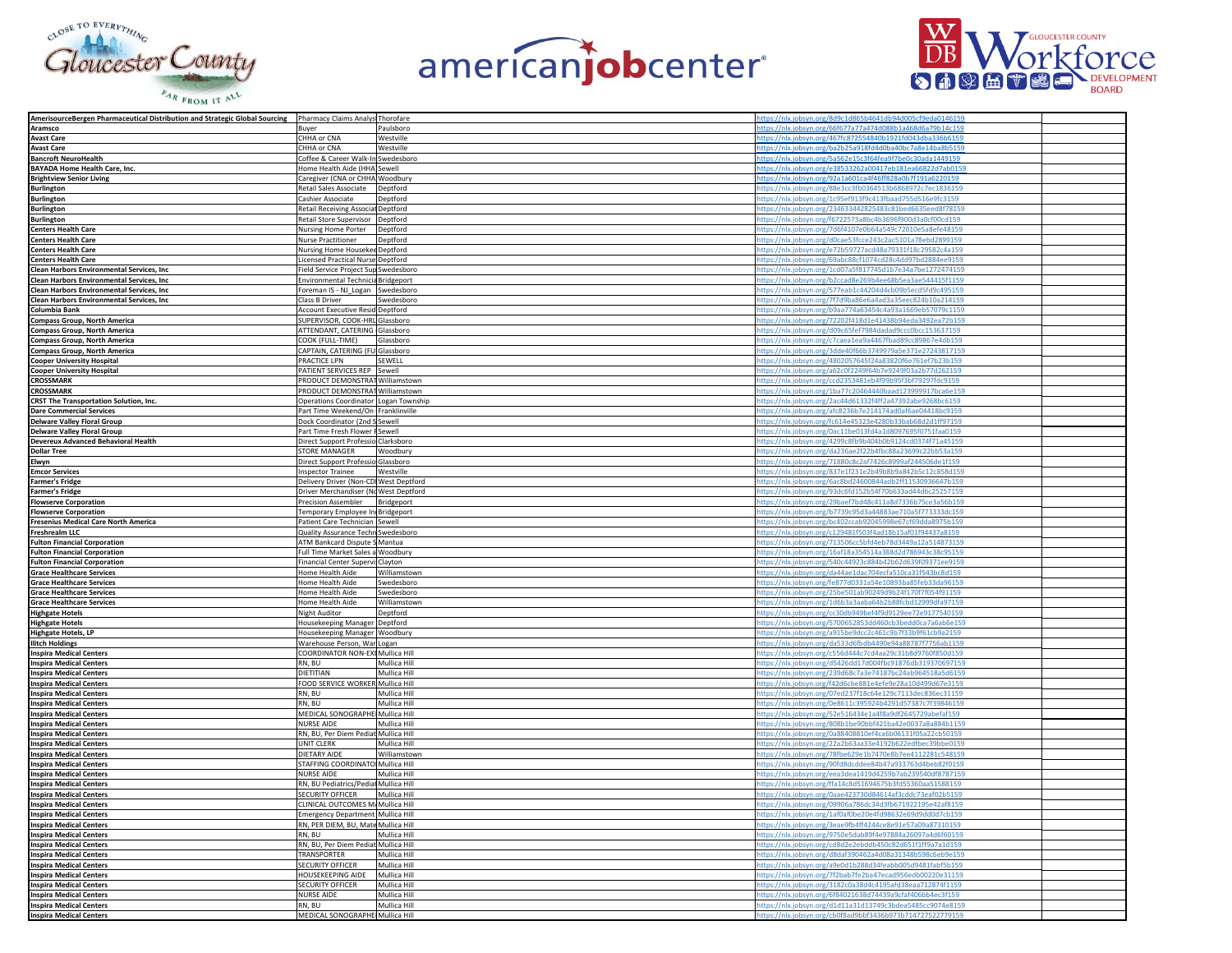





| <b>Inspira Medical Centers</b>                     | <b>HOUSEKEEPING AIDE</b><br>Woodbury                                     | https://nlx.jobsyn.org/aad1c231131543829d47d3ff50e6d1b9159                                                               |  |
|----------------------------------------------------|--------------------------------------------------------------------------|--------------------------------------------------------------------------------------------------------------------------|--|
| <b>Inspira Medical Centers</b>                     | <b>REGISTRAR</b><br>Woodbury                                             | ttps://nlx.jobsyn.org/31a6dbc8c2b146acb8d4dec49228125b159                                                                |  |
|                                                    |                                                                          | https://nlx.jobsyn.org/80d9a8d62dde4d29bcb485597c1c9dee159                                                               |  |
| <b>IQVIA</b>                                       | Account Management D Woodbury                                            |                                                                                                                          |  |
| J.B. Hunt Transport                                | Operations Coordinator Swedesboro                                        | https://nlx.jobsyn.org/f35abbde7b3345c1b3404a3a60818f29159                                                               |  |
| <b>Johnson Matthey</b>                             | <b>West Deptford</b><br><b>Chemical Operator</b>                         | https://nlx.jobsyn.org/1d0874aac4874df387d61c54d273309c159                                                               |  |
| <b>Johnson Matthey</b>                             | A Operator Refinery<br>West Deptford                                     | https://nlx.jobsyn.org/f34a279c0bff45a1a09ceacb17d09804159                                                               |  |
| JPMorgan Chase                                     | 30hr Associate Banker (I Woodbury                                        | https://nlx.jobsyn.org/05d7c6c1b48b43f2b6b30b1012396f97159                                                               |  |
| <b>KinderCare Education LLC</b>                    | Teachers at Logan Town Swedesboro                                        | https://nlx.jobsyn.org/e87e7cf5f16d44d98a95ca5fb92f2bbd159                                                               |  |
|                                                    |                                                                          |                                                                                                                          |  |
| <b>Leslies PoolMart</b>                            | Warehouse Associate 3, SWEDESBORO                                        | https://nlx.jobsyn.org/b08dba674a454b5ab71d65a90db214ab159                                                               |  |
| <b>Lineage Logistics</b>                           | Warehouse Supervisor - Swedesboro                                        | https://nlx.jobsyn.org/7d6daee091ce4a959616f63e090ddfe4159                                                               |  |
| <b>Lineage Logistics</b>                           | General Warehouse Wo Swedesboro                                          | https://nlx.jobsyn.org/6361a8f109504faeb9348a7591ea68ae159                                                               |  |
| <b>Lineage Logistics</b>                           | Warehouse Supervisor - Swedesboro                                        | https://nlx.jobsyn.org/dd5be5b5fb3e44c49f25854750853973159                                                               |  |
|                                                    |                                                                          |                                                                                                                          |  |
| Lowe's                                             | FT-Receiver/Stocker-Day Deptford                                         | https://nlx.jobsyn.org/db365c3f8e8d46c4bb712c86362e104c159                                                               |  |
| Lowe's                                             | Merchandising Part Timi Sewell                                           | https://nlx.jobsyn.org/84d8236c046a40feb2dc3265e86e70e9159                                                               |  |
| Luxottica                                          | Sales Associate Sunglass Deptford Township                               | nttps://nlx.jobsyn.org/4f4b644aae4e40be8dbd7271290d9471159                                                               |  |
| <b>Maryville Addiction Treatment Center</b>        | Registered Nurse - FT - T Williamstown                                   | https://nlx.jobsyn.org/3508de0bde7c4ef48f59f6f2dca65532159                                                               |  |
| <b>Maryville Addiction Treatment Center</b>        | Counselor In Training/Sa Williamstown                                    | https://nlx.jobsyn.org/c331d4272b0243d1b0e840b4f7ba6a9f159                                                               |  |
|                                                    |                                                                          |                                                                                                                          |  |
| <b>Maryville Addiction Treatment Center</b>        | Food Service Worker - P Williamstown                                     | https://nlx.jobsyn.org/54c43c9c90694a6aad77c7519e5de44d159                                                               |  |
| <b>Matheson Tri-Gas</b>                            | Inside Sales Representat Thorofare                                       | https://nlx.jobsyn.org/cbe717c68e60453d98a057d54f0741fa159                                                               |  |
| <b>Mavis Tires &amp; Brakes at Discount Prices</b> | Jack Williams & Mavis D Logan Township                                   | https://nlx.jobsyn.org/97983e0120e04a3eac1d02d83396a9f5159                                                               |  |
| Metro One Loss Prevention Services Group           | Unarmed Security Office Swedesboro                                       | https://nlx.jobsyn.org/e3860ccd27f24411bb66e0dd3db3a593159                                                               |  |
| <b>Metro One Loss Prevention Services Group</b>    | Jnarmed Security Office Logan                                            | https://nlx.jobsyn.org/783b6caac9114590943e3befbff0451c159                                                               |  |
|                                                    |                                                                          |                                                                                                                          |  |
| <b>Metro One Loss Prevention Services Group</b>    | Unarmed Security Office Logan                                            | https://nlx.jobsyn.org/6c92b9feb2ef4bfcbe075e4919457d25159                                                               |  |
| Metro One Loss Prevention Services Group           | Unarmed Security Office Swedesboro                                       | https://nlx.jobsyn.org/c760cdf21b7849b78fb6c8041600cf39159                                                               |  |
| <b>Metro One Loss Prevention Services Group</b>    | Unarmed Security Office West Deptford                                    | https://nlx.jobsyn.org/a0a01d866feb4a86bc5cc5947e2608c6159                                                               |  |
| <b>Metro One Loss Prevention Services Group</b>    | Unarmed Security Office West Deptford                                    | https://nlx.jobsyn.org/a979534fde7e406cb3a27368d1626a36159                                                               |  |
| <b>Metro One Loss Prevention Services Group</b>    | Unarmed Security Office Swedesboro                                       | https://nlx.jobsyn.org/7a9a1a71d54e48638f84b8c98cb67413159                                                               |  |
|                                                    |                                                                          |                                                                                                                          |  |
| <b>Metro One Loss Prevention Services Group</b>    | Unarmed Security Office Logan                                            | https://nlx.jobsyn.org/0981153723a34217bb0c011fd03c1798159                                                               |  |
| <b>MRC Global</b>                                  | Warehouse Associate Glassboro                                            | nttps://nlx.jobsyn.org/75b50850576b4371b759943dcd89c842159                                                               |  |
| National Coatings & Supplies Inc.                  | National Coatings and St Woodbury Heights                                | https://nlx.jobsyn.org/84a94ff4c161413ca07eff7f4893b553159                                                               |  |
| National Coatings & Supplies Inc.                  | National Coatings and St Woodbury Heights                                | https://nlx.jobsyn.org/1abf509f001c462b835c7e6fc8dbb20a159                                                               |  |
| <b>National Vision</b>                             | Sales Associate - Bilingua Deptford                                      | https://nlx.jobsyn.org/6ee83a5467ca4ed8931dbc5dd1a05979159                                                               |  |
|                                                    |                                                                          |                                                                                                                          |  |
| <b>National Vision</b>                             | Front Desk Receptionist Deptford                                         | https://nlx.jobsyn.org/9d6ab9c4b84e4081bda7f31bb37f4e02159                                                               |  |
| <b>Novelis</b>                                     | Maintenance Electrician Clayton                                          | https://nlx.jobsyn.org/d658495670044e40b9d8a2223b92a45c159                                                               |  |
| <b>Novelis</b>                                     | <b>IT Site Coordinator</b><br>Clayton                                    | https://nlx.jobsyn.org/b30800c4e78846418d8c1f89cbeafd15159                                                               |  |
| <b>Novelis</b>                                     | Maintenance Electrician Clayton                                          | https://careers-novelis.icims.com/jobs/35073/maintenance-electrician/job                                                 |  |
| <b>Novelis</b>                                     | Production Manager    Clayton                                            |                                                                                                                          |  |
|                                                    |                                                                          | https://careers-novelis.icims.com/jobs/39699/production-manager/job                                                      |  |
| <b>Novelis</b>                                     | Mechanical Drives and L Clayton                                          | https://careers-novelis.icims.com/iobs/39699/production-manager/iob                                                      |  |
| <b>Novelis</b>                                     | Production Laborer - Ass Clayton                                         | https://careers-novelis.icims.com                                                                                        |  |
| <b>Novelis</b>                                     | Maintenance Mechanic Clayton                                             | https://careers-novelis.icims.com/job                                                                                    |  |
|                                                    |                                                                          |                                                                                                                          |  |
|                                                    |                                                                          |                                                                                                                          |  |
| <b>Novelis</b>                                     | IT SITE COORINDATOR Clayton                                              | https://careers-novelis.icims.com/jobs/40505/it-site-coordinator/referral?hashed=-626004014                              |  |
| Omega Engineering, Inc.                            | Machine Operator I, 1st Swedesboro                                       | https://nlx.jobsyn.org/2b57cce2c2d746e5a253db9483984705159                                                               |  |
| Omega Engineering, Inc.                            | Welding Oper Asse I<br>Swedesboro                                        | https://nlx.jobsyn.org/e3c3a7a4c12f4d219d0076095fff204f159                                                               |  |
| Omega Engineering, Inc.                            | Welding Oper Asse II<br>Swedesboro                                       | https://nlx.jobsyn.org/7261a42e80b54db2acad0833895c49ea159                                                               |  |
|                                                    | Swedesboro                                                               |                                                                                                                          |  |
| Omega Engineering, Inc.                            | Welding Oper Asse I                                                      | https://nlx.jobsyn.org/08851725040b46659d0fc3cc6e5c8d9f159                                                               |  |
| Omega Engineering, Inc.                            | Material Handler I - \$10 Swedesboro                                     | https://nlx.jobsyn.org/1582c65b05eb4b6a964364e284ef8791159                                                               |  |
| Omega Engineering, Inc.                            | Material Handler I<br>Swedesboro                                         | https://nlx.jobsyn.org/128269006fef4f02ba4ef54b4f62a17e159                                                               |  |
| Omega Engineering, Inc.                            | Machine Operator I, Cor Swedesboro                                       | https://nlx.jobsyn.org/cceda8b99e59466691ddda36ca658aeb159                                                               |  |
| Omega Engineering, Inc.                            | Machine Operator I - Wi Swedesboro                                       | https://nlx.jobsyn.org/c1c9c300948e423499766e599650c927159                                                               |  |
| Omega Engineering, Inc.                            | Machine Operator I - Wi Swedesboro                                       | https://nlx.jobsyn.org/44e841ec355d4920a0e49d287267a64a159                                                               |  |
|                                                    |                                                                          |                                                                                                                          |  |
| Omega Engineering, Inc.                            | Machine Operator I, Cor Swedesboro                                       | https://nlx.jobsyn.org/386686ebc2be4daca64827a522e408dd159                                                               |  |
| Omega Engineering, Inc.                            | Machine Operator I (3rd Swedesboro                                       | https://nlx.jobsyn.org/7d8921ae809b42ef81152b71379298da159                                                               |  |
| Omega Engineering, Inc.                            | Fine Gage Welder/Assen Swedesboro                                        | https://nlx.jobsyn.org/a9a6162f47fb4d5aa2e6cec65a8f66dd159                                                               |  |
| Omega Engineering, Inc.                            | Machine Operator I - Wi Swedesboro                                       | https://nlx.jobsyn.org/5fee31d56836435d89f29da5702f67a6159                                                               |  |
| Omega Engineering, Inc.                            | Welding Oper Asse I - 2r Swedesboro                                      | https://nlx.jobsyn.org/524d45a83ffe457195b83809af11b8ce159                                                               |  |
|                                                    |                                                                          |                                                                                                                          |  |
| Omega Engineering, Inc.                            | Machine Operator I - Re Swedesboro                                       | https://nlx.jobsyn.org/54279c26e6bf4d77959965d52ffbbd4a159                                                               |  |
| Omega Engineering, Inc.                            | Probe Group Leader<br>Swedesboro                                         | https://nlx.jobsyn.org/81a592b7f6194fde9f1993ecec14dd2d159                                                               |  |
| Omega Engineering, Inc.                            | GRPLD-Group Lead<br>Swedesboro                                           | https://nlx.jobsyn.org/c934a50719e740fd8f1c102030e57645159                                                               |  |
| Omega Engineering, Inc.                            | Warehouse Supervisor Swedesboro                                          | https://nlx.jobsyn.org/211ffb52a52647569b3bfb0fa43e0db9159                                                               |  |
| Omega Engineering, Inc.                            | Product Manager, Temp Swedesboro                                         | https://nlx.jobsyn.org/155962cbd7204d26893d5213382cb255159                                                               |  |
|                                                    |                                                                          |                                                                                                                          |  |
| Omega Engineering, Inc.                            | Machine Operator I, Wir Swedesboro<br><b>Production Mechanic</b>         | https://nlx.jobsyn.org/f2c225aa0d8e4380aceda63982394502159                                                               |  |
| Omega Engineering, Inc.                            | Swedesboro                                                               | https://nlx.jobsyn.org/543b8525eea044878aa8c8ebb95807b7159                                                               |  |
| Omega Engineering, Inc.                            | Welding Oper Asse I<br>Swedesboro                                        | nttps://nlx.jobsyn.org/018b0b61cfca40f699471686c0eb450e159                                                               |  |
| Omega Engineering, Inc.                            | Machine Operator I<br>Swedesboro                                         | https://nlx.jobsyn.org/1fe7820c444440f99ad1aa92b586bc51159                                                               |  |
| Omega Engineering, Inc.                            | Assembler Operator I, Pi Swedesboro                                      | https://nlx.jobsyn.org/d73f61f570b74f478b2b569917d067bf159                                                               |  |
|                                                    | Welding Oper Asse I<br>Swedesboro                                        |                                                                                                                          |  |
| Omega Engineering, Inc.                            | Machine Operator I (3rd Swedesboro                                       | https://nlx.jobsyn.org/faf1342819e646c5979be65405741b76159                                                               |  |
| Omega Engineering, Inc.                            |                                                                          | https://nlx.jobsyn.org/2a3c21187c724d61b8185eca93b6f361159                                                               |  |
| Omega Engineering, Inc.                            | CNC Setup Operator I Swedesboro                                          | https://nlx.jobsyn.org/7ddfab201d3c42cfac88a63657924af5159                                                               |  |
| Omega Engineering, Inc.                            | Mechanical Engineering Swedesboro                                        | https://nlx.jobsyn.org/a56a465585b24051bc7a798afc8c787b159                                                               |  |
| Omega Engineering, Inc.                            | NJMTHDI - Material Han Swedesboro                                        | https://nlx.jobsyn.org/c2ab5c97a5b643d985a6a24b4f44357d159                                                               |  |
| Omega Engineering, Inc.                            | Planner I<br>Swedesboro                                                  | https://nlx.jobsyn.org/a9f258ce82824ded8d08de0d4cb343d8159                                                               |  |
|                                                    | Assembler I (NJ)<br>Swedesboro                                           |                                                                                                                          |  |
| Omega Engineering, Inc.                            |                                                                          | https://nlx.jobsyn.org/8f09b96dd04d4d2cae40decc967b14b2159                                                               |  |
| Omega Engineering, Inc.                            | Strategic Category Mana Swedesboro                                       | https://nlx.jobsyn.org/cf3826847cd84dc2bae67201bb4820af159                                                               |  |
| Omega Engineering, Inc.                            | Machine Operator I, 2nd Swedesboro                                       | https://nlx.jobsyn.org/5c62af217a464993b1a1eb81e3b209cd159                                                               |  |
| Omega Engineering, Inc.                            | Welding Oper Asse I<br>Swedesboro                                        | https://nlx.jobsyn.org/d0a09a4a8f3a49919ac7174e8a350617159                                                               |  |
| Omega Engineering, Inc.                            | Material Handler I<br>Swedesboro                                         | https://nlx.jobsyn.org/f091dc5b7bc04c16a777a6e770120ac4159                                                               |  |
| Omega Engineering, Inc.                            | Weld Op Assembler I-1 Swedesboro                                         | https://nlx.jobsyn.org/ade7ba6e226f408185970078215c6faa159                                                               |  |
|                                                    |                                                                          |                                                                                                                          |  |
| Omega Engineering, Inc.                            | Machine Operator I - Wi Swedesboro                                       | https://nlx.jobsyn.org/dd40f8fd103248a78f468b3e6769aab6159                                                               |  |
| Omega Engineering, Inc.<br>Omega Engineering, Inc. | Utility Operator - 2nd sh Swedesboro<br>Welder Assembler I<br>Swedesboro | https://nlx.jobsyn.org/73e0ff5b43c946c3885c14779db19f06159<br>https://nlx.jobsyn.org/9e4c6dc4cbc445fea23f575b2ba810d4159 |  |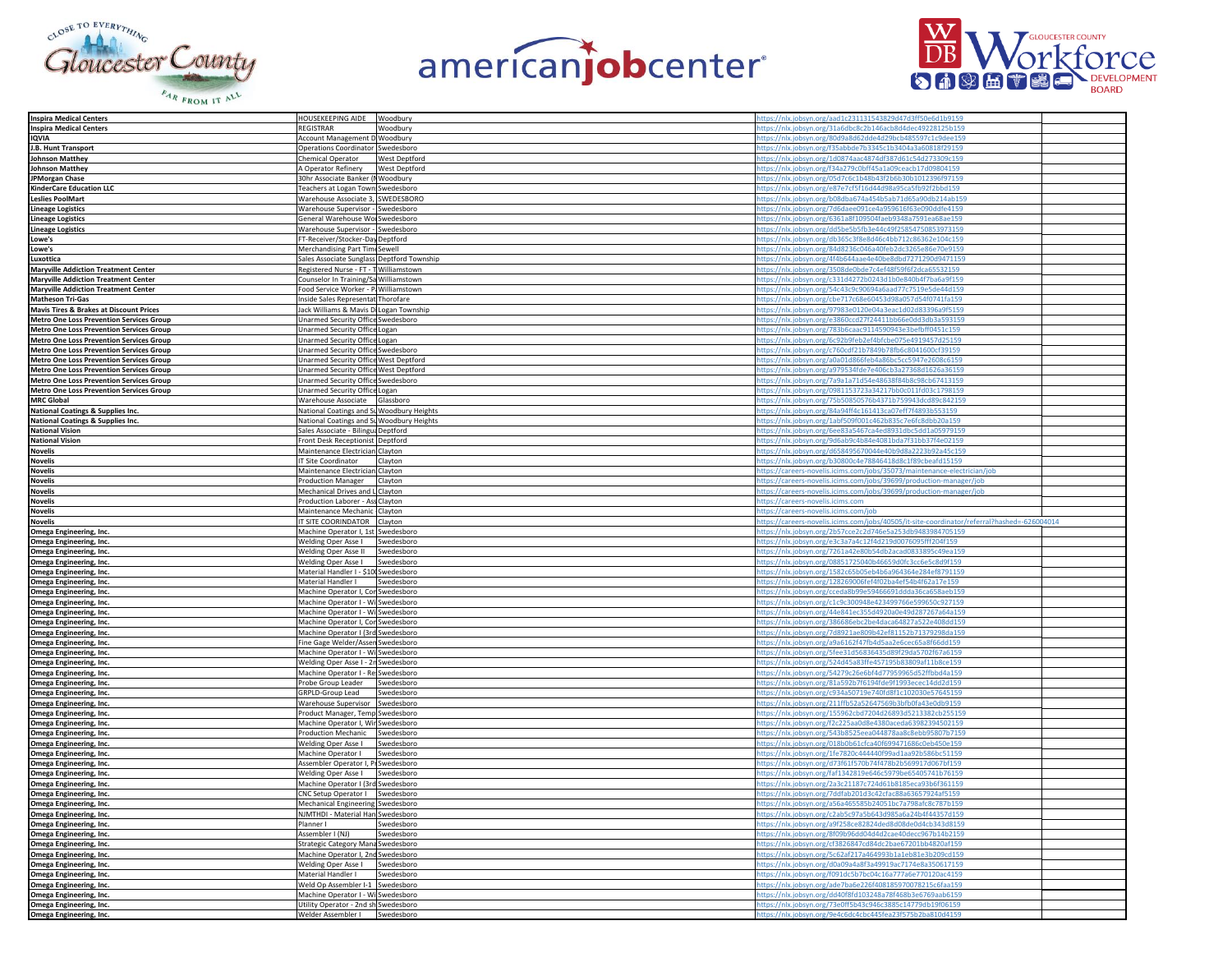





| Omega Engineering, Inc.            | Machine Operator I - Re Swedesboro        | https://nlx.jobsyn.org/6f965ee09ce042d2b4f9650375b47417159 |  |
|------------------------------------|-------------------------------------------|------------------------------------------------------------|--|
| Omega Engineering, Inc.            | NJMNOI-Machine Opera Swedesboro           | nttps://nlx.jobsyn.org/4a85c172ecd34c5985aa00d545eedd87159 |  |
|                                    |                                           |                                                            |  |
| Omega Engineering, Inc.            | Machine Operator I - Wi Swedesboro        | https://nlx.jobsyn.org/16148fce60f94a72a98369513b5ce731159 |  |
| Omega Engineering, Inc.            | SRSBYR-Senior Strategic Swedesboro        | https://nlx.jobsyn.org/7fab3380063343a696bd04d7e49e9f52159 |  |
| Omega Engineering, Inc.            | NJMTHDI-Material Hand Swedesboro          | https://nlx.jobsyn.org/5a489752936943868c9696c45f875057159 |  |
|                                    |                                           |                                                            |  |
| Omega Engineering, Inc.            | Machine Operator I Swedesboro             | https://nlx.jobsyn.org/8ef51d24962f408e9b26bb8b29acf333159 |  |
| Omega Engineering, Inc.            | Machine Operator I - Wi Swedesboro        | https://nlx.jobsyn.org/1803d841969d4c2ab80cc00298b0ed0b159 |  |
|                                    | Welding Oper Asse I - 2r Swedesboro       |                                                            |  |
| Omega Engineering, Inc.            |                                           | https://nlx.jobsyn.org/215fbc4184ec4b5cbc1c9403bbf84bfe159 |  |
| Omega Engineering, Inc.            | Machine Operator I - Wi Swedesboro        | https://nlx.jobsyn.org/ff198db2c72448f58e094a4ea5292e57159 |  |
| Oticon, Inc.                       | Newborn Hearing Screer Mullica Hill       | https://nlx.jobsyn.org/f52ddcc4bb1d4d6cb296ba11f92bf270159 |  |
|                                    |                                           |                                                            |  |
| Otis Spunkmeyer, LLC               | Warehouse Lead<br>Swedesboro              | https://nlx.jobsyn.org/de4ce9a651704b29beffbc01d3655fa1159 |  |
| Otis Spunkmeyer, LLC               | General Labor, Bakery P. Swedesboro       | https://nlx.jobsyn.org/e62343e953a94706b8d3bc0d690143a8159 |  |
|                                    |                                           | https://nlx.jobsyn.org/b9e5b7d15bf748eb83bbf336de5e55e9159 |  |
| Otis Spunkmeyer, LLC               | Maintenance Technician Swedesboro         |                                                            |  |
| Otis Spunkmeyer, LLC               | Operator 1, Bakery-Ingre Swedesboro       | nttps://nlx.jobsyn.org/315c83900a9f4e66990b46e19dd1071c159 |  |
| Otis Spunkmeyer, LLC               | SQA Technician (3rd Sh Swedesboro         | https://nlx.jobsyn.org/99084efdc1344904adf7ed7bf885fbc2159 |  |
|                                    |                                           |                                                            |  |
| Otis Spunkmeyer, LLC               | Tech 1, Bakery- Sanitatic Swedesboro      | https://nlx.jobsyn.org/a69486e0bf204be489ebc71931037d07159 |  |
| Otis Spunkmeyer, LLC               | Tech 1, Bakery- Sanitatic Swedesboro      | https://nlx.jobsyn.org/55bb2bf930254356a183a12b1d468cb0159 |  |
|                                    |                                           |                                                            |  |
| Otis Spunkmeyer, LLC               | Tech 1, Bakery- Sanitatic Swedesboro      | https://nlx.jobsyn.org/a732a62352854f74b6f3205ff6d17425159 |  |
| Otis Spunkmeyer, LLC               | FSQA<br>Swedesboro                        | https://nlx.jobsyn.org/ed4c99137c4240df8ebd5ffa3af28272159 |  |
| <b>Penn Medicine</b>               | Clinical Nurse 2 - Ambuli Sewell          | https://nlx.jobsyn.org/5317d1f82e584c168672590f84499f54159 |  |
|                                    |                                           |                                                            |  |
| Penn Medicine                      | Mammography Radiogra Woodbury Heights     | https://nlx.jobsyn.org/9286b81527a54051aa56154a9e398055159 |  |
| Penske                             | Fleet Maintenance Supe Swedesboro         | https://nlx.jobsyn.org/27bb0db4d48149e994862866d830a43b159 |  |
|                                    |                                           |                                                            |  |
| Schneider                          | Class A CDL - New hourly Paulsboro        | https://nlx.jobsyn.org/8fcf700fb83c41339c4d6809769c8df2159 |  |
| <b>Thomas Jefferson University</b> | Certified Nursing Assista Sewell          | https://nlx.jobsyn.org/7f0000242faa4574adb88e6bb98aa622159 |  |
| Thomas Jefferson University        | Certified Nurse Midwife Thorofare         | https://nlx.jobsyn.org/5d5bd45f3d3c4ccc8ffef5690fe7593c159 |  |
|                                    |                                           |                                                            |  |
| Thomas Jefferson University        | Certified Nursing Assista Sewell          | https://nlx.jobsyn.org/087c9a70a8154663a441b64d5ec2d5ac159 |  |
| <b>Thomas Jefferson University</b> | Certified Nursing Assista Sewell          | nttps://nlx.jobsyn.org/a816159a340649b9af56b042057c41ae159 |  |
|                                    |                                           |                                                            |  |
| Thomas Jefferson University        | Certified Nursing Assista Sewell          | https://nlx.jobsyn.org/710eb6b0fbf34783866249a0a90d9718159 |  |
| <b>Thomas Jefferson University</b> | Certified Nursing Assista Sewell          | nttps://nlx.jobsyn.org/4506c69f375943da89bf29935ef32fdc159 |  |
| Thomas Jefferson University        | Medical Assistant I. Part Sewell          | https://nlx.jobsyn.org/cc0fe3c1a84342a79829161942ccee55159 |  |
|                                    |                                           |                                                            |  |
| <b>Thomas Jefferson University</b> | Certified Nursing Assista Sewell          | https://nlx.jobsyn.org/e188ebf4ece849848a792add6dcf5103159 |  |
| <b>Thomas Jefferson University</b> | Medical Assistant II, Full Thorofare      | https://nlx.jobsyn.org/281f1c0f1d5d40fbba2c3bc466c7bffa159 |  |
|                                    |                                           |                                                            |  |
| Thomas Jefferson University        | Certified Nursing Assista Sewell          | https://nlx.jobsyn.org/d7f699457c9641aa9a2ad54fa0ebbfe9159 |  |
| <b>Ryder System</b>                | Material Handler - AM S WOOLWICH TOWNSHIP | https://nlx.jobsyn.org/1efb92e316944672b5184ba7eaf916bc159 |  |
| <b>Ryder System</b>                | ogistics Supervisor- Sun Logan Township   | https://nlx.jobsyn.org/76e93311c18b4aa5b219c0a75f7b46f8159 |  |
|                                    |                                           |                                                            |  |
| <b>Signet Jewelers</b>             | uxury Bridal Manager - Woodbury           | https://nlx.jobsyn.org/43beb111bf3e4fe19f6ace94acc617ca159 |  |
| <b>Sunbelt Rentals</b>             | Union Mechanic 3<br>Swedesboro            | https://nlx.jobsyn.org/2db15bf35cd04f4ba18156f5894754af159 |  |
|                                    |                                           |                                                            |  |
| <b>Target</b>                      | Distribution Center Supr Logan Township   | https://nlx.jobsyn.org/e006bee09e944fb7b174f40c467e1b42159 |  |
| <b>TD Bank</b>                     | Teller I PT 20 Hrs (Williar Williamstown  | https://nlx.jobsyn.org/1619422d9d584e7da5125572d89b0f8f159 |  |
|                                    |                                           |                                                            |  |
|                                    |                                           |                                                            |  |
| Thomas Jefferson University        | Surgical Technician, Cert Sewell          | https://nlx.jobsyn.org/371e381d691b443eb2938870a55debb8159 |  |
| Thomas Jefferson University        | Medical Assistant I - HB Woodbury         | https://nlx.jobsyn.org/6b742e7b02374a26ab425499859d8f76159 |  |
|                                    |                                           |                                                            |  |
| <b>Tractor Supply Company</b>      | Team Leader<br>Logan Township             | https://nlx.jobsyn.org/51f40366b99247e29e5d66675ee08b6c159 |  |
| <b>United Rentals</b>              | Swedesboro<br>Pump Mechanic               | https://nlx.jobsyn.org/8f17915df01f49b080f4b0abbcc06834159 |  |
|                                    |                                           |                                                            |  |
| Walgreens                          | Pharmacy Customer Ass WILLIAMSTOWN        | https://nlx.jobsyn.org/cc141d8a631847ec8dc3339058389bc0159 |  |
| Walgreens                          | Emerging Store Manage MANTUA              | https://nlx.jobsyn.org/d2c6ca2f060f4b2ebc8550ef61a1a2ee159 |  |
| Walgreens                          | Shift Lead<br><b>MANTUA</b>               | https://nlx.jobsyn.org/6860cf6cf97644779bbe650178a24b89159 |  |
|                                    |                                           |                                                            |  |
| Walgreens                          | Customer Service Associ WILLIAMSTOWN      | https://nlx.jobsyn.org/8495b67ea3454c999beffb395384258b159 |  |
| Xvlem                              | Customer Support Speci Bridgeport         | https://nlx.jobsyn.org/e323c78f0b064d07becac9042b4452c3159 |  |
| <b>Red Robin</b>                   |                                           |                                                            |  |
|                                    | Bartenders<br>Deptford                    | https://nlx.jobsyn.org/456d7228c8d84932b1315056edac1f53159 |  |
| <b>Red Robin</b>                   | Deptford<br>Servers                       | https://nlx.jobsyn.org/bae5970499244dbe9e47bfc7de8c9924159 |  |
| <b>Red Robin</b>                   | Hosts / Hostesses<br>Deptford             | https://nlx.jobsyn.org/d21a092a9d4f40829049ccd0cc202e33159 |  |
|                                    | Dishwashers<br>Deptford                   |                                                            |  |
| <b>Red Robin</b>                   |                                           | https://nlx.jobsyn.org/7c57f071f5c74060aa974d508a447d15159 |  |
| <b>Red Robin</b>                   | Server Assistants<br>Deptford             | https://nlx.jobsyn.org/49850c7b52a74913912feeeed7689774159 |  |
| <b>Red Robin</b>                   | ine Cooks<br>Deptford                     |                                                            |  |
|                                    |                                           | https://nlx.jobsyn.org/2d56d54c8dc44d27ace9a3d2135cfda8159 |  |
| <b>Roehl Transport</b>             | Home Daily CDL Truck D Deptford Township  | nttps://nlx.jobsyn.org/b2fe18846319417ea809151e0334ff17159 |  |
| <b>Roehl Transport</b>             | Home Daily CDL Truck D West Deptford      | nttps://nlx.jobsyn.org/18425a688612413b84e8f4eee2e9a1e4159 |  |
|                                    |                                           |                                                            |  |
| <b>Ryder System</b>                | Material Handler - PM WOOLWICH TOWNSHIP   | https://nlx.jobsyn.org/1d1c1b4ecc47468ca341cccdc7486c26159 |  |
| <b>Ryder System</b>                | Material Handler - 6pm WOOLWICH TOWNSHIP  | https://nlx.jobsyn.org/8c2ebadb26f6421a8caef1de227702c3159 |  |
| <b>Ryder System</b>                | Yard Attendant PM Shift WOOLWICH TOWNSHIP | https://nlx.jobsyn.org/e5d1fc068ff947639ace719c38614247159 |  |
|                                    |                                           |                                                            |  |
| <b>Ryder System</b>                | Experienced Diesel Mecl WOOLWICH TOWNSHIP | https://nlx.jobsyn.org/a96c0c6ddead4b2497a58be449514a6a159 |  |
| <b>Ryder System</b>                | Yard Attendant AM Shift WOOLWICH TOWNSHIP | https://nlx.jobsyn.org/0d67aed55f574d74a300a51f543ca938159 |  |
| Saint-Gobain                       | <b>Extrusion Operator</b><br>Mickleton    |                                                            |  |
|                                    |                                           | https://nlx.jobsyn.org/6bb878348b0748f59d67636b8b8381f1159 |  |
| Solvay                             | Maintenance Manager - West Deptford       | https://nlx.jobsyn.org/c3537b7e11de4e3eb8378abd08743516159 |  |
| <b>TD Bank</b>                     | Teller I -PT 20 Hrs (Harbi Sewell         | https://nlx.jobsyn.org/4b8d0dc9b5ec4a5e8b18fc409e9d49b0159 |  |
| <b>TD Bank</b>                     |                                           |                                                            |  |
|                                    | Teller I PT 20 Hrs. (Willia Williamstown  | https://nlx.jobsyn.org/cf800f77ae454bd38534a215ebeab9e5159 |  |
| <b>Thomas Jefferson University</b> | Certified Nursing Assista Sewell          | https://nlx.jobsyn.org/038fa3f15a8d453187c3a5824b1f3424159 |  |
| <b>Performance Food Group</b>      | Warehouse, Worker<br>Swedesboro           | https://nlx.jobsyn.org/2d8fb3dfa437412cbc91fbbff1906efa159 |  |
|                                    |                                           |                                                            |  |
| <b>Randstad US</b>                 | <b>Staffing Manager</b><br>Swedesboro     | https://nlx.jobsyn.org/b3fb0e301deb468bb4893081d602c9b8159 |  |
| <b>Red Robin</b>                   | Host / Hostess<br>Deptford                | https://nlx.jobsyn.org/fedef7aa87ae4596b17ff99962f89e3f159 |  |
|                                    |                                           |                                                            |  |
| <b>Red Robin</b>                   | Deptford<br>Cook                          | https://nlx.jobsyn.org/c343a40f452748419753ea0bdb952608159 |  |
| <b>Red Robin</b>                   | Cook<br>Deptford                          | https://nlx.jobsyn.org/eed17a48ecba4522882892e46f036540159 |  |
| <b>Red Robin</b>                   | Host / Hostess<br>Deptford                | https://nlx.jobsyn.org/c91184b3af404aac9156df0a934c4d86159 |  |
|                                    |                                           |                                                            |  |
| <b>Red Robin</b>                   | <b>Burger Maker</b><br>Deptford           | https://nlx.jobsyn.org/d3d6c5f31d634e01a0728aba79c19d73159 |  |
| <b>Red Robin</b>                   | Line Cook<br>Deptford                     | https://nlx.jobsyn.org/5b757d6b72d245718cf03ddf41e2d21c159 |  |
| <b>Red Robin</b>                   | ine Cook<br>Deptford                      |                                                            |  |
|                                    |                                           | https://nlx.jobsyn.org/f2ab06c81afe45c3bf4434a5187d34b6159 |  |
| <b>Red Robin</b>                   | <b>Burger Maker</b><br>Deptford           | https://nlx.jobsyn.org/ff67e36bb271455bb4838f23094fe483159 |  |
| <b>Sunstates Security</b>          | Security Officer - \$15.50 Glassboro      |                                                            |  |
|                                    |                                           | https://nlx.jobsyn.org/5c7219b461b44fc0b598a899a75b8f69159 |  |
| <b>TD Bank</b>                     | CSR I PT 30 Hrs (Mullica Mullica Hill     | https://nlx.jobsyn.org/962a483987c84e429459f80adf576c9e159 |  |
| <b>US Foods</b>                    | Day Warehouse Supervi: Bridgeport         | https://nlx.jobsyn.org/90d4966d27794861b0940fc255608cd8159 |  |
| <b>US Foods</b>                    | Marketing Coordinator Bridgeport          | https://nlx.jobsyn.org/efc4226e8cc3457d9b92e9644734bff7159 |  |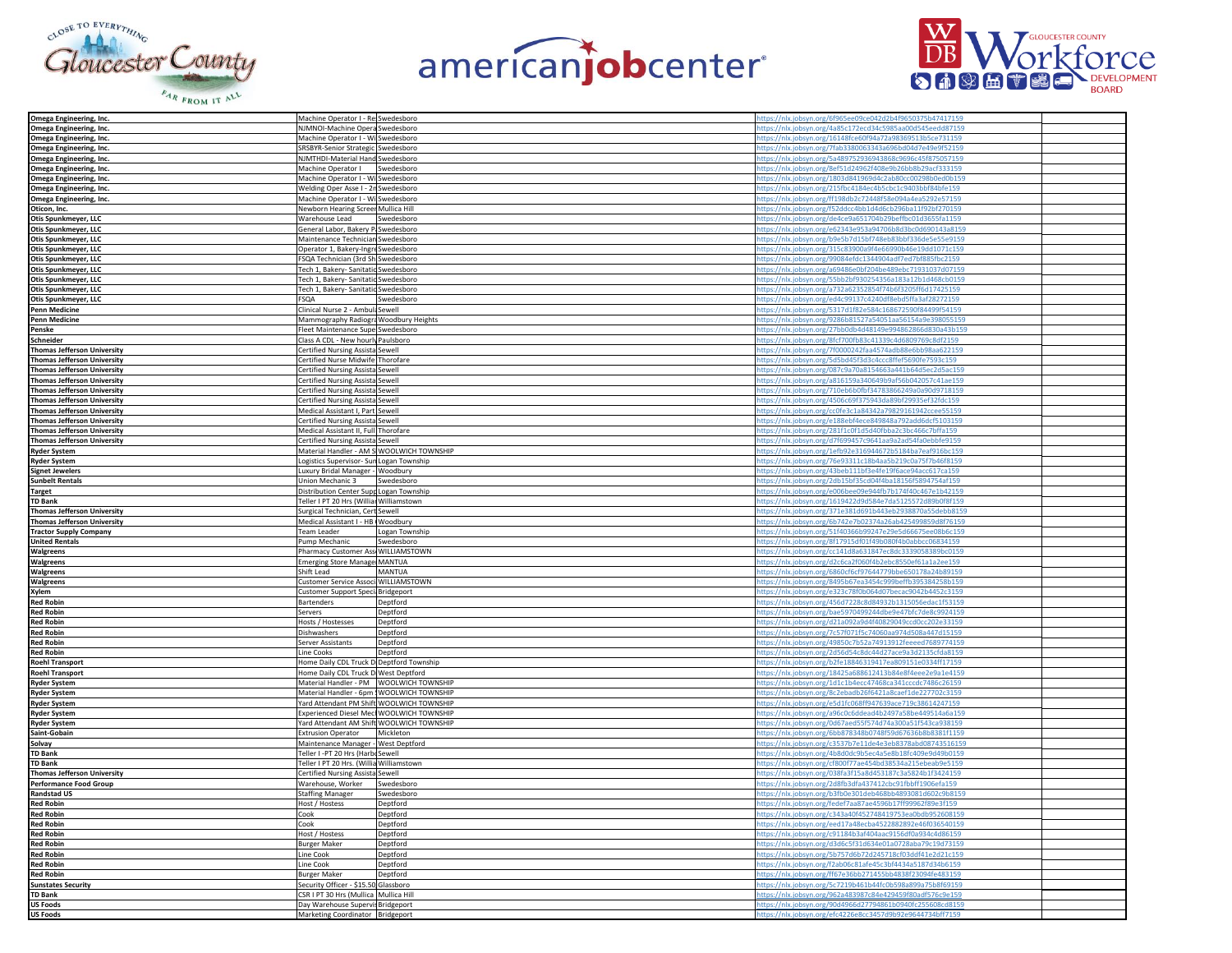





| <b>Walgreens</b>                                            | Customer Service Associ WILLIAMSTOWN         |                                                                                           | tps://nlx.jobsyn.org/a97c7a86b34440dcb5b9311774a1ec2e159                                                                 |
|-------------------------------------------------------------|----------------------------------------------|-------------------------------------------------------------------------------------------|--------------------------------------------------------------------------------------------------------------------------|
| Walgreens                                                   | Customer Service Associ GLASSBORO            |                                                                                           | nlx.jobsyn.org/a24550d03cb9448a8db6d2d13b8ecf6a159                                                                       |
| Walmart                                                     | Floor Clerical                               | SWEDESBORO                                                                                | https://nlx.jobsyn.org/28c6b2ba963f482583abb415207c234a159                                                               |
| <b>CAMDEN COUNTY</b>                                        |                                              |                                                                                           |                                                                                                                          |
| A Place For Mom                                             | Voorhees                                     | Inside Sales Representative, Senior Living                                                | https://nlx.jobsyn.org/4776a99404604551b6527698222e35a3159                                                               |
| Acosta<br><b>Actalent</b>                                   | Blackwood<br>Pennsauken                      | Retail Coverage Merchandiser - Walmart<br>QA/QC Associate                                 | https://nlx.jobsyn.org/e1e88b0d9ba64e479fcde8e3efc779a0159<br>https://nlx.jobsyn.org/d215268cd7934df4a136776512be2cbb159 |
| <b>Active Dav</b>                                           | Camden                                       | Driver - Adult Day Center WILL TRAIN! NO NIGHTS/NO WEEKENDS !!!                           | ttps://nlx.jobsyn.org/edf37d61ce2d4951bd804394ae6f4259159                                                                |
| <b>Active Dav</b>                                           | Laurel Springs                               | Driver - Adult Day Center WILL TRAIN! NO NIGHTS/NO WEEKENDS !!!                           | https://nlx.jobsyn.org/fc5db9094d624b73ad85d508e8b94417159                                                               |
| <b>Adidas America</b>                                       | Blackwood                                    | Seasonal Retail Store Associate - Gloucester Premium, 6226, Blackwood, NJ                 | ttps://nlx.jobsyn.org/89c986de3c8e4bdba13e37babb20aa11159                                                                |
| <b>Adidas America</b>                                       | Blackwood                                    | Retail Lead - Gloucester Premium, 6226, Blackwood, NJ                                     | ttps://nlx.jobsyn.org/9cb326ed44934d80a02fc31951bd3416159                                                                |
| <b>Advance Auto Parts</b>                                   | Cherry Hill                                  | Sr. Software Developer (Remote)                                                           | https://nlx.jobsyn.org/1a03f880d05246fa8d736f25067c08b8159                                                               |
| <b>Advance Auto Parts</b>                                   | Berlin                                       | General Manager in Training                                                               | https://nlx.jobsyn.org/c0e9e71c5ffa42f08c43296b3fc6a683159                                                               |
| <b>Advanced Recovery Systems, LLC</b>                       | Cherry Hill                                  | Housekeeping - FT                                                                         | https://nlx.jobsyn.org/4e1edc5378214557b7b573cef40358d2159                                                               |
| <b>Advanced Recovery Systems, LLC</b>                       | Cherry Hill                                  | <b>Facility Maintenance Specialist FT</b>                                                 | ttps://nlx.jobsyn.org/82944891da57440fa04588a1d24cfca9159                                                                |
| <b>Advanced Recovery Systems, LLC</b>                       | Cherry Hill                                  | Community Outreach Associate- NJ/ PA                                                      | ttps://nlx.jobsyn.org/03538304d0af4a7ca4ce5bbbd2b268a8159                                                                |
| Aerotek                                                     | Cherry Hill                                  | <b>Chemical Processing Operator</b>                                                       | https://nlx.jobsyn.org/5bb5746c95a442d49ee41e1833258f3e159                                                               |
| Aerotek                                                     | Cherry Hill                                  | Machine Operator                                                                          | https://nlx.jobsyn.org/f414175b5ef44e89a84ffe6679a7ebe5159                                                               |
| <b>Aerotek</b>                                              | Cherry Hill                                  | <b>Machine Operator</b>                                                                   | https://nlx.jobsyn.org/b6fd8e90f20b4799bcdff7c8681fb55a159                                                               |
| Aerotek                                                     | Cherry Hill                                  | <b>Chemical Processing Operator</b>                                                       | https://nlx.jobsyn.org/f3d7795cdae4441083aece82ee8cd1b9159                                                               |
| <b>Aerotek</b><br>Aerotek                                   | Cherry Hill                                  | Material Handler                                                                          | https://nlx.jobsyn.org/d13a577d349048b3b499121b0716e08d159<br>ttps://nlx.jobsyn.org/43ad9427b723449a8fef08806bfba91c159  |
| <b>Aerotek</b>                                              | Cherry Hill<br>Cherry Hill                   | <b>Construction Foreman</b><br>Carpenter *Entry Level*                                    | ttps://nlx.jobsyn.org/113d2ccd8146435bb8e81c4dc298b122159                                                                |
| <b>Aerotek</b>                                              | Cherry Hill                                  | Material Handler                                                                          | ttps://nlx.jobsyn.org/ca48eb2c93c34c19850fb2f43a0f4f37159                                                                |
| Aerotek                                                     | Cherry Hill                                  | Foreman                                                                                   | https://nlx.jobsyn.org/6285af7adbb54bc49b4cc9d2197eea2a159                                                               |
| Aerotek                                                     | Cherry Hill                                  | <b>Chemical Processing Operator</b>                                                       | https://nlx.jobsyn.org/fb6eff1d4ff643c396c95b9af0be2e00159                                                               |
| Aerotek                                                     | Cherry Hill                                  | Forklift Operator                                                                         | https://nlx.jobsyn.org/af933f436d0a48ecb1a77e93a28e6e1a159                                                               |
| Aerotek                                                     | Cherry Hill                                  | Carpenter                                                                                 | https://nlx.jobsyn.org/73c69dd4516d4b85b76f5333ef13379f159                                                               |
| Aerotek                                                     | Cherry Hill                                  | <b>General Labor Workers</b>                                                              | https://nlx.jobsyn.org/b6da6bff8fdf4c0190b5be4a6b0eb9ae159                                                               |
| <b>Aerotek</b>                                              | Barrington                                   | Forklift Mechanic                                                                         | ttps://nlx.jobsyn.org/8592d18676fb4900848665996a6838f6159                                                                |
| <b>Aerotek</b>                                              | Barrington                                   | Forklift Mechanic                                                                         | ttps://nlx.jobsyn.org/2a3e81807776444d805740e39fb2a394159                                                                |
| Aerotek                                                     | Cherry Hill                                  | Environmental Service Technician                                                          | https://nlx.jobsyn.org/604dab1fdfd7480894e2eeb70ec42093159                                                               |
| <b>Aerotek</b>                                              | Cherry Hill                                  | Material Handler/ Forklift Operator                                                       | https://nlx.jobsyn.org/d15834b47701497cb78ac0872c87e255159                                                               |
| <b>Agiliti Health</b>                                       | Camden                                       | Hospital Service Technician (overnights) - Camden, NJ                                     | https://nlx.jobsyn.org/fef0e05869084d7c9e3aa05dc9920f89159                                                               |
| Agiliti, Inc.                                               | Camden                                       | Hospital Service Technician (overnights) - Camden, NJ                                     | ttps://nlx.jobsyn.org/c9ca106fe42f40879d5cd31c904ec929159                                                                |
| <b>Airborne Systems</b>                                     | Pennsauken                                   | Materials Supervisor                                                                      | https://nlx.jobsyn.org/91d49ca5114c490d9a188fd9534148c1159                                                               |
| <b>Allied Universal</b>                                     | Voorhees Township                            | Distribution Center/ Access Control Security Guard                                        | ttps://nlx.jobsyn.org/113f22155c6b4ac391024f07e3c00ca2159                                                                |
| <b>Allied Universal</b><br><b>Allied Universal</b>          | Cherry Hill<br>Voorhees Township             | Cleared Security Officer - Department of Defense                                          | ps://nlx.jobsyn.org/5d26bb50c85b4eb6a21f1921682c8b19159<br>ttps://nlx.jobsyn.org/17eb89d8009142b9ac3000f6dbc452a0159     |
| <b>Allied Universal</b>                                     | Voorhees Township                            | Warehouse Security Officer - Flex<br>Logistics Warehouse/ Access control Security Officer | https://nlx.jobsyn.org/067795a298ed43ea98906aa048109c54159                                                               |
| <b>Allied Universal</b>                                     | Stratford                                    | Medical/ Access control Security Officer                                                  | ttps://nlx.jobsyn.org/775880cde6214af998415ebb7f46f6df159                                                                |
| <b>Allied Universal</b>                                     | Camden                                       | Apartment Complex Security Officer                                                        | https://nlx.jobsyn.org/a638acbf83f7447e915c851ad15b9c0d159                                                               |
| <b>Allied Universal</b>                                     | Voorhees Township                            | Financial institution Security Officer                                                    | https://nlx.jobsyn.org/a0901deed9944ede97267b55bac90da5159                                                               |
| <b>Allied Universal</b>                                     | Voorhees Township                            | Security Officer                                                                          | https://nlx.jobsyn.org/45a782a692cf4adca070fdcad49054ab159                                                               |
| Alsco                                                       | Pennsauken                                   | Route Sales Representative 5/8 Commission                                                 | ttps://nlx.jobsyn.org/469cb07456ce4526aab3018597abe023159                                                                |
| American Honda Motor Co., Inc                               | Cherry Hill                                  | Sales Analyst                                                                             | ttps://nlx.jobsyn.org/f15b8d9ff6b14855b8888595f62c84b54159                                                               |
| <b>American Water</b>                                       | Camden                                       | Intern Admin                                                                              | https://nlx.jobsyn.org/55a4250172844f74952939bebf8a71aa159                                                               |
| <b>American Water</b>                                       | Camden                                       | Sr Data Analyst                                                                           | https://nlx.jobsyn.org/de543afd7b9d4887927e91ee54957728159                                                               |
| <b>American Water</b>                                       | Camden                                       | Senior Solutions Developer - SAP ISU                                                      | https://nlx.jobsyn.org/6bb55033481a4d56967d46c550155c5a159                                                               |
| AMERICAN WATER WORKS SERVICE CO INC                         | Camden                                       | Sr Data Analyst                                                                           | https://nlx.jobsyn.org/cf59aaaaa2d248c4b81688e2c75baab5159                                                               |
| American Water Works Services Company, Inc.                 | Camden                                       | Senior Solutions Developers - SAP ISU (multiple openings)                                 | ttps://nlx.jobsyn.org/d9d1767a4f304b4e8779158576f36345159                                                                |
| AquaSafe Pool Management, Inc.                              | Cherry Hill                                  | Summer Lifeguard - Cherry Hill, NJ                                                        | ttps://nlx.jobsyn.org/8b29fa242f1543859be511a063734d2e159                                                                |
| AquaSafe Pool Management, Inc.                              | lementon                                     | Summer Lifeguard - Clementon, NJ                                                          | ttps://nlx.jobsyn.org/c8a8556a32664c0b8dc3c34414b85cab159                                                                |
| AquaSafe Pool Management, Inc.<br><b>ARAMARK</b>            | Sicklerville                                 | Summer Lifeguard - Sicklerville, NJ                                                       | ttps://nlx.jobsyn.org/d90b30f020924c33b3528b05a4d142b4159<br>https://nlx.jobsyn.org/1f7c747f13a940ba98b3b61ee61389ac159  |
| <b>ARAMARK</b>                                              | Cherry Hill Township<br>Cherry Hill Township | Facility Sales Specialist - Cherry Hill, NJ                                               | https://nlx.jobsyn.org/257d5f0050624c02831a4c204d68974b159                                                               |
| <b>ARAMARK</b>                                              | Cherry Hill                                  | Administrative Coordinator<br>System Clinical Nutrition Manager - Jefferson Health System | https://nlx.jobsyn.org/9fdeb7212cef41ffa8093b5aa2a6c546159                                                               |
| <b>AristaCare</b>                                           | Cherry Hill                                  | <b>Business Office Manager</b>                                                            | https://nlx.jobsyn.org/c1729475391e43a5b135b6b5267d4b22159                                                               |
| <b>Armand Corporation</b>                                   | Camden                                       | Proposal Writer                                                                           | ttps://nlx.jobsyn.org/e18b5eb11e3e44568490ddd051ea7c1d159                                                                |
| <b>Aston Carter</b>                                         | Camden                                       | Staff Accountant - Entry Level                                                            | ttps://nlx.jobsyn.org/53d7cd43445b499ca529d9fac34f87cc159                                                                |
| <b>Aston Carter</b>                                         | Bellmawr                                     | Customer Service Representative                                                           | https://nlx.jobsyn.org/828afc3263b44a57b002e901ecaee7ff159                                                               |
| <b>Aston Carter</b>                                         | Cherry Hill                                  | <b>Technical Support Representative</b>                                                   | https://nlx.jobsyn.org/82532ee5e1b641cfacf902a9cb5d89b3159                                                               |
| <b>Aston Carter</b>                                         | Camden                                       | <b>Logistics Analyst</b>                                                                  | ttps://nlx.jobsyn.org/b4af9db9ec764e839e9c9be18d02b460159                                                                |
| <b>Aston Carter</b>                                         | Pennsauken                                   | <b>Medical Billing Specialist</b>                                                         | https://nlx.jobsyn.org/fc0111e8511d40dcb54344caec0e529c159                                                               |
| <b>Aston Carter</b>                                         | Camden                                       | <b>Staff Accountant</b>                                                                   | https://nlx.jobsyn.org/d4107f5afbc64dcca2f05b8f6bd2058b159                                                               |
| <b>Aston Carter</b>                                         | Voorhees                                     | Medical Billing Specialist (Hybrid Potential)                                             | ttps://nlx.jobsyn.org/c619c4736e2e4cec8dad3f6803b88733159                                                                |
| AT&T                                                        | Sicklerville                                 | Retail Sales Consultant                                                                   | ttps://nlx.jobsyn.org/dff97e24d247479f8a0442fabc5e4419159                                                                |
| AVIS BUDGET CAR RENTAL, LLC                                 | Cherry Hill                                  | Shuttler                                                                                  | ttps://nlx.jobsyn.org/6940edc2048c4ec794a12ac17f37182e159                                                                |
| <b>Bancroft NeuroHealth</b><br><b>Bath &amp; Body Works</b> | Cherry Hill                                  | <b>Communications Coordinator</b>                                                         | https://nlx.jobsyn.org/6f1d94e0661b42cc92137a00b5300adf159<br>https://nlx.jobsyn.org/308d454dafc64a46868a6d7e9d4ec923159 |
| <b>Bath &amp; Body Works</b>                                | Cherry Hill<br>Voorhees                      | BBW Supervisor-CHERRY HILL MALL<br>BBW Sales Support-VOORHEES TOWN CENTER                 | https://nlx.jobsyn.org/6778ca820a994a599ff3be0357583a09159                                                               |
| <b>Batteries Plus Bulbs</b>                                 | Cherry Hill                                  | Customer Service Device Repair Technician                                                 | https://nlx.jobsyn.org/b6111c0adc144d10bda78216530b6170159                                                               |
| <b>Bausch Health</b>                                        | Cherry Hill                                  | Senior Marketing Product Manager, Relistor                                                | https://nlx.jobsyn.org/df20b91507e642cba242efc11caeb2a4159                                                               |
| <b>Bausch Health</b>                                        | Cherry Hill                                  | Director, Consumer Product Marketing, Xifaxan                                             | ttps://nlx.jobsyn.org/68334a977f7e46d7bdb728cf3ae705c9159                                                                |
| <b>Bausch Health</b>                                        | Cherry Hill                                  | Senior Database Administrator                                                             | ttps://nlx.jobsyn.org/51c2c23d99ac4f069d79abd233ad38fc159                                                                |
| Bayada                                                      | Haddonfield                                  | Home Care Registered Nurse (RN) - Weekend Shifts                                          | https://nlx.jobsyn.org/c3f01c6a77774dd6a35a0e7d9ad1ecac159                                                               |
| <b>Bayada</b>                                               | Voorhees                                     | New Grad RN - Nurse Residency Program                                                     | https://nlx.jobsyn.org/a35ecf9276484ee2a427044f11c40332159                                                               |
| Bayada                                                      | Cherry Hill                                  | Registered Nurse - outpatient                                                             | https://nlx.jobsyn.org/c9190490b85949efac6821e3e9c72971159                                                               |
| Bayada                                                      | Cherry Hill                                  | RN for One-on-One Home Care Nursing                                                       | https://nlx.jobsyn.org/f7f872413deb461d91773a3061d8667f159                                                               |
| <b>Bayada</b>                                               | Cherry Hill                                  | New Grad RN - Nurse Residency Program                                                     | https://nlx.jobsyn.org/445bd6a29c704d20954d64c5e15dad16159                                                               |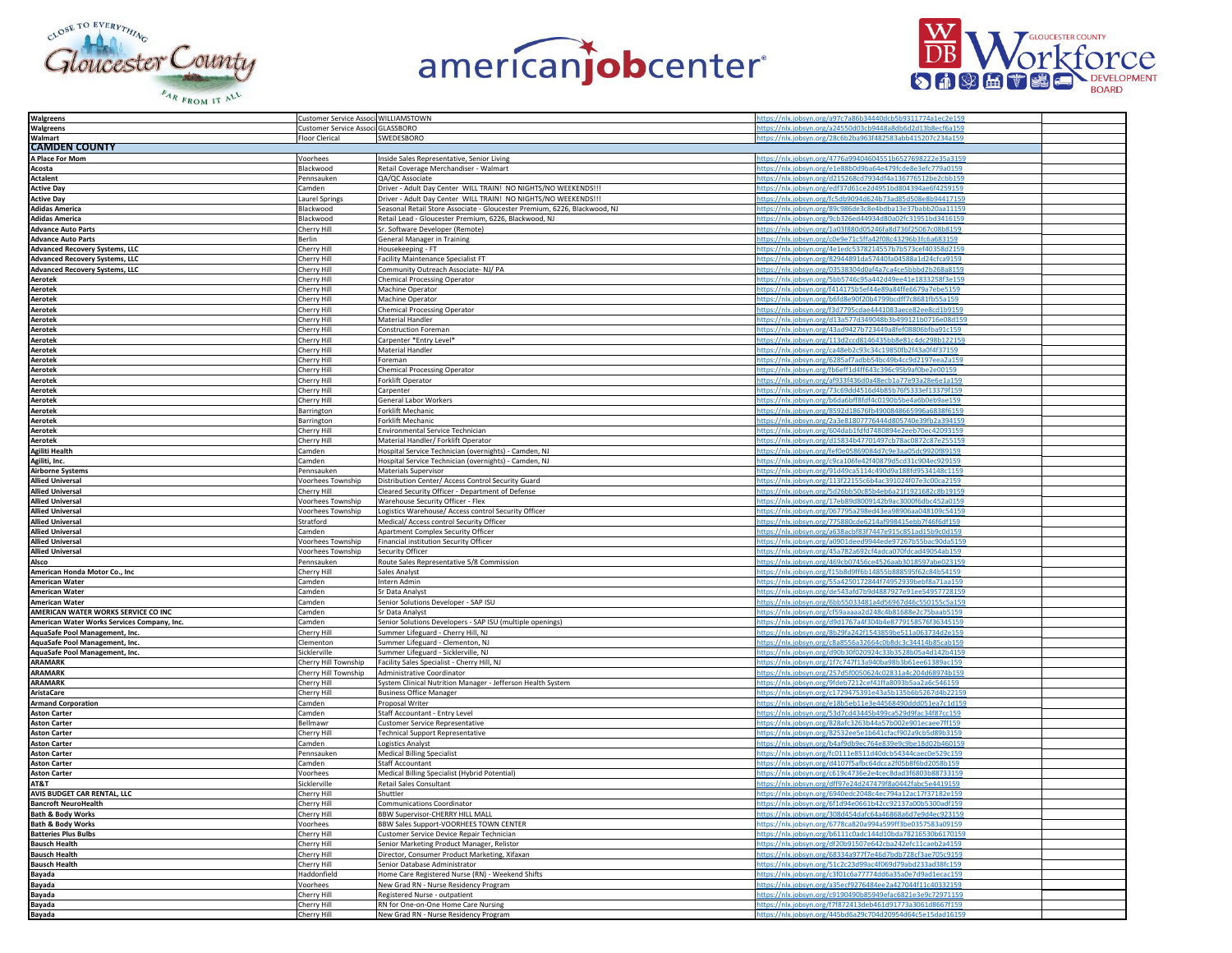





| Bayada                                                   | Pennsauken               | Remote OASIS Review and Coding Specialist (RN / PT / OT / SLP)       | nttps://nlx.iobsyn.org/7d55be467d624551b17fcd685931bfa6159                                                         |
|----------------------------------------------------------|--------------------------|----------------------------------------------------------------------|--------------------------------------------------------------------------------------------------------------------|
| <b>BAYADA Home Health Care, Inc.</b>                     | Cherry Hill              | New Grad LPN - Nurse Residency Program                               | https://nlx.jobsyn.org/1921fab1623242e0b899d08df0826e9815                                                          |
|                                                          |                          |                                                                      | https://nlx.jobsyn.org/f7d4a25396c046f0b68cecd52aaa63ae159                                                         |
| <b>BAYADA Home Health Care, Inc</b>                      | Cherry Hill              | New Grad RN - Nurse Residency Program                                |                                                                                                                    |
| <b>BAYADA Home Health Care, Inc.</b>                     | Cherry Hill              | RN for One-on-One Home Care Nursing                                  | https://nlx.jobsyn.org/c5fe6aad4adb487282c488a422355c3d159                                                         |
| BAYADA Home Health Care, Inc.                            | Pennsauken               | Division Director, (VP) Clinical Talent Programs                     | https://nlx.jobsyn.org/5502a4f2cdc44e0e84916304cbdd146b159                                                         |
| BAYADA Home Health Care, Inc.                            | Pennsauken               | Non-Clinical Homecare Homebase Specialist                            | https://nlx.jobsyn.org/1bcbc3087e424f8ebc487da98dc7529a159                                                         |
|                                                          |                          |                                                                      |                                                                                                                    |
| <b>BAYADA Home Health Care, Inc.</b>                     | Pennsauken               | Remote OASIS Review and Coding Specialist (RN / PT / OT / SLP)       | https://nlx.jobsyn.org/e4a9d1de14464535a8466821886da664159                                                         |
| <b>BAYADA Home Health Care, Inc.</b>                     | Voorhees                 | Trach and Vent RN (Registered Nurse)                                 | https://nlx.jobsyn.org/8c41d87f06a547d7ac49282574862f5e159                                                         |
| <b>BAYADA Home Health Care, Inc.</b>                     | Voorhees                 | Home Care Registered Nurse (RN) -                                    | https://nlx.jobsyn.org/da843c269d1344329e2b6d338d12bd93159                                                         |
|                                                          |                          |                                                                      |                                                                                                                    |
| BAYADA Home Health Care, Inc.                            | Clementon                | Registered Nurse (RN) - Home Care                                    | https://nlx.jobsyn.org/75d2df45e19f47b3858bd04a5605                                                                |
| BAYADA Home Health Care, Inc.                            | Cherry Hill              | Registered Nurse (RN) - Home Health                                  | https://nlx.jobsyn.org/2a6a13304e0c44c6ad3b68e81d79a277159                                                         |
| BAYADA Home Health Care, Inc.                            | Cherry Hill              | Licensed Practical Nurse (LPN), Home Health                          | https://nlx.jobsyn.org/1ad51ad7d77144e6b51b622d8f23a2d0159                                                         |
| BAYADA Home Health Care, Inc.                            | Camden                   | Home Care Registered Nurse (RN) - Weekend Baylor Program             | https://nlx.jobsyn.org/107d117ba3de4db389845be09fb508cc159                                                         |
|                                                          |                          |                                                                      |                                                                                                                    |
| BAYADA Home Health Care, Inc.                            | Cherry Hill              | Speech Language Pathologist (SLP) - Home Health                      | https://nlx.jobsyn.org/43246ace921245c7a7962358cfd21599159                                                         |
| <b>BAYADA Home Health Care, Inc.</b>                     | Clementon                | LPN for Home Care - Licensed Practical Nurse                         | https://nlx.jobsyn.org/3380fa9c45334c3698e3986b5a51b905159                                                         |
| BAYADA Home Health Care, Inc.                            | Camden                   | LPN for Weekends - Home Care - Baylor                                | https://nlx.jobsyn.org/4912757b1bc54ff3a6b5a4c779662857159                                                         |
|                                                          |                          |                                                                      | https://nlx.jobsyn.org/d26032d061814786aba4cdc5c4f01c7715                                                          |
| BAYADA Home Health Care, Inc.                            | Pennsauker               | <b>Talent Acquisition Intern</b>                                     |                                                                                                                    |
| BAYADA Home Health Care, Inc.                            | Pennsauken               | <b>Accounting Associate</b>                                          | https://nlx.jobsyn.org/b94c334356a34f57ab2b770926a74ec6159                                                         |
| <b>BAYADA Home Health Care, Inc.</b>                     | Pennsauken               | Payroll and AP Clerk                                                 | https://nlx.jobsyn.org/30f8b4890b5245518030e2d734c44cbb159                                                         |
| BAYADA Home Health Care, Inc.                            | Pennsauken               | Senior Associate Consolidations and Financial Reporting              |                                                                                                                    |
|                                                          |                          |                                                                      | https://nlx.jobsyn.org/045e848d8df24822abf26d43a62fa63b159                                                         |
| BAYADA Home Health Care, Inc.                            | Pennsauken               | <b>Healthcare Collections Associate</b>                              | https://nlx.jobsyn.org/2c9082bb549c4f1b8a6d49e43150df21159                                                         |
| <b>BAYADA Home Health Care, Inc.</b>                     | Pennsauken               | Reimbursement Associate, Collections                                 | https://nlx.jobsyn.org/604ce3d6d8ff4777912c3e63126502ae159                                                         |
| BAYADA Home Health Care, Inc.                            |                          | Medical Assistant - Outpatient                                       | https://nlx.jobsyn.org/a8391c702f304199bbcbfed8f80c4271159                                                         |
|                                                          | Cherry Hill              |                                                                      |                                                                                                                    |
| BAYADA Home Health Care, Inc.                            | Cherry Hill              | Registered Nurse - outpatient                                        | https://nlx.jobsyn.org/f0fd359652eb4d4cb63c38cf84d55cc1159                                                         |
| BAYADA Home Health Care, Inc.                            | Pennsauker               | Senior Accountant                                                    | https://nlx.jobsyn.org/95f19489ea3645948d9b3e564b477a5f159                                                         |
| <b>BAYADA Home Health Care, Inc.</b>                     | Pennsauken               | Senior Director Enterprise Architecture                              | https://nlx.jobsyn.org/f87a8f21e9df4a9bb43f0d1f5e2f332b159                                                         |
|                                                          |                          |                                                                      |                                                                                                                    |
| <b>BAYADA Home Health Care, Inc.</b>                     | Pennsauken               | Director of Clinical Operations & Education, Joint Ventures, Hospice | https://nlx.jobsyn.org/c3cd24ffc72a48df8c4ff2374a1fc3a6159                                                         |
| BAYADA Home Health Care, Inc.                            | Haddonfield              | Home Care Registered Nurse (RN) - Weekend Shifts                     | https://nlx.jobsyn.org/077a0a32bf294c8ca70a1fb9d905f8d6159                                                         |
| BAYADA Home Health Care, Inc.                            | Voorhees                 |                                                                      | https://nlx.jobsyn.org/40c7a8e378e84107bd7c506bd6368da9159                                                         |
|                                                          |                          | New Grad LPN - Nurse Residency Program                               |                                                                                                                    |
| <b>BAYADA Home Health Care, Inc.</b>                     | Haddonfield              | Licensed Practical Nurse - LPN Home Care Weekends                    | https://nlx.jobsyn.org/94e19a141b89412abfc85d0abf393300159                                                         |
| BAYADA Home Health Care, Inc.                            | Voorhees                 | New Grad RN - Nurse Residency Program                                | https://nlx.jobsyn.org/e1d2cf7cfba4474aae523a3554254278159                                                         |
| BAYADA Home Health Care, Inc.                            | Cherry Hill              | LPN - Licensed Practical Nurse                                       | https://nlx.jobsyn.org/8e16d7fb919944978ea155d60d42b03b159                                                         |
|                                                          |                          |                                                                      |                                                                                                                    |
| <b>Beverage Distribution Center Inc.</b>                 | Pennsauken               | Warehouse Associate - Hourly-17                                      | https://nlx.jobsyn.org/f725c4fb3a1243f5997da1afe0dabeff159                                                         |
| <b>Beverage Distribution Center Inc.</b>                 | Pennsauken               | Warehouse Associate (Seasonal)                                       | https://nlx.jobsyn.org/5d3cf09d27f64a2484858b503c501722159                                                         |
| <b>Beverage Distribution Center Inc.</b>                 | Pennsauken               | Manager, Revenue Accounting                                          | https://nlx.jobsyn.org/90e5322bc931482d9da697eb02a27ed6159                                                         |
|                                                          |                          |                                                                      |                                                                                                                    |
| <b>Beverage Distribution Center Inc.</b>                 | Pennsauken               | Merchandiser                                                         | https://nlx.jobsyn.org/4b3c599c013449ada01f278aec463089159                                                         |
| <b>Beverage Distribution Center Inc.</b>                 | Pennsauken               | STAFF ACCOUNTANT                                                     | https://nlx.jobsyn.org/afd315d8905f453e9940afc82b462765159                                                         |
|                                                          | Pennsauker               | <b>Accounting Clerk - Hourly</b>                                     | https://nlx.jobsyn.org/ee5574eea3344883a5d0e342d562be3f159                                                         |
| <b>Beverage Distribution Center Inc.</b>                 |                          |                                                                      |                                                                                                                    |
| <b>Beverage Distribution Center Inc.</b>                 | Pennsauken               | DIRECTOR, SALES SUPPORT                                              | https://nlx.jobsyn.org/1985376326904633b34f8de37b74588715                                                          |
| <b>Beverage Distribution Center Inc.</b>                 | Pennsauker               | OPERATIONS ACCOUNTING MANAGER                                        | https://nlx.jobsyn.org/b3bb7ff2ce5c4e9eb04ff5cab5b284ab159                                                         |
| <b>BJs Wholesale Club</b>                                | Voorhees                 | produce clerk part time                                              | https://nlx.jobsyn.org/ca2b0627c2ed4311932c9bef5c5f0080159                                                         |
|                                                          |                          |                                                                      |                                                                                                                    |
| <b>BlueTriton Brands</b>                                 | Pennsauken               | Seasonal Delivery Driver Non CDL                                     | https://nlx.jobsyn.org/0b3f458d87dd4dd39892ea1fa11d7b21159                                                         |
| <b>Bridgestone Americas, Inc</b>                         | Mount Ephraim            | <b>Store Manager</b>                                                 | https://nlx.jobsyn.org/68200b356840473995303836fe93b126159                                                         |
| <b>Bridgestone Americas, Inc.</b>                        | Westmont                 | Automotive Technician                                                | https://nlx.jobsyn.org/0bac4a4e20954018b3f1c77fb12b5f4e159                                                         |
|                                                          |                          |                                                                      |                                                                                                                    |
| <b>Brookdale Senior Living</b>                           | Voorhees                 | Receptionist                                                         | https://nlx.jobsyn.org/56c1d28899f543c6b50520399455fdc6159                                                         |
|                                                          |                          |                                                                      | https://nlx.jobsyn.org/44432556c49943f3814b762dba60abcb159                                                         |
|                                                          | Cherry Hill              | <b>Entry-Level Remediation Engineer</b>                              |                                                                                                                    |
| <b>Brown and Caldwell</b>                                |                          | Assembler II                                                         |                                                                                                                    |
| <b>Builders FirstSource</b>                              | <b>Berlin</b>            |                                                                      | https://nlx.jobsyn.org/79fcec30f98e4707bcbec432ef77b030159                                                         |
| <b>Builders FirstSource</b>                              | Gloucester City          | Assembler I                                                          | https://nlx.jobsyn.org/cefe76262af643d2acf8ce29be29faa0159                                                         |
|                                                          |                          | <b>Outside Sales Rep</b>                                             |                                                                                                                    |
| <b>Builders FirstSource</b>                              | Gloucester City          |                                                                      | https://nlx.jobsyn.org/4e3723e2026947c5ba02487e3a7bf9e7159                                                         |
| <b>Builders FirstSource</b>                              | Gloucester City          | Load Builder                                                         | https://nlx.jobsyn.org/31d726b85c754201ac684523ecde6cb6159                                                         |
| <b>Builders FirstSource</b>                              | Gloucester City          | Driver - Class B CDL                                                 | https://nlx.jobsyn.org/29588fdae2b54dfb8f8d5877790e772e159                                                         |
| <b>Builders FirstSource</b>                              | Gloucester City          | Load Builder I                                                       | https://nlx.jobsyn.org/681601b79eb9467a9c32acdd7ee37a13159                                                         |
|                                                          |                          |                                                                      |                                                                                                                    |
| <b>Builders FirstSource</b>                              | Gloucester City          | Receiver                                                             | https://nlx.jobsyn.org/0552c609a40343488b8bf84b205c0e88159                                                         |
| <b>Burlington</b>                                        | Turnersville             | Store Associate - Shortage Control                                   | https://nlx.jobsyn.org/e937a4e2c9844472ba8b3b9113ca4bb5159                                                         |
| <b>Burlington</b>                                        | Cherry Hill              | Cashier Associate                                                    | https://nlx.jobsyn.org/95c5ec09150b41c28f023958daa2c5ab159                                                         |
| <b>Burlington</b>                                        | Turnersville             | Retail Sales Associate                                               | https://nlx.jobsyn.org/f7192621b8544d04b95c7fc761c0a467159                                                         |
|                                                          |                          |                                                                      |                                                                                                                    |
| <b>Burlington</b>                                        | Turnersville             | <b>Retail Receiving Associate</b>                                    | https://nlx.jobsyn.org/7c66ac63a03543cf9e45cb4039c61e1f159                                                         |
| <b>Burlington</b>                                        | Cherry Hill              | Retail Sales Associate                                               | https://nlx.jobsyn.org/ab48a8dcb24545ceb56396d512b76830159                                                         |
| <b>Burlington</b>                                        | Cherry Hill              | <b>Retail Receiving Associate</b>                                    | https://nlx.jobsyn.org/5009adcbf12548b4bc8257a40872931f159                                                         |
|                                                          |                          |                                                                      |                                                                                                                    |
| <b>Burlington</b>                                        | Cherry Hill              | Store Associate - Shortage Control                                   | https://nlx.jobsyn.org/b6265224fc6e4c73a860ad11909e392b159                                                         |
| <b>Burlington</b>                                        | Turnersville             | Retail Store Closing Lead                                            | https://nlx.jobsyn.org/3a10b52e18544115a170bd9b550cf0af159                                                         |
| <b>Burlington</b>                                        | Cherry Hill              | Shortage Control Associate Lead                                      | https://nlx.jobsyn.org/1a053aa85e6c4fa8913af0ceee89ac9b159                                                         |
|                                                          |                          |                                                                      |                                                                                                                    |
| <b>Burlington</b>                                        | Cherry Hill              | Retail Store Supervisor                                              | https://nlx.jobsyn.org/8934784bac834493aa7aa269f5d03a8c159                                                         |
| <b>Burlington</b>                                        | Turnersville             | Retail Store Supervisor                                              | https://nlx.jobsyn.org/6ce1000bf0704d43a59b9df6c61198c7159                                                         |
| <b>Burlington</b>                                        | Turnersville             | Cashier Associate                                                    | https://nlx.jobsyn.org/b79bf34bfadb4e35a9b5b9caa0f155d2159                                                         |
| <b>BWAY Corporation</b>                                  | Camden                   | Production Worker - \$17/HR!!                                        |                                                                                                                    |
|                                                          |                          |                                                                      | https://nlx.jobsyn.org/5388cb3e424b411eaedf0ea1a527556b159                                                         |
| C.H. Robinson                                            | Voorhees Township        | Associate Supply Chain Replenishment Analyst                         | https://nlx.jobsyn.org/1e8723be1e3f4584b1f9b58c819d9bfa159                                                         |
| <b>Cadence Education</b>                                 | Sicklerville             | <b>Toddler Teacher Assistant</b>                                     | https://nlx.jobsyn.org/4b8ca03a30514d2588ecd5ae9d739d0c159                                                         |
| <b>Cadence Education</b>                                 | Sicklerville             | Preschool Teacher Assistant                                          | https://nlx.jobsyn.org/eab38eca2d1b4abf89a7c3cb4e53bf2a159                                                         |
|                                                          |                          |                                                                      |                                                                                                                    |
| Cambria                                                  | Cherry Hill              | Copy Of Residential Market Sales Representative                      | https://nlx.jobsyn.org/093dc83246fb40b4be5d8e6b0865bfe0159                                                         |
|                                                          | Camden                   | Executive Assistant (Hybrid)                                         | https://nlx.jobsyn.org/9730551d530c491bbc41ed993f95980f159                                                         |
| <b>Campbell Soup Company</b>                             | Camden                   | <b>VP Logistics</b>                                                  | https://nlx.jobsyn.org/4bdcbffb707a43d18d6e62ab11f8ccb6159                                                         |
| <b>Campbell Soup Company</b>                             | Camden                   |                                                                      |                                                                                                                    |
| <b>Campbell Soup Company</b>                             |                          | Retail Execution Manager - Specialty Channels                        | https://nlx.jobsyn.org/8877796949ac4e49b493226905ff59c0159                                                         |
| <b>Campbell Soup Company</b>                             | Camden                   | HR Intern, Supply Chain                                              | https://nlx.jobsyn.org/5a0f4d0046694fa4a725a0b533a6fc2f159                                                         |
|                                                          | Camden                   | Co-op Strategic Sourcing Analyst                                     | https://nlx.jobsyn.org/b5fe433f20794644a02b03cf0f2bf778159                                                         |
|                                                          |                          |                                                                      |                                                                                                                    |
| <b>Campbell Soup Company</b><br>Campbell Soup Company    | Camden                   | Marketing Manager (Procurement Department) Hybrid Role               | https://nlx.jobsyn.org/cf688e652a0d417ea316169e15b89ef6159                                                         |
| <b>Campbell Soup Company</b>                             | Camden                   | Associate Business Analyst - Trade Promotion Management              | https://nlx.jobsyn.org/ab4fe8bbb9824538bb9b5d97594cbb6c159                                                         |
|                                                          | Pennsauken               | <b>STAFF ACCOUNTANT</b>                                              | https://nlx.jobsyn.org/95fa99516eaa47c3a3b76e270b0861dc159                                                         |
| Canada Dry Delaware Valley                               |                          |                                                                      |                                                                                                                    |
| Canada Dry Delaware Valley<br>Canada Dry Delaware Valley | Pennsauken<br>Pennsauker | Warehouse Associate - Hourly<br>Merchandiser - Day Rate              | https://nlx.jobsyn.org/705784ec47014925977e4709838b8c92159<br>https://nlx.jobsyn.org/345d055bc6774bf6bc308a2f05923 |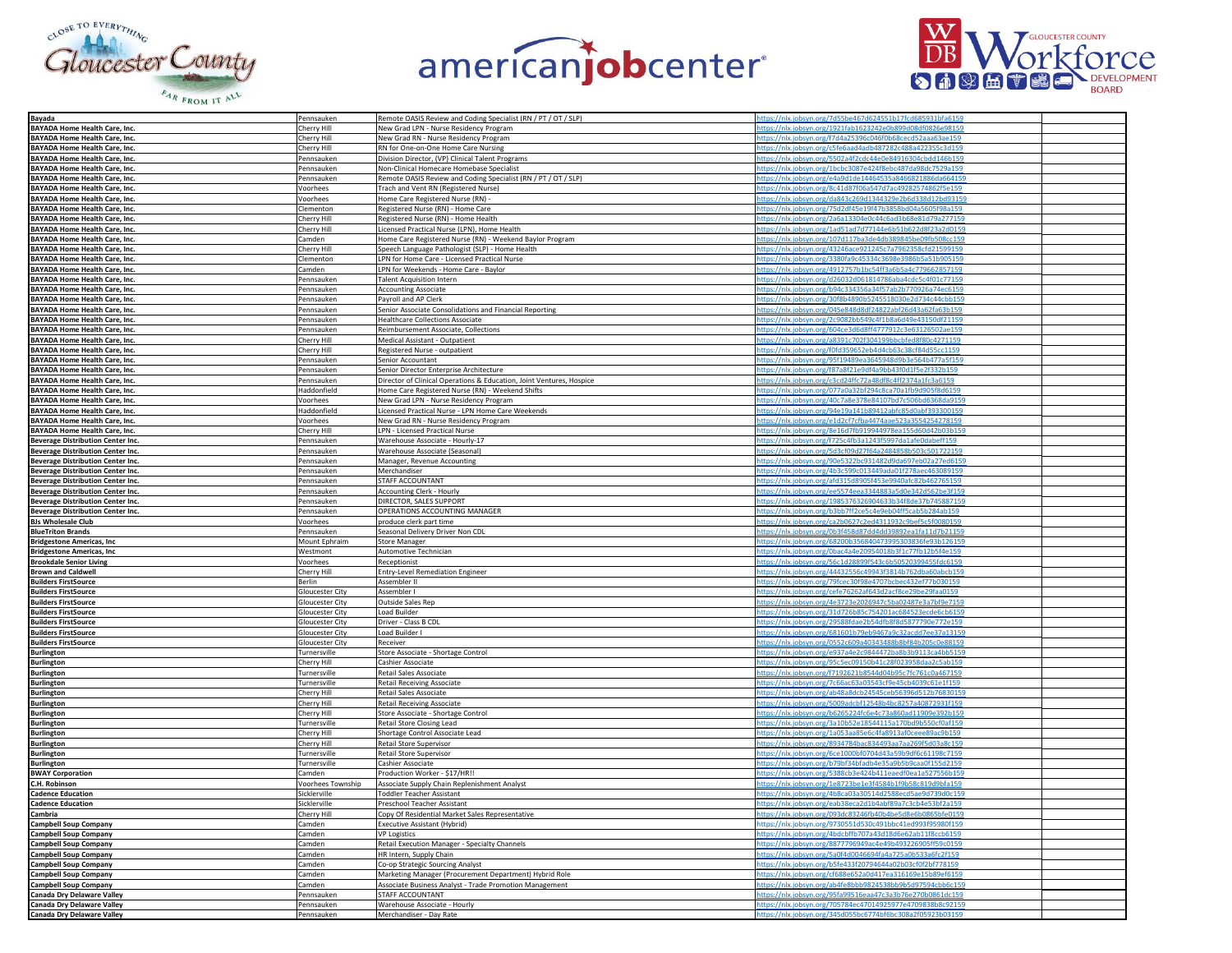





| Canada Dry Delaware Valley                 | Pennsauken             | Merchandiser                                                                     | https://nlx.jobsyn.org/7c07847972af4caca0e344b099402d45159                                                               |
|--------------------------------------------|------------------------|----------------------------------------------------------------------------------|--------------------------------------------------------------------------------------------------------------------------|
| Capitol Building Supply, Inc.              | Camden                 | Delivery Driver-CDL                                                              | https://nlx.jobsyn.org/8442ebfe23f0466aa0458566acbaf5d8159                                                               |
| <b>Capitol Building Supply, Inc.</b>       | Camden                 | <b>Boom Operator</b>                                                             | https://nlx.jobsyn.org/4b6e17d6554e4037941385a60fc3db86159                                                               |
| CARMAX                                     | Sicklerville           | Business Office Associate - Part Time                                            | https://nlx.jobsyn.org/0f47113f961a4f19bf492066b8e98ae6159                                                               |
|                                            | Sicklerville           |                                                                                  | https://nlx.jobsyn.org/b9160a5dbe4a4df8b12e185b7df0418e159                                                               |
| CARMAX                                     |                        | Vehicle Condition Assessor                                                       |                                                                                                                          |
| CARMAX                                     | Sicklerville           | Customer Specialist I- Alternative Delivery                                      | https://nlx.jobsyn.org/094f104027e4484baf6450e443ddd172159                                                               |
| <b>CARMAX</b>                              | Sicklerville           | Lead Business Office Associate                                                   | https://nlx.jobsyn.org/eedc0bb4749b4af79c83784cb877c0d8159                                                               |
| CARMAX                                     | Sicklerville           | <b>Business Office Associate</b>                                                 | https://nlx.jobsyn.org/c91332943d414217834a13289551e36e159                                                               |
| CARMAX                                     | Sicklerville           | Painter - Night Shift                                                            | https://nlx.jobsyn.org/7c1bebd83b07497b8555cfa5baa1e966159                                                               |
| CARMAX                                     | Sicklerville           | Sales Consultant                                                                 | https://nlx.jobsyn.org/a6fb9f5ddd8d4d9fb5ce4449f2329722159                                                               |
| <b>Carter Lumber</b>                       | Cherry Hill            | Kitchen Cabinet Installer and Repair                                             | https://nlx.jobsyn.org/ef8b595529344d02b43e90aa980f6602159                                                               |
|                                            | Camden                 | Technology Sales Representative - Greater Philadelphia Area - Hybrid Work Model  | https://nlx.jobsyn.org/6110f8f93f834eb49e489765bc97a1f1159                                                               |
| <b>CDW LLC</b><br>CDW LLC                  | Cherry Hil             | Technology Sales Representative - Greater Philadelphia Area - Hybrid Work Model  | https://nlx.jobsyn.org/a78b6b5bc1654140a7474a8941d6a3d3159                                                               |
| <b>CDW LLC</b>                             |                        |                                                                                  | https://nlx.jobsyn.org/6518c26c6ae4446e89eef1dbfda23c63159                                                               |
|                                            | Camden                 | Entry Sales Representative - Greater Philadelphia Area - Hybrid Work Model       |                                                                                                                          |
| <b>CDW LLC</b>                             | Cherry Hill            | Technology Sales Representative- Cherry Hill, NJ - Hybrid Work Model             | https://nlx.jobsyn.org/52dd151b76e54d9baefef3a5e97af880159                                                               |
| <b>CDW LLC</b>                             | Camden                 | Technology Sales Representative- Cherry Hill, NJ - Hybrid Work Model             | https://nlx.jobsyn.org/ebfa3dc2cb534db88d27cd9626af8b11159                                                               |
| <b>CDW LLC</b>                             | Cherry Hill            | Entry Level Technology Sales Representative - Greater Philadelphia Area - Hybrid | https://nlx.jobsyn.org/4bcd756667c34586b00b34d486cd3505159                                                               |
| <b>CDW LLC</b>                             | Cherry Hill            | Project Manager, Infrastructure                                                  | https://nlx.jobsyn.org/e0c154cc3ed34799b3e0d20c1a9efb17159                                                               |
| <b>CDW LLC</b>                             | Voorhees               | Technology Sales Representative- Cherry Hill, NJ - Hybrid Work Model             | https://nlx.jobsyn.org/ae7362b9b4134cdea0cb32cc1a3249ec159                                                               |
| <b>CDW LLC</b>                             | Voorhees               | Entry Level Technology Sales Representative - Greater Philadelphia Area - Hybrid | https://nlx.jobsyn.org/e6a636a86cad439499c2b28d2096c0e2159                                                               |
| <b>CDW LLC</b>                             | Voorhees               | Entry Level Sales Representative- Cherry Hill, NJ - Hybrid Work Model            | https://nlx.jobsyn.org/05d3fcd0b79a4b33a921e448ef59e7f4159                                                               |
| <b>CDW LLC</b>                             | Voorhees               | Technology Sales Representative - Greater Philadelphia Area - Hybrid Work Model  | https://nlx.jobsyn.org/03f2d3f10fe44ad5bbec7491dc8151a7159                                                               |
|                                            | Voorhees               |                                                                                  | https://nlx.jobsyn.org/4706686d2f6c4deb888ce07c6f237c75159                                                               |
| <b>CDW LLC</b>                             |                        | Entry Sales Representative - Greater Philadelphia Area - Hybrid Work Model       |                                                                                                                          |
| <b>CDW LLC</b>                             | Merchantville          | Technology Sales Representative - Greater Philadelphia Area - Hybrid Work Model  | https://nlx.jobsyn.org/29d315cf285843ffba1a4c39c6139f1d159                                                               |
| <b>CDW LLC</b>                             | Merchantville          | Entry Sales Representative - Greater Philadelphia Area - Hybrid Work Model       | https://nlx.jobsyn.org/2acafb7ed3b84f46a017c8b2398c9457159                                                               |
| <b>CDW LLC</b><br>CDW LLC                  | Cherry Hill            | Entry Sales Representative - Greater Philadelphia Area - Hybrid Work Model       | https://nlx.jobsyn.org/7cb531e401e941b3bca367a6d4129683159                                                               |
|                                            | Merchantville          | Technology Sales Representative- Cherry Hill, NJ - Hybrid Work Model             | https://nlx.jobsyn.org/39b4b944c188465ab6c98cc0e0eee0f2159                                                               |
| <b>CDW LLC</b>                             | Merchantville          | Entry Level Sales Representative- Cherry Hill, NJ - Hybrid Work Model            | https://nlx.jobsyn.org/75943fc2a02e4eecaf4a03456352bcef159                                                               |
| <b>CDW LLC</b>                             | Merchantville          | Entry Level Technology Sales Representative - Greater Philadelphia Area - Hybrid | https://nlx.jobsyn.org/af8a3df1431441b393b10765f6ab864a159                                                               |
| <b>CDW LLC</b>                             | Camden                 | Entry Level Technology Sales Representative - Greater Philadelphia Area - Hybrid | https://nlx.jobsyn.org/3ab195694ea1492cb64bc89f57b35f7c159                                                               |
| <b>CDW LLC</b>                             | Cherry Hill            | Entry Level Sales Representative- Cherry Hill, NJ - Hybrid Work Model            | https://nlx.jobsyn.org/bc5a217b7ad44e138c85ac4a3f48a294159                                                               |
|                                            |                        |                                                                                  |                                                                                                                          |
| <b>CDW LLC</b>                             | Camden                 | Entry Level Sales Representative- Cherry Hill, NJ - Hybrid Work Model            | https://nlx.jobsyn.org/b5d91137493e463c94410131a5c63120159                                                               |
| <b>CHE Services</b>                        | Cherry Hil             | Licensed Clinical Psychologist                                                   | https://nlx.jobsyn.org/b72bfcdaf5fc48ab9ca6aea483582e68159                                                               |
| <b>Clean Harbors</b>                       | <b>Waterford Works</b> | Equipment Operator II                                                            | https://nlx.jobsyn.org/31646dd1928a41d880c98d5e54603636159                                                               |
| Clean Harbors Environmental Services, Inc. | <b>Waterford Works</b> | Equipment Operator II                                                            | https://nlx.jobsyn.org/a20ee544f9e5435b8f87837e43123253159                                                               |
| <b>Compass Group, North America</b>        | Cherry Hill            | <b>Floating Chef Manager</b>                                                     | https://nlx.jobsyn.org/2958c05216e04a2ea958375c128fd007159                                                               |
| Conduent                                   | Westmont               | Field Health Benefits Coordinator                                                | https://nlx.jobsyn.org/c58be18445f546ddb656760a08eb16a3159                                                               |
| <b>Cooper University Health Care</b>       | Camden                 | MFM RN COORD PRN NBU                                                             | https://nlx.jobsyn.org/32118261f5214b1c8d53a9e1812e1ab4159                                                               |
| <b>Cooper University Health Care</b>       | Camden                 | <b>TELESITTER</b>                                                                | https://nlx.jobsyn.org/1c57d85683c448f3b9758ae31343d805159                                                               |
|                                            | Camden                 | CRITICAL CARE TECHNICIAN                                                         | https://nlx.jobsyn.org/dcf61a9e2f5644659d3c066400f28                                                                     |
| <b>Cooper University Health Care</b>       | Camden                 | PATIENT EXPERIENCE ADVISOR                                                       | https://nlx.jobsyn.org/68acf60c51f34beaa0b3e1d15e76069c159                                                               |
| <b>Cooper University Health Care</b>       |                        |                                                                                  |                                                                                                                          |
| <b>Cooper University Health Care</b>       | Cherry Hill            | PATIENT SERVICES REP II PRN                                                      | https://nlx.jobsyn.org/441d84d2995c4a958d92914bea848ee0159                                                               |
| <b>Cooper University Health Care</b>       | Camden                 | CT TECHNOLOGIST                                                                  | https://nlx.jobsyn.org/b7fcab1df6734e3884280aefb401a788159                                                               |
| <b>Cooper University Health Care</b>       | Camden                 | TELESITTER                                                                       | https://nlx.jobsyn.org/60f6eda22f4d4d51b6ae8549e8b5b2b3159                                                               |
| <b>Cooper University Health Care</b>       | Camden                 | <b>TELESITTER</b>                                                                | https://nlx.jobsyn.org/541ec311c0764505bc547ce6609a9905159                                                               |
| <b>Cooper University Health Care</b>       | Camden                 | REGISTERED NURSE - Post Anesthesia Care Unit                                     | https://nlx.jobsyn.org/5b0fb80c9c9b4ad398ee4abaad64538c159                                                               |
| <b>Cooper University Health Care</b>       | amden                  | <b>TELESITTER</b>                                                                | https://nlx.jobsyn.org/d00cd7afa1e84c828d53ee632c666139159                                                               |
| <b>Cooper University Health Care</b>       | Camder                 | <b>TELESITTER</b>                                                                | https://nlx.jobsyn.org/6d02a3ac570b4494a33316b779ddd669159                                                               |
| <b>Cooper University Health Care</b>       | Camder                 | ADVANCED PRACTICE NURSE PRN - CRITICAL CARE                                      | https://nlx.jobsyn.org/69729562b7a642fea8a6bd26980b75c7159                                                               |
|                                            | Camden                 | LEAD STOREROOM CLERK F&N                                                         | https://nlx.jobsyn.org/79434cbf8b154fa4bb63e810872cafc2159                                                               |
| <b>Cooper University Health Care</b>       |                        |                                                                                  |                                                                                                                          |
| <b>Cooper University Health Care</b>       | Camden                 | CLINICAL DIRECTOR                                                                | https://nlx.jobsyn.org/b206e946f0f947158625baf0ddb8ada8159                                                               |
| <b>Cooper University Health Care</b>       | Camden                 | TELESITTER                                                                       | https://nlx.jobsyn.org/8c614366c2eb4c6ba64117b73a78056b159                                                               |
| <b>Cooper University Health Care</b>       | Camden                 | <b>TELESITTER</b>                                                                | https://nlx.jobsyn.org/80eca75e2d31457fa894730d76e8c52c159                                                               |
| <b>Cooper University Health Care</b>       | Camden                 | PATIENT ACCOUNT REP II PRN                                                       | https://nlx.jobsyn.org/1c63fe7f71ed42809b387096b7e                                                                       |
| <b>Cooper University Health Care</b>       | Camden                 | <b>TELESITTER</b>                                                                | https://nlx.jobsyn.org/99ef474c5e41430ebbc7741bab6c3107159                                                               |
| <b>Cooper University Health Care</b>       | Camden                 | <b>TELESITTER</b>                                                                | https://nlx.jobsyn.org/5d529f15fe5a4091ae19c376c14a1dce159                                                               |
| <b>Cooper University Health Care</b>       | Camden                 | RESPIRATORY THERAPIST PRN                                                        | https://nlx.jobsyn.org/56c196d4c5774411b00829fa1c2a79d1159                                                               |
| <b>Cooper University Health Care</b>       | Camden                 | <b>LEAD APN</b>                                                                  | https://nlx.jobsyn.org/c3ceb143b06d461c8b51a2eab70b3fb4159                                                               |
|                                            | Camden                 | CODING COMPLIANCE SPEC PRN                                                       | https://nlx.jobsyn.org/02560be36c8d4bceba3d9aa91554e227159                                                               |
| <b>Cooper University Health Care</b>       | Camden                 | LEAD PATIENT SERVICES REP                                                        |                                                                                                                          |
| <b>Cooper University Health Care</b>       | Cherry Hil             |                                                                                  | https://nlx.jobsyn.org/793c82a4387946ffbda6e3c35f803769159<br>https://nlx.jobsyn.org/940b3dd996374636a1642be2ae504242159 |
| <b>Cooper University Health Care</b>       |                        | PATIENT SERVICES REP - Ambulatory Services                                       |                                                                                                                          |
| <b>Cooper University Health Care</b>       | Cherry Hill            | URGENT CARE NURSE COORD PRN                                                      | https://nlx.jobsyn.org/c63478c75a7b49cf9be4155feac0272e159                                                               |
| <b>Cooper University Health Care</b>       | Cherry Hil             | ADVANCED PRACTICE PROVIDER-PRIMARY CARE/OUTPATIENT                               | https://nlx.jobsyn.org/fee4fe0dab834f72b0483eae9eaea39b159                                                               |
| <b>Cooper University Health Care</b>       | Camden                 | PULMONARY TECHNICIAN PRN                                                         | https://nlx.jobsyn.org/68634db39b3c4fa5885cb96c950c9d1e159                                                               |
| <b>Cooper University Health Care</b>       | Camden                 | MRI TECHNOLOGIST                                                                 | https://nlx.jobsyn.org/508e1c5aad8a4ee6a92fe0fc986bba35159                                                               |
| <b>Cooper University Health Care</b>       | Camden                 | BLACK BELT PI SPECIALIST                                                         | https://nlx.jobsyn.org/4ab958c257d24692834a085584250616159                                                               |
| <b>Cooper University Health Care</b>       | Camden                 | <b>EMERGENCY MEDICAL TECH PRN</b>                                                | https://nlx.jobsyn.org/76db1754ed2c421e82df99f3c04f6ca1159                                                               |
| <b>Cooper University Health Care</b>       | Cherry Hil             | DIR FINANCIAL OPERATIONS                                                         | https://nlx.jobsyn.org/19623d7b22df4ebaa93d4e07f5                                                                        |
| <b>Cooper University Health Care</b>       | Camden                 | ORTHOPTIST                                                                       | https://nlx.jobsyn.org/1066319faab644cba33fc37912cabf5c159                                                               |
|                                            | Camden                 | <b>INTERN-OFFICE</b>                                                             | https://nlx.jobsyn.org/87ade2afe1554175b64eb53510fbaa62159                                                               |
| <b>Cooper University Health Care</b>       |                        |                                                                                  |                                                                                                                          |
| <b>Cooper University Health Care</b>       | Camden                 | AUTHORIZATION SPECIALIST-ABS                                                     | https://nlx.jobsyn.org/a889606a6f404843860662c6e0419358159                                                               |
| <b>Cooper University Health Care</b>       | Camden                 | REGISTERED NURSE - Surgical                                                      | https://nlx.jobsyn.org/ce86feaae1474b1d95cef7c5b16f5304159                                                               |
| <b>Cooper University Health Care</b>       | Cherry Hill            | <b>HCA NAVIGATOR</b>                                                             | https://nlx.jobsyn.org/cfab494462af42e98227f3308592d92d159                                                               |
| <b>Cooper University Health Care</b>       | Camden                 | REGISTERED NURSE - Med Surg Telemetry                                            | https://nlx.jobsyn.org/e64cd960b0b5431da6c864433d31629d159                                                               |
| <b>Cooper University Health Care</b>       | Camden                 | SUPPORT SERVICES ASSOCIATE PRN                                                   | https://nlx.jobsyn.org/1148459960ce4f4986308648de552a6e159                                                               |
| <b>Cooper University Health Care</b>       | Camder                 | CLINICAL PRACTICE SPEC                                                           | https://nlx.jobsyn.org/035827dc30eb4cf09840d1171a95121a159                                                               |
| <b>Cooper University Health Care</b>       | Camden                 | SECURITY OFFICER PRN                                                             | https://nlx.jobsyn.org/76a10528b5504b149b1ef03b11ac1bfb159                                                               |
| <b>Cooper University Health Care</b>       | Camden                 | CLINICAL PRACTICE SPEC                                                           | https://nlx.jobsyn.org/bb58523c563c4b9fa44b6acb4d93c358159                                                               |
|                                            | Cherry Hill            | CLINICAL PRACTICE SPEC                                                           | https://nlx.jobsyn.org/ad568f9daea942e9a760e16629e1d561159                                                               |
| <b>Cooper University Health Care</b>       |                        |                                                                                  |                                                                                                                          |
| <b>Cooper University Health Care</b>       | Camder                 | ED PATIENT FLOW MANAGER - Emergency Department                                   | tps://nlx.jobsyn.org/9950a99c964b46c39154387b1                                                                           |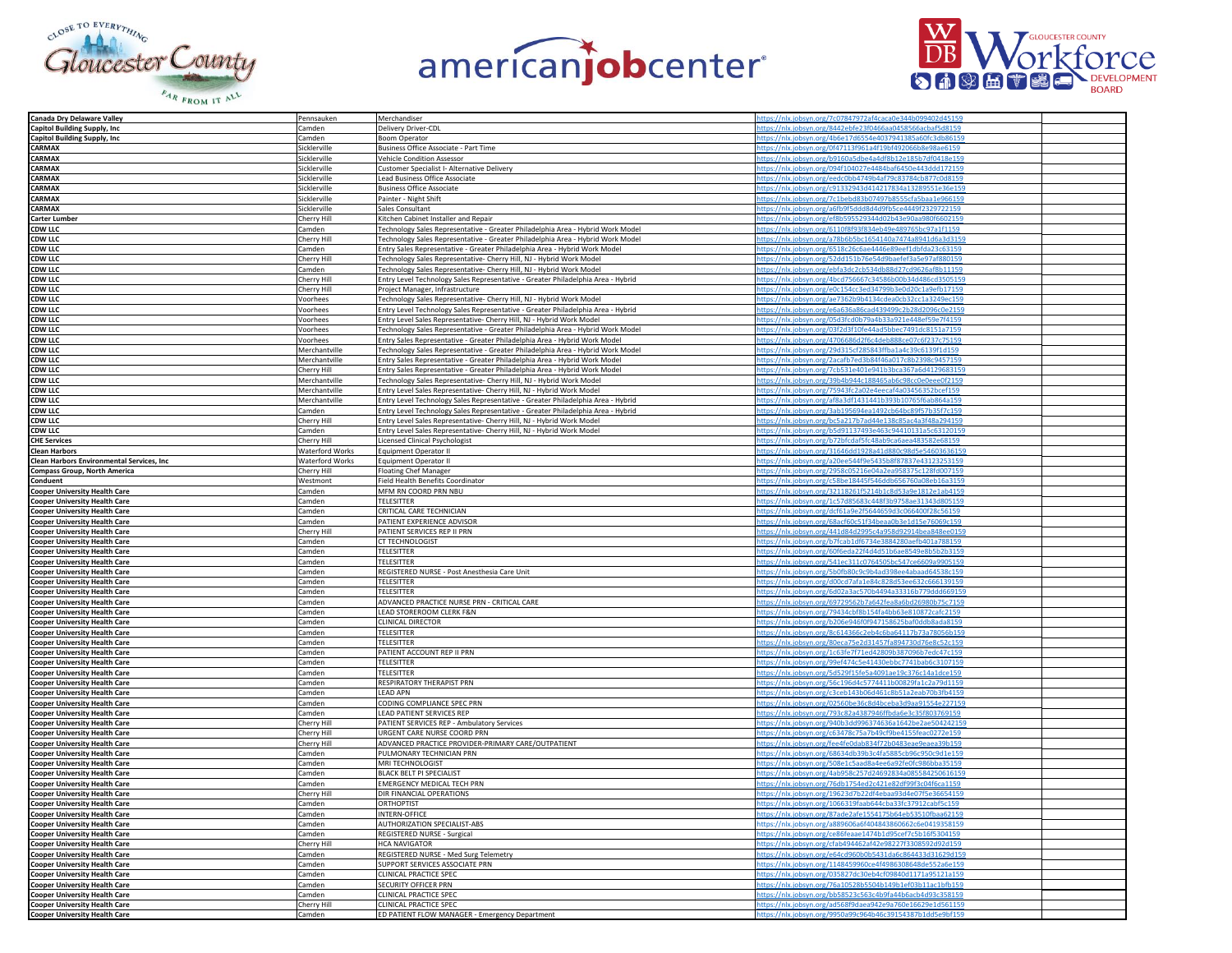





| <b>Cooper University Health Care</b>                                | Camden      | SECURITY OFFICER PRN                                 | tps://nlx.jobsyn.org/a88b19b0698c4a85a0341c57bd592ba915    |  |
|---------------------------------------------------------------------|-------------|------------------------------------------------------|------------------------------------------------------------|--|
|                                                                     | Camden      | REGISTERED NURSE FLOAT - CRITICAL CARE               | bsyn.org/abe57b6de72643d1a48ec0e8128910                    |  |
| <b>Cooper University Health Care</b>                                |             |                                                      |                                                            |  |
| <b>Cooper University Health Care</b>                                | Camden      | MGR AMBULATORY OPERATIONS                            | ttps://nlx.jobsyn.org/ea619c05c2e74170bc8c945d76fb3263159  |  |
| <b>Cooper University Health Care</b>                                | Camden      | MGR CLIN RESEARCH PROG                               | https://nlx.jobsyn.org/7d7ab23f79ae4518922185840c02f3a0159 |  |
| <b>Cooper University Health Care</b>                                | Camden      | CSP PROCESSING TECH                                  | https://nlx.jobsyn.org/38370dea35b44b1194eda6f657d86067159 |  |
| <b>Cooper University Health Care</b>                                | Camden      | REGISTERED DIETITIAN II                              | https://nlx.jobsyn.org/8bd74c148f6845b2af6ba3845ab9dff0159 |  |
|                                                                     |             |                                                      |                                                            |  |
| <b>Cooper University Health Care</b>                                | Camden      | <b>INSURANCE SPECIALIST</b>                          | https://nlx.jobsyn.org/7866d36189a34e84998fe8ae3c4dab7b159 |  |
| <b>Cooper University Health Care</b>                                | Camden      | REGISTERED NURSE PRN - Intensive Care Nursery        | https://nlx.jobsyn.org/590185112c1144adb8576076ac168b9f159 |  |
| <b>Cooper University Health Care</b>                                | Camden      | CRITICAL CARE TECH PRN                               | https://nlx.jobsyn.org/6311bbcac78f4a55b8c5a2ffb79054db159 |  |
| <b>Cooper University Health Care</b>                                | Camden      | REGISTERED NURSE - Emergency Department              | ://nlx.jobsyn.org/850ba9a9607f454784d0d5c6a76cea4015       |  |
|                                                                     |             | CRITICAL CARE TECHNICIAN                             | https://nlx.jobsyn.org/45c7cae00de5465bb6302063b9db6fa5159 |  |
| <b>Cooper University Health Care</b>                                | Camden      |                                                      |                                                            |  |
| <b>Cooper University Health Care</b>                                | Camden      | ADVANCED PRACTICE PROVIDER PRN - Innovative Delivery | https://nlx.jobsyn.org/15825d7792ec4386a556c0b8fb325908159 |  |
| <b>Cooper University Health Care</b>                                | Camden      | REGISTERED RESP THERAPIST                            | https://nlx.jobsyn.org/adc098f934a44580a75c9d787cef91e6159 |  |
| <b>Cooper University Health Care</b>                                | Pennsauken  | SUPPLY TECHNICIAN PRN                                | ttps://nlx.jobsyn.org/3064d1a07aaf4e7ba6e496d73055ec45159  |  |
|                                                                     | Voorhees    | REG CARDIAC SONOGRAPHER                              | ttps://nlx.jobsyn.org/2c0bf2104c4f46839b4c6377e57fc18e159  |  |
| <b>Cooper University Health Care</b>                                |             |                                                      |                                                            |  |
| <b>Cooper University Health Care</b>                                | Camden      | MEDICAL TECHNOLOGIST I                               | ttps://nlx.jobsyn.org/f44b2e7cb3014a729f923033742c6502159  |  |
| <b>Cooper University Health Care</b>                                | Camden      | PERFUSIONIST PRN                                     | //nlx.jobsyn.org/67768138c65545a2bc4b2b60e303c03315        |  |
| <b>Cooper University Health Care</b>                                | Camden      | REGISTERED NURSE FLOAT - Med/Surg/Telemetry          | https://nlx.jobsyn.org/76761afbf4244571961c9216706d27bb159 |  |
| <b>Cooper University Health Care</b>                                | Camden      | PATIENT ACCESS NAVIGATOR II                          | https://nlx.jobsyn.org/65a0322b82fc4b04ad0ec495a7e01e9f159 |  |
|                                                                     | Camden      | REGISTERED NURSE PRN II                              | https://nlx.jobsyn.org/9fee0c47d7784b909bf635c3bf19022d159 |  |
| <b>Cooper University Health Care</b>                                |             |                                                      |                                                            |  |
| <b>Cooper University Health Care</b>                                | Camden      | REGISTERED NURSE - Med Surg Telemetry                | https://nlx.jobsyn.org/2f41f64004194a24a5f1a9da3a806d9c159 |  |
| <b>Cooper University Health Care</b>                                | Camden      | PARAMEDIC PRN                                        | ttps://nlx.jobsyn.org/d6c67cf8591e4653b8038739d6a7d9a7159  |  |
| <b>Cooper University Health Care</b>                                | Camden      | PARALEGAL PRN                                        | https://nlx.jobsyn.org/b5714547a2d042498d2d32db34887167159 |  |
|                                                                     | Voorhees    | LEARNING THERAPIST PRN                               | https://nlx.jobsyn.org/d29bf31dc07645868f7ddd38579c8582159 |  |
| <b>Cooper University Health Care<br/>Cooper University Hospital</b> |             |                                                      | https://nlx.jobsyn.org/1881cdd9ae8b437895714375e4f1783f159 |  |
|                                                                     | Voorhee:    | PATIENT SERVICES REP                                 |                                                            |  |
| <b>Cooper University Hospital</b>                                   | Camden      | EMERGENCY MEDICAL TECHNICIAN                         | https://nlx.jobsyn.org/800574f3d621434f90ca4f269eefc560159 |  |
| <b>Cooper University Hospital</b>                                   | Cherry Hill | URGENT CARE NURSE COORD PRN                          | https://nlx.jobsyn.org/b26ff7d4299d4c8caf95fd930e9d8896159 |  |
| <b>Cooper University Hospital</b>                                   | Camden      | PATIENT SERVICES REP                                 | https://nlx.jobsyn.org/ca071045d3aa4d8186c451bb0ac407fd159 |  |
|                                                                     | Camden      | SUPPLY TECHNICIAN                                    | ttps://nlx.jobsyn.org/cafbc5e7b103449a853127b4d0269077159  |  |
| <b>Cooper University Hospital</b>                                   |             |                                                      |                                                            |  |
| <b>Cooper University Hospital</b>                                   | Camden      | PHARMACIST PRN                                       | tps://nlx.jobsyn.org/1e5f7e519e8547739140b3a5ed81a295159   |  |
| <b>Cooper University Hospital</b>                                   | Camden      | <b>EMERGENCY MEDICAL TECH PRN</b>                    | tps://nlx.jobsyn.org/c6222d96a5d34146ab7ea2756469          |  |
| <b>Cooper University Hospital</b>                                   | Camden      | NURSE ASSOCIATE PACU                                 | https://nlx.jobsyn.org/0995ffe4f7b74e6f83788b8d6774d315159 |  |
| <b>Cooper University Hospital</b>                                   | Camden      | TRAUMA REGISTRAR PRN                                 | ttps://nlx.jobsyn.org/1c8034f7a56f4ecfa52f3b78b9ec996f159  |  |
|                                                                     |             |                                                      |                                                            |  |
| <b>Cooper University Hospital</b>                                   | Camden      | RADIOLOGY AIDE PRN                                   | https://nlx.jobsyn.org/99719fb86b1d43a5809777ffbeffb0e9159 |  |
| <b>Cooper University Hospital</b><br>Cooper University Hospital     | Cherry Hill | URGENT CARE NURSE COORD PRN                          | https://nlx.jobsyn.org/c9280d71b2c5482a8953bed604c7ff07159 |  |
|                                                                     | Camden      | PHARMACIST PRN                                       | https://nlx.jobsyn.org/0b75187cfee34825afdd69f6cf80e8e7159 |  |
| <b>Cooper University Hospital</b>                                   | CAMDEN      | PATIENT SERVICES REP II PRN                          | ttps://nlx.jobsyn.org/1c0a2e22b8c24cbda5269401eae59bdd159  |  |
|                                                                     |             |                                                      | //nlx.jobsyn.org/8ef171de2e5c48dcb85c959fd1ea4a47159       |  |
| <b>Cooper University Hospital</b>                                   | Cherry Hill | URGENT CARE NURSE COORD PRN                          |                                                            |  |
| <b>Cooper University Hospital</b>                                   | Cherry Hil  | URGENT CARE NURSE COORD PRN                          | https://nlx.jobsyn.org/d9078b7623324764ba1b44acd56747aa15  |  |
| <b>Cooper University Hospital</b>                                   | Pennsauker  | SUPPLY TECHNICIAN                                    | https://nlx.jobsyn.org/19f604e1ef4f4b01bb3cd5213dd5a8f7159 |  |
| <b>Cooper University Hospital</b>                                   | Camden      | RECEPTIONIST II                                      | https://nlx.jobsyn.org/9ed48fc402644f788eb1b36f3c5751ba159 |  |
|                                                                     |             | <b>GRADUATE PHARMACIST</b>                           | https://nlx.jobsyn.org/c19a91c8d71f44a18737c9d6da5c0977159 |  |
| <b>Cooper University Hospital</b>                                   | Camden      |                                                      |                                                            |  |
| <b>Cooper University Hospital</b>                                   | CAMDEN      | CODER                                                | https://nlx.jobsyn.org/f12b67dd6f064230afe182efcf5ef86c159 |  |
| <b>Cooper University Hospital</b>                                   | Camden      | TELEPHONE OPERATOR PRN                               | ttps://nlx.jobsyn.org/526b53c41f404873872693e865ba4b3c159  |  |
| <b>Cooper University Hospital</b>                                   | Camden      | <b>ED REGISTRAR</b>                                  | ttps://nlx.jobsyn.org/1201feaebfa24e5db618f1b7c764daa1159  |  |
|                                                                     | Camden      | TRANSPORTER                                          | ttps://nlx.jobsyn.org/2a4f9d04a255435286d9833f1fb9c1fc159  |  |
| <b>Cooper University Hospital</b>                                   |             |                                                      |                                                            |  |
| <b>Cooper University Hospital</b>                                   | Camden      | <b>TRANSPORTER</b>                                   | https://nlx.jobsyn.org/e1b026edc0c544efac63eacb1325ffe4159 |  |
| <b>Cooper University Hospital</b>                                   | Camden      | <b>GRADUATE NURSE</b>                                | https://nlx.jobsyn.org/383fa881392f4d159113f4af80b488a6159 |  |
| <b>Cooper University Hospital</b>                                   | Camden      | PERIOPERATIVE PCT                                    | https://nlx.jobsyn.org/a157d1b7b9bf4654a0306f00d3880535159 |  |
| <b>Cooper University Hospital</b>                                   | Camden      | <b>GRADUATE NURSE</b>                                | https://nlx.jobsyn.org/e0129bee3deb4e94bb353c0876cc17d3159 |  |
|                                                                     |             |                                                      |                                                            |  |
| <b>Cooper University Hospital</b>                                   | Camden      | <b>CWOC NURSE</b>                                    | ttps://nlx.jobsyn.org/1e0d7952d3aa421e945af06f4fcd1ed8159  |  |
| <b>Cooper University Hospital</b>                                   | Camden      | CERT RESPIRATORY THERAPIST                           | https://nlx.jobsyn.org/97c344719a804d8c8707526bcff89bed159 |  |
| <b>Cooper University Hospital</b><br>Cooper University Hospital     | Camden      | CLINICAL DIRECTOR- Neuro ICU                         | https://nlx.jobsyn.org/d6233240aeda4e8a9721876e7747804c159 |  |
|                                                                     | CAMDEN      | <b>COLLECTIONS SPECIALIST II</b>                     | https://nlx.jobsyn.org/586f934c41784b2a9942af6ad38c9f16159 |  |
| Cooper University Hospital                                          | Camden      | PERIOPERATIVE PCT                                    | https://nlx.jobsyn.org/d6a95712a9fe49458d3e555cbab8f9eb159 |  |
|                                                                     |             |                                                      |                                                            |  |
| <b>Cooper University Hospital</b>                                   | Voorhees    | PATIENT SERVICES REP                                 | https://nlx.jobsyn.org/8a5c3148f7d24c6099d20b973ced78ee159 |  |
| <b>Cooper University Hospital</b>                                   | Camden      | <b>GRADUATE NURSE</b>                                | https://nlx.jobsyn.org/488f4c4b217741e9a7b9ea3a7ba1333f159 |  |
| <b>Cooper University Hospital</b>                                   | Camden      | CANCER REGISTRAR                                     | tps://nlx.jobsyn.org/f3c6b6d12a464a09b4ff7a1763711564159   |  |
| <b>Cooper University Hospital</b>                                   | Camden      | <b>GRADUATE NURSE</b>                                | ttps://nlx.jobsyn.org/0f7b7455f20e4752baabe454fc5f58c1159  |  |
|                                                                     | Camden      | PERIOPERATIVE PCT                                    | ttps://nlx.jobsyn.org/9cab27b5dda2459c829f90153f89ad52159  |  |
| <b>Cooper University Hospital</b>                                   |             |                                                      | https://nlx.jobsyn.org/7553e83383fd482f8f8a2999c05c9dd9159 |  |
|                                                                     | Camden      | PERIOPERATIVE PCT PRN                                |                                                            |  |
| <b>Cooper University Hospital</b><br>Cooper University Hospital     | Camden      | PERIOPERATIVE PCT                                    | ttps://nlx.jobsyn.org/3c6d06a1418844c8886653352235bedd159  |  |
| <b>Cooper University Hospital</b>                                   | Camden      | PERIOPERATIVE PCT                                    | https://nlx.jobsyn.org/8b472531c31f4cc1a4074b09fde81277159 |  |
| <b>Cooper University Hospital</b>                                   | Voorhees    | OCCUPATIONAL THER PRN                                | https://nlx.jobsyn.org/73f260c9bc5e4aa7aa3d6d5daf87e73b159 |  |
|                                                                     | VOORHEES    | MEDICAL PRACTICE ASST                                | ttps://nlx.jobsyn.org/72c4a59ef0324b008f26634b471417b6159  |  |
| <b>Cooper University Hospital</b>                                   |             |                                                      |                                                            |  |
| <b>Cooper University Hospital</b>                                   | Camden      | LEAD SUPPORT SVCS ASSO                               | nttps://nlx.jobsyn.org/43dc058d21884b76a5fd09694eeb704d159 |  |
| <b>Cooper University Hospital</b>                                   | CAMDEN      | PATIENT ACCESS NAVIGTOR I                            | ttps://nlx.jobsyn.org/5bfc0bf8afa84141b6b5f1cde00b3db5159  |  |
| <b>Cooper University Hospital</b>                                   | Camden      | KITCHEN ATTENDANT                                    | https://nlx.jobsyn.org/c99679b18919493c80b7933c2b9b3ac7159 |  |
| <b>Cooper University Hospital</b>                                   | Camden      | REGISTERED NURSE                                     | https://nlx.jobsyn.org/02af54484c82452fb46f94606eb27702159 |  |
|                                                                     | Camden      |                                                      | https://nlx.jobsyn.org/2a20b8c72d23459783908da80b2ddee4159 |  |
| <b>Cooper University Hospital</b>                                   |             | TRANSITIONAL NAV TECH PRN                            |                                                            |  |
| <b>Cooper University Hospital</b>                                   | CAMDEN      | <b>INTERN-OFFICE</b>                                 | https://nlx.jobsyn.org/c03db9ce5db24edbad406598a0bdab64159 |  |
| <b>Cooper University Hospital</b>                                   | CAMDEN      | <b>EMPLOYEE HEALTH NURSE PRN</b>                     | https://nlx.jobsyn.org/b769e3ad36964ca0acb83c4d1060af89159 |  |
| <b>Cooper University Hospital</b>                                   | CAMDEN      | PATIENT ACCESS NAVIGTOR I                            | ttps://nlx.jobsyn.org/081bcea132fa41bc909800e4ed2b2b57159  |  |
|                                                                     |             |                                                      |                                                            |  |
| <b>Cooper University Hospital</b>                                   | CAMDEN      | APPLICATION ANALYST III - PACS Analyst               | ttps://nlx.jobsyn.org/10f92357ec574ce4a2b512158612194e159  |  |
| <b>Cooper University Hospital</b>                                   | CAMDEN      | APPLICATIONS ARCHITECT                               | ttps://nlx.jobsyn.org/8c77f2ffc31a4e429443989a40ae8edf15   |  |
| <b>Cooper University Hospital</b>                                   | Cherry Hill | PHYSICAL THERAPIST PRN                               | https://nlx.jobsyn.org/4acd244780934d81840c680223723246159 |  |
| <b>Cooper University Hospital</b>                                   | Cherry Hill | MEDICAL PRACTICE ASST                                | ttps://nlx.jobsyn.org/8eeca5a1689842b5b4247ccf9b6c50f1159  |  |
|                                                                     | CAMDEN      | MGR HEALTHCARE ACCESS                                | https://nlx.jobsyn.org/aa2445e01618413f865e9e6497b29cae159 |  |
| <b>Cooper University Hospital</b><br>Cooper University Hospital     |             |                                                      |                                                            |  |
|                                                                     | Camden      | TRANSITIONS NAVIGATOR WKN PRN                        | https://nlx.jobsyn.org/8b51fd56641548bfa309acc3fc9a6067159 |  |
| <b>Cooper University Hospital</b>                                   | Camder      | MEDICAL PRACTICE ASST                                | ps://nlx.jobsyn.org/a5d694536f834e49bb13ab22f9d            |  |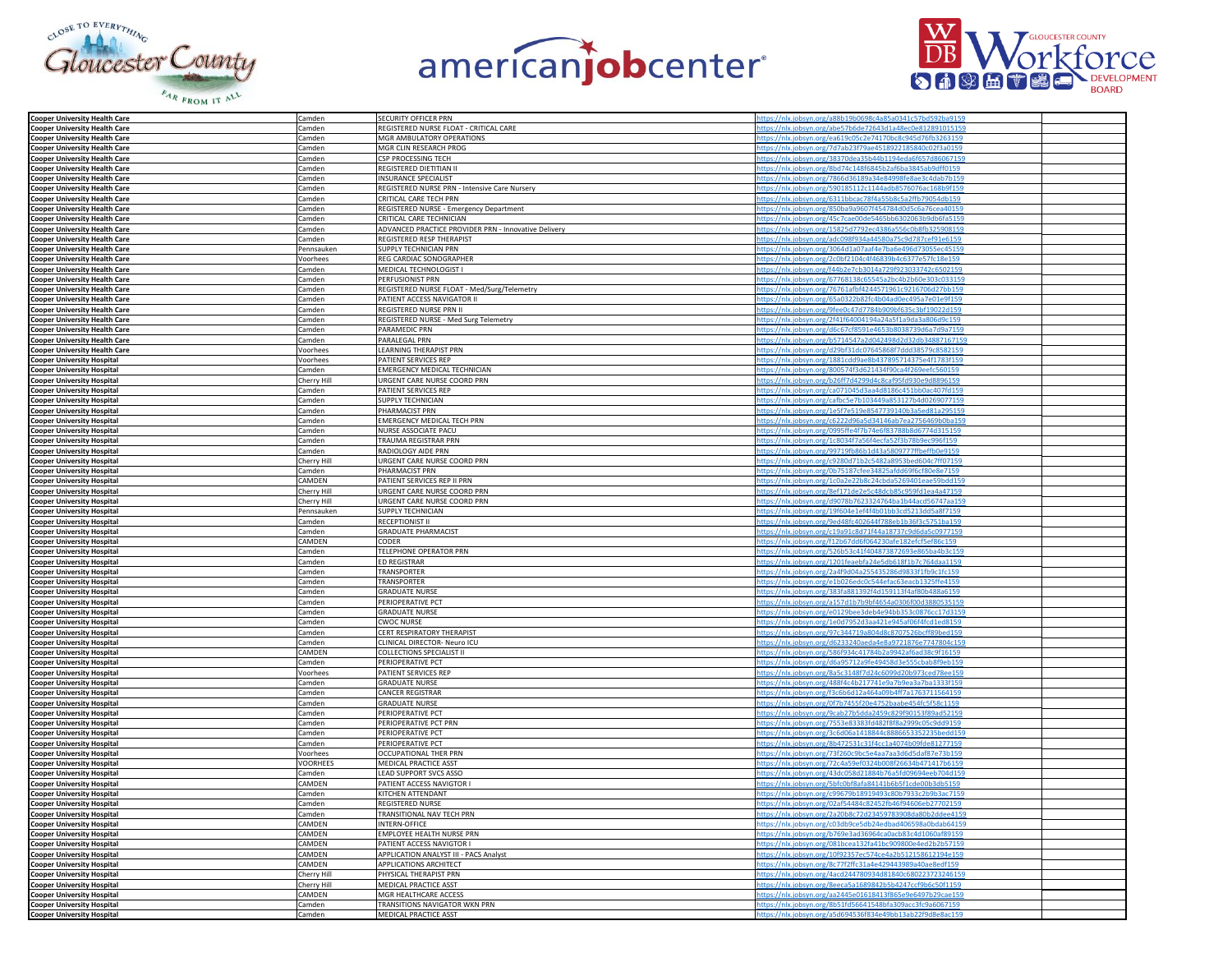





| <b>Cooper University Hospital</b>              | Camden                | <b>TRANSITIONS NAVIGATOR</b>                                 | ittps://nlx.jobsyn.org/c8ea7e6388214fb2b898266b79d75881                                                                 |  |
|------------------------------------------------|-----------------------|--------------------------------------------------------------|-------------------------------------------------------------------------------------------------------------------------|--|
| <b>Cooper University Hospital</b>              | Cherry Hil            | <b>EAP COUNSELOR PRN</b>                                     | https://nlx.jobsyn.org/30ec91fe817e4fb4a371fe86488e2518159                                                              |  |
| <b>Cooper University Hospital</b>              | Camden                | CLINICAL EDUCATOR II                                         | https://nlx.jobsyn.org/553f6fd45257492fabde56f850d5e3c4159                                                              |  |
| <b>Cooper University Hospital</b>              | Camden                | RESEARCH ASSISTANT                                           | https://nlx.jobsyn.org/49e56c6b22eb4508886249a36e04f48f159                                                              |  |
|                                                |                       | PATIENT SERVICES REP                                         | https://nlx.jobsyn.org/91e83ae318a94407be2d26c30162176b159                                                              |  |
| <b>Cooper University Hospital</b>              | Cherry Hill<br>Camden | <b>EKG/PHLEB TECHNICIAN PRN</b>                              |                                                                                                                         |  |
| <b>Cooper University Hospital</b>              |                       |                                                              | https://nlx.jobsyn.org/e2ed49447bda45cc8c9f82b10af15b74159                                                              |  |
| <b>Cooper University Hospital</b>              | Camden                | ABORATORY ASSISTANT PRN                                      | https://nlx.jobsyn.org/3dde6a7ee5cc4cca8b41f525cdc48ab2159                                                              |  |
| <b>Cooper University Hospital</b>              | CAMDEN                | PATIENT ACCESS NAVIGATOR II                                  | https://nlx.jobsyn.org/5de8c36bd1204ece87cb172ced37d039159                                                              |  |
| <b>CORE &amp; MAIN LP</b>                      | <b>Berlin</b>         | <b>Product Sales Specialist</b>                              | https://nlx.jobsyn.org/7f7322d53b6e47c09349c39c97d4cdce159                                                              |  |
| CPK TECHNOLOGIES, INC.                         | Merchantville         | Finishing Operator II - 1st shift                            | https://nlx.jobsyn.org/b068dcc2a9d04731bd94890b2a2c4b79159                                                              |  |
| <b>CSL Plasma</b>                              | Lindenwold            | Customer Service - Donor Support Technician                  | https://nlx.jobsyn.org/25bae011130d445eb76d4d29da647c4b159                                                              |  |
| <b>CSL Plasma</b>                              | Brooklawn             | Medical Screener - Reception Technician (Customer Service)   | https://nlx.jobsyn.org/17e49ac815ed4f2092eef93088ad9ee0159                                                              |  |
| <b>CSL Plasma</b>                              | Brooklawn             | hlebotomist                                                  | ttps://nlx.jobsyn.org/7a0e34106e01489ebbb6c1e6ec54d506159                                                               |  |
| <b>CSL Plasma</b>                              | Brooklawn             |                                                              |                                                                                                                         |  |
|                                                |                       | Paramedic OR Nurse - LPN, LVN or RN.                         | ttps://nlx.jobsyn.org/5f29fc3d6fbf4ad19c18a9d4e8c74566159                                                               |  |
| <b>CVS Health</b>                              | Camden                | ead Director, Digital Solution Architect - Active Health     | ttps://nlx.jobsyn.org/3bb88df27c23410481a37b52f2cf7c47159<br>https://nlx.jobsyn.org/5bc3b31dbd5e4e6ba179314f5ff99753159 |  |
| <b>CVS Health</b>                              | <b>Haddon Heights</b> | Operations Supervisor                                        |                                                                                                                         |  |
| <b>CVS Health</b>                              | Cherry Hill           | Staff Pharmacist PT                                          | https://nlx.jobsyn.org/7b8499a226024ceab265e7ff95b38fee159                                                              |  |
| Davita                                         | Pennsauker            | Registered Nurse - No Sundays - Training Provided!           | https://nlx.jobsyn.org/78f7e7693c924fa59764e6a54098c583159                                                              |  |
| Devereux Advanced Behavioral Health            | Cherry Hill           | Learning Specialist                                          | https://nlx.jobsyn.org/ef3f6339834b4b788b275a5082095adb159                                                              |  |
| Devereux Advanced Behavioral Health            | Cherry Hill           | <b>Youth Therapist</b>                                       | ttps://nlx.jobsyn.org/59a76b86cb134f579127b2be38991948159                                                               |  |
| <b>Discovery Senior Living</b>                 | Voorhees              | Executive Director - Senior Living                           | https://nlx.jobsyn.org/aeedd050ae4c4be0a2c5586e47c36374159                                                              |  |
| <b>Dollar Tree</b>                             | Runnemede             | OPERATIONS ASSISTANT MANAGER                                 | ittps://nlx.jobsyn.org/68d032dd9c4643cc91b6fcdb4795a6                                                                   |  |
|                                                | Pine Hill             | Retail Merchandiser - Bilingual                              | https://nlx.jobsyn.org/9a110422ec2f4221b38a4ba35ae4f627159                                                              |  |
| <b>Driveline Retail Merchandising</b>          |                       |                                                              |                                                                                                                         |  |
| <b>Driveline Retail Merchandising</b>          | Pine Hill             | Flex Retail Merchandiser                                     | https://nlx.jobsyn.org/e8ed905a41e44c349624b4b181334a4c159                                                              |  |
| <b>Driveline Retail Merchandising</b>          | Bellmawı              | Master Retail Merchandiser                                   | https://nlx.jobsyn.org/b25f6205bb2c4af7b7ac8fcfed09fa35159                                                              |  |
| <b>Driveline Retail Merchandising</b>          | Clementon             | Retail Merchandiser - Bilingual                              | https://nlx.jobsyn.org/4039864a813b4dc9810d84bf7ee11a03159                                                              |  |
| <b>Driveline Retail Merchandising</b>          | Camden                | Master Retail Merchandiser                                   | 0595d159/https://nlx.jobsyn.org/c6c677c0203a435088a0ed4478b5e95d                                                        |  |
| <b>Driveline Retail Merchandising</b>          | Collingswood          | Master Retail Merchandiser                                   | ttps://nlx.jobsyn.org/cd2ea020d7ee45c2b9c79140e704cb12159                                                               |  |
| <b>Driveline Retail Merchandising</b>          | Bellmawı              | Retail Merchandiser - Bilingual                              | tps://nlx.jobsyn.org/f9063c22d7c642c181bdb56e6d693706159                                                                |  |
| <b>Driveline Retail Merchandising</b>          | Camden                | lex Retail Merchandiser                                      | https://nlx.jobsyn.org/c01f784bfdc64132a30e1cee11143b0f159                                                              |  |
| <b>Driveline Retail Merchandising</b>          | Runnemed              | Retail Merchandiser - Bilingual                              | https://nlx.jobsyn.org/0d7a6fa39c1d4a5b800cbbf6b71a1d35159                                                              |  |
| <b>Driveline Retail Merchandising</b>          | Camden                | Retail Merchandiser - Bilingual                              | https://nlx.jobsyn.org/e2801e5bd7844f049b62db5ee18093cd159                                                              |  |
|                                                |                       |                                                              | https://nlx.jobsyn.org/f2b06153b4954954a04722d0a8b1a0b6159                                                              |  |
| <b>Driveline Retail Merchandising</b>          | Clementon             | Flex Retail Merchandiser                                     |                                                                                                                         |  |
| <b>Driveline Retail Merchandising</b>          | Pine Hill             | Master Retail Merchandiser                                   | https://nlx.jobsyn.org/f296553309eb44c194ee54091e625dff159                                                              |  |
| <b>Driveline Retail Merchandising</b>          | Atco                  | Flex Retail Merchandiser                                     | https://nlx.jobsyn.org/d2fca357c8634b27bfce939865684f6d159                                                              |  |
| <b>Driveline Retail Merchandising</b>          | Atco                  | Master Retail Merchandiser                                   | ttps://nlx.jobsyn.org/642458d59aef4a44ada9768bdd0f1104159                                                               |  |
| <b>Driveline Retail Merchandising</b>          | Atco                  | Retail Merchandiser - Bilingual                              | https://nlx.jobsyn.org/b6ab5c9d7bd14f0694e2e5abf09a4bb4159                                                              |  |
| <b>Driveline Retail Merchandising</b>          | Bellmaw               | Flex Retail Merchandise                                      | syn.org/36bc7187702a4a4eb913a102d1fc25fe1                                                                               |  |
| <b>Driveline Retail Merchandising</b>          | Cherry Hill           | Flex Retail Merchandiser                                     | https://nlx.jobsyn.org/1a3644dc00514a6b9b592c4d74489aed159                                                              |  |
| <b>Driveline Retail Merchandising</b>          | Cherry Hill           | Retail Merchandiser - Bilingual                              | https://nlx.jobsyn.org/0fe8e1161f0f45838f2b352b1e587dac159                                                              |  |
| <b>Driveline Retail Merchandising</b>          | Runnemede             | Flex Retail Merchandiser                                     | https://nlx.jobsyn.org/18aa2207fa9b401696774c5e46ca52ee159                                                              |  |
|                                                |                       |                                                              |                                                                                                                         |  |
| <b>Driveline Retail Merchandising</b>          | Berlin                | Flex Retail Merchandiser                                     | https://nlx.jobsyn.org/63390ee336ff4265be2660dc2e00011c159                                                              |  |
| <b>Driveline Retail Merchandising</b>          | <b>Berlin</b>         | Retail Merchandiser - Bilingual                              | ttps://nlx.jobsyn.org/e06c58e696e048f39af2b99eb56a8664159                                                               |  |
| <b>EquipmentShare</b>                          | Camden                | ard Technician                                               | ttps://nlx.jobsyn.org/c507c9fb8cb64ded984405395!                                                                        |  |
| <b>EXPRESS</b>                                 | Cherry Hil            | Sales Associate - Cherry Hill Mall                           | ittps://nlx.jobsyn.org/cee28b3b804a419690e37b9f90d291                                                                   |  |
| <b>FedEx Express</b>                           | Bellmaw               | Swing Driver w/WAIVER                                        | https://nlx.jobsyn.org/9d4a3367ab5248aca166ce89bd6c381d159                                                              |  |
| <b>FedEx Express</b>                           | Bellmawr              | Courier Handler                                              | https://nlx.jobsyn.org/aac3f6ea2f1f44fba80c0ad9d469261a159                                                              |  |
| <b>FedEx Ground</b>                            | Barrington            | Warehouse Package Handler                                    | https://nlx.jobsyn.org/d51b773ea3814e2491c12674ac2e05f2159                                                              |  |
| <b>FedEx Ground</b>                            | Barrington            | Ops Manager - Station                                        | https://nlx.jobsyn.org/20dcaf9cf38e4aada2fe8d499527c914159                                                              |  |
| <b>Food Bank of South Jersey</b>               | Pennsauker            | Health and Wellness Youth Program Associate                  | ttps://nlx.jobsyn.org/d3ac3f0d849440a4940710d92df149c5159                                                               |  |
| <b>General Dynamics Information Technology</b> | Cherry Hill           | Fechno-Functional Consultant SME                             | https://nlx.jobsyn.org/e1cbea93d97543e5838de3b0a0d05ec3159                                                              |  |
|                                                |                       |                                                              |                                                                                                                         |  |
| <b>General Dynamics Information Technology</b> | Cherry Hill           | CyberSecurity Lead (secret required)                         | ttps://nlx.jobsyn.org/e10521bf094240e09eae8181ff405d83159                                                               |  |
| <b>General Dynamics Information Technology</b> | Cherry Hill           | <b>Business (Functional) Analyst</b>                         | https://nlx.jobsyn.org/63699970d05a4e9db8385576f79                                                                      |  |
| <b>General Dynamics Information Technology</b> | Cherry Hill           | Oracle Financials Projects Business Analyst (REMOTE)         | https://nlx.jobsyn.org/837c8f26799c4b68be5052b577d00459159                                                              |  |
| <b>General Dynamics Information Technology</b> | Cherry Hill           | <b>Technical Writer/Editor</b>                               | https://nlx.jobsyn.org/dc0521aa8973489ea7bc6de6a178c0a6159                                                              |  |
| <b>General Dynamics Information Technology</b> | Cherry Hill           | Growth Recruiter REMOTE                                      | https://nlx.jobsyn.org/8c6a120186184d7297b64ca0b27f0814159                                                              |  |
| <b>General Dynamics Information Technology</b> | Cherry Hill           | TSS Cyber GRC: Information Security Analyst Advisor (Remote) | https://nlx.jobsyn.org/88f1a6f0c8234432afce6b0eed88cc25159                                                              |  |
| <b>General Dynamics Information Technology</b> | Cherry Hill           | Solution Architect (secret, preferred) - 100% Remote         | ttps://nlx.jobsyn.org/8026ad8dec8041fa9b3b1fc8fc0ec8f3159                                                               |  |
| <b>General Dynamics Information Technology</b> | Cherry Hill           | Scrum Master MID                                             | ttps://nlx.jobsyn.org/b83664c841df4adab4d14a09a6fdadc5159                                                               |  |
| <b>General Dynamics Information Technology</b> | Cherry Hill           | Senior Financial Analyst                                     | https://nlx.jobsyn.org/e16479bae9e14852a3b9535cf2dbfc9b159                                                              |  |
|                                                | Cherry Hill           |                                                              | https://nlx.jobsyn.org/e253cdabc2534c6b9763a3833736db97159                                                              |  |
| <b>General Dynamics Information Technology</b> |                       | <b>Mechanical Engineer</b>                                   | https://nlx.jobsyn.org/a111fd8a888640338de649cf35cc6008159                                                              |  |
| <b>General Dynamics Information Technology</b> | Cherry Hill           | Cloud Systems Engineer Advisor (Secret, preferred) - remote  |                                                                                                                         |  |
| <b>General Dynamics Information Technology</b> | Cherry Hill           | <b>Test Engineer Automation</b>                              | https://nlx.jobsyn.org/d71bfe56425946c395156fba0614d462159                                                              |  |
| <b>General Dynamics Information Technology</b> | Cherry Hill           | Cyber Security Analyst - REMOTE!                             | https://nlx.jobsyn.org/227d55a39d0841ba9c36d2f2bc90db27159                                                              |  |
| <b>General Dynamics Information Technology</b> | Cherry Hill           | <b>Technical Writer</b>                                      | ttps://nlx.jobsyn.org/35a265a1848b42cb94e1f5f26bea94a7159                                                               |  |
| <b>General Dynamics Information Technology</b> | Cherry Hill           | DevSecOps/AWS Developer                                      | https://nlx.jobsyn.org/d3163733560740a99b7ac469af6d0beb159                                                              |  |
| <b>General Dynamics Information Technology</b> | Cherry Hill           | Help Desk Analyst Associate                                  | ttps://nlx.jobsyn.org/cdde5d98d68d4464b95e78b0e73cb97f159                                                               |  |
| <b>General Dynamics Information Technology</b> | Cherry Hill           | Process Architect MID                                        | https://nlx.jobsyn.org/409bc8dd71724d05a5ff936571658d22159                                                              |  |
| <b>General Dynamics Information Technology</b> | Cherry Hill           | Data Engineer Associate                                      | https://nlx.jobsyn.org/6a06b65e601042e3885869eb9088c934159                                                              |  |
| <b>General Dynamics Information Technology</b> | Cherry Hill           | Developer MID                                                | https://nlx.jobsyn.org/e259d1a753294a9b8e9b76990af90852159                                                              |  |
| <b>General Dynamics Information Technology</b> |                       |                                                              | https://nlx.jobsyn.org/e60cacbba72c4878b40fd76ab4f2aa71159                                                              |  |
|                                                | Cherry Hill           | Data Analyst (100% Remote)                                   |                                                                                                                         |  |
| <b>General Dynamics Information Technology</b> | Cherry Hill           | Developer Associate                                          | ttps://nlx.jobsyn.org/9c011ba397ea49c4b10b7f100eb0a2e3159                                                               |  |
| <b>General Dynamics Information Technology</b> | Cherry Hill           | <b>Quality Assurance Analyst</b>                             | ttps://nlx.jobsyn.org/a590c5ce80e14e8dba8c80f65b345839159                                                               |  |
| <b>General Dynamics Information Technology</b> | Cherry Hill           | System Analyst                                               | ttps://nlx.jobsyn.org/ffded984ffba4e7e81fcbfe8b355dab7159                                                               |  |
| <b>General Dynamics Information Technology</b> | Cherry Hill           | Database Analys                                              | https://nlx.jobsyn.org/f05bc2b20eff464a874c1c236df10f2c159                                                              |  |
| <b>General Dynamics Information Technology</b> | Cherry Hill           | Cloud Systems Engineer Advisor (Secret, preferred) - remote  | https://nlx.jobsyn.org/e80f4d4430f9487ca7d9e29fa56efeba159                                                              |  |
| <b>General Dynamics Information Technology</b> | Cherry Hill           | AWS Engineer SR                                              | https://nlx.jobsyn.org/f92d8b07d04b4b0290c501c48efb4fe6159                                                              |  |
| <b>General Dynamics Information Technology</b> | Cherry Hill           | Data Coach/Scientist                                         | https://nlx.jobsyn.org/120235375d6e41528a06d34529b519b7159                                                              |  |
| <b>General Dynamics Information Technology</b> | Cherry Hill           | Program Analyst Advisor                                      | https://nlx.jobsyn.org/96bb5c43fe424268a08ef9f8c3a330df159                                                              |  |
| <b>General Dynamics Information Technology</b> | Cherry Hil            | Full Stack Developer                                         | ps://nlx.jobsyn.org/0c5470fda0fb408f9cd910a6a0e                                                                         |  |
|                                                |                       |                                                              |                                                                                                                         |  |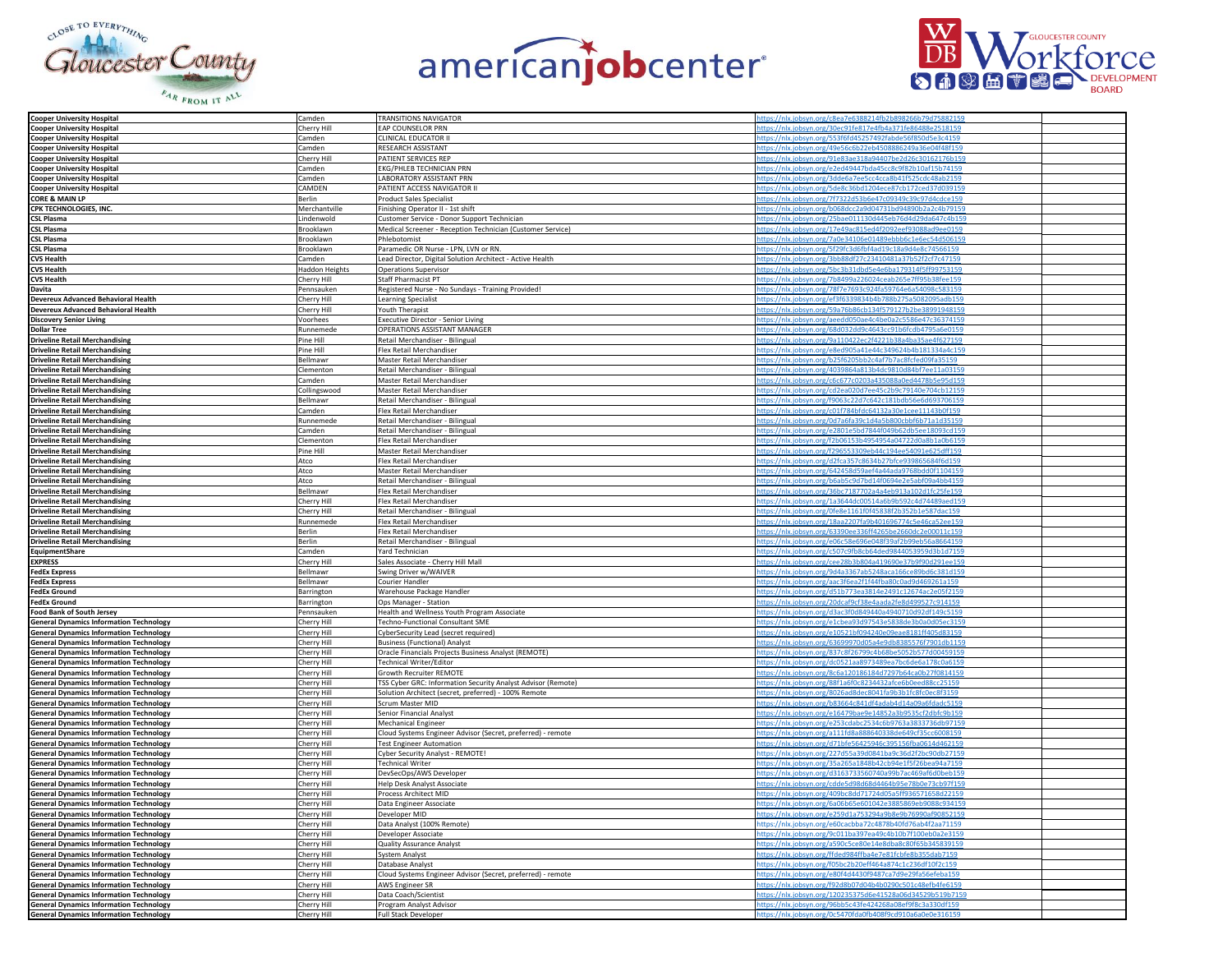





| <b>General Dynamics Information Technology</b>                                                   | Cherry Hill        | Cloud Systems Engineer Advisor (Secret, preferred) - remote                               | https://nlx.jobsyn.org/2d9a4de1cef14c53b5b62ed4438a32f9159 |
|--------------------------------------------------------------------------------------------------|--------------------|-------------------------------------------------------------------------------------------|------------------------------------------------------------|
| <b>General Dynamics Information Technology</b>                                                   | Cherry Hill        | <b>Cloud Architect</b>                                                                    | ttps://nlx.jobsyn.org/98ecc33ffa3a4845978ff5740c08a2f4159  |
|                                                                                                  |                    |                                                                                           |                                                            |
| <b>General Dynamics Information Technology</b>                                                   | Cherry Hill        | unctional Reporting Analyst                                                               | https://nlx.jobsyn.org/42702929cf6c4f6bb85a67ca8a769c9e15  |
| <b>General Dynamics Information Technology</b>                                                   | Cherry Hill        | <b>VBA Pension Lead Business Analyst</b>                                                  | https://nlx.jobsyn.org/37172b7c488147fcb6b8b7f92b970952159 |
| <b>General Dynamics Information Technology</b>                                                   | Cherry Hill        | Scrum Master SR                                                                           | https://nlx.jobsyn.org/9ffc8098d36e43a8ac6ff7c4c7553924159 |
| <b>General Dynamics Information Technology</b>                                                   | Cherry Hill        | Data Scientist MID                                                                        | https://nlx.jobsyn.org/6061eda0dbbd407c9078d99769658309159 |
|                                                                                                  |                    |                                                                                           |                                                            |
| <b>General Dynamics Information Technology</b>                                                   | Cherry Hill        | Cloud Systems Engineer Advisor (Secret, preferred) - remote                               | https://nlx.jobsyn.org/58ca2b298c19400b882cd9750851bb72159 |
| <b>General Dynamics Information Technology</b>                                                   | Cherry Hill        | Cloud Systems Engineer Advisor (Secret, preferred) - remote                               | ttps://nlx.jobsyn.org/391d72992d7f4de593d87bb0faead198159  |
| <b>General Dynamics Information Technology</b>                                                   | Cherry Hill        | Cloud Systems Engineer Advisor (Secret, preferred) - remote                               | nttps://nlx.jobsyn.org/767e3948b54a496180eaa0fce4f61b8f159 |
|                                                                                                  |                    |                                                                                           |                                                            |
|                                                                                                  | Cherry Hill        | Cyber Security Analyst - REMOTE!                                                          | https://nlx.jobsyn.org/6acd86bcbdfb46eab561e9d966b21043159 |
| <b>General Dynamics Information Technology<br/>General Dynamics Information Technology</b>       | Cherry Hill        | <b>Talent Acquisition Specialist Senior REMOTE</b>                                        | nttps://nlx.jobsyn.org/a2fe0f7d5c96410e8623b0dd050f16b7159 |
| <b>General Dynamics Information Technology</b>                                                   | Cherry Hill        | Software Developer Sr. Advisor - SaaS (REMOTE)                                            | https://nlx.jobsyn.org/18c7a00ab2114da6a95044d677b32ed4159 |
| <b>General Dynamics Information Technology</b>                                                   | Cherry Hill        | TSS Cloud Developer Advisor                                                               | https://nlx.jobsyn.org/0b07ab22d7bd473ca5d86ca6bd9c6acb159 |
| <b>General Dynamics Information Technology</b>                                                   | Cherry Hill        | Business Analyst (100% Remote)                                                            | https://nlx.jobsyn.org/b89ff4d3f6024285a31571dd0e66726a159 |
|                                                                                                  |                    |                                                                                           |                                                            |
| <b>General Dynamics Information Technology</b>                                                   | Cherry Hil         | nformation Systems Manager/ Remote Role                                                   | ttps://nlx.jobsyn.org/e896cee890f6476097505c38f600f6b6159  |
| <b>General Dynamics Information Technology</b>                                                   | Cherry Hill        | Data Analyst Associate                                                                    | ttps://nlx.jobsyn.org/f5c7136b09ed4c31ae14477ed50dee       |
| <b>General Dynamics Information Technology</b><br><b>General Dynamics Information Technology</b> | Cherry Hill        | REMOTE - Data Coach / Scientist Healthcare Fraud Waste and Abuse                          | ://nlx.jobsyn.org/b26846ac2b2e4ab9a6ff5d3cac46dbb1159      |
|                                                                                                  | Cherry Hill        | Software Developer                                                                        | https://nlx.jobsyn.org/db27b4371b224067b197c90dc833325c159 |
|                                                                                                  |                    |                                                                                           |                                                            |
| <b>General Dynamics Information Technology</b>                                                   | Cherry Hill        | REMOTE - Data Scientist - Healthcare Fraud Waste and Abuse                                | https://nlx.jobsyn.org/24cc490c301d47d1abd70334174e4ba8159 |
| <b>General Dynamics Information Technology</b>                                                   | Cherry Hill        | Senior Quality Assurance Analyst                                                          | https://nlx.jobsyn.org/4c30f2c73e5a49e6b89dd350ddd7fe06159 |
| <b>General Dynamics Information Technology</b>                                                   | Cherry Hill        | TSS Sr. Web Developer                                                                     | https://nlx.jobsyn.org/961636794abc48988f6159d7fcdb7ac0159 |
| <b>General Dynamics Information Technology</b>                                                   | Cherry Hill        | Salesforce Developer                                                                      | ttps://nlx.jobsyn.org/74f58f2eb1814d5fbeda4646ea463278159  |
|                                                                                                  |                    |                                                                                           | https://nlx.jobsyn.org/eb2c32ed6bef4b8285e07026c16df746159 |
| <b>General Dynamics Information Technology</b>                                                   | Cherry Hill        | Data Scientist Sr Advisor                                                                 |                                                            |
| <b>General Dynamics Information Technology</b><br>General Dynamics Information Technology        | Cherry Hill        | <b>Cloud Solutions Architect REMOTE</b>                                                   | https://nlx.jobsyn.org/bf64978ef893410290cd873987dcf700159 |
|                                                                                                  | Cherry Hill        | Test Engineer-Automated Testing Jr.- Mid-level- Remote- (EVERGREEN)                       | https://nlx.jobsyn.org/da6a570f189a4af1bb28cb150f8b87d2159 |
| <b>General Dynamics Information Technology</b>                                                   | Cherry Hill        | REMOTE - Mid Level Data Scientist - Public Health                                         | https://nlx.jobsyn.org/018527ff4ec5400f8d204afbcdccfe2f159 |
| <b>General Dynamics Information Technology</b>                                                   | Cherry Hill        | Change Management Analyst (CMDB/ServiceNow experience required)                           | https://nlx.jobsyn.org/d956e9843bd94a918ab69fc11ca58aef159 |
|                                                                                                  |                    |                                                                                           |                                                            |
| <b>General Dynamics Information Technology</b>                                                   | Cherry Hill        | Project/Task Manager                                                                      | https://nlx.jobsyn.org/ee35e93605af466b9a49213459132007159 |
| <b>General Dynamics Information Technology</b>                                                   | Cherry Hill        | Middleware System Administrator                                                           | ttps://nlx.jobsyn.org/0a5dd612cf6341d7889c7527824681b3159  |
| <b>General Dynamics Information Technology</b>                                                   | Cherry Hill        | evSecOps Engineer w/ Cloud (Azure/AWS)                                                    | ttps://nlx.jobsyn.org/feff3f92872741c087d0d5b7370ef7a615   |
|                                                                                                  | Cherry Hill        | Windows Systems Engineer - REMOTE - US Citizenship required                               | //nlx.jobsyn.org/9156b4cbad0e4634be87f96a3ea3a755159       |
| <b>General Dynamics Information Technology<br/>General Dynamics Information Technology</b>       |                    |                                                                                           |                                                            |
|                                                                                                  | Cherry Hill        | Cloud Systems Engineer Senior (Secret, preferred) - remote                                | https://nlx.jobsyn.org/d88d3886d902467888a7804f37239371159 |
| <b>General Dynamics Information Technology</b>                                                   | Cherry Hill        | REMOTE Mid Level Data Coach / Scientist - Public Health                                   | https://nlx.jobsyn.org/f5d14b298ab34e99aed5c75f655b7eaf159 |
| <b>General Dynamics Information Technology</b>                                                   | Cherry Hill        | <b>Instructional Systems Designer</b>                                                     | https://nlx.jobsyn.org/10cc6944f88c433d83dee01d8ce60cfa159 |
| <b>General Dynamics Information Technology</b>                                                   | Cherry Hill        | Senior Financial Analyst REMOTE                                                           | https://nlx.jobsyn.org/23889d2a66b2495da277f7e4d3024703159 |
|                                                                                                  |                    |                                                                                           | ttps://nlx.jobsyn.org/1840ccbd968642ea9f9e5fad66872e5d159  |
| <b>General Dynamics Information Technology</b>                                                   | Cherry Hill        | Cloud Systems Engineer Advisor (Secret, preferred) - remote                               |                                                            |
| <b>General Dynamics Information Technology</b>                                                   | Cherry Hill        | F Business Analyst - REMOTE                                                               | ttps://nlx.jobsyn.org/b296688167e64a1f92444f3445e70d96159  |
| <b>General Dynamics Information Technology</b>                                                   | Cherry Hill        | COBOL Developer - Remote                                                                  | obsyn.org/14a702a8f9714172ab04180f26                       |
| <b>General Dynamics Information Technology</b>                                                   | Cherry Hill        | Software Developer - Remote                                                               | https://nlx.jobsyn.org/b7d84c674be34d439e2c3d11d43e3ab015  |
|                                                                                                  | Camden             | <b>Shipping Coordinator</b>                                                               | nttps://nlx.jobsyn.org/a992c8d4e93f49cb94d34b8fa482592d159 |
| Georgia-Pacific                                                                                  |                    |                                                                                           |                                                            |
| <b>GPC - Genuine Parts Company</b>                                                               | <b>CHERRY HILL</b> | Seasonal Store Stock Associate                                                            | https://nlx.jobsyn.org/c776ff5fbaa346958ade58a937bf2720159 |
| <b>Hair Cuttery</b>                                                                              | Cherry Hill        | Assistant Salon Manager                                                                   | https://nlx.jobsyn.org/968c99951bdb4bac8b0e11ce80705278159 |
| <b>Hair Cuttery</b>                                                                              | Cherry Hill        | Hair Stylist                                                                              | ttps://nlx.jobsyn.org/f3a6b3d4f62647efa597fa97d5908990159  |
| Hallmark Cards Inc.                                                                              | Voorhees           | art Time Retail Merchandiser - Voorhees NJ 08043 - HALLUS6270b2d8a5104e11877d9c2967a208fe | tps://nlx.jobsyn.org/2e36f1a670164db6a2c30983a5d12bde15    |
|                                                                                                  |                    |                                                                                           |                                                            |
| <b>Heritage-Crystal Clean</b>                                                                    | Pennsauker         | <b>Branch Sales Manager</b>                                                               | ttps://nlx.jobsyn.org/3ac61ab82d5f43088fc86                |
| <b>Highgate Hotels</b>                                                                           | Cherry Hill        | Room Attendant                                                                            | https://nlx.jobsyn.org/0d4da078749b4faa9f2f8426eb2e647b159 |
| <b>Highgate Hotels</b>                                                                           | Cherry Hill        | Front Desk Agent                                                                          | https://nlx.jobsyn.org/3804983e6d884f46884b4261cdf591ff159 |
| <b>Highgate Hotels</b>                                                                           | Cherry Hill        | Maintenance                                                                               | https://nlx.jobsyn.org/c33dc4c91de24bc6a589cc2fa82b0b75159 |
|                                                                                                  | Cherry Hill        | Front Desk Agent                                                                          |                                                            |
| <b>Highgate Hotels, LP</b>                                                                       |                    |                                                                                           | https://nlx.jobsyn.org/ee2abe4573924ecfa4b7ec3350e5b9fb159 |
| <b>Highgate Hotels, LP</b>                                                                       | Cherry Hill        | Maintenance                                                                               | ttps://nlx.jobsyn.org/1006075a68dc437f900b221550d3e4dc159  |
| <b>Highgate Hotels, LP</b>                                                                       | Cherry Hill        | Room Attendant                                                                            | ttps://nlx.jobsyn.org/ce1d1e779b4f4370aacdff78d6           |
| <b>Holcomb Associates</b>                                                                        | Collingswood       | Recovery Specialist II                                                                    | https://nlx.jobsyn.org/782cb60c2cc44f40aa742f2b908         |
| <b>Holtec International</b>                                                                      | Camden             | Project Scheduler-Government Services                                                     | https://nlx.jobsyn.org/00bf87610923418997a6f3f559b3410b159 |
|                                                                                                  |                    |                                                                                           |                                                            |
| <b>Holtec International</b>                                                                      | Camden             | Nuclear Analyst                                                                           | https://nlx.jobsyn.org/88e5b8af07a7492c8744012ada869ab4159 |
| <b>Holtec International</b>                                                                      | Camden             | Heat Transfer Project Manager                                                             | https://nlx.jobsyn.org/26a1fe5c3c94434e88f0df9ca661fa24159 |
| <b>Holtec International</b>                                                                      | Camden             | #NAME?                                                                                    | https://nlx.jobsyn.org/5ea189b831934a54af63a38d599444cc159 |
| <b>Holtec International</b>                                                                      | Camden             | Senior Project Scheduler                                                                  | ttps://nlx.jobsyn.org/d588c9463a2049eab054a3182a1f1887159  |
| <b>Holtec International</b>                                                                      | Camden             | #NAME?                                                                                    | ttps://nlx.jobsyn.org/0b88634ebd244f75ac038b8e0dd9db       |
|                                                                                                  |                    |                                                                                           |                                                            |
| <b>Holtec International</b>                                                                      | Camden             | #NAME?                                                                                    | https://nlx.jobsyn.org/c502a6ab1fe749acb5f735d7b97ebac0159 |
| <b>Holtec International</b>                                                                      | Camden             | #NAMF?                                                                                    | https://nlx.jobsyn.org/bb64bda49c2840b89286b9f8b           |
| <b>Holtec International</b>                                                                      | Camden             | #NAME?                                                                                    | https://nlx.jobsyn.org/9e2e8e4257e74ccba174a17b5eef02db159 |
| <b>Holtec International</b>                                                                      | Camden             | #NAME?                                                                                    | https://nlx.jobsyn.org/8dbed796917844ffa0131e1f48da020b159 |
|                                                                                                  |                    |                                                                                           |                                                            |
| <b>Holtec International</b>                                                                      | Camden             | #NAME?                                                                                    | https://nlx.jobsyn.org/15184be40565420c9afaf5bf9c2dbeb7159 |
| <b>Holtec International</b>                                                                      | Camden             | #NAME?                                                                                    | https://nlx.jobsyn.org/4956517b9dc14392b6fbcce21b455364159 |
| <b>Idorsia Clinical Development, US</b>                                                          | Cherry Hill        | Global Drug Regulatory Affairs Project Leader                                             | https://nlx.jobsyn.org/bf03b813d9cf46f7bd580bdddf3f6d79159 |
| <b>Idorsia Clinical Development, US</b>                                                          | Cherry Hill        | Regulatory Submissions Specialist US (Remote)                                             | https://nlx.jobsyn.org/3a1afbd897d541daa816eb012480a5e115  |
| <b>Idorsia Clinical Development, US</b>                                                          | Cherry Hill        | <b>Accounts Payable Specialist</b>                                                        | https://nlx.jobsyn.org/0912a1f858514d17911e065d770b27a415  |
|                                                                                                  |                    |                                                                                           |                                                            |
| <b>International Paper</b>                                                                       | Bellmawr           | Maintenance Manager                                                                       | https://nlx.jobsyn.org/2400fc73734d45d28da02a2987116388159 |
| <b>IQVIA</b>                                                                                     | Stratford          | Account Management Director, Scientific Communications                                    | https://nlx.jobsyn.org/d40385dfa8084f0590dafab0b7bb4d60159 |
| <b>IQVIA</b>                                                                                     | Voorhees           | Account Management Director, Scientific Communications                                    | https://nlx.jobsyn.org/ad8bb897b63e4216a5ae727b4d37a400159 |
| <b>IQVIA</b>                                                                                     | Cherry Hill        | Account Management Director, Scientific Communications                                    | ttps://nlx.jobsyn.org/601f3ee52bf44a05be095870a9788d58159  |
|                                                                                                  |                    |                                                                                           |                                                            |
| <b>IQVIA</b>                                                                                     | Camden             | Account Management Director, Scientific Communications                                    | ttps://nlx.jobsyn.org/c76c1093e8704379ae12918f1b793cfb159  |
| <b>IQVIA</b>                                                                                     | Blackwood          | Account Management Director, Scientific Communications                                    | https://nlx.jobsyn.org/e7b0d13bef4146b5b7c60a77a30995fa159 |
| <b>IQVIA</b>                                                                                     | Turnersville       | Account Management Director, Scientific Communications                                    | ttps://nlx.jobsyn.org/c2c346f0e6d44145b51f168fa745d8c0159  |
| IT TAKES A FAMILY LLC                                                                            | Voorhees           | HR / Office Assistant                                                                     |                                                            |
| Jewish Federation of Southern NJ                                                                 |                    |                                                                                           | https://nlx.jobsyn.org/8d665e74fa854ab8941366959df84534159 |
|                                                                                                  | Cherry Hill        | Personal Training Program Coordinator                                                     |                                                            |
| Jewish Federation of Southern NJ                                                                 | Cherry Hill        | Chief Marketing Officer                                                                   | https://nlx.jobsyn.org/48ec7f0c0de9423c88ce459aad35acb2159 |
| Jewish Federation of Southern NJ                                                                 | Cherry Hil         | Membership Director                                                                       | https://nlx.jobsyn.org/5e66ace71d874308a4a2781fb35c268c159 |
| Johnson Controls Inc.                                                                            | Pennsauker         | IVAC Truck Base Chiller Mechanic (Union)                                                  | nttps://nlx.jobsyn.org/d1664b97c642447d9423627c0ac03553159 |
| <b>Jones Lang LaSalle</b>                                                                        | Camden             | <b>Engineering Manager</b>                                                                | https://nlx.jobsyn.org/58d3d799fd2743969103eaf433fc036e159 |
|                                                                                                  |                    |                                                                                           |                                                            |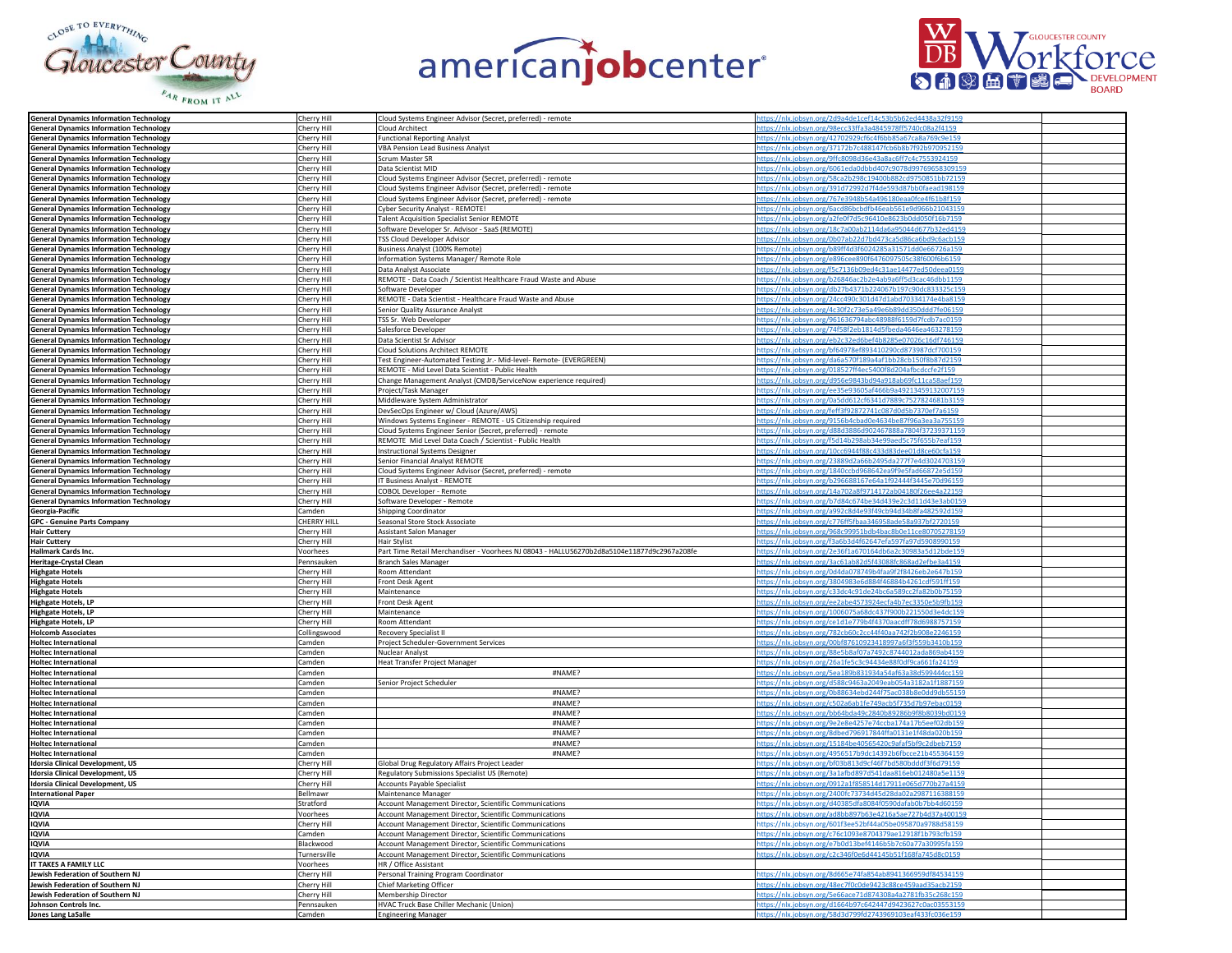





| <b>Kelly Services</b>                              | West Berlin                     | Maintenance Technician Specialist                                                                                                                                             | https://nlx.jobsyn.org/a498dc3cfe324e4ab0cba130d51f3e53159                                                               |  |
|----------------------------------------------------|---------------------------------|-------------------------------------------------------------------------------------------------------------------------------------------------------------------------------|--------------------------------------------------------------------------------------------------------------------------|--|
| <b>(force</b>                                      | Cherry Hill                     | Senior RF Design Engineer                                                                                                                                                     | https://nlx.jobsyn.org/124edcaa285e4d8f963441f168e0336e15                                                                |  |
|                                                    |                                 |                                                                                                                                                                               |                                                                                                                          |  |
| Kforce                                             | Cherry Hill                     | RF Design Engineer                                                                                                                                                            | https://nlx.jobsyn.org/0b3f97d6ced8413f9003ad39adb019cc159                                                               |  |
| <b>L3Harris</b>                                    | Camden                          | Specialist Program Finance                                                                                                                                                    | https://nlx.jobsyn.org/1edf2fc60f98427bb0684e58bdff571c159                                                               |  |
| 3Harris                                            | Camden                          | Senior Embedded Software Engineer- Cyber - TS/SCI Clearance Required - 40K sign on for current cleared TS/SCI Cand https://nlx.jobsyn.org/86fbef0e6e2d4f96a6535ff7bc478fbb159 |                                                                                                                          |  |
| <b>3Harris</b>                                     | Camden                          | Specialist Program Finance                                                                                                                                                    | https://nlx.jobsyn.org/ea5ffbe9220d4fc9b9c4137c03f14fca159                                                               |  |
| <b>L3Harris</b>                                    | Camden                          | Scientist, Space Program Solutions Architect                                                                                                                                  | https://nlx.jobsyn.org/f45cfcf82f88478088ced9e981d7e51b159                                                               |  |
| 3Harris                                            | Camden                          | <b>Lead Solution Architect</b>                                                                                                                                                | https://nlx.jobsyn.org/5ed212714b184ad0ba82b22afeb2d37d159                                                               |  |
|                                                    |                                 |                                                                                                                                                                               |                                                                                                                          |  |
| 3Harris                                            | Camden                          | Principal, Program Management                                                                                                                                                 | https://nlx.jobsyn.org/e6cbdeb6465044f99c49080187cd8824159                                                               |  |
| .3Harris                                           | Camden                          | Senior Network / AWS Architect                                                                                                                                                | https://nlx.jobsyn.org/936a94c26db44282aefd85221959396e159                                                               |  |
| <b>L3Harris</b>                                    | Camden                          | Specialist Program Finance                                                                                                                                                    | https://nlx.jobsyn.org/c11c29518ec140d4b637bf7efaf651e7159                                                               |  |
| Labcorp                                            | Voorhees                        | Phlebotomist                                                                                                                                                                  | https://nlx.jobsyn.org/b5835c2368a3481b9e6aa138cfdab381159                                                               |  |
| Labcorp                                            | <b>Haddon Heights</b>           | Sr. Medical Courier/Driver - Company Vehicle Provided For Personal Use                                                                                                        | https://nlx.jobsyn.org/7faaa770fd0f47b4b4521a24ffb65666159                                                               |  |
| Labcorp                                            | <b>Haddon Heights</b>           | Sr. Medical Courier/Driver - Company Vehicle Provided For Personal Use                                                                                                        | https://nlx.jobsyn.org/d5679632ba564c2eb105e4667432b6c2159                                                               |  |
|                                                    |                                 |                                                                                                                                                                               | https://nlx.jobsyn.org/5901a4c325264c8abbe4054fcfe867db159                                                               |  |
| Labcorp                                            | Haddon Heights                  | Phlebotomist-FLOAT                                                                                                                                                            |                                                                                                                          |  |
| <b>ANDS END INC</b>                                | Cherry Hill                     | Sales Associate - B                                                                                                                                                           | https://nlx.jobsyn.org/edd0714b11b143ba9850ed2bcaeb5278159                                                               |  |
| .iDestri                                           | Pennsauken                      | NJ Machine Operator II                                                                                                                                                        | https://nlx.jobsyn.org/1e48ac0464254c11b713171b08bd762815                                                                |  |
| LiDestri                                           | Pennsauken                      | Quality Technician - (6am-6pm) OR (6pm-6am)                                                                                                                                   | https://nlx.jobsyn.org/d2a945b625a64e79afda57b31f25de02159                                                               |  |
| LiDestri                                           | Pennsauker                      | Mechanic Electrician / Equipment Maintenance (6pm-6am) *sign-on*                                                                                                              | https://nlx.jobsyn.org/560806988fcc48d19adef1d1a986c4e4159                                                               |  |
| .iDestri                                           | Pennsauken                      | NJ Machine Operator II                                                                                                                                                        | https://nlx.jobsyn.org/4c6d37876d564ac1bddc4b2a6df3ce96159                                                               |  |
| LiDestri                                           |                                 |                                                                                                                                                                               |                                                                                                                          |  |
|                                                    | Pennsauker                      | NJ Machine Operator II                                                                                                                                                        | https://nlx.jobsyn.org/37d13405032d43bda99c366ad666852f159                                                               |  |
| LiDestri                                           | Pennsauker                      | NJ Machine Operator II                                                                                                                                                        | https://nlx.jobsyn.org/3dcb1f71a3e048c29b22738efc1aadc0159                                                               |  |
| .iDestri                                           | Pennsauken                      | NJ Machine Operator II                                                                                                                                                        | https://nlx.jobsyn.org/f591e95422354326910ffd4a9ff66932159                                                               |  |
| .iDestri                                           | Pennsauken                      | NJ Machine Operator II                                                                                                                                                        | https://nlx.jobsyn.org/831e56b3457941e2a417fd0352a40898159                                                               |  |
| ockheed Martin                                     | Camder                          | Mechanical Engineer Associate - Aegis - Camden, NJ                                                                                                                            | https://nlx.jobsyn.org/28a7bc6a1f0c418cbc836fe2f1df17fd159                                                               |  |
| ockheed Martin                                     | Cherry Hill                     | Member of the Engineering Staff - Associate                                                                                                                                   | https://nlx.jobsyn.org/ca5c61aa4af04e13ab5446016ce37fd4159                                                               |  |
| Lockheed Martin                                    | Cherry Hill                     | Member of the Engineering Staff                                                                                                                                               | https://nlx.jobsyn.org/c4df8a1181894c66a3cbff4a110303e7159                                                               |  |
|                                                    |                                 |                                                                                                                                                                               |                                                                                                                          |  |
| Lockheed Martin                                    | Camden                          | Electrical Eng Asc. / RF Engineer                                                                                                                                             | https://nlx.jobsyn.org/6ddf06905af24c5c84487e75734955ab159                                                               |  |
| Lockheed Martin                                    | Cherry Hill                     | Member of the Engineering Staff - Senior                                                                                                                                      | https://nlx.jobsyn.org/0ecc8926254e4407b625668986629e88159                                                               |  |
| ockheed Martin                                     | Camden                          | <b>Engineering Technician</b>                                                                                                                                                 | https://nlx.jobsyn.org/4a930725462e430b8863fe99ee8eb8db159                                                               |  |
| .owe's                                             | Turnersville                    | FT-Sales Specialist Flooring                                                                                                                                                  | https://nlx.jobsyn.org/4b4674e166d2413fa650a957b81d8854159                                                               |  |
| .owe's                                             | Voorhees                        | FT-Cashier-Opening                                                                                                                                                            | https://nlx.jobsyn.org/9fb94363386a490099d03f22d04df9                                                                    |  |
| Lowe's                                             | Sicklerville                    | PT-Head Cashier-Flexible                                                                                                                                                      | https://nlx.jobsyn.org/35a46ca84abb426bbcaebdf210e79561159                                                               |  |
| Luxottica                                          | Blackwood                       | Sales Associate Sunglass Hut                                                                                                                                                  | https://nlx.jobsyn.org/4e300806e4d743ec80d8fe4b8496960b159                                                               |  |
| MaidPro                                            | Clementon                       | Housekeeping /Benefits/ No Weekends                                                                                                                                           | https://nlx.jobsyn.org/a20b31843ad1447f8a6aff5d36959165159                                                               |  |
| <b>Maryville Addiction Treatment Center</b>        | Blackwood                       | Outpatient/Billing Support Specialist                                                                                                                                         | https://nlx.jobsyn.org/c280483da0e6406289f204a4404e47d7159                                                               |  |
| <b>Maryville Addiction Treatment Center</b>        | Blackwood                       | Certified Peer Recovery Specialist - 3 days - 12 hours per day                                                                                                                | https://nlx.jobsyn.org/2adfb6a4005f417988df41b2f6394f2e159                                                               |  |
|                                                    |                                 |                                                                                                                                                                               | lx.jobsyn.org/edfba1b91fb347e1ad13044e732                                                                                |  |
| <b>Maryville Addiction Treatment Center</b>        | Blackwood                       | Counselor - Three - 12 hour days                                                                                                                                              |                                                                                                                          |  |
| <b>Massage Envy</b>                                | Sicklerville                    | Massage Therapist                                                                                                                                                             | https://nlx.jobsyn.org/21bed5f0a52c43d8a9a9e3116fe4dfd51                                                                 |  |
| <b>Mavis Tires &amp; Brakes at Discount Prices</b> | Pine Valley                     | Automotive Assistant / Service Managers                                                                                                                                       | https://nlx.jobsyn.org/1ab499f3b7c14eee879e8f72d6b47f19159                                                               |  |
| <b>Mavis Tires &amp; Brakes at Discount Prices</b> | Clementon                       | Automotive Assistant / Service Managers                                                                                                                                       | https://nlx.jobsyn.org/6cf05e6fd0734481845716a969a4e648159                                                               |  |
| <b>Mavis Tires &amp; Brakes at Discount Prices</b> | Collingswood                    | Automotive Technicians Needed                                                                                                                                                 | https://nlx.jobsyn.org/d06186439f28426a8a54a37f719271b9159                                                               |  |
| <b>Metro One Loss Prevention Services Group</b>    | Camden                          | Unarmed Security Officer - Camden                                                                                                                                             | https://nlx.jobsyn.org/1cc0f23e63fa439791c280f8bf520f47159                                                               |  |
| <b>NAPA Auto Parts</b>                             | Cherry Hill                     | Seasonal Store Stock Associate                                                                                                                                                | https://nlx.jobsyn.org/8595bd920945469c90551fec1b7d6114159                                                               |  |
| <b>National Vision</b>                             | Voorhees                        | Sales Associate - Bilingual                                                                                                                                                   | https://nlx.jobsyn.org/11bbe940cd90443b928179ae29019ea7159                                                               |  |
| No Place Like Home Pet Sitting & Dog Walking       | Collingswood                    | Pet sitter/Dog walker - Part Time M-F and weekends                                                                                                                            | https://nlx.jobsyn.org/a8b124da6bc04e649b1afaed54decd66159                                                               |  |
| No Place Like Home Pet Sitting & Dog Walking       | Collingswood                    | Part-time Pet Sitter/Dog Walker                                                                                                                                               | https://nlx.jobsyn.org/af3bfdcfd8b44a709d94c8bd69cdad18159                                                               |  |
| No Place Like Home Pet Sitting & Dog Walking       | Collingswood                    | Pet Sitter/Dog Walker - Part Time M-F                                                                                                                                         | https://nlx.jobsyn.org/1fbea9dc24514e74a3fa03dd1b2fa2a0159                                                               |  |
| <b>NSM Insurance Group</b>                         | Cherry Hill                     | <b>Demand Generation Manager</b>                                                                                                                                              | https://nlx.jobsyn.org/908aef15587d4033a34010ba2b5b11ff159                                                               |  |
|                                                    |                                 |                                                                                                                                                                               |                                                                                                                          |  |
| OctaPharma Plasma                                  | Pennsauken                      | Quality Assurance Technician                                                                                                                                                  | https://nlx.jobsyn.org/04c65afeca52495ca33b8bf7d2d60f6a159                                                               |  |
| <b>OneMain Financial</b>                           | Turnersville                    | Consumer Loan Sales Specialist                                                                                                                                                | https://nlx.jobsyn.org/e4dad65b3f3b492b9df2825be5846196159                                                               |  |
| PDS Tech Inc                                       | Camden                          | IT Help Desk Support-3rd shift                                                                                                                                                | https://nlx.jobsyn.org/da3fcc2caba34c82b21fba9749466ec2159                                                               |  |
| Penn Medicine                                      | Cherry Hill                     | Experienced Primary Care Nurse Practitioner                                                                                                                                   |                                                                                                                          |  |
| Pennoni                                            |                                 |                                                                                                                                                                               | https://nlx.jobsyn.org/679e075d1091445fa349c8149fbeb6c9159                                                               |  |
|                                                    | <b>Haddon Heights</b>           | Asbestos Safety Technician                                                                                                                                                    | https://nlx.jobsyn.org/53e430321a864980af7efc85c0d6fc99159                                                               |  |
| Pennoni                                            | <b>Haddon Heights</b>           | Construction Inspector - NJDCA Certification - Preferred                                                                                                                      | https://nlx.jobsyn.org/6ca4cb26641d4644a6fcce094cd6bb80159                                                               |  |
| Pennoni                                            |                                 | Project Highway Engineer                                                                                                                                                      | https://nlx.jobsyn.org/d5973d1f53b242579371f65056740a5b159                                                               |  |
| Pennoni                                            | <b>Haddon Heights</b>           |                                                                                                                                                                               |                                                                                                                          |  |
| Pennoni                                            | <b>Haddon Heights</b><br>Camden | Laboratory Tech-Construction Materials Testing-Southern, NJ                                                                                                                   | https://nlx.jobsyn.org/1f511af09f704d7ea9562456ebba125a159                                                               |  |
|                                                    |                                 | Graduate Planner/Urban Designer                                                                                                                                               | https://nlx.jobsyn.org/2bc181f174d4447688fa39d2f19c0e02159                                                               |  |
| Pennoni                                            | Camden                          | Senior Planner - AICP/NJ PP - Philadelphia, PA Area                                                                                                                           | https://nlx.jobsyn.org/5507d1060ee04abaa304488a7243a0a3159                                                               |  |
| Pennoni                                            | <b>Haddon Heights</b>           | Asbestos Safety Technician                                                                                                                                                    | https://nlx.jobsyn.org/e3d50f50954d4b1dbd9dabef8cee19e3159                                                               |  |
| Pennoni                                            | <b>Haddon Heights</b>           | Construction Inspector - NJDCA Certification - Preferred                                                                                                                      | https://nlx.jobsyn.org/a4c360abde414552a7dd9e82d55dd0de159                                                               |  |
| Pennoni                                            | Camden                          | Senior Planner - AICP/NJ PP Certified                                                                                                                                         | https://nlx.jobsyn.org/929fb887d639469791845160705fca07159                                                               |  |
| Pennoni                                            | Haddon Heights                  | Graduate Site Design Engineer                                                                                                                                                 | https://nlx.jobsyn.org/aea47d97db544ea3965c0e5e01a8f302159                                                               |  |
| PeopleReady                                        | Pennsauken                      | <b>Staffing Specialist</b>                                                                                                                                                    | https://nlx.jobsyn.org/56dd765af5cf4cc1acdd699fee6acc88159                                                               |  |
| PeopleReady                                        | Pennsauker                      | Warehouse Worker                                                                                                                                                              | https://nlx.jobsyn.org/cb212316f9fa49489a06bb760a6a91d0159                                                               |  |
| PeopleReady                                        | Pennsauken                      | General Labor                                                                                                                                                                 | https://nlx.jobsyn.org/a6ff138f42b342b08be18c2e52c7568c159                                                               |  |
| PeopleReady                                        | Pennsauken                      | Cook                                                                                                                                                                          | https://nlx.jobsyn.org/787decaa83f24054a4902e00459e5019159                                                               |  |
|                                                    | Pennsauker                      |                                                                                                                                                                               |                                                                                                                          |  |
| PeopleReady                                        | Pennsauker                      | Trash Hauler - Loader<br>Maintenance Superviso                                                                                                                                | https://nlx.jobsyn.org/6b5b120d1db0461aa305108cb6325b79159<br>https://nlx.jobsyn.org/bbb33bdc3fcb4836a12e88f95c16d6be159 |  |
| Pepsi-Cola & National Brand Beverages              |                                 |                                                                                                                                                                               |                                                                                                                          |  |
| Pepsi-Cola & National Brand Beverages              | Pennsauker                      | STAFF ACCOUNTANT                                                                                                                                                              | https://nlx.jobsyn.org/8fccb926a45b44c59ec5a4e7f01917c1159                                                               |  |
| Pepsi-Cola & National Brand Beverages              | Pennsauken                      | DIRECTOR, SALES SUPPORT                                                                                                                                                       | https://nlx.jobsyn.org/c1211a8059e14b358a8f692918eccf12159                                                               |  |
| Pepsi-Cola & National Brand Beverages              | Pennsauken                      | Accounting Clerk - Hourly                                                                                                                                                     | https://nlx.jobsyn.org/c48c782dc1ac49a79acf3b94f3562ac6159                                                               |  |
| Pepsi-Cola & National Brand Beverages              | Pennsauker                      | Warehouse Associate - Hourly-17                                                                                                                                               | https://nlx.jobsyn.org/2acf6e3ce64e4850afeeb1a43c456d31159                                                               |  |
| Pfizer Inc.                                        | Cherry Hill                     | Dermatology Health and Science Specialist - Cherry Hill, NJ                                                                                                                   | https://nlx.jobsyn.org/6608b3814ef84650832ec096fe528fd6159                                                               |  |
| Pizza Hut                                          | SICKLERVILLI                    | Delivery Driver - Now Hiring                                                                                                                                                  | https://nlx.jobsyn.org/31365c75d30c41feae50bc9a4caa0072159                                                               |  |
| Pizza Hut                                          | MOUNT EPHRAIM                   | <b>Customer Service</b>                                                                                                                                                       | https://nlx.jobsyn.org/e5da3a740bea44ec86faaa5be2080cd1159                                                               |  |
| Pizza Hut                                          | SICKLERVILLE                    | <b>Customer Service</b>                                                                                                                                                       | https://nlx.jobsyn.org/99b922ef349542c0a2de3409d1048225159                                                               |  |
| Pizza Hut                                          | SICKLERVILLI                    | Assistant Restaurant Manager - Immediate Opening                                                                                                                              | https://nlx.jobsyn.org/c12864aa4fb448d08a04710b03fc8948159                                                               |  |
| Pizza Hut<br>Pizza Hut                             | SICKLERVILLI<br>SICKLERVILLI    | Pizza Delivery Driver<br>Assistant Restaurant Manager - Now Hiring                                                                                                            | https://nlx.jobsyn.org/eef12ff7ae3a433f99d6232198ba9a4b159<br>https://nlx.jobsyn.org/20dfbe05c43a435ea3515bfff131d3e6159 |  |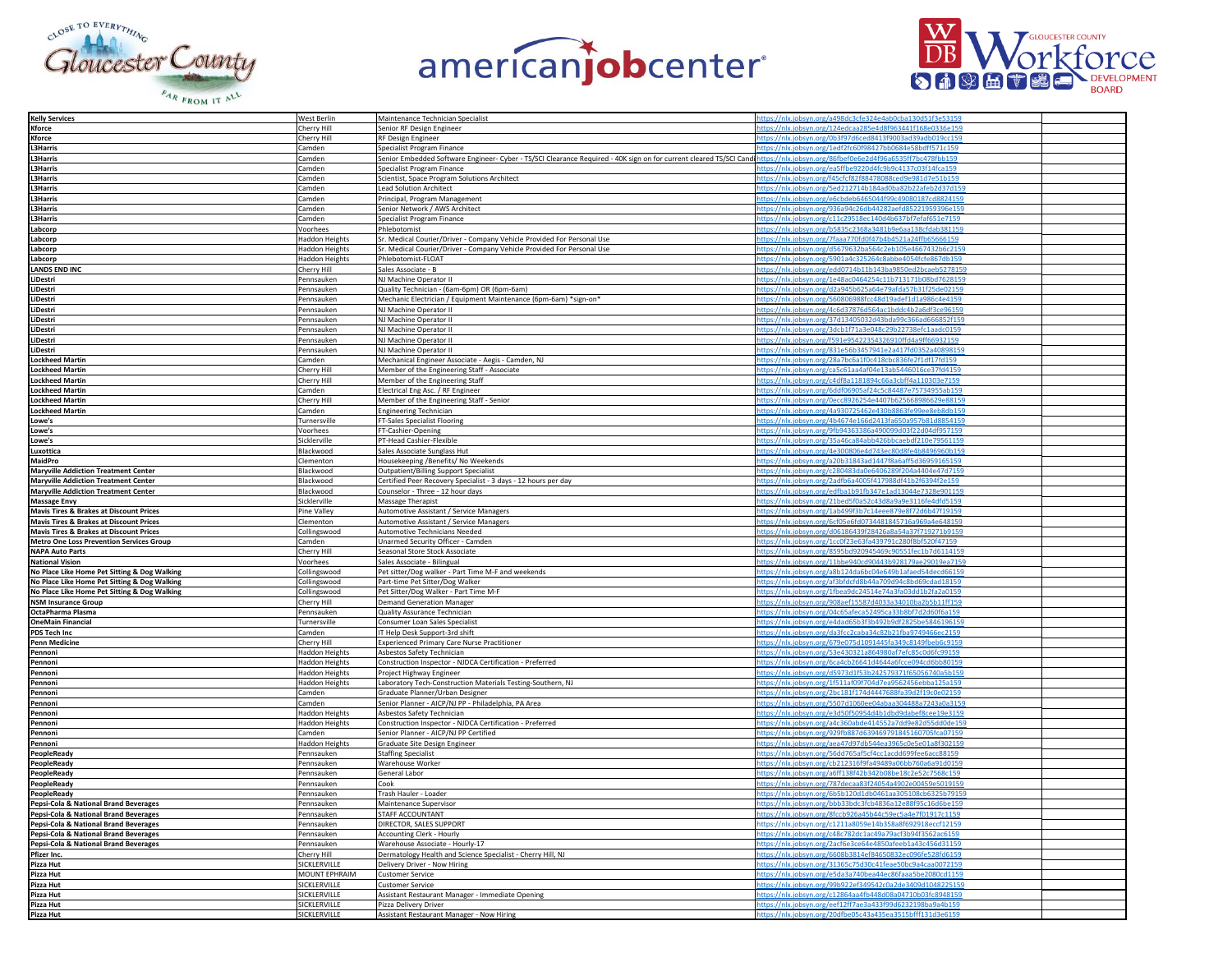





| Pizza Hut                           | SICKLERVILLE       | Delivery Driver - Flexible Hours                                        | https://nlx.jobsyn.org/e95a60cc1feb44a296a127a2b0c3b8e4159 |  |
|-------------------------------------|--------------------|-------------------------------------------------------------------------|------------------------------------------------------------|--|
| Pizza Hut                           | SICKLERVILLE       | Driver                                                                  | tps://nlx.jobsyn.org/d9d81622a06448e3950752ce507756af159   |  |
|                                     |                    |                                                                         |                                                            |  |
| Pizza Hut                           | SICKLERVILLE       | <b>Assistant Manager</b>                                                | https://nlx.jobsyn.org/162871ab260d43f8a5e63def0641d092159 |  |
| Pizza Hut                           | SICKLERVILLE       | Area Coach                                                              | https://nlx.jobsyn.org/f34789076fe04292ac7a5d2c0a66a5d5159 |  |
| Pizza Hut                           | CLEMENTON          | Delivery Driver - Flexible Hours                                        | https://nlx.jobsyn.org/3595dcded9f64f32a32510c856b489ca159 |  |
| Pizza Hut                           | <b>CHERRY HILL</b> | Assistant Restaurant Manager - Immediate Opening                        | https://nlx.jobsyn.org/090c2680dcbd4f6db69a33e0fa9dd56e159 |  |
| Pizza Hut                           | CLEMENTON          | Restaurant General Manager - Immediate Opening                          | https://nlx.jobsyn.org/36d32d206f1441feacca245f7414da1d159 |  |
| Pizza Hut                           | CHERRY HILL        |                                                                         |                                                            |  |
|                                     |                    | Delivery Driver - Now Hiring                                            | https://nlx.jobsyn.org/4aa7856813f646baa4b25ee5d3cb5630159 |  |
| Pizza Hut                           | CHERRY HILL        | <b>Assistant Manager</b>                                                | https://nlx.jobsyn.org/85b72c4e555744ecbb938b8cdb790a93159 |  |
| Pizza Hut                           | <b>CLEMENTON</b>   | Assistant Restaurant Manager - Team Lead                                | https://nlx.jobsyn.org/cbdae34a64e04ec49826d044764a1ab0159 |  |
| Pizza Hut                           | <b>CHERRY HILL</b> | Driver                                                                  | https://nlx.jobsyn.org/3d8e258493054b4f86cb5cf886fba467159 |  |
| Pizza Hut                           | <b>CHERRY HILL</b> | Area Coach                                                              | https://nlx.jobsyn.org/d2040607b4ee48dca6de0bec0933ddd3159 |  |
|                                     | CLEMENTON          |                                                                         |                                                            |  |
| Pizza Hut                           |                    | Restaurant General Manager - Team Lead                                  | https://nlx.jobsyn.org/8ad45115fcb14c1fbb33fcb386f49e0b159 |  |
| Pizza Hut                           | <b>CHERRY HILL</b> | Assistant Restaurant Manager - Now Hiring                               | https://nlx.jobsyn.org/c44a7057504a4756a7f8d809dbede703159 |  |
| Pizza Hut                           | <b>CLEMENTON</b>   | Area Coach                                                              | https://nlx.jobsyn.org/a3d4fef6b1cd4e4d834b279b853fe2bd159 |  |
| Pizza Hut                           | CLEMENTON          | Assistant Restaurant Manager - Now Hiring                               | ttps://nlx.jobsyn.org/08ce97d2e7e641bfa130a9e5a30e1c38159  |  |
| Pizza Hut                           | <b>CHERRY HILL</b> | Restaurant General Manager - Team Lead                                  | https://nlx.jobsyn.org/2fa215494c9e404ba35765c7e0f346b0159 |  |
| Pizza Hut                           | <b>CLEMENTON</b>   |                                                                         | https://nlx.jobsyn.org/cd4f90252fb44950bc3841d83c8bf649159 |  |
|                                     |                    | <b>Assistant Manager</b>                                                |                                                            |  |
| Pizza Hut<br>Pizza Hut              | <b>CHERRY HILL</b> | Pizza Delivery Driver                                                   | https://nlx.jobsyn.org/a6e964a4fece4a8b8fde705dc02c659c159 |  |
|                                     | <b>CHERRY HILL</b> | Restaurant General Manager - Immediate Opening                          | https://nlx.jobsyn.org/f9b1591b944f4a4a993b5ccd670fc28a159 |  |
| Pizza Hut                           | CLEMENTON          | Pizza Delivery Driver                                                   | https://nlx.jobsyn.org/c04d9280f6f44a9ebf530dc3739bad34159 |  |
| Pizza Hut                           | <b>CLEMENTON</b>   | Restaurant General Manager - Now Hiring                                 | https://nlx.jobsyn.org/11989a3789af4a3d89ca6c71732b4812159 |  |
| Pizza Hut                           | CLEMENTON          | Driver                                                                  | https://nlx.jobsyn.org/aa8f20da5cc34521925d6f5ff55e2ebc159 |  |
|                                     |                    |                                                                         |                                                            |  |
| Pizza Hut                           | <b>CHERRY HILL</b> | Restaurant General Manager - Now Hiring                                 | https://nlx.jobsyn.org/08e37841d2254c1185ae09573888a06c159 |  |
| Pizza Hut                           | CLEMENTON          | <b>Customer Service</b>                                                 | https://nlx.jobsyn.org/a75ea841afbb4349b9aea15f3c046274159 |  |
|                                     | <b>CHERRY HILL</b> | Assistant Restaurant Manager - Team Lead                                | https://nlx.jobsyn.org/81bf1356c79c48a7869a0f7d798548c4159 |  |
| Pizza Hut<br>Pizza Hut              | CLEMENTON          | Delivery Driver - Now Hiring                                            | https://nlx.jobsyn.org/f3d12dad8bf0447eb1fd91f4ae062242159 |  |
| Pizza Hut                           | <b>CHERRY HILL</b> | Delivery Driver - Flexible Hours                                        | https://nlx.jobsyn.org/1e416cb1b4984fff9370a1413ff00b0a159 |  |
|                                     | CHERRY HILL        |                                                                         |                                                            |  |
| Pizza Hut                           |                    | <b>Customer Service</b>                                                 | https://nlx.jobsyn.org/299c059c93694601ab5ea511d1b1a124159 |  |
| Pizza Hut                           | CLEMENTON          | Assistant Restaurant Manager - Immediate Opening                        | https://nlx.jobsyn.org/078839f29beb46f8b9c2a481006804dd159 |  |
| Pizza Hut                           | MOUNT EPHRAIM      | Assistant Restaurant Manager - Now Hiring                               | https://nlx.jobsyn.org/988f6685a63d43d5af0a38bb7d2fa226159 |  |
| Pizza Hut                           | MOUNT EPHRAIM      | Restaurant General Manager - Immediate Opening                          | https://nlx.jobsyn.org/f8c2673120ec45bdb67555c7eb07f874159 |  |
|                                     | MOUNT EPHRAIM      | Assistant Restaurant Manager - Team Lead                                | https://nlx.jobsyn.org/1e7152a6a4f24f2cb9fcfaa01c9a039a159 |  |
| Pizza Hut<br>Pizza Hut              |                    |                                                                         |                                                            |  |
|                                     | MOUNT EPHRAIM      | Driver                                                                  | https://nlx.jobsyn.org/59ad825b38f14f2ab442ff1971768a83159 |  |
| Pizza Hut                           | MOUNT EPHRAIM      | <b>Assistant Manager</b>                                                | https://nlx.jobsyn.org/3b555d0444bd4727a5320f6697b17ef0159 |  |
| Pizza Hut                           | MOUNT EPHRAIM      | Restaurant General Manager - Team Lead                                  | https://nlx.jobsyn.org/b14a0549c0fa4e42b29b173be3a074c9159 |  |
| Pizza Hut                           | MOUNT EPHRAIM      | Restaurant General Manager - Now Hiring                                 | https://nlx.jobsyn.org/7d4b37e28ae84d0f9ff9de3c4b2ad3d1159 |  |
| Pizza Hut                           | MOUNT EPHRAIM      | Assistant Restaurant Manager - Immediate Opening                        | https://nlx.jobsyn.org/d0e7c9f839624d969228d17ebc4b2bb7159 |  |
|                                     |                    |                                                                         |                                                            |  |
| Pizza Hut                           | SICKLERVILLE       | Assistant Restaurant Manager - Team Lead                                | https://nlx.jobsyn.org/400c764096074f2ab1c95ea01ad6972a159 |  |
| PNC<br>PNC                          | Gloucester City    | Branch Banker (L) (DMLO)                                                | https://nlx.jobsyn.org/bc103fd945b3441d85ee317c8e9c900b159 |  |
|                                     | Cherry Hill        | Mortgage Loan Officer                                                   | https://nlx.jobsyn.org/da63ef37a60f4dc9855eaf411c16d877159 |  |
| Polar Custom, LP                    | Cherry Hill        | Service Writer                                                          | https://nlx.jobsyn.org/d614a485e96a412dab7e49fb59cfbbb9159 |  |
| ProMedica Health System             | Voorhees Township  |                                                                         | https://nlx.jobsyn.org/991c564f70874bb6a2859663307b99ac159 |  |
|                                     |                    | Temporary Nurse Aide                                                    |                                                            |  |
| ProMedica Health System             | Voorhees Township  | Nurse Practitioner - Total Rehab Plus - Post-Acute Care Full Time 40hrs | https://nlx.jobsyn.org/9ca0cbb87c2b4ecb88eae853ae24b712159 |  |
| ProMedica Health System             | Voorhees Township  | Registered Nurse - RN                                                   | https://nlx.jobsyn.org/4f0da05f9dfe4337897e0fc68e514d8e159 |  |
| <b>ProMedica Health System</b>      | Voorhees Township  | Certified Nursing Assistant - CNA                                       | https://nlx.jobsyn.org/6e6b2f95f2524ef89357619140d8aced159 |  |
| ProMedica Health System             | Voorhees Township  | <b>Unit Secretary</b>                                                   | https://nlx.jobsyn.org/950655d0796c40dc8c7cb7db6e0f9ba3159 |  |
| <b>ProMedica Health System</b>      | Voorhees Township  | Licensed Practical Nurse - LPN                                          | https://nlx.jobsyn.org/618f9e6b273947c7b791389ccd2703ed159 |  |
|                                     |                    |                                                                         |                                                            |  |
| ProMedica Health System             | Voorhees Township  | <b>Activity Director</b>                                                | https://nlx.jobsyn.org/0a043b58fadb43e4b09f5af57a278508159 |  |
| Pyramid Healthcare Inc.             | Cherry Hill        | Administrative Assistant                                                | https://nlx.jobsyn.org/e7807e6a853c443dbb935d73110665c8159 |  |
| <b>Randstad US</b>                  | pennsauken         | production workers                                                      | https://nlx.jobsyn.org/553e73a30fc84505803b48f6b0d386ee159 |  |
| <b>Randstad US</b>                  | pennsauken         | machine operator                                                        | https://nlx.jobsyn.org/0d7d0cf8a1334896925ab461e81200d9159 |  |
| <b>Randstad US</b>                  | camden             | inside sales support                                                    | https://nlx.jobsyn.org/c1af8e2b705648ee9244d7802925d3b9159 |  |
|                                     | Cherry Hill        | Line Cook                                                               | https://nlx.jobsyn.org/4efdfad091964f4bacd4911123ea9712159 |  |
| <b>Red Robin<br/>Red Robin</b>      |                    |                                                                         |                                                            |  |
|                                     | Cherry Hill        | Cook                                                                    | https://nlx.jobsyn.org/9cfabff8dd064db5b15f0073ca230de6159 |  |
| <b>Red Robin</b>                    | Cherry Hill        | Cook                                                                    | https://nlx.jobsyn.org/46312c0b9d9c4b2894f32368a30fcf89159 |  |
| <b>Red Robin</b>                    | Cherry Hill        | Host / Hostess                                                          | https://nlx.jobsyn.org/ad6dadc88e7044f983f56272854bf9a2159 |  |
| <b>Red Robin</b>                    | Cherry Hill        | Line Cook                                                               | nttps://nlx.jobsyn.org/e92e3a59e7764d3f9c022b8f994525db159 |  |
| <b>Red Robin</b>                    | Cherry Hill        | <b>Burger Maker</b>                                                     | https://nlx.jobsyn.org/c98068724d5e467d8415c2faad601112159 |  |
| <b>Red Robin</b>                    |                    | Host / Hostess                                                          | https://nlx.jobsyn.org/c837f1af3cb44e539476dbe0dba17102159 |  |
|                                     | Cherry Hill        |                                                                         |                                                            |  |
| Red Robin<br>Red Robin<br>Red Robin | Cherry Hill        | <b>Burger Maker</b>                                                     | https://nlx.jobsyn.org/9df2ef77f0ff43e0b632b1a445e1a3a0159 |  |
|                                     | Cherry Hill        | Shift Supervisor                                                        | https://nlx.jobsyn.org/13d21bef3d054092bac7a9df8e80e212159 |  |
|                                     | Cherry Hill        | Line Cooks                                                              | https://nlx.jobsyn.org/bbde00fb207c4bb98fe659ad464987c3159 |  |
| <b>Red Robin</b>                    | Cherry Hill        | Dishwashers                                                             | https://nlx.jobsyn.org/f625d5758794423e90a4b48e81a32761159 |  |
| <b>Robert Half</b>                  | <b>BERLIN</b>      | Accountant - Entry Level                                                | https://nlx.jobsyn.org/7f7bb3cd12574660a2c542c1f71f3e1b159 |  |
|                                     |                    |                                                                         |                                                            |  |
| <b>Robert Half</b>                  | Pennsauken         | <b>Staff Accountant</b>                                                 | https://nlx.jobsyn.org/f18b99fef66d480a8672ff85340f031d159 |  |
| <b>Robert Half</b>                  | Pennsauker         | A/P Specialist                                                          | https://nlx.jobsyn.org/729b031d9d82425ea6629717d61ccb99159 |  |
| <b>Robert Half</b>                  | Cherry Hill        | Call Center Specialist                                                  | https://nlx.jobsyn.org/242649775a364454b6dcdd17ffad2843159 |  |
| <b>Robert Half</b>                  | Blackwood          | Call Center Specialist                                                  | https://nlx.jobsyn.org/75a238db2a044a479f0418055509d58b159 |  |
| <b>Robert Half</b>                  | Camden             | Real Estate Controller                                                  | https://nlx.jobsyn.org/80441277df5b47de84418c2a373130f5159 |  |
| <b>Robert Half</b>                  | Camden             |                                                                         | https://nlx.jobsyn.org/44a9c78c73b548d39a3970494a1f95ea159 |  |
|                                     |                    | Property / Real Estate Accountant                                       |                                                            |  |
| <b>Robert Half</b>                  | Cherry Hill        | Sr. Accountant                                                          | https://nlx.jobsyn.org/edd8f22207d945899c98c019bc46fd8c159 |  |
| <b>Robert Half</b>                  | Cherry Hill        | Accounting Assistant/ Billing Coordinator                               | https://nlx.jobsyn.org/1717c4b8e6e047d89ef11a09621f1bc3159 |  |
| <b>Robert Half</b>                  | Camden             | <b>Staff Accountant</b>                                                 | https://nlx.jobsyn.org/af3304d5d686451da41e83556e09b4df159 |  |
| <b>Robert Half</b>                  | Sicklerville       | Call Center Specialist                                                  | https://nlx.jobsyn.org/369c902f34b145838a87fdf8e96f7af4159 |  |
| <b>Robert Half</b>                  | Pennsauken         | <b>Project Accountant</b>                                               | https://nlx.jobsyn.org/113464e933824a5092ac38afcf5aeaa0159 |  |
|                                     |                    |                                                                         |                                                            |  |
| <b>Robert Half</b>                  | Pennsauken         | Administrative Assistant                                                | https://nlx.jobsyn.org/680544e0e7fe433b9c3a03abfdccd948159 |  |
| <b>Robert Half</b>                  | PENNSAUKEN         | Payroll Clerk                                                           | https://nlx.jobsyn.org/7501b3f2b0da405ab7d27160b1a40592159 |  |
| <b>Robert Half</b>                  | <b>Berlin</b>      | <b>Tax Manager</b>                                                      | https://nlx.jobsyn.org/c573ea085d3846c7be2c812443da7e77159 |  |
| <b>Robert Half</b>                  | Cherry Hill        | Data Entry Clerk IV                                                     | https://nlx.jobsyn.org/5e9bf09b63af408eb98239d87b7cffb7159 |  |
|                                     |                    |                                                                         |                                                            |  |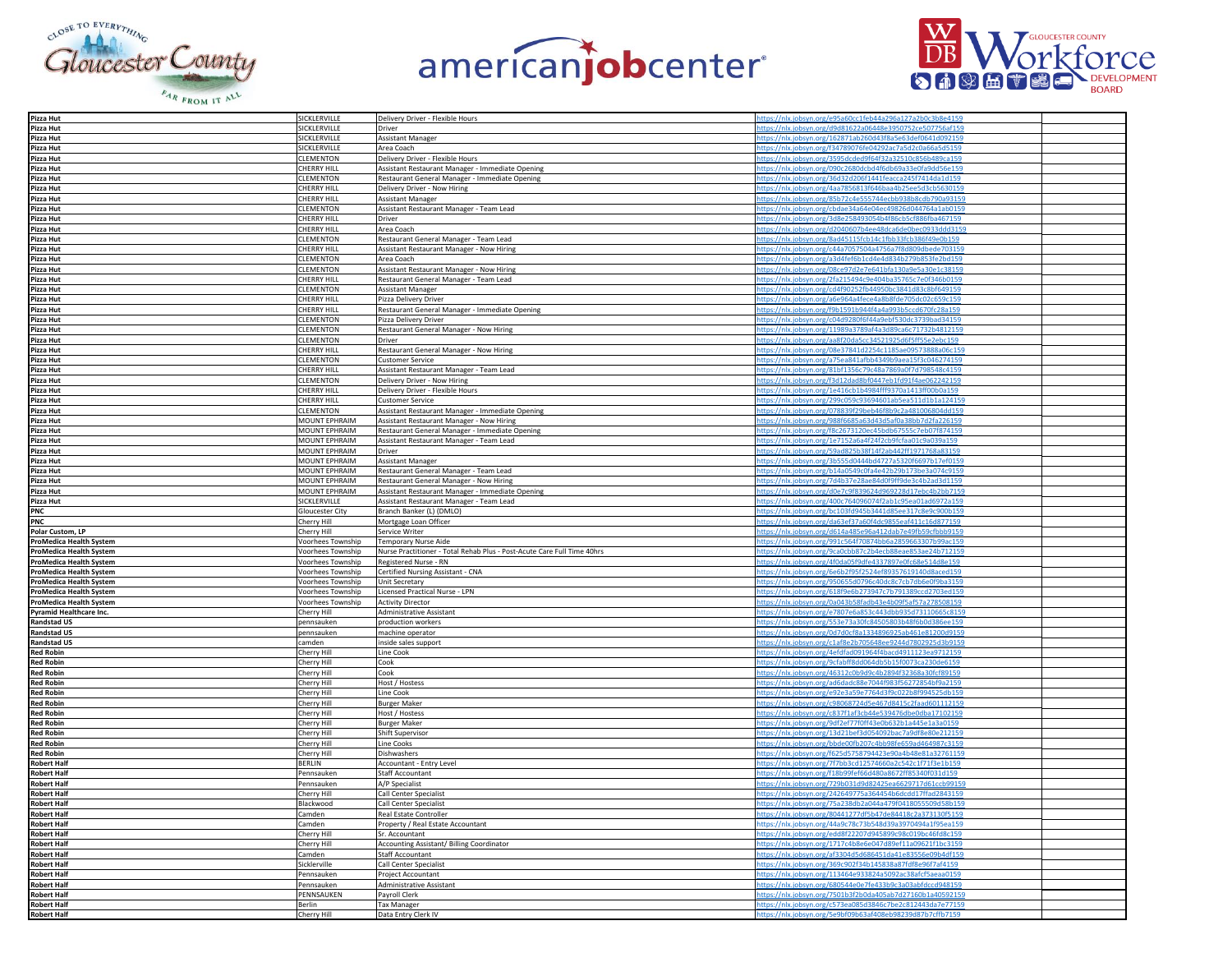







| <b>Robert Half</b>                      | Pennsauken        | Senior Accountant                                                                                                                                                                 | ttps://nlx.jobsyn.org/e2ef04c8bb7b45279706afd81c9e8826159                               |  |
|-----------------------------------------|-------------------|-----------------------------------------------------------------------------------------------------------------------------------------------------------------------------------|-----------------------------------------------------------------------------------------|--|
| <b>Roehl Transport</b>                  | Haddonfield       | Home Daily CDL Truck Driver                                                                                                                                                       | tps://nlx.jobsyn.org/206d4a4cab8c45c6bd6f941ac8f5a92b159                                |  |
| <b>Roehl Transport</b>                  | Pennsauken        | Home Daily CDL Truck Driver                                                                                                                                                       | tps://nlx.jobsyn.org/44e840cbe5404e56be9305abd59fb33515                                 |  |
| <b>Roehl Transport</b>                  | Camden            | Home Daily CDL Truck Driver                                                                                                                                                       | ttps://nlx.jobsyn.org/f1179d1b4a414cd780996913c2a799d7159                               |  |
| <b>Roehl Transport</b>                  | Cherry Hill       | Home Daily CDL Truck Driver                                                                                                                                                       | ttps://nlx.jobsyn.org/33b72a421f0243f0a4dcdd3af5ef0859159                               |  |
| Ryder System                            | Cherry Hill       | Senior Rental Manager                                                                                                                                                             | ttps://nlx.jobsyn.org/a7b1052a347645d4a915b5aab9e01bfb159                               |  |
| Sales Focus Inc.                        | Cherry Hill       | Entry Level Outside Sales Representative - Healthcare                                                                                                                             | ttps://nlx.jobsyn.org/4814a53cf38044279ca17d14c0ff2cfd159                               |  |
| Sales Focus Inc.                        | Sicklerville      | Entry Level Outside Sales Representative - Healthcare                                                                                                                             | tps://nlx.jobsyn.org/0e946e64962b4992bd64353e8ced1076159                                |  |
| Schneider                               | Blackwood         | Schneider - Driver Recruiting Event in Blackwood, NJ 06/17                                                                                                                        | ttps://nlx.jobsyn.org/203ece87897048cb8e3787bb290fd6c3159                               |  |
| <b>Scholastic</b>                       | Cherry Hill       | Work from Home Sales Consultant                                                                                                                                                   | tps://nlx.jobsyn.org/b7c780b3e7a94dfa8ab148b36d3e9d18159                                |  |
| Scholastic                              | Camden            | Work from Home Sales Consultant                                                                                                                                                   | ttps://nlx.jobsyn.org/2057f71469454af486d73d58ef20a3dc159                               |  |
| <b>Scholastic</b>                       | Cherry Hill       | Sales Support Representative - Work from Home                                                                                                                                     | ttps://nlx.jobsyn.org/fc47df2bfc5b4c4db202410e22f3ea03159                               |  |
| <b>Scholastic</b>                       | Camden            | Sales Support Representative - Work from Home                                                                                                                                     | https://nlx.jobsyn.org/cadd256799294892bf1f71495eb8f56b159                              |  |
| <b>Senior Care Therapy</b>              | Cherry Hill       | Licensed Clinical Social Worker - Floater                                                                                                                                         | ttps://nlx.jobsyn.org/5d792ce7b97b4f5f80ec56add0da2824159                               |  |
| <b>Serenity Hospice Care</b>            | Voorhees Township | <b>Hospice CHHA</b>                                                                                                                                                               | ttps://nlx.jobsyn.org/3412c7e6f8f14fef873e5a8f1d83ab0a159                               |  |
| Sodexo                                  | CHERRY HILL       | Supervisor - Food                                                                                                                                                                 | ttps://nlx.jobsyn.org/d30be376be9f4151a2f42001899de63a159                               |  |
| Sodexo                                  | CHERRY HILI       | Driver - Goods-Materials-Psngr                                                                                                                                                    | ttps://nlx.jobsyn.org/13b8be24899e46be8a8c076ba96ce986159                               |  |
| Sodexo                                  | CAMDEN            | <b>Stationary Engineer</b>                                                                                                                                                        | ttps://nlx.jobsyn.org/2bf98f9309b541938677e5ca605be317159                               |  |
| Sodexo                                  | Camden            | Project Coordinator                                                                                                                                                               | ttps://nlx.jobsyn.org/5d8148a77415406588110607080cf8d8159                               |  |
| <b>SolarCity</b>                        | Cherry Hill       | Vehicle Movement Specialist - Cherry Hill, NJ                                                                                                                                     | ttps://nlx.jobsyn.org/8bb04d61184241b8a3976c68cf6aff26159                               |  |
| South Jersey Industries                 | Waterford Works   | <b>Construction Quality Assurance Auditor</b>                                                                                                                                     | ttps://nlx.jobsyn.org/bf1e1ef8a9074814b15a4560e0b0c898159                               |  |
| <b>Starbucks Coffee Company</b>         | Cherry Hill       | assistant store manager- Southern NJ                                                                                                                                              | ttps://nlx.jobsyn.org/80ed5edfdb41474f94ad13631dd38f25159                               |  |
| <b>STEP WITH PURPOSE LLC</b>            | Blackwood         | <b>Assistant Teacher</b>                                                                                                                                                          | tps://usnlx.com/blackwood-nj-nj/assistant-teacher/0DC9D949761E42B9A22C8FC094F29575/job/ |  |
| STEP WITH PURPOSE LLC                   | Blackwood         | <b>Lead Teacher</b>                                                                                                                                                               | tps://usnlx.com/blackwood-nj-nj/lead-teacher/922924D29D0E48CBA44765BA4309A4B6/job       |  |
| Supermarkets of Cherry Hill, Inc.       | Cherry Hill       | Deli Clerk                                                                                                                                                                        | tps://nlx.jobsyn.org/0fed290083284e7ea0d18e9feb6ac1a0159                                |  |
| Sysco Corp                              | Camden            | <b>Merchandising Coordinator</b>                                                                                                                                                  | ttps://nlx.jobsyn.org/86b634aebed14e1caa271024cb6ca418159                               |  |
| Sysco Corp                              | Camden            | Key Account Representative - OpCo - US                                                                                                                                            | ttps://nlx.jobsyn.org/ed6759d3ad944afe86b1d23b50179760159                               |  |
| Sysco Corp                              | Camden            | Diesel Fleet Mechanic Technician II Pay Rate Up To \$29.00/Hr. \$7,500 Sign On Bonus - Boot Allowance \$120 - Tool Allchttps://nlx.jobsyn.org/b1ab5d9b3ee048709195f0bb209cdd37159 |                                                                                         |  |
| Sysco Corp                              | Camden            | Outbound Warehouse Supervisor                                                                                                                                                     | ttps://nlx.jobsyn.org/ac7dda2679194c8a8e721d87f8de08d3159                               |  |
| Sysco Corp                              | Camden            | <b>Warehouse Director</b>                                                                                                                                                         | tps://nlx.jobsyn.org/6feaae4c2f9143eb8ae4862531f9c41d159                                |  |
| Sysco Corp                              | Camden            | Diesel Fleet Mechanic Technician III - Pay Rate Up To: \$31.00/Sign On Bonus \$7,500 Boot Allowance \$120/Tool Allowa                                                             | ttps://nlx.jobsyn.org/5136766029b74ce8b009223a1c160a34159                               |  |
| Sysco Corp                              | Camden            | Outbound Warehouse Supervisor                                                                                                                                                     | tps://nlx.jobsyn.org/20fec1e86a704cbfa8ba12503a3ee3c5159                                |  |
| Sysco Corp                              | Sicklerville      | CDL A Delivery Truck Driver - Now Hiring                                                                                                                                          | ttps://nlx.jobsyn.org/9933172ce9b94f0d936df92a85618887159                               |  |
| Sysco Corp                              | Sicklerville      | CDL A Delivery Truck Driver                                                                                                                                                       | ttps://nlx.jobsyn.org/64d1324c455342b59ea9deca7ee9c61a159                               |  |
| <b>Sysco Corp</b>                       | Sicklerville      | SYGMA - Delivery Driver - New Jersey                                                                                                                                              | ttps://nlx.jobsyn.org/90fa0d91319e41c89b4fcb70059a338b159                               |  |
| Sysco Corp                              | Sicklerville      | Local CDL A Delivery Truck Driver                                                                                                                                                 | ttps://nlx.jobsyn.org/0930826332b5479f9bbc9773df69e427159                               |  |
| Sysco Corp                              | Sicklerville      | Local Class A CDL Truck Driver                                                                                                                                                    | tps://nlx.jobsyn.org/11bc8cedd2b946daadf4a18c7a86867f159                                |  |
| <b>Sysco Corp</b>                       | Camden            | Key Account Representative - OpCo - US                                                                                                                                            | tps://nlx.jobsyn.org/9baa596b7d844a1b873a522bde0c0702159                                |  |
| <b>Sysco Corp</b>                       | Sicklerville      | CDL A Delivery Truck Driver                                                                                                                                                       | tps://nlx.jobsyn.org/5a48fba0c804424099271c3597a34dbd159                                |  |
| Sysco Corp                              | Sicklerville      | SYGMA - Delivery Driver - New Jersey                                                                                                                                              | ttps://nlx.jobsyn.org/63b182123ed14eff86ec1385f07dc58f159                               |  |
| Sysco Corp                              | Sicklerville      | CDL A Delivery Truck Driver - Now Hiring                                                                                                                                          | ttps://nlx.jobsyn.org/830fe3b801154da3a179d85d9c0f2436159                               |  |
| Sysco Corp                              | Sicklerville      | Local Class A CDL Truck Driver                                                                                                                                                    | ttps://nlx.jobsyn.org/07e5a695c4024c148bae50dc3c4ade32159                               |  |
| Sysco Corp                              | Sicklerville      | Local CDL A Delivery Truck Driver                                                                                                                                                 | ttps://nlx.jobsyn.org/7530a3a6b2cf488db2c35ae3918750c9159                               |  |
| <b>System One</b>                       | Camden            | <b>Financial Analyst</b>                                                                                                                                                          | ttps://nlx.jobsyn.org/12ddf37fd8b14c49bc4c6c59cf588126159                               |  |
| <b>System One</b>                       | Camden            | Security Guard                                                                                                                                                                    | ttps://nlx.jobsyn.org/5ed6870e7acd4fc59baff78954b95c1c159                               |  |
| T-Mobile USA, Inc.                      | Cherry Hill       | Mobile Expert, Metro                                                                                                                                                              | ttps://nlx.jobsyn.org/8c5609dd4458425db341b5f440755045159                               |  |
| Target                                  | Cherry Hill       | Executive Team Leader Human Resources (Assistant Manager HR) - T1085 Cherry Hill, NJ                                                                                              | ttps://nlx.jobsyn.org/7cf46db398324fd28b04a2216171ad07159                               |  |
| <b>TD Bank</b>                          | Cherry Hill       | <b>Financial Analyst IV</b>                                                                                                                                                       | ttps://nlx.jobsyn.org/d4bd0f67ce8247438044ff267c0d900b159                               |  |
| <b>TD Bank</b>                          | Cherry Hill       | Financial Analyst IV- Commercial Bank FP&A - New Jersey                                                                                                                           | ttps://nlx.jobsyn.org/b7a1dda6ca174457acd9ea2e8e21c9ea159                               |  |
| <b>TD Bank</b>                          | Cherry Hill       | Customer Service Rep I/Grove St (Cherry Hill) (40hrs)                                                                                                                             | https://nlx.jobsyn.org/21eb8f72b1ba49a686e10fe50a5e8982159                              |  |
| <b>TD Bank</b>                          | Cherry Hill       | IT Operations Analyst IV (US)                                                                                                                                                     | ttps://nlx.jobsyn.org/3b028ec24d444fdbb27c1f7d23761ae4159                               |  |
| <b>TD Bank</b>                          | Cherry Hill       | Operational Risk Officer II: Wealth Control, Governance & Risk                                                                                                                    | tps://nlx.jobsyn.org/5ea094642e85431c9f637c770ecb032f159                                |  |
| <b>TD Bank</b>                          | Cherry Hill       | Financial Analyst II- Consumer Bank-NJ                                                                                                                                            | tps://nlx.jobsyn.org/0e84157c67c4466ba8cf914917d5e8e6159                                |  |
| <b>TEKsystems</b>                       | Haddon Heights    | <b>IT Field Technician</b>                                                                                                                                                        | tps://nlx.jobsyn.org/ee05e1d60a55455da880fb068ed6decd159                                |  |
| <b>Tesla Motors</b>                     | Cherry Hill       | Vehicle Movement Specialist - Cherry Hill, NJ                                                                                                                                     | ttps://nlx.jobsyn.org/68afedfed86c4e6f9a8f2a5948ef47ac159                               |  |
| The Children's Hospital of Philadelphia | Voorhees          | Certified Medical Assistant - Virtua Specialty Care Center                                                                                                                        | ttps://nlx.jobsyn.org/2948bd4705fd4586ba6351d370fe540b159                               |  |
| The Children's Hospital of Philadelphia | Voorhees          | Neonatal Nurse Practitioner - Virtua                                                                                                                                              | ttps://nlx.jobsyn.org/9fd4bb448e83426f8eba2cc210883c49159                               |  |
| The Malvern School                      | Voorhees          | Teacher's Aide                                                                                                                                                                    | ttps://nlx.jobsyn.org/9f675bd830cd4b67a223c2327c71ad72159                               |  |
| The Michaels Organization               | Camden            | AP Specialist                                                                                                                                                                     | ttps://nlx.jobsyn.org/4a82038f2a0b4fe8bbd5fca5fc4d0e43159                               |  |
| <b>The Michaels Organization</b>        | Camden            | Compliance Specialist                                                                                                                                                             | tps://nlx.jobsyn.org/2e1634cf09c2498ebbd4003faefc8125159                                |  |
| The Michaels Organization               | Camden            | <b>Billing Specialist</b>                                                                                                                                                         | ttps://nlx.jobsyn.org/0a7e82c407194b24947998abaa3d1e85159                               |  |
| the Vitamin Shoppe                      | Cherry Hill       | Sales Lead                                                                                                                                                                        | ttps://nlx.jobsyn.org/53d68496abff48d7be1c380f673c3efa159                               |  |
| <b>Thomas Jefferson University</b>      | Voorhees          | Business Analyst, Full Time - JMG Administration - Voorhees, NJ                                                                                                                   | ttps://nlx.jobsyn.org/b71446691a0245a8bad378c8fae9150c159                               |  |
| <b>Thomas Jefferson University</b>      | Cherry Hill       | Patient Services Rep, Full Time - Primary and Specialty Care - Cherry Hill, NJ \$                                                                                                 | ttps://nlx.jobsyn.org/0d05fc8ff1b04dafacf375f2142e6c6c159                               |  |
| Thomas Jefferson University             | Blackwood         | Healthcare Access - Level 1 Part time Nights LD Washington Township                                                                                                               | ttps://nlx.jobsyn.org/9b39490028134b71ae472585ccc80cad159                               |  |
| <b>Thomas Jefferson University</b>      | Blackwood         | Unit Secretary Relief Nights in Washington Township                                                                                                                               | ttps://nlx.jobsyn.org/1b72c01214034517ac9853661577b30a159                               |  |
| <b>Thomas Jefferson University</b>      | Cherry Hill       | Medical Technologist MT II - Microbiology, Cherry Hill (Full Time - Days)                                                                                                         | tps://nlx.jobsyn.org/608c71a5d4b94dd3a46f11634bd5415f159                                |  |
| <b>Thomas Jefferson University</b>      | Cherry Hill       | Mental Health Technician Full Time Night's in Cherry Hill CAPU                                                                                                                    | ttps://nlx.jobsyn.org/2a951cf554694aeeafdd1fb10b55ab6e159                               |  |
| <b>Thomas Jefferson University</b>      | Blackwood         | Vascular Technologist Per Diem                                                                                                                                                    | ttps://nlx.jobsyn.org/f8bc3301e5124027bc7c993f6a28fdac159                               |  |
| <b>Thomas Jefferson University</b>      | Cherry Hill       | Mental Health Technician Full Time Days Cherry Hill West Pavilion                                                                                                                 | ttps://nlx.jobsyn.org/fc307735eb7d40db876e6d050a92429c159                               |  |
| <b>Thomas Jefferson University</b>      | Cherry Hill       | Nutritional Care Assistant-Cherry Hill**Full-Time \$500 New Hire Sign On Bonus                                                                                                    | ttps://nlx.jobsyn.org/4551eb32257e455a9fa460b54a5282ff159                               |  |
| <b>Thomas Jefferson University</b>      | Cherry Hill       | Ambulatory Scheduling Representative - Call Center Full Time (Remote Work Option                                                                                                  | https://nlx.jobsyn.org/dcea590ac8e646aa94da28984fe7ae51159                              |  |
| <b>Thomas Jefferson University</b>      | Cherry Hill       | Patient Care Technician Full Time Nights Cherry Hill (CHC4)                                                                                                                       | ttps://nlx.jobsyn.org/be5bf019c2754a228c2a57684cadf746159                               |  |
| <b>Thomas Jefferson University</b>      | Cherry Hill       | Nutritional Care Assistant-Cherry Hill**Full-Time**\$500 new hire sign on bonus**                                                                                                 | ttps://nlx.jobsyn.org/2753489183a1496d8dc5fb60146a04f8159                               |  |
| <b>Thomas Jefferson University</b>      | Cherry Hill       | Certified/Registered Respiratory Therapist - Per Diem - Nights - Cherry Hill,                                                                                                     | ttps://nlx.jobsyn.org/25e02328b0c846b79fea1db28c32cf19159                               |  |
| <b>Thomas Jefferson University</b>      | Cherry Hill       | Surgical Services Attendant - Cherry Hill                                                                                                                                         | ttps://nlx.jobsyn.org/e191a86760c54dac9e25f38136ef487c159                               |  |
| <b>Thomas Jefferson University</b>      | Cherry Hill       | Part Time, Nights, RN - Behavioral Health Crisis - Cherry Hill, NJ                                                                                                                | nlx.jobsyn.org/c1aab1b02ed64a9093d00d472321e0f71                                        |  |
| <b>Thomas Jefferson University</b>      | Cherry Hill       | Access Scheduling Representative - Call Center Full Time (Remote Work Options)                                                                                                    | ttps://nlx.jobsyn.org/1e25ad0d34ef4d109acb89b629f2cb1f159                               |  |
| <b>Thomas Jefferson University</b>      | Cherry Hill       | Lab Assistant (Certified) - Pathology, Cherry Hill Campus (Per Diem - Days)                                                                                                       | ttps://nlx.jobsyn.org/3029d527fcda400992ac748248b02a64159                               |  |
| <b>Thomas Jefferson University</b>      | Blackwood         | Patient Escort-Full Time-Evenings                                                                                                                                                 | https://nlx.jobsyn.org/41dbb1751ab24db7ad127419f3156ed2159                              |  |
|                                         |                   |                                                                                                                                                                                   |                                                                                         |  |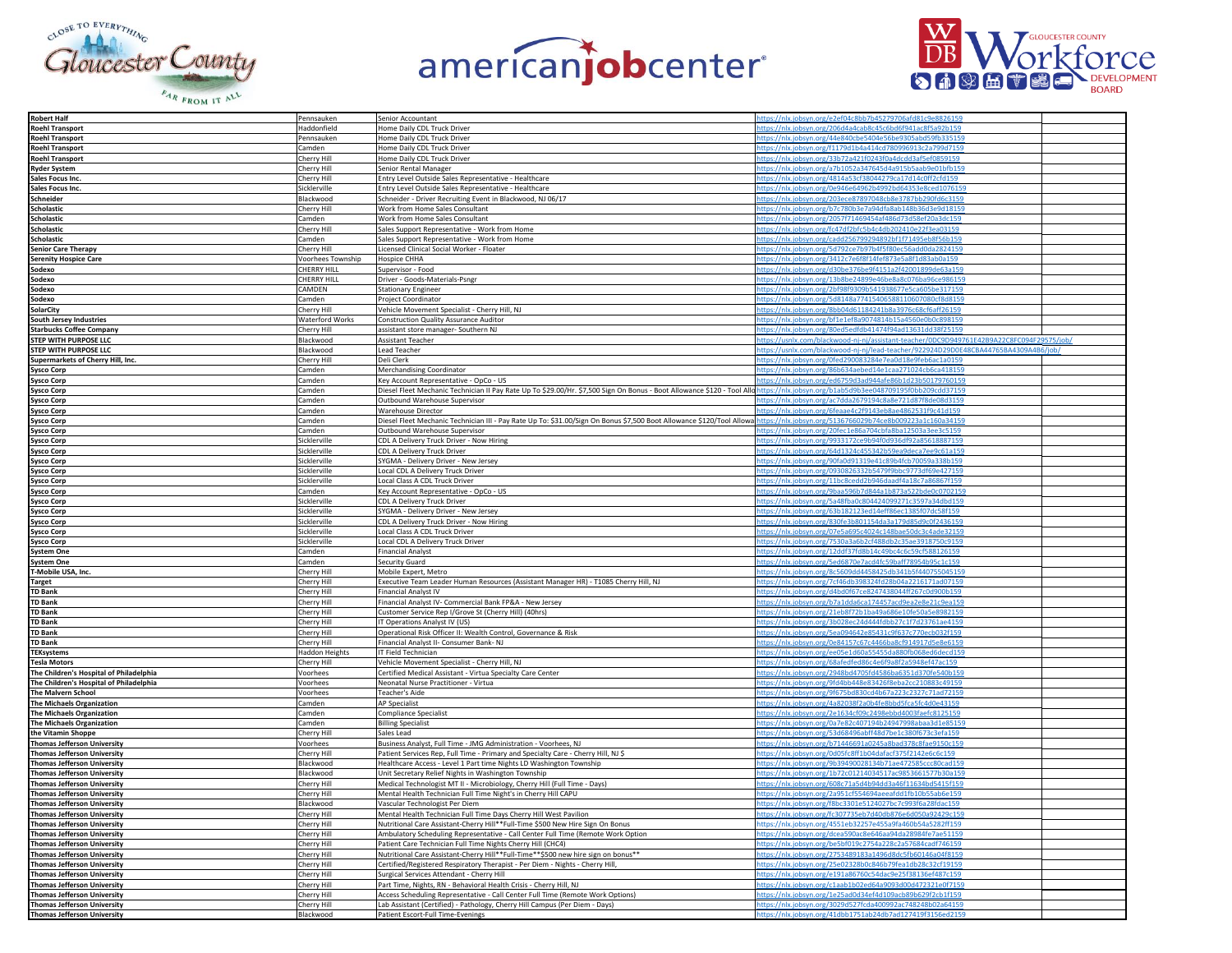





| Thomas Jefferson University<br>Cherry Hill<br>https://nlx.jobsyn.org/1dbe29a8d427422b8610f5abe990e378159<br>Certified/Registered Respiratory Therapist - Part Time - Days - Cherry Hill, N<br>https://nlx.jobsyn.org/c5360e34f3b04e97b804cd5a3951f4d5159<br><b>Thomas Jefferson University</b><br>Cherry Hill<br>Full Time, Nights, RN, CH CAPU, Cherry Hill, NJ<br>Mental Health Technician - Part Time - Evenings - Cherry Hill, New Jersey<br>ttps://nlx.jobsyn.org/49836bd70a994780860f067ba0fcf280159<br><b>Thomas Jefferson University</b><br>Cherry Hill<br><b>Thomas Jefferson University</b><br>Cherry Hill<br>Patient Access Representative - Health Access Cherry Hill Jefferson - Relief Day<br>ttps://nlx.jobsyn.org/499944d9667649648f75f855b968a55a159<br><b>Thomas Jefferson University</b><br>Cherry Hill<br>Per Diem, Day, RN - CAPU - Cherry Hill, NJ<br>https://nlx.jobsyn.org/b921e884d5f84d01bdcfd7410178a953159<br>Clinical Research Nurse II (Full Time Days) - Jefferson New Jersey<br>https://nlx.jobsyn.org/0986d99f1b2c47989b758da1baa36d84159<br><b>Thomas Jefferson University</b><br>Blackwood<br>Patient Care Tech, Full-Time, Nights, MSL, Washington Township, NJ<br>https://nlx.jobsyn.org/5fa70373fd0941e3a5601fe5d23a70aa159<br><b>Thomas Jefferson University</b><br>Blackwood<br>Behavioral Health Clinician - Full Time - Evenings - Cherry Hill, New Jersey<br>https://nlx.jobsyn.org/0d3d36f8449c4df59314fb7dafc51149159<br><b>Thomas Jefferson University</b><br>Cherry Hill<br>https://nlx.jobsyn.org/dba25f6caa5445b9aa58491ff6f16cc4159<br><b>Thomas Jefferson University</b><br>Stratford<br>Patient Access Representative - Health Access Stratford Jefferson - Relief 8hrs<br>Stratford<br>Medical Laboratory Technician MLT, Stratford Campus (Full Time - Days)<br>https://nlx.jobsyn.org/d951aa91df5f4afb8ef86f94c993a903159<br><b>Thomas Jefferson University</b><br><b>Thomas Jefferson University</b><br>Stratford<br>Vascular Technologist<br>ttps://nlx.jobsyn.org/fd365c37ea7b47319a221fe0767bd9f3159<br>Stratford<br>Registered Nurse - Med Surg (Full Time - Nights) Stratford, NJ<br>ttps://nlx.jobsyn.org/6b24fc44542c492dae42c0a7c06f8b06159<br><b>Thomas Jefferson University</b><br>https://nlx.jobsyn.org/bef98fe0aba34eb4b75bfc8dc4814490159<br>Patient Access Representative - Health Access Stratford Jefferson - Relief 8hrs<br><b>Thomas Jefferson University</b><br>Stratford<br>Stratford<br>Patient Care Technician Full time Nights In Stratford<br>https://nlx.jobsyn.org/94234e2cabfc4607b01bd12ac877cffe159<br><b>Thomas Jefferson University</b><br>https://nlx.jobsyn.org/9ce7030506e0407cb679d7fae94fd27b159<br><b>Thomas Jefferson University</b><br>Stratford<br>CT Technologist<br>Patient Access Representative - Health Access Stratford Jefferson - Relief Days<br>https://nlx.jobsyn.org/9addb55e6ba2433eba8c14208cab2c5b159<br><b>Thomas Jefferson University</b><br>Stratford<br>Patient Access Lead - Health Access Stratford Jefferson - Relief Day 8hrs<br>https://nlx.jobsyn.org/aea8a0b0d60c425bbf0ef64480acb141159<br>Stratford<br><b>Thomas Jefferson University</b><br><b>Thomas Jefferson University</b><br>Stratford<br>Patient Care Tech/Part time Nights in Stratford<br>https://nlx.jobsyn.org/0fc0eed6d7c94ddbaff2e8e3ee7b5f73159<br>Stratford<br>Certified/Registered Respiratory Therapist - Full Time -Nights - Stratford, Ne<br>nttps://nlx.jobsyn.org/0717301aaae5409f929e0f17d45cfaa9159<br><b>Thomas Jefferson University</b><br>https://nlx.jobsyn.org/09707eea769d43acb8db75a237e54e01159<br><b>Thomas Jefferson University</b><br>Stratford<br><b>CT Technologist</b><br>Per Diem Advanced Practice Provider - Physician Assistant or RNFA - Surgical Ser<br>https://nlx.jobsyn.org/9ad029016486457fa0e9229f0d55d98f159<br><b>Thomas Jefferson University</b><br>Voorhees<br>Unit Secretary - Full Time, Nights - Washington Township, New Jersey<br>https://nlx.jobsyn.org/f88e9d674a4c4e7ca1fad19490dfa5f1159<br><b>Thomas Jefferson University</b><br>Blackwood<br><b>Thomas Jefferson University</b><br>Cherry Hill<br>Lead SPD Tech (Certified) - Full Time, Evenings - Cherry Hill, New Jersey<br>https://nlx.jobsyn.org/ec5c9f7398ac4871ab4aed750e563888159<br>Medical Assistant Float, Per Diem - FLOAT Dept - Various Southern NJ Locations<br>ttps://nlx.jobsyn.org/74ae0f14c74b49d3bf7103b4e342db05159<br>Thomas Jefferson Universitv<br>Voorhees<br><b>Thomas Jefferson University</b><br>Medical Assistant Float, Full Time - FLOAT Dept - Various Southern NJ Locations<br>https://nlx.jobsyn.org/a2836a40193b4bce9eefc45870cf25bb159<br>Voorhees<br><b>Thomas Jefferson University</b><br>Medical Assistant Float, Full Time - FLOAT Dept - Various Southern NJ Locations<br>https://nlx.jobsyn.org/00468dc203ca423c90190748b7069675159<br>Voorhees<br>https://nlx.jobsyn.org/f246cd95f35f42b4ba743b44ce9e7539159<br>Patient Services Rep, Full Time - FLOAT Dept - various NJ locations (\$500 New H<br><b>Thomas Jefferson University</b><br>Voorhees<br>Relief Mammography Tech (Days) - Jefferson New Jersey<br>https://nlx.jobsyn.org/95ceeaafc5a2472bad16f563d6198248159<br><b>Thomas Jefferson University</b><br>Cherry Hill<br>RN - Emergency Department (Part Time, Evenings) Washington Township<br>https://nlx.jobsyn.org/a87e53c6b47742258cc0ec6141926a43159<br><b>Thomas Jefferson University</b><br>Blackwood<br>https://nlx.jobsyn.org/0be2f5b438b54b9e861b0e3c6ff16a47159<br><b>Thomas Jefferson University</b><br>Cherry Hill<br>Physician/Breast Surgeon, The Jefferson Breast Program and Center, New Jersey lo<br>ttps://nlx.jobsyn.org/2b4d9eb4148d4431882d8e8a4d7353c7159<br>Stratford<br>RN/BSN ICU/NEURO ICU (Full time, Days) - Stratford, NJ<br><b>Thomas Jefferson University</b><br>File Clerk, Full Time - FLOAT Dept - Various NJ Locations<br>ttps://nlx.jobsyn.org/88b4688a38c34b0eb1370cc81502f9c8159<br><b>Thomas Jefferson University</b><br>Voorhees<br><b>Thomas Jefferson University</b><br>Patient Services Rep, Full Time - Vascular - Voorhees, NJ \$500 new hire bonus<br>nttps://nlx.jobsyn.org/bf78a45507a3422b80ecb0e3528f018d159<br>Voorhees<br>https://nlx.jobsyn.org/3ec78fce5e6d4505901a1dfd7fe781fa159<br><b>Thomas Jefferson University</b><br>Advanced Practice Provider - Nurse Practitioner or Physician Assistant - Hospita<br>Voorhees<br>https://nlx.jobsyn.org/352acb7abf9d404288ad624d2c898fbf159<br>Voorhees<br>Medical Assistant II, Full Time - Vascular - Voorhees, NJ \$1000 new hire bo<br><b>Thomas Jefferson University</b><br>Patient Services Rep, Full Time - Administration - Voorhees, NJ \$500 New Hire Bo<br>https://nlx.jobsyn.org/f2e3fe08e8ad4161bd358b3075e14d60159<br><b>Thomas Jefferson University</b><br>Voorhees<br>https://nlx.jobsyn.org/7495e08953234b21bfdbedc14e5cc398159<br><b>Thomas Jefferson University</b><br>Blackwood<br>RN/BSN Labor and Delivery (Full time Nights) - Washington Township, NJ<br>ttps://nlx.jobsyn.org/45960c5999f04398bc8cdf48af258528159<br>Blackwood<br>Guest Services Coordinator- Part-Time/Nights- Washington Township<br><b>Thomas Jefferson University</b><br><b>Thomas Jefferson University</b><br>Blackwood<br>Patient Care Tech, Full-Time, Nights, Silvestri Tower 4, Washington Township, NJ<br>https://nlx.jobsyn.org/75cd96febe8f4321a2f0c25b30756c23159<br>Cherry Hill<br>Registered Nurse - Intermediate (Full Time, Night) Cherry Hill<br>ttps://nlx.jobsyn.org/cacc448e1dc44145ab75834499ae240b159<br><b>Thomas Jefferson University</b><br>https://nlx.jobsyn.org/ff0e13fffc694d368e793dccdbbfbbfb159<br>Boiler Power Plant Oper Relief - Washington Township<br><b>Thomas Jefferson University</b><br>Blackwood<br>Ambulatory Scheduling Representative - Call Center Full Time 40hrs (Remote Work<br>https://nlx.jobsyn.org/61a18f5156084d4ab4b87aca82cb634c159<br><b>Thomas Jefferson University</b><br>Cherry Hill<br>https://nlx.jobsyn.org/72cc4e7d754d4673a48a37e86b88babb159<br><b>Thomas Jefferson University</b><br>Cherry Hill<br>Security Officer - Full Time - Evenings - Cherry Hill, New Jersey<br>https://nlx.jobsyn.org/ca52ad21694943c4b2c3efc562379f64159<br><b>Thomas Jefferson University</b><br>Cherry Hill<br>Certified/Registered Respiratory Therapist - Per Diem - Nights - Cherry Hill,<br>https://nlx.jobsyn.org/a06670d70e274d8f891000825e3b35cf159<br>Guest Services Coordinator - Relief- Cherry Hill<br><b>Thomas Jefferson University</b><br>Cherry Hill<br><b>Thomas Jefferson University</b><br>Cherry Hill<br>ead Medical Assistant, Full Time - Primary Care - Cherry Hill, NJ<br>ttps://nlx.jobsyn.org/e836f2f3839a4a4697188c0c9b71ccf1159<br>Blackwood<br>nttps://nlx.jobsyn.org/5c70251ea00f41369d5c575c6ccc2fd7159<br><b>Thomas Jefferson University</b><br>upport Services Technician<br>https://nlx.jobsyn.org/5d32c0e98deb4ca7b4a327678b501c77159<br>Food Service Worker Relief-Cherry Hill<br><b>Thomas Jefferson University</b><br>Cherry Hill<br>Food Service Worker-Cherry Hill**Full-Time Position**\$500 new hire sign on bonus<br>https://nlx.jobsyn.org/a3e1d85c97184f00bb6b2204a29d157d159<br><b>Thomas Jefferson University</b><br>Cherry Hill<br>Guest Services Coordinator-Full Time/Days- Cherry Hill<br>https://nlx.jobsyn.org/70eefa52ca4c4f61ac3399f19e20d96f159<br><b>Thomas Jefferson University</b><br>Cherry Hill<br><b>Thomas Jefferson University</b><br>Cherry Hill<br>Mental Health Technician Full Time Nights Cherry Hill West Pavilion<br>nttps://nlx.jobsyn.org/9180251bdef04292b2749b35fc7efb51159<br>Cherry Hill<br>Security Officer - Full Time - Days - Cherry Hill, New Jersey<br>https://nlx.jobsyn.org/501dd88c829345ac85e5c2b0fb61ae25159<br><b>Thomas Jefferson University</b><br><b>Thomas Jefferson University</b><br>Blackwood<br>Guest Services Coordinator - Relief-Washington Township<br>https://nlx.jobsyn.org/d48543f49831472ea3fe0b0f76d53f41159<br><b>Thomas Jefferson University</b><br>Cherry Hill<br>Admin Services Specialist, Cherry Hill Lab (Part Time - Days<br>https://nlx.jobsyn.org/710cbc08337f496d98f3444236e87972159<br>https://nlx.jobsyn.org/e5b266bb728643539f6dc293648c737e159<br><b>Thomas Jefferson University</b><br>Cherry Hill<br>Radiology Technologist, Per Diem - Jefferson New Jersey<br>Dispatcher- Relief, Days- Courier Services<br>https://nlx.jobsyn.org/59cd62812af748f5ad75a49d0b2c961e159<br><b>Thomas Jefferson University</b><br>Cherry Hill<br>Certified/Registered Respiratory Therapist - Full Time -Days - Stratford, New<br>https://nlx.jobsyn.org/82a470dff3774d81aff069a655755fdb159<br><b>Thomas Jefferson University</b><br>Stratford<br>CT Technologist - Full Time *SIGN ON BONUS*<br><b>Thomas Jefferson University</b><br>Stratford<br>https://nlx.jobsyn.org/807e10da623246a5aef0efb899f62ed3159<br>Stratford<br>CPD Manager, Full Time - Sterile Processing - Stratford, NJ \$4,000 New Hire Bon<br>ttps://nlx.jobsyn.org/0032db45a290467d8497b386ca84c73b159<br><b>Thomas Jefferson University</b><br>Stratford<br>Guest Services Coordinator - Relief- Stratford<br>ttps://nlx.jobsyn.org/590b105881cd4b40b68b92b487372863159<br><b>Thomas Jefferson University</b><br><b>Thomas Jefferson University</b><br>Haddonfield<br>Patient Services Rep, Full Time - Redman Primary Care - Haddonfield, NJ \$50<br>https://nlx.jobsyn.org/eb9d7a53b2694d57b2aef744a0e42d8a159<br>Medical Front Office Coord (Lead, PSR), Full Time - Administration - Voorhees, N<br>https://nlx.jobsyn.org/6a7c0bc5e18146aa81ebe3398d5a1a6b159<br><b>Thomas Jefferson University</b><br>Voorhees<br>https://nlx.jobsyn.org/c56a451a50794fe0a95c9000fdaa6577159<br><b>Thomas Jefferson University</b><br>Medical Assistant II, Full Time - Infectious Disease - Various Southern NJ Locat<br>Voorhees<br>https://nlx.jobsyn.org/c4dd103780d74ba8babc8416f881febf159<br><b>XLT</b><br>Turnersville<br>Now Hiring Full Time /Part Time Customer Experience Coor<br><b>TIX</b><br>Turnersville<br>Now Hiring Part Time Store Cleaning Associate<br>https://nlx.jobsyn.org/8f36a5e677e54ed6881072cccdee7140159<br>https://nlx.jobsyn.org/0efac8a2cebe44f1ad34eb68201dee94159<br><b>TransUnion LLC</b><br>Mailroom Clerk<br>Cherry Hill<br>Cherry Hill<br>Wealth Business Unit Senior Vendor Manager<br>ttps://nlx.jobsyn.org/221b11b984ba46ba9ea5bf70cd293aff159<br><b>Truist</b><br>U.S. Renal Care, Inc.<br>Sicklerville<br>Dialysis Patient Care Technician- PCT<br>https://nlx.jobsyn.org/cc1653de95874882b3af882d92d6c795159<br>https://nlx.jobsyn.org/6dc78addc47945e5a9427c33c54f27e7159<br><b>U.S. Vision</b><br>Glendora<br>Senior Staff Accountant<br>https://nlx.jobsyn.org/8e15da40cb554f76aae698cb64f807e1159<br><b>U.S. Vision</b><br>Glendora<br><b>Eyeglass Assembly Associate</b><br>https://nlx.jobsyn.org/38c69e3e454c40a294e0ace92b2b871c159<br><b>U.S. Vision</b><br>Glendora<br><b>Application Support Specialist</b><br>nttps://nlx.jobsyn.org/d3e501a687964bb3821980a45f4ac17c159<br><b>U.S. Vision</b><br>Glendora<br>Accounts Payable & Receivable Clerk<br><b>United Rentals</b><br>Sicklerville<br><b>Field Diesel Mechanic</b><br>ttps://nlx.jobsyn.org/cb3d667eaa754d71a5c2e3836aad4c69159<br><b>UnitedHealth Group</b><br>ttps://nlx.jobsyn.org/7fd2ee6041ab4c5b9e220352f83d0c3d159<br>Cherry Hill<br>Product Manager - Telecommute<br><b>UnitedHealth Group</b><br>Cherry Hill<br>Nurse Practitioner or Physician Assistant   Optum, Riverside Urgent Care in Cherry Hill, NJ<br>jobsyn.org/ab4358eae1e545a1b4273537f6b1e346159<br>https://nlx.jobsyn.org/307f7d2e3e584604b16dfbf7c5f08e7d159<br><b>Urban Engineers, Inc.</b><br>Cherry Hill<br>Construction Inspector - Rail and Transit<br>Construction Manager - Rail & Transit<br>https://nlx.jobsyn.org/fe7db95dede045b18e1683fedd42650f159<br>Cherry Hill<br><b>Urban Engineers, Inc</b><br>https://nlx.jobsyn.org/c12472e1c39e4e539d1a803372822f2b159<br><b>VIRTUA HEALTH.INC</b><br>Voorhees<br>Floor Project Specialist EVS<br><b>VIRTUA HEALTH.INC</b><br>https://nlx.jobsyn.org/7751462fc1af45e1b8efdab574c3e214159<br>Voorhees<br>Cook<br><b>VIRTUA HEALTH, INC.</b><br><b>Environmental Services Worker</b><br>tps://nlx.jobsyn.org/c54af01dd2124650af56d0e1034118b71<br>Voorhees |  |  |
|-----------------------------------------------------------------------------------------------------------------------------------------------------------------------------------------------------------------------------------------------------------------------------------------------------------------------------------------------------------------------------------------------------------------------------------------------------------------------------------------------------------------------------------------------------------------------------------------------------------------------------------------------------------------------------------------------------------------------------------------------------------------------------------------------------------------------------------------------------------------------------------------------------------------------------------------------------------------------------------------------------------------------------------------------------------------------------------------------------------------------------------------------------------------------------------------------------------------------------------------------------------------------------------------------------------------------------------------------------------------------------------------------------------------------------------------------------------------------------------------------------------------------------------------------------------------------------------------------------------------------------------------------------------------------------------------------------------------------------------------------------------------------------------------------------------------------------------------------------------------------------------------------------------------------------------------------------------------------------------------------------------------------------------------------------------------------------------------------------------------------------------------------------------------------------------------------------------------------------------------------------------------------------------------------------------------------------------------------------------------------------------------------------------------------------------------------------------------------------------------------------------------------------------------------------------------------------------------------------------------------------------------------------------------------------------------------------------------------------------------------------------------------------------------------------------------------------------------------------------------------------------------------------------------------------------------------------------------------------------------------------------------------------------------------------------------------------------------------------------------------------------------------------------------------------------------------------------------------------------------------------------------------------------------------------------------------------------------------------------------------------------------------------------------------------------------------------------------------------------------------------------------------------------------------------------------------------------------------------------------------------------------------------------------------------------------------------------------------------------------------------------------------------------------------------------------------------------------------------------------------------------------------------------------------------------------------------------------------------------------------------------------------------------------------------------------------------------------------------------------------------------------------------------------------------------------------------------------------------------------------------------------------------------------------------------------------------------------------------------------------------------------------------------------------------------------------------------------------------------------------------------------------------------------------------------------------------------------------------------------------------------------------------------------------------------------------------------------------------------------------------------------------------------------------------------------------------------------------------------------------------------------------------------------------------------------------------------------------------------------------------------------------------------------------------------------------------------------------------------------------------------------------------------------------------------------------------------------------------------------------------------------------------------------------------------------------------------------------------------------------------------------------------------------------------------------------------------------------------------------------------------------------------------------------------------------------------------------------------------------------------------------------------------------------------------------------------------------------------------------------------------------------------------------------------------------------------------------------------------------------------------------------------------------------------------------------------------------------------------------------------------------------------------------------------------------------------------------------------------------------------------------------------------------------------------------------------------------------------------------------------------------------------------------------------------------------------------------------------------------------------------------------------------------------------------------------------------------------------------------------------------------------------------------------------------------------------------------------------------------------------------------------------------------------------------------------------------------------------------------------------------------------------------------------------------------------------------------------------------------------------------------------------------------------------------------------------------------------------------------------------------------------------------------------------------------------------------------------------------------------------------------------------------------------------------------------------------------------------------------------------------------------------------------------------------------------------------------------------------------------------------------------------------------------------------------------------------------------------------------------------------------------------------------------------------------------------------------------------------------------------------------------------------------------------------------------------------------------------------------------------------------------------------------------------------------------------------------------------------------------------------------------------------------------------------------------------------------------------------------------------------------------------------------------------------------------------------------------------------------------------------------------------------------------------------------------------------------------------------------------------------------------------------------------------------------------------------------------------------------------------------------------------------------------------------------------------------------------------------------------------------------------------------------------------------------------------------------------------------------------------------------------------------------------------------------------------------------------------------------------------------------------------------------------------------------------------------------------------------------------------------------------------------------------------------------------------------------------------------------------------------------------------------------------------------------------------------------------------------------------------------------------------------------------------------------------------------------------------------------------------------------------------------------------------------------------------------------------------------------------------------------------------------------------------------------------------------------------------------------------------------------------------------------------------------------------------------------------------------------------------------------------------------------------------------------------------------------------------------------------------------------------------------------------------------------------------------------------------------------------------------------------------------------------------------------------------------------------------------------------------------------------------------------------------------------------------------------------------------------------------------------------------------------------------------------------------------------------------------------------------------------------------------------------------------------------------------------------------------------------------------------------------------------------------------------------------------------------------------------------------------------------------------------------------------------------------------------------------------------------------------------------------------------------------------------------------------------------------------------------------------------------------------------------------------------------------------------------------------------------------------------------------------------------------------------------------------------------------------------------------------------------------------------------------------------------------------------------------------------------------------------------------------------------------------------------------------------------------------------------------------------------------------------------------------------------------------------------------------------------------------------------------------------------------------------------------------------------------------------------------------------------------------------------------------------------------------------------------------------------------------------------------------------------------------------------------------------------------------------------------------------------------------------------------------------------------------------------------------------------------------------------------------------------------------------------------------------------------------------------------------------------------------------------------------------------------------------------------------------------------------------------------------------------------------------------------------------------------------------------------------------------------------------------------------------------------------------------------------------------------------------------------------------------------------------------------------------------------------------------------------------------------------------------------------------------------------------------------------------------------------------------------------------------------------------------------------------------------------------------------------------------------------------------------------------------------------------------------------------------------------------------------------------------------------------------------------------------------------------------------------------------------------------------------------------------------------------------------------------------------------------------------------------------------------------------------------------------------------------------------------------------------------------------------------------------------------------------------------------------------------------------------------------------------------------------------------------------------------------------------------------------------------------------------------------------------------------------------------------------------------------------------------------------------------------------------------------------------------------------------------------------------------------------------------------------------------------------------------------------------------------------------------------------------------------------------------------------------------------------------------------------------------------------------------------------------------------------------------------------------------------------------------------------------------------------------------------------------------------------------------------------------------------------------------------------------------------------------------------------------|--|--|
|                                                                                                                                                                                                                                                                                                                                                                                                                                                                                                                                                                                                                                                                                                                                                                                                                                                                                                                                                                                                                                                                                                                                                                                                                                                                                                                                                                                                                                                                                                                                                                                                                                                                                                                                                                                                                                                                                                                                                                                                                                                                                                                                                                                                                                                                                                                                                                                                                                                                                                                                                                                                                                                                                                                                                                                                                                                                                                                                                                                                                                                                                                                                                                                                                                                                                                                                                                                                                                                                                                                                                                                                                                                                                                                                                                                                                                                                                                                                                                                                                                                                                                                                                                                                                                                                                                                                                                                                                                                                                                                                                                                                                                                                                                                                                                                                                                                                                                                                                                                                                                                                                                                                                                                                                                                                                                                                                                                                                                                                                                                                                                                                                                                                                                                                                                                                                                                                                                                                                                                                                                                                                                                                                                                                                                                                                                                                                                                                                                                                                                                                                                                                                                                                                                                                                                                                                                                                                                                                                                                                                                                                                                                                                                                                                                                                                                                                                                                                                                                                                                                                                                                                                                                                                                                                                                                                                                                                                                                                                                                                                                                                                                                                                                                                                                                                                                                                                                                                                                                                                                                                                                                                                                                                                                                                                                                                                                                                                                                                                                                                                                                                                                                                                                                                                                                                                                                                                                                                                                                                                                                                                                                                                                                                                                                                                                                                                                                                                                                                                                                                                                                                                                                                                                                                                                                                                                                                                                                                                                                                                                                                                                                                                                                                                                                                                                                                                                                                                                                                                                                                                                                                                                                                                                                                                                                                                                                                                                                                                                                                                                                                                                                                                                                                                                                                                                                                                                                                                                                                                                                                                                                                                                                                                                                                                                                                                                                                                                                                                                                                                                                                                                                                                                                                                                                                                                                                                                                                                                                                                                                                                                                                                                                                                                                                                                                                                                                                                                                                                                                                                                                                                                                                                                                                                                                                                                                                                                                                                                                                                                                                                                                                                                                                                                                                                                                                                                                                                                             |  |  |
|                                                                                                                                                                                                                                                                                                                                                                                                                                                                                                                                                                                                                                                                                                                                                                                                                                                                                                                                                                                                                                                                                                                                                                                                                                                                                                                                                                                                                                                                                                                                                                                                                                                                                                                                                                                                                                                                                                                                                                                                                                                                                                                                                                                                                                                                                                                                                                                                                                                                                                                                                                                                                                                                                                                                                                                                                                                                                                                                                                                                                                                                                                                                                                                                                                                                                                                                                                                                                                                                                                                                                                                                                                                                                                                                                                                                                                                                                                                                                                                                                                                                                                                                                                                                                                                                                                                                                                                                                                                                                                                                                                                                                                                                                                                                                                                                                                                                                                                                                                                                                                                                                                                                                                                                                                                                                                                                                                                                                                                                                                                                                                                                                                                                                                                                                                                                                                                                                                                                                                                                                                                                                                                                                                                                                                                                                                                                                                                                                                                                                                                                                                                                                                                                                                                                                                                                                                                                                                                                                                                                                                                                                                                                                                                                                                                                                                                                                                                                                                                                                                                                                                                                                                                                                                                                                                                                                                                                                                                                                                                                                                                                                                                                                                                                                                                                                                                                                                                                                                                                                                                                                                                                                                                                                                                                                                                                                                                                                                                                                                                                                                                                                                                                                                                                                                                                                                                                                                                                                                                                                                                                                                                                                                                                                                                                                                                                                                                                                                                                                                                                                                                                                                                                                                                                                                                                                                                                                                                                                                                                                                                                                                                                                                                                                                                                                                                                                                                                                                                                                                                                                                                                                                                                                                                                                                                                                                                                                                                                                                                                                                                                                                                                                                                                                                                                                                                                                                                                                                                                                                                                                                                                                                                                                                                                                                                                                                                                                                                                                                                                                                                                                                                                                                                                                                                                                                                                                                                                                                                                                                                                                                                                                                                                                                                                                                                                                                                                                                                                                                                                                                                                                                                                                                                                                                                                                                                                                                                                                                                                                                                                                                                                                                                                                                                                                                                                                                                                                                             |  |  |
|                                                                                                                                                                                                                                                                                                                                                                                                                                                                                                                                                                                                                                                                                                                                                                                                                                                                                                                                                                                                                                                                                                                                                                                                                                                                                                                                                                                                                                                                                                                                                                                                                                                                                                                                                                                                                                                                                                                                                                                                                                                                                                                                                                                                                                                                                                                                                                                                                                                                                                                                                                                                                                                                                                                                                                                                                                                                                                                                                                                                                                                                                                                                                                                                                                                                                                                                                                                                                                                                                                                                                                                                                                                                                                                                                                                                                                                                                                                                                                                                                                                                                                                                                                                                                                                                                                                                                                                                                                                                                                                                                                                                                                                                                                                                                                                                                                                                                                                                                                                                                                                                                                                                                                                                                                                                                                                                                                                                                                                                                                                                                                                                                                                                                                                                                                                                                                                                                                                                                                                                                                                                                                                                                                                                                                                                                                                                                                                                                                                                                                                                                                                                                                                                                                                                                                                                                                                                                                                                                                                                                                                                                                                                                                                                                                                                                                                                                                                                                                                                                                                                                                                                                                                                                                                                                                                                                                                                                                                                                                                                                                                                                                                                                                                                                                                                                                                                                                                                                                                                                                                                                                                                                                                                                                                                                                                                                                                                                                                                                                                                                                                                                                                                                                                                                                                                                                                                                                                                                                                                                                                                                                                                                                                                                                                                                                                                                                                                                                                                                                                                                                                                                                                                                                                                                                                                                                                                                                                                                                                                                                                                                                                                                                                                                                                                                                                                                                                                                                                                                                                                                                                                                                                                                                                                                                                                                                                                                                                                                                                                                                                                                                                                                                                                                                                                                                                                                                                                                                                                                                                                                                                                                                                                                                                                                                                                                                                                                                                                                                                                                                                                                                                                                                                                                                                                                                                                                                                                                                                                                                                                                                                                                                                                                                                                                                                                                                                                                                                                                                                                                                                                                                                                                                                                                                                                                                                                                                                                                                                                                                                                                                                                                                                                                                                                                                                                                                                                                                             |  |  |
|                                                                                                                                                                                                                                                                                                                                                                                                                                                                                                                                                                                                                                                                                                                                                                                                                                                                                                                                                                                                                                                                                                                                                                                                                                                                                                                                                                                                                                                                                                                                                                                                                                                                                                                                                                                                                                                                                                                                                                                                                                                                                                                                                                                                                                                                                                                                                                                                                                                                                                                                                                                                                                                                                                                                                                                                                                                                                                                                                                                                                                                                                                                                                                                                                                                                                                                                                                                                                                                                                                                                                                                                                                                                                                                                                                                                                                                                                                                                                                                                                                                                                                                                                                                                                                                                                                                                                                                                                                                                                                                                                                                                                                                                                                                                                                                                                                                                                                                                                                                                                                                                                                                                                                                                                                                                                                                                                                                                                                                                                                                                                                                                                                                                                                                                                                                                                                                                                                                                                                                                                                                                                                                                                                                                                                                                                                                                                                                                                                                                                                                                                                                                                                                                                                                                                                                                                                                                                                                                                                                                                                                                                                                                                                                                                                                                                                                                                                                                                                                                                                                                                                                                                                                                                                                                                                                                                                                                                                                                                                                                                                                                                                                                                                                                                                                                                                                                                                                                                                                                                                                                                                                                                                                                                                                                                                                                                                                                                                                                                                                                                                                                                                                                                                                                                                                                                                                                                                                                                                                                                                                                                                                                                                                                                                                                                                                                                                                                                                                                                                                                                                                                                                                                                                                                                                                                                                                                                                                                                                                                                                                                                                                                                                                                                                                                                                                                                                                                                                                                                                                                                                                                                                                                                                                                                                                                                                                                                                                                                                                                                                                                                                                                                                                                                                                                                                                                                                                                                                                                                                                                                                                                                                                                                                                                                                                                                                                                                                                                                                                                                                                                                                                                                                                                                                                                                                                                                                                                                                                                                                                                                                                                                                                                                                                                                                                                                                                                                                                                                                                                                                                                                                                                                                                                                                                                                                                                                                                                                                                                                                                                                                                                                                                                                                                                                                                                                                                                                                             |  |  |
|                                                                                                                                                                                                                                                                                                                                                                                                                                                                                                                                                                                                                                                                                                                                                                                                                                                                                                                                                                                                                                                                                                                                                                                                                                                                                                                                                                                                                                                                                                                                                                                                                                                                                                                                                                                                                                                                                                                                                                                                                                                                                                                                                                                                                                                                                                                                                                                                                                                                                                                                                                                                                                                                                                                                                                                                                                                                                                                                                                                                                                                                                                                                                                                                                                                                                                                                                                                                                                                                                                                                                                                                                                                                                                                                                                                                                                                                                                                                                                                                                                                                                                                                                                                                                                                                                                                                                                                                                                                                                                                                                                                                                                                                                                                                                                                                                                                                                                                                                                                                                                                                                                                                                                                                                                                                                                                                                                                                                                                                                                                                                                                                                                                                                                                                                                                                                                                                                                                                                                                                                                                                                                                                                                                                                                                                                                                                                                                                                                                                                                                                                                                                                                                                                                                                                                                                                                                                                                                                                                                                                                                                                                                                                                                                                                                                                                                                                                                                                                                                                                                                                                                                                                                                                                                                                                                                                                                                                                                                                                                                                                                                                                                                                                                                                                                                                                                                                                                                                                                                                                                                                                                                                                                                                                                                                                                                                                                                                                                                                                                                                                                                                                                                                                                                                                                                                                                                                                                                                                                                                                                                                                                                                                                                                                                                                                                                                                                                                                                                                                                                                                                                                                                                                                                                                                                                                                                                                                                                                                                                                                                                                                                                                                                                                                                                                                                                                                                                                                                                                                                                                                                                                                                                                                                                                                                                                                                                                                                                                                                                                                                                                                                                                                                                                                                                                                                                                                                                                                                                                                                                                                                                                                                                                                                                                                                                                                                                                                                                                                                                                                                                                                                                                                                                                                                                                                                                                                                                                                                                                                                                                                                                                                                                                                                                                                                                                                                                                                                                                                                                                                                                                                                                                                                                                                                                                                                                                                                                                                                                                                                                                                                                                                                                                                                                                                                                                                                                                                             |  |  |
|                                                                                                                                                                                                                                                                                                                                                                                                                                                                                                                                                                                                                                                                                                                                                                                                                                                                                                                                                                                                                                                                                                                                                                                                                                                                                                                                                                                                                                                                                                                                                                                                                                                                                                                                                                                                                                                                                                                                                                                                                                                                                                                                                                                                                                                                                                                                                                                                                                                                                                                                                                                                                                                                                                                                                                                                                                                                                                                                                                                                                                                                                                                                                                                                                                                                                                                                                                                                                                                                                                                                                                                                                                                                                                                                                                                                                                                                                                                                                                                                                                                                                                                                                                                                                                                                                                                                                                                                                                                                                                                                                                                                                                                                                                                                                                                                                                                                                                                                                                                                                                                                                                                                                                                                                                                                                                                                                                                                                                                                                                                                                                                                                                                                                                                                                                                                                                                                                                                                                                                                                                                                                                                                                                                                                                                                                                                                                                                                                                                                                                                                                                                                                                                                                                                                                                                                                                                                                                                                                                                                                                                                                                                                                                                                                                                                                                                                                                                                                                                                                                                                                                                                                                                                                                                                                                                                                                                                                                                                                                                                                                                                                                                                                                                                                                                                                                                                                                                                                                                                                                                                                                                                                                                                                                                                                                                                                                                                                                                                                                                                                                                                                                                                                                                                                                                                                                                                                                                                                                                                                                                                                                                                                                                                                                                                                                                                                                                                                                                                                                                                                                                                                                                                                                                                                                                                                                                                                                                                                                                                                                                                                                                                                                                                                                                                                                                                                                                                                                                                                                                                                                                                                                                                                                                                                                                                                                                                                                                                                                                                                                                                                                                                                                                                                                                                                                                                                                                                                                                                                                                                                                                                                                                                                                                                                                                                                                                                                                                                                                                                                                                                                                                                                                                                                                                                                                                                                                                                                                                                                                                                                                                                                                                                                                                                                                                                                                                                                                                                                                                                                                                                                                                                                                                                                                                                                                                                                                                                                                                                                                                                                                                                                                                                                                                                                                                                                                                                                                             |  |  |
|                                                                                                                                                                                                                                                                                                                                                                                                                                                                                                                                                                                                                                                                                                                                                                                                                                                                                                                                                                                                                                                                                                                                                                                                                                                                                                                                                                                                                                                                                                                                                                                                                                                                                                                                                                                                                                                                                                                                                                                                                                                                                                                                                                                                                                                                                                                                                                                                                                                                                                                                                                                                                                                                                                                                                                                                                                                                                                                                                                                                                                                                                                                                                                                                                                                                                                                                                                                                                                                                                                                                                                                                                                                                                                                                                                                                                                                                                                                                                                                                                                                                                                                                                                                                                                                                                                                                                                                                                                                                                                                                                                                                                                                                                                                                                                                                                                                                                                                                                                                                                                                                                                                                                                                                                                                                                                                                                                                                                                                                                                                                                                                                                                                                                                                                                                                                                                                                                                                                                                                                                                                                                                                                                                                                                                                                                                                                                                                                                                                                                                                                                                                                                                                                                                                                                                                                                                                                                                                                                                                                                                                                                                                                                                                                                                                                                                                                                                                                                                                                                                                                                                                                                                                                                                                                                                                                                                                                                                                                                                                                                                                                                                                                                                                                                                                                                                                                                                                                                                                                                                                                                                                                                                                                                                                                                                                                                                                                                                                                                                                                                                                                                                                                                                                                                                                                                                                                                                                                                                                                                                                                                                                                                                                                                                                                                                                                                                                                                                                                                                                                                                                                                                                                                                                                                                                                                                                                                                                                                                                                                                                                                                                                                                                                                                                                                                                                                                                                                                                                                                                                                                                                                                                                                                                                                                                                                                                                                                                                                                                                                                                                                                                                                                                                                                                                                                                                                                                                                                                                                                                                                                                                                                                                                                                                                                                                                                                                                                                                                                                                                                                                                                                                                                                                                                                                                                                                                                                                                                                                                                                                                                                                                                                                                                                                                                                                                                                                                                                                                                                                                                                                                                                                                                                                                                                                                                                                                                                                                                                                                                                                                                                                                                                                                                                                                                                                                                                                                                             |  |  |
|                                                                                                                                                                                                                                                                                                                                                                                                                                                                                                                                                                                                                                                                                                                                                                                                                                                                                                                                                                                                                                                                                                                                                                                                                                                                                                                                                                                                                                                                                                                                                                                                                                                                                                                                                                                                                                                                                                                                                                                                                                                                                                                                                                                                                                                                                                                                                                                                                                                                                                                                                                                                                                                                                                                                                                                                                                                                                                                                                                                                                                                                                                                                                                                                                                                                                                                                                                                                                                                                                                                                                                                                                                                                                                                                                                                                                                                                                                                                                                                                                                                                                                                                                                                                                                                                                                                                                                                                                                                                                                                                                                                                                                                                                                                                                                                                                                                                                                                                                                                                                                                                                                                                                                                                                                                                                                                                                                                                                                                                                                                                                                                                                                                                                                                                                                                                                                                                                                                                                                                                                                                                                                                                                                                                                                                                                                                                                                                                                                                                                                                                                                                                                                                                                                                                                                                                                                                                                                                                                                                                                                                                                                                                                                                                                                                                                                                                                                                                                                                                                                                                                                                                                                                                                                                                                                                                                                                                                                                                                                                                                                                                                                                                                                                                                                                                                                                                                                                                                                                                                                                                                                                                                                                                                                                                                                                                                                                                                                                                                                                                                                                                                                                                                                                                                                                                                                                                                                                                                                                                                                                                                                                                                                                                                                                                                                                                                                                                                                                                                                                                                                                                                                                                                                                                                                                                                                                                                                                                                                                                                                                                                                                                                                                                                                                                                                                                                                                                                                                                                                                                                                                                                                                                                                                                                                                                                                                                                                                                                                                                                                                                                                                                                                                                                                                                                                                                                                                                                                                                                                                                                                                                                                                                                                                                                                                                                                                                                                                                                                                                                                                                                                                                                                                                                                                                                                                                                                                                                                                                                                                                                                                                                                                                                                                                                                                                                                                                                                                                                                                                                                                                                                                                                                                                                                                                                                                                                                                                                                                                                                                                                                                                                                                                                                                                                                                                                                                                                                             |  |  |
|                                                                                                                                                                                                                                                                                                                                                                                                                                                                                                                                                                                                                                                                                                                                                                                                                                                                                                                                                                                                                                                                                                                                                                                                                                                                                                                                                                                                                                                                                                                                                                                                                                                                                                                                                                                                                                                                                                                                                                                                                                                                                                                                                                                                                                                                                                                                                                                                                                                                                                                                                                                                                                                                                                                                                                                                                                                                                                                                                                                                                                                                                                                                                                                                                                                                                                                                                                                                                                                                                                                                                                                                                                                                                                                                                                                                                                                                                                                                                                                                                                                                                                                                                                                                                                                                                                                                                                                                                                                                                                                                                                                                                                                                                                                                                                                                                                                                                                                                                                                                                                                                                                                                                                                                                                                                                                                                                                                                                                                                                                                                                                                                                                                                                                                                                                                                                                                                                                                                                                                                                                                                                                                                                                                                                                                                                                                                                                                                                                                                                                                                                                                                                                                                                                                                                                                                                                                                                                                                                                                                                                                                                                                                                                                                                                                                                                                                                                                                                                                                                                                                                                                                                                                                                                                                                                                                                                                                                                                                                                                                                                                                                                                                                                                                                                                                                                                                                                                                                                                                                                                                                                                                                                                                                                                                                                                                                                                                                                                                                                                                                                                                                                                                                                                                                                                                                                                                                                                                                                                                                                                                                                                                                                                                                                                                                                                                                                                                                                                                                                                                                                                                                                                                                                                                                                                                                                                                                                                                                                                                                                                                                                                                                                                                                                                                                                                                                                                                                                                                                                                                                                                                                                                                                                                                                                                                                                                                                                                                                                                                                                                                                                                                                                                                                                                                                                                                                                                                                                                                                                                                                                                                                                                                                                                                                                                                                                                                                                                                                                                                                                                                                                                                                                                                                                                                                                                                                                                                                                                                                                                                                                                                                                                                                                                                                                                                                                                                                                                                                                                                                                                                                                                                                                                                                                                                                                                                                                                                                                                                                                                                                                                                                                                                                                                                                                                                                                                                                                             |  |  |
|                                                                                                                                                                                                                                                                                                                                                                                                                                                                                                                                                                                                                                                                                                                                                                                                                                                                                                                                                                                                                                                                                                                                                                                                                                                                                                                                                                                                                                                                                                                                                                                                                                                                                                                                                                                                                                                                                                                                                                                                                                                                                                                                                                                                                                                                                                                                                                                                                                                                                                                                                                                                                                                                                                                                                                                                                                                                                                                                                                                                                                                                                                                                                                                                                                                                                                                                                                                                                                                                                                                                                                                                                                                                                                                                                                                                                                                                                                                                                                                                                                                                                                                                                                                                                                                                                                                                                                                                                                                                                                                                                                                                                                                                                                                                                                                                                                                                                                                                                                                                                                                                                                                                                                                                                                                                                                                                                                                                                                                                                                                                                                                                                                                                                                                                                                                                                                                                                                                                                                                                                                                                                                                                                                                                                                                                                                                                                                                                                                                                                                                                                                                                                                                                                                                                                                                                                                                                                                                                                                                                                                                                                                                                                                                                                                                                                                                                                                                                                                                                                                                                                                                                                                                                                                                                                                                                                                                                                                                                                                                                                                                                                                                                                                                                                                                                                                                                                                                                                                                                                                                                                                                                                                                                                                                                                                                                                                                                                                                                                                                                                                                                                                                                                                                                                                                                                                                                                                                                                                                                                                                                                                                                                                                                                                                                                                                                                                                                                                                                                                                                                                                                                                                                                                                                                                                                                                                                                                                                                                                                                                                                                                                                                                                                                                                                                                                                                                                                                                                                                                                                                                                                                                                                                                                                                                                                                                                                                                                                                                                                                                                                                                                                                                                                                                                                                                                                                                                                                                                                                                                                                                                                                                                                                                                                                                                                                                                                                                                                                                                                                                                                                                                                                                                                                                                                                                                                                                                                                                                                                                                                                                                                                                                                                                                                                                                                                                                                                                                                                                                                                                                                                                                                                                                                                                                                                                                                                                                                                                                                                                                                                                                                                                                                                                                                                                                                                                                                                                             |  |  |
|                                                                                                                                                                                                                                                                                                                                                                                                                                                                                                                                                                                                                                                                                                                                                                                                                                                                                                                                                                                                                                                                                                                                                                                                                                                                                                                                                                                                                                                                                                                                                                                                                                                                                                                                                                                                                                                                                                                                                                                                                                                                                                                                                                                                                                                                                                                                                                                                                                                                                                                                                                                                                                                                                                                                                                                                                                                                                                                                                                                                                                                                                                                                                                                                                                                                                                                                                                                                                                                                                                                                                                                                                                                                                                                                                                                                                                                                                                                                                                                                                                                                                                                                                                                                                                                                                                                                                                                                                                                                                                                                                                                                                                                                                                                                                                                                                                                                                                                                                                                                                                                                                                                                                                                                                                                                                                                                                                                                                                                                                                                                                                                                                                                                                                                                                                                                                                                                                                                                                                                                                                                                                                                                                                                                                                                                                                                                                                                                                                                                                                                                                                                                                                                                                                                                                                                                                                                                                                                                                                                                                                                                                                                                                                                                                                                                                                                                                                                                                                                                                                                                                                                                                                                                                                                                                                                                                                                                                                                                                                                                                                                                                                                                                                                                                                                                                                                                                                                                                                                                                                                                                                                                                                                                                                                                                                                                                                                                                                                                                                                                                                                                                                                                                                                                                                                                                                                                                                                                                                                                                                                                                                                                                                                                                                                                                                                                                                                                                                                                                                                                                                                                                                                                                                                                                                                                                                                                                                                                                                                                                                                                                                                                                                                                                                                                                                                                                                                                                                                                                                                                                                                                                                                                                                                                                                                                                                                                                                                                                                                                                                                                                                                                                                                                                                                                                                                                                                                                                                                                                                                                                                                                                                                                                                                                                                                                                                                                                                                                                                                                                                                                                                                                                                                                                                                                                                                                                                                                                                                                                                                                                                                                                                                                                                                                                                                                                                                                                                                                                                                                                                                                                                                                                                                                                                                                                                                                                                                                                                                                                                                                                                                                                                                                                                                                                                                                                                                                                                             |  |  |
|                                                                                                                                                                                                                                                                                                                                                                                                                                                                                                                                                                                                                                                                                                                                                                                                                                                                                                                                                                                                                                                                                                                                                                                                                                                                                                                                                                                                                                                                                                                                                                                                                                                                                                                                                                                                                                                                                                                                                                                                                                                                                                                                                                                                                                                                                                                                                                                                                                                                                                                                                                                                                                                                                                                                                                                                                                                                                                                                                                                                                                                                                                                                                                                                                                                                                                                                                                                                                                                                                                                                                                                                                                                                                                                                                                                                                                                                                                                                                                                                                                                                                                                                                                                                                                                                                                                                                                                                                                                                                                                                                                                                                                                                                                                                                                                                                                                                                                                                                                                                                                                                                                                                                                                                                                                                                                                                                                                                                                                                                                                                                                                                                                                                                                                                                                                                                                                                                                                                                                                                                                                                                                                                                                                                                                                                                                                                                                                                                                                                                                                                                                                                                                                                                                                                                                                                                                                                                                                                                                                                                                                                                                                                                                                                                                                                                                                                                                                                                                                                                                                                                                                                                                                                                                                                                                                                                                                                                                                                                                                                                                                                                                                                                                                                                                                                                                                                                                                                                                                                                                                                                                                                                                                                                                                                                                                                                                                                                                                                                                                                                                                                                                                                                                                                                                                                                                                                                                                                                                                                                                                                                                                                                                                                                                                                                                                                                                                                                                                                                                                                                                                                                                                                                                                                                                                                                                                                                                                                                                                                                                                                                                                                                                                                                                                                                                                                                                                                                                                                                                                                                                                                                                                                                                                                                                                                                                                                                                                                                                                                                                                                                                                                                                                                                                                                                                                                                                                                                                                                                                                                                                                                                                                                                                                                                                                                                                                                                                                                                                                                                                                                                                                                                                                                                                                                                                                                                                                                                                                                                                                                                                                                                                                                                                                                                                                                                                                                                                                                                                                                                                                                                                                                                                                                                                                                                                                                                                                                                                                                                                                                                                                                                                                                                                                                                                                                                                                                                                             |  |  |
|                                                                                                                                                                                                                                                                                                                                                                                                                                                                                                                                                                                                                                                                                                                                                                                                                                                                                                                                                                                                                                                                                                                                                                                                                                                                                                                                                                                                                                                                                                                                                                                                                                                                                                                                                                                                                                                                                                                                                                                                                                                                                                                                                                                                                                                                                                                                                                                                                                                                                                                                                                                                                                                                                                                                                                                                                                                                                                                                                                                                                                                                                                                                                                                                                                                                                                                                                                                                                                                                                                                                                                                                                                                                                                                                                                                                                                                                                                                                                                                                                                                                                                                                                                                                                                                                                                                                                                                                                                                                                                                                                                                                                                                                                                                                                                                                                                                                                                                                                                                                                                                                                                                                                                                                                                                                                                                                                                                                                                                                                                                                                                                                                                                                                                                                                                                                                                                                                                                                                                                                                                                                                                                                                                                                                                                                                                                                                                                                                                                                                                                                                                                                                                                                                                                                                                                                                                                                                                                                                                                                                                                                                                                                                                                                                                                                                                                                                                                                                                                                                                                                                                                                                                                                                                                                                                                                                                                                                                                                                                                                                                                                                                                                                                                                                                                                                                                                                                                                                                                                                                                                                                                                                                                                                                                                                                                                                                                                                                                                                                                                                                                                                                                                                                                                                                                                                                                                                                                                                                                                                                                                                                                                                                                                                                                                                                                                                                                                                                                                                                                                                                                                                                                                                                                                                                                                                                                                                                                                                                                                                                                                                                                                                                                                                                                                                                                                                                                                                                                                                                                                                                                                                                                                                                                                                                                                                                                                                                                                                                                                                                                                                                                                                                                                                                                                                                                                                                                                                                                                                                                                                                                                                                                                                                                                                                                                                                                                                                                                                                                                                                                                                                                                                                                                                                                                                                                                                                                                                                                                                                                                                                                                                                                                                                                                                                                                                                                                                                                                                                                                                                                                                                                                                                                                                                                                                                                                                                                                                                                                                                                                                                                                                                                                                                                                                                                                                                                                                                             |  |  |
|                                                                                                                                                                                                                                                                                                                                                                                                                                                                                                                                                                                                                                                                                                                                                                                                                                                                                                                                                                                                                                                                                                                                                                                                                                                                                                                                                                                                                                                                                                                                                                                                                                                                                                                                                                                                                                                                                                                                                                                                                                                                                                                                                                                                                                                                                                                                                                                                                                                                                                                                                                                                                                                                                                                                                                                                                                                                                                                                                                                                                                                                                                                                                                                                                                                                                                                                                                                                                                                                                                                                                                                                                                                                                                                                                                                                                                                                                                                                                                                                                                                                                                                                                                                                                                                                                                                                                                                                                                                                                                                                                                                                                                                                                                                                                                                                                                                                                                                                                                                                                                                                                                                                                                                                                                                                                                                                                                                                                                                                                                                                                                                                                                                                                                                                                                                                                                                                                                                                                                                                                                                                                                                                                                                                                                                                                                                                                                                                                                                                                                                                                                                                                                                                                                                                                                                                                                                                                                                                                                                                                                                                                                                                                                                                                                                                                                                                                                                                                                                                                                                                                                                                                                                                                                                                                                                                                                                                                                                                                                                                                                                                                                                                                                                                                                                                                                                                                                                                                                                                                                                                                                                                                                                                                                                                                                                                                                                                                                                                                                                                                                                                                                                                                                                                                                                                                                                                                                                                                                                                                                                                                                                                                                                                                                                                                                                                                                                                                                                                                                                                                                                                                                                                                                                                                                                                                                                                                                                                                                                                                                                                                                                                                                                                                                                                                                                                                                                                                                                                                                                                                                                                                                                                                                                                                                                                                                                                                                                                                                                                                                                                                                                                                                                                                                                                                                                                                                                                                                                                                                                                                                                                                                                                                                                                                                                                                                                                                                                                                                                                                                                                                                                                                                                                                                                                                                                                                                                                                                                                                                                                                                                                                                                                                                                                                                                                                                                                                                                                                                                                                                                                                                                                                                                                                                                                                                                                                                                                                                                                                                                                                                                                                                                                                                                                                                                                                                                                                                             |  |  |
|                                                                                                                                                                                                                                                                                                                                                                                                                                                                                                                                                                                                                                                                                                                                                                                                                                                                                                                                                                                                                                                                                                                                                                                                                                                                                                                                                                                                                                                                                                                                                                                                                                                                                                                                                                                                                                                                                                                                                                                                                                                                                                                                                                                                                                                                                                                                                                                                                                                                                                                                                                                                                                                                                                                                                                                                                                                                                                                                                                                                                                                                                                                                                                                                                                                                                                                                                                                                                                                                                                                                                                                                                                                                                                                                                                                                                                                                                                                                                                                                                                                                                                                                                                                                                                                                                                                                                                                                                                                                                                                                                                                                                                                                                                                                                                                                                                                                                                                                                                                                                                                                                                                                                                                                                                                                                                                                                                                                                                                                                                                                                                                                                                                                                                                                                                                                                                                                                                                                                                                                                                                                                                                                                                                                                                                                                                                                                                                                                                                                                                                                                                                                                                                                                                                                                                                                                                                                                                                                                                                                                                                                                                                                                                                                                                                                                                                                                                                                                                                                                                                                                                                                                                                                                                                                                                                                                                                                                                                                                                                                                                                                                                                                                                                                                                                                                                                                                                                                                                                                                                                                                                                                                                                                                                                                                                                                                                                                                                                                                                                                                                                                                                                                                                                                                                                                                                                                                                                                                                                                                                                                                                                                                                                                                                                                                                                                                                                                                                                                                                                                                                                                                                                                                                                                                                                                                                                                                                                                                                                                                                                                                                                                                                                                                                                                                                                                                                                                                                                                                                                                                                                                                                                                                                                                                                                                                                                                                                                                                                                                                                                                                                                                                                                                                                                                                                                                                                                                                                                                                                                                                                                                                                                                                                                                                                                                                                                                                                                                                                                                                                                                                                                                                                                                                                                                                                                                                                                                                                                                                                                                                                                                                                                                                                                                                                                                                                                                                                                                                                                                                                                                                                                                                                                                                                                                                                                                                                                                                                                                                                                                                                                                                                                                                                                                                                                                                                                                                                             |  |  |
|                                                                                                                                                                                                                                                                                                                                                                                                                                                                                                                                                                                                                                                                                                                                                                                                                                                                                                                                                                                                                                                                                                                                                                                                                                                                                                                                                                                                                                                                                                                                                                                                                                                                                                                                                                                                                                                                                                                                                                                                                                                                                                                                                                                                                                                                                                                                                                                                                                                                                                                                                                                                                                                                                                                                                                                                                                                                                                                                                                                                                                                                                                                                                                                                                                                                                                                                                                                                                                                                                                                                                                                                                                                                                                                                                                                                                                                                                                                                                                                                                                                                                                                                                                                                                                                                                                                                                                                                                                                                                                                                                                                                                                                                                                                                                                                                                                                                                                                                                                                                                                                                                                                                                                                                                                                                                                                                                                                                                                                                                                                                                                                                                                                                                                                                                                                                                                                                                                                                                                                                                                                                                                                                                                                                                                                                                                                                                                                                                                                                                                                                                                                                                                                                                                                                                                                                                                                                                                                                                                                                                                                                                                                                                                                                                                                                                                                                                                                                                                                                                                                                                                                                                                                                                                                                                                                                                                                                                                                                                                                                                                                                                                                                                                                                                                                                                                                                                                                                                                                                                                                                                                                                                                                                                                                                                                                                                                                                                                                                                                                                                                                                                                                                                                                                                                                                                                                                                                                                                                                                                                                                                                                                                                                                                                                                                                                                                                                                                                                                                                                                                                                                                                                                                                                                                                                                                                                                                                                                                                                                                                                                                                                                                                                                                                                                                                                                                                                                                                                                                                                                                                                                                                                                                                                                                                                                                                                                                                                                                                                                                                                                                                                                                                                                                                                                                                                                                                                                                                                                                                                                                                                                                                                                                                                                                                                                                                                                                                                                                                                                                                                                                                                                                                                                                                                                                                                                                                                                                                                                                                                                                                                                                                                                                                                                                                                                                                                                                                                                                                                                                                                                                                                                                                                                                                                                                                                                                                                                                                                                                                                                                                                                                                                                                                                                                                                                                                                                                                             |  |  |
|                                                                                                                                                                                                                                                                                                                                                                                                                                                                                                                                                                                                                                                                                                                                                                                                                                                                                                                                                                                                                                                                                                                                                                                                                                                                                                                                                                                                                                                                                                                                                                                                                                                                                                                                                                                                                                                                                                                                                                                                                                                                                                                                                                                                                                                                                                                                                                                                                                                                                                                                                                                                                                                                                                                                                                                                                                                                                                                                                                                                                                                                                                                                                                                                                                                                                                                                                                                                                                                                                                                                                                                                                                                                                                                                                                                                                                                                                                                                                                                                                                                                                                                                                                                                                                                                                                                                                                                                                                                                                                                                                                                                                                                                                                                                                                                                                                                                                                                                                                                                                                                                                                                                                                                                                                                                                                                                                                                                                                                                                                                                                                                                                                                                                                                                                                                                                                                                                                                                                                                                                                                                                                                                                                                                                                                                                                                                                                                                                                                                                                                                                                                                                                                                                                                                                                                                                                                                                                                                                                                                                                                                                                                                                                                                                                                                                                                                                                                                                                                                                                                                                                                                                                                                                                                                                                                                                                                                                                                                                                                                                                                                                                                                                                                                                                                                                                                                                                                                                                                                                                                                                                                                                                                                                                                                                                                                                                                                                                                                                                                                                                                                                                                                                                                                                                                                                                                                                                                                                                                                                                                                                                                                                                                                                                                                                                                                                                                                                                                                                                                                                                                                                                                                                                                                                                                                                                                                                                                                                                                                                                                                                                                                                                                                                                                                                                                                                                                                                                                                                                                                                                                                                                                                                                                                                                                                                                                                                                                                                                                                                                                                                                                                                                                                                                                                                                                                                                                                                                                                                                                                                                                                                                                                                                                                                                                                                                                                                                                                                                                                                                                                                                                                                                                                                                                                                                                                                                                                                                                                                                                                                                                                                                                                                                                                                                                                                                                                                                                                                                                                                                                                                                                                                                                                                                                                                                                                                                                                                                                                                                                                                                                                                                                                                                                                                                                                                                                                                                             |  |  |
|                                                                                                                                                                                                                                                                                                                                                                                                                                                                                                                                                                                                                                                                                                                                                                                                                                                                                                                                                                                                                                                                                                                                                                                                                                                                                                                                                                                                                                                                                                                                                                                                                                                                                                                                                                                                                                                                                                                                                                                                                                                                                                                                                                                                                                                                                                                                                                                                                                                                                                                                                                                                                                                                                                                                                                                                                                                                                                                                                                                                                                                                                                                                                                                                                                                                                                                                                                                                                                                                                                                                                                                                                                                                                                                                                                                                                                                                                                                                                                                                                                                                                                                                                                                                                                                                                                                                                                                                                                                                                                                                                                                                                                                                                                                                                                                                                                                                                                                                                                                                                                                                                                                                                                                                                                                                                                                                                                                                                                                                                                                                                                                                                                                                                                                                                                                                                                                                                                                                                                                                                                                                                                                                                                                                                                                                                                                                                                                                                                                                                                                                                                                                                                                                                                                                                                                                                                                                                                                                                                                                                                                                                                                                                                                                                                                                                                                                                                                                                                                                                                                                                                                                                                                                                                                                                                                                                                                                                                                                                                                                                                                                                                                                                                                                                                                                                                                                                                                                                                                                                                                                                                                                                                                                                                                                                                                                                                                                                                                                                                                                                                                                                                                                                                                                                                                                                                                                                                                                                                                                                                                                                                                                                                                                                                                                                                                                                                                                                                                                                                                                                                                                                                                                                                                                                                                                                                                                                                                                                                                                                                                                                                                                                                                                                                                                                                                                                                                                                                                                                                                                                                                                                                                                                                                                                                                                                                                                                                                                                                                                                                                                                                                                                                                                                                                                                                                                                                                                                                                                                                                                                                                                                                                                                                                                                                                                                                                                                                                                                                                                                                                                                                                                                                                                                                                                                                                                                                                                                                                                                                                                                                                                                                                                                                                                                                                                                                                                                                                                                                                                                                                                                                                                                                                                                                                                                                                                                                                                                                                                                                                                                                                                                                                                                                                                                                                                                                                                                                             |  |  |
|                                                                                                                                                                                                                                                                                                                                                                                                                                                                                                                                                                                                                                                                                                                                                                                                                                                                                                                                                                                                                                                                                                                                                                                                                                                                                                                                                                                                                                                                                                                                                                                                                                                                                                                                                                                                                                                                                                                                                                                                                                                                                                                                                                                                                                                                                                                                                                                                                                                                                                                                                                                                                                                                                                                                                                                                                                                                                                                                                                                                                                                                                                                                                                                                                                                                                                                                                                                                                                                                                                                                                                                                                                                                                                                                                                                                                                                                                                                                                                                                                                                                                                                                                                                                                                                                                                                                                                                                                                                                                                                                                                                                                                                                                                                                                                                                                                                                                                                                                                                                                                                                                                                                                                                                                                                                                                                                                                                                                                                                                                                                                                                                                                                                                                                                                                                                                                                                                                                                                                                                                                                                                                                                                                                                                                                                                                                                                                                                                                                                                                                                                                                                                                                                                                                                                                                                                                                                                                                                                                                                                                                                                                                                                                                                                                                                                                                                                                                                                                                                                                                                                                                                                                                                                                                                                                                                                                                                                                                                                                                                                                                                                                                                                                                                                                                                                                                                                                                                                                                                                                                                                                                                                                                                                                                                                                                                                                                                                                                                                                                                                                                                                                                                                                                                                                                                                                                                                                                                                                                                                                                                                                                                                                                                                                                                                                                                                                                                                                                                                                                                                                                                                                                                                                                                                                                                                                                                                                                                                                                                                                                                                                                                                                                                                                                                                                                                                                                                                                                                                                                                                                                                                                                                                                                                                                                                                                                                                                                                                                                                                                                                                                                                                                                                                                                                                                                                                                                                                                                                                                                                                                                                                                                                                                                                                                                                                                                                                                                                                                                                                                                                                                                                                                                                                                                                                                                                                                                                                                                                                                                                                                                                                                                                                                                                                                                                                                                                                                                                                                                                                                                                                                                                                                                                                                                                                                                                                                                                                                                                                                                                                                                                                                                                                                                                                                                                                                                                                                             |  |  |
|                                                                                                                                                                                                                                                                                                                                                                                                                                                                                                                                                                                                                                                                                                                                                                                                                                                                                                                                                                                                                                                                                                                                                                                                                                                                                                                                                                                                                                                                                                                                                                                                                                                                                                                                                                                                                                                                                                                                                                                                                                                                                                                                                                                                                                                                                                                                                                                                                                                                                                                                                                                                                                                                                                                                                                                                                                                                                                                                                                                                                                                                                                                                                                                                                                                                                                                                                                                                                                                                                                                                                                                                                                                                                                                                                                                                                                                                                                                                                                                                                                                                                                                                                                                                                                                                                                                                                                                                                                                                                                                                                                                                                                                                                                                                                                                                                                                                                                                                                                                                                                                                                                                                                                                                                                                                                                                                                                                                                                                                                                                                                                                                                                                                                                                                                                                                                                                                                                                                                                                                                                                                                                                                                                                                                                                                                                                                                                                                                                                                                                                                                                                                                                                                                                                                                                                                                                                                                                                                                                                                                                                                                                                                                                                                                                                                                                                                                                                                                                                                                                                                                                                                                                                                                                                                                                                                                                                                                                                                                                                                                                                                                                                                                                                                                                                                                                                                                                                                                                                                                                                                                                                                                                                                                                                                                                                                                                                                                                                                                                                                                                                                                                                                                                                                                                                                                                                                                                                                                                                                                                                                                                                                                                                                                                                                                                                                                                                                                                                                                                                                                                                                                                                                                                                                                                                                                                                                                                                                                                                                                                                                                                                                                                                                                                                                                                                                                                                                                                                                                                                                                                                                                                                                                                                                                                                                                                                                                                                                                                                                                                                                                                                                                                                                                                                                                                                                                                                                                                                                                                                                                                                                                                                                                                                                                                                                                                                                                                                                                                                                                                                                                                                                                                                                                                                                                                                                                                                                                                                                                                                                                                                                                                                                                                                                                                                                                                                                                                                                                                                                                                                                                                                                                                                                                                                                                                                                                                                                                                                                                                                                                                                                                                                                                                                                                                                                                                                                                                             |  |  |
|                                                                                                                                                                                                                                                                                                                                                                                                                                                                                                                                                                                                                                                                                                                                                                                                                                                                                                                                                                                                                                                                                                                                                                                                                                                                                                                                                                                                                                                                                                                                                                                                                                                                                                                                                                                                                                                                                                                                                                                                                                                                                                                                                                                                                                                                                                                                                                                                                                                                                                                                                                                                                                                                                                                                                                                                                                                                                                                                                                                                                                                                                                                                                                                                                                                                                                                                                                                                                                                                                                                                                                                                                                                                                                                                                                                                                                                                                                                                                                                                                                                                                                                                                                                                                                                                                                                                                                                                                                                                                                                                                                                                                                                                                                                                                                                                                                                                                                                                                                                                                                                                                                                                                                                                                                                                                                                                                                                                                                                                                                                                                                                                                                                                                                                                                                                                                                                                                                                                                                                                                                                                                                                                                                                                                                                                                                                                                                                                                                                                                                                                                                                                                                                                                                                                                                                                                                                                                                                                                                                                                                                                                                                                                                                                                                                                                                                                                                                                                                                                                                                                                                                                                                                                                                                                                                                                                                                                                                                                                                                                                                                                                                                                                                                                                                                                                                                                                                                                                                                                                                                                                                                                                                                                                                                                                                                                                                                                                                                                                                                                                                                                                                                                                                                                                                                                                                                                                                                                                                                                                                                                                                                                                                                                                                                                                                                                                                                                                                                                                                                                                                                                                                                                                                                                                                                                                                                                                                                                                                                                                                                                                                                                                                                                                                                                                                                                                                                                                                                                                                                                                                                                                                                                                                                                                                                                                                                                                                                                                                                                                                                                                                                                                                                                                                                                                                                                                                                                                                                                                                                                                                                                                                                                                                                                                                                                                                                                                                                                                                                                                                                                                                                                                                                                                                                                                                                                                                                                                                                                                                                                                                                                                                                                                                                                                                                                                                                                                                                                                                                                                                                                                                                                                                                                                                                                                                                                                                                                                                                                                                                                                                                                                                                                                                                                                                                                                                                                                                             |  |  |
|                                                                                                                                                                                                                                                                                                                                                                                                                                                                                                                                                                                                                                                                                                                                                                                                                                                                                                                                                                                                                                                                                                                                                                                                                                                                                                                                                                                                                                                                                                                                                                                                                                                                                                                                                                                                                                                                                                                                                                                                                                                                                                                                                                                                                                                                                                                                                                                                                                                                                                                                                                                                                                                                                                                                                                                                                                                                                                                                                                                                                                                                                                                                                                                                                                                                                                                                                                                                                                                                                                                                                                                                                                                                                                                                                                                                                                                                                                                                                                                                                                                                                                                                                                                                                                                                                                                                                                                                                                                                                                                                                                                                                                                                                                                                                                                                                                                                                                                                                                                                                                                                                                                                                                                                                                                                                                                                                                                                                                                                                                                                                                                                                                                                                                                                                                                                                                                                                                                                                                                                                                                                                                                                                                                                                                                                                                                                                                                                                                                                                                                                                                                                                                                                                                                                                                                                                                                                                                                                                                                                                                                                                                                                                                                                                                                                                                                                                                                                                                                                                                                                                                                                                                                                                                                                                                                                                                                                                                                                                                                                                                                                                                                                                                                                                                                                                                                                                                                                                                                                                                                                                                                                                                                                                                                                                                                                                                                                                                                                                                                                                                                                                                                                                                                                                                                                                                                                                                                                                                                                                                                                                                                                                                                                                                                                                                                                                                                                                                                                                                                                                                                                                                                                                                                                                                                                                                                                                                                                                                                                                                                                                                                                                                                                                                                                                                                                                                                                                                                                                                                                                                                                                                                                                                                                                                                                                                                                                                                                                                                                                                                                                                                                                                                                                                                                                                                                                                                                                                                                                                                                                                                                                                                                                                                                                                                                                                                                                                                                                                                                                                                                                                                                                                                                                                                                                                                                                                                                                                                                                                                                                                                                                                                                                                                                                                                                                                                                                                                                                                                                                                                                                                                                                                                                                                                                                                                                                                                                                                                                                                                                                                                                                                                                                                                                                                                                                                                                                                             |  |  |
|                                                                                                                                                                                                                                                                                                                                                                                                                                                                                                                                                                                                                                                                                                                                                                                                                                                                                                                                                                                                                                                                                                                                                                                                                                                                                                                                                                                                                                                                                                                                                                                                                                                                                                                                                                                                                                                                                                                                                                                                                                                                                                                                                                                                                                                                                                                                                                                                                                                                                                                                                                                                                                                                                                                                                                                                                                                                                                                                                                                                                                                                                                                                                                                                                                                                                                                                                                                                                                                                                                                                                                                                                                                                                                                                                                                                                                                                                                                                                                                                                                                                                                                                                                                                                                                                                                                                                                                                                                                                                                                                                                                                                                                                                                                                                                                                                                                                                                                                                                                                                                                                                                                                                                                                                                                                                                                                                                                                                                                                                                                                                                                                                                                                                                                                                                                                                                                                                                                                                                                                                                                                                                                                                                                                                                                                                                                                                                                                                                                                                                                                                                                                                                                                                                                                                                                                                                                                                                                                                                                                                                                                                                                                                                                                                                                                                                                                                                                                                                                                                                                                                                                                                                                                                                                                                                                                                                                                                                                                                                                                                                                                                                                                                                                                                                                                                                                                                                                                                                                                                                                                                                                                                                                                                                                                                                                                                                                                                                                                                                                                                                                                                                                                                                                                                                                                                                                                                                                                                                                                                                                                                                                                                                                                                                                                                                                                                                                                                                                                                                                                                                                                                                                                                                                                                                                                                                                                                                                                                                                                                                                                                                                                                                                                                                                                                                                                                                                                                                                                                                                                                                                                                                                                                                                                                                                                                                                                                                                                                                                                                                                                                                                                                                                                                                                                                                                                                                                                                                                                                                                                                                                                                                                                                                                                                                                                                                                                                                                                                                                                                                                                                                                                                                                                                                                                                                                                                                                                                                                                                                                                                                                                                                                                                                                                                                                                                                                                                                                                                                                                                                                                                                                                                                                                                                                                                                                                                                                                                                                                                                                                                                                                                                                                                                                                                                                                                                                                                                             |  |  |
|                                                                                                                                                                                                                                                                                                                                                                                                                                                                                                                                                                                                                                                                                                                                                                                                                                                                                                                                                                                                                                                                                                                                                                                                                                                                                                                                                                                                                                                                                                                                                                                                                                                                                                                                                                                                                                                                                                                                                                                                                                                                                                                                                                                                                                                                                                                                                                                                                                                                                                                                                                                                                                                                                                                                                                                                                                                                                                                                                                                                                                                                                                                                                                                                                                                                                                                                                                                                                                                                                                                                                                                                                                                                                                                                                                                                                                                                                                                                                                                                                                                                                                                                                                                                                                                                                                                                                                                                                                                                                                                                                                                                                                                                                                                                                                                                                                                                                                                                                                                                                                                                                                                                                                                                                                                                                                                                                                                                                                                                                                                                                                                                                                                                                                                                                                                                                                                                                                                                                                                                                                                                                                                                                                                                                                                                                                                                                                                                                                                                                                                                                                                                                                                                                                                                                                                                                                                                                                                                                                                                                                                                                                                                                                                                                                                                                                                                                                                                                                                                                                                                                                                                                                                                                                                                                                                                                                                                                                                                                                                                                                                                                                                                                                                                                                                                                                                                                                                                                                                                                                                                                                                                                                                                                                                                                                                                                                                                                                                                                                                                                                                                                                                                                                                                                                                                                                                                                                                                                                                                                                                                                                                                                                                                                                                                                                                                                                                                                                                                                                                                                                                                                                                                                                                                                                                                                                                                                                                                                                                                                                                                                                                                                                                                                                                                                                                                                                                                                                                                                                                                                                                                                                                                                                                                                                                                                                                                                                                                                                                                                                                                                                                                                                                                                                                                                                                                                                                                                                                                                                                                                                                                                                                                                                                                                                                                                                                                                                                                                                                                                                                                                                                                                                                                                                                                                                                                                                                                                                                                                                                                                                                                                                                                                                                                                                                                                                                                                                                                                                                                                                                                                                                                                                                                                                                                                                                                                                                                                                                                                                                                                                                                                                                                                                                                                                                                                                                                                                             |  |  |
|                                                                                                                                                                                                                                                                                                                                                                                                                                                                                                                                                                                                                                                                                                                                                                                                                                                                                                                                                                                                                                                                                                                                                                                                                                                                                                                                                                                                                                                                                                                                                                                                                                                                                                                                                                                                                                                                                                                                                                                                                                                                                                                                                                                                                                                                                                                                                                                                                                                                                                                                                                                                                                                                                                                                                                                                                                                                                                                                                                                                                                                                                                                                                                                                                                                                                                                                                                                                                                                                                                                                                                                                                                                                                                                                                                                                                                                                                                                                                                                                                                                                                                                                                                                                                                                                                                                                                                                                                                                                                                                                                                                                                                                                                                                                                                                                                                                                                                                                                                                                                                                                                                                                                                                                                                                                                                                                                                                                                                                                                                                                                                                                                                                                                                                                                                                                                                                                                                                                                                                                                                                                                                                                                                                                                                                                                                                                                                                                                                                                                                                                                                                                                                                                                                                                                                                                                                                                                                                                                                                                                                                                                                                                                                                                                                                                                                                                                                                                                                                                                                                                                                                                                                                                                                                                                                                                                                                                                                                                                                                                                                                                                                                                                                                                                                                                                                                                                                                                                                                                                                                                                                                                                                                                                                                                                                                                                                                                                                                                                                                                                                                                                                                                                                                                                                                                                                                                                                                                                                                                                                                                                                                                                                                                                                                                                                                                                                                                                                                                                                                                                                                                                                                                                                                                                                                                                                                                                                                                                                                                                                                                                                                                                                                                                                                                                                                                                                                                                                                                                                                                                                                                                                                                                                                                                                                                                                                                                                                                                                                                                                                                                                                                                                                                                                                                                                                                                                                                                                                                                                                                                                                                                                                                                                                                                                                                                                                                                                                                                                                                                                                                                                                                                                                                                                                                                                                                                                                                                                                                                                                                                                                                                                                                                                                                                                                                                                                                                                                                                                                                                                                                                                                                                                                                                                                                                                                                                                                                                                                                                                                                                                                                                                                                                                                                                                                                                                                                                                             |  |  |
|                                                                                                                                                                                                                                                                                                                                                                                                                                                                                                                                                                                                                                                                                                                                                                                                                                                                                                                                                                                                                                                                                                                                                                                                                                                                                                                                                                                                                                                                                                                                                                                                                                                                                                                                                                                                                                                                                                                                                                                                                                                                                                                                                                                                                                                                                                                                                                                                                                                                                                                                                                                                                                                                                                                                                                                                                                                                                                                                                                                                                                                                                                                                                                                                                                                                                                                                                                                                                                                                                                                                                                                                                                                                                                                                                                                                                                                                                                                                                                                                                                                                                                                                                                                                                                                                                                                                                                                                                                                                                                                                                                                                                                                                                                                                                                                                                                                                                                                                                                                                                                                                                                                                                                                                                                                                                                                                                                                                                                                                                                                                                                                                                                                                                                                                                                                                                                                                                                                                                                                                                                                                                                                                                                                                                                                                                                                                                                                                                                                                                                                                                                                                                                                                                                                                                                                                                                                                                                                                                                                                                                                                                                                                                                                                                                                                                                                                                                                                                                                                                                                                                                                                                                                                                                                                                                                                                                                                                                                                                                                                                                                                                                                                                                                                                                                                                                                                                                                                                                                                                                                                                                                                                                                                                                                                                                                                                                                                                                                                                                                                                                                                                                                                                                                                                                                                                                                                                                                                                                                                                                                                                                                                                                                                                                                                                                                                                                                                                                                                                                                                                                                                                                                                                                                                                                                                                                                                                                                                                                                                                                                                                                                                                                                                                                                                                                                                                                                                                                                                                                                                                                                                                                                                                                                                                                                                                                                                                                                                                                                                                                                                                                                                                                                                                                                                                                                                                                                                                                                                                                                                                                                                                                                                                                                                                                                                                                                                                                                                                                                                                                                                                                                                                                                                                                                                                                                                                                                                                                                                                                                                                                                                                                                                                                                                                                                                                                                                                                                                                                                                                                                                                                                                                                                                                                                                                                                                                                                                                                                                                                                                                                                                                                                                                                                                                                                                                                                                                                             |  |  |
|                                                                                                                                                                                                                                                                                                                                                                                                                                                                                                                                                                                                                                                                                                                                                                                                                                                                                                                                                                                                                                                                                                                                                                                                                                                                                                                                                                                                                                                                                                                                                                                                                                                                                                                                                                                                                                                                                                                                                                                                                                                                                                                                                                                                                                                                                                                                                                                                                                                                                                                                                                                                                                                                                                                                                                                                                                                                                                                                                                                                                                                                                                                                                                                                                                                                                                                                                                                                                                                                                                                                                                                                                                                                                                                                                                                                                                                                                                                                                                                                                                                                                                                                                                                                                                                                                                                                                                                                                                                                                                                                                                                                                                                                                                                                                                                                                                                                                                                                                                                                                                                                                                                                                                                                                                                                                                                                                                                                                                                                                                                                                                                                                                                                                                                                                                                                                                                                                                                                                                                                                                                                                                                                                                                                                                                                                                                                                                                                                                                                                                                                                                                                                                                                                                                                                                                                                                                                                                                                                                                                                                                                                                                                                                                                                                                                                                                                                                                                                                                                                                                                                                                                                                                                                                                                                                                                                                                                                                                                                                                                                                                                                                                                                                                                                                                                                                                                                                                                                                                                                                                                                                                                                                                                                                                                                                                                                                                                                                                                                                                                                                                                                                                                                                                                                                                                                                                                                                                                                                                                                                                                                                                                                                                                                                                                                                                                                                                                                                                                                                                                                                                                                                                                                                                                                                                                                                                                                                                                                                                                                                                                                                                                                                                                                                                                                                                                                                                                                                                                                                                                                                                                                                                                                                                                                                                                                                                                                                                                                                                                                                                                                                                                                                                                                                                                                                                                                                                                                                                                                                                                                                                                                                                                                                                                                                                                                                                                                                                                                                                                                                                                                                                                                                                                                                                                                                                                                                                                                                                                                                                                                                                                                                                                                                                                                                                                                                                                                                                                                                                                                                                                                                                                                                                                                                                                                                                                                                                                                                                                                                                                                                                                                                                                                                                                                                                                                                                                                                             |  |  |
|                                                                                                                                                                                                                                                                                                                                                                                                                                                                                                                                                                                                                                                                                                                                                                                                                                                                                                                                                                                                                                                                                                                                                                                                                                                                                                                                                                                                                                                                                                                                                                                                                                                                                                                                                                                                                                                                                                                                                                                                                                                                                                                                                                                                                                                                                                                                                                                                                                                                                                                                                                                                                                                                                                                                                                                                                                                                                                                                                                                                                                                                                                                                                                                                                                                                                                                                                                                                                                                                                                                                                                                                                                                                                                                                                                                                                                                                                                                                                                                                                                                                                                                                                                                                                                                                                                                                                                                                                                                                                                                                                                                                                                                                                                                                                                                                                                                                                                                                                                                                                                                                                                                                                                                                                                                                                                                                                                                                                                                                                                                                                                                                                                                                                                                                                                                                                                                                                                                                                                                                                                                                                                                                                                                                                                                                                                                                                                                                                                                                                                                                                                                                                                                                                                                                                                                                                                                                                                                                                                                                                                                                                                                                                                                                                                                                                                                                                                                                                                                                                                                                                                                                                                                                                                                                                                                                                                                                                                                                                                                                                                                                                                                                                                                                                                                                                                                                                                                                                                                                                                                                                                                                                                                                                                                                                                                                                                                                                                                                                                                                                                                                                                                                                                                                                                                                                                                                                                                                                                                                                                                                                                                                                                                                                                                                                                                                                                                                                                                                                                                                                                                                                                                                                                                                                                                                                                                                                                                                                                                                                                                                                                                                                                                                                                                                                                                                                                                                                                                                                                                                                                                                                                                                                                                                                                                                                                                                                                                                                                                                                                                                                                                                                                                                                                                                                                                                                                                                                                                                                                                                                                                                                                                                                                                                                                                                                                                                                                                                                                                                                                                                                                                                                                                                                                                                                                                                                                                                                                                                                                                                                                                                                                                                                                                                                                                                                                                                                                                                                                                                                                                                                                                                                                                                                                                                                                                                                                                                                                                                                                                                                                                                                                                                                                                                                                                                                                                                                                             |  |  |
|                                                                                                                                                                                                                                                                                                                                                                                                                                                                                                                                                                                                                                                                                                                                                                                                                                                                                                                                                                                                                                                                                                                                                                                                                                                                                                                                                                                                                                                                                                                                                                                                                                                                                                                                                                                                                                                                                                                                                                                                                                                                                                                                                                                                                                                                                                                                                                                                                                                                                                                                                                                                                                                                                                                                                                                                                                                                                                                                                                                                                                                                                                                                                                                                                                                                                                                                                                                                                                                                                                                                                                                                                                                                                                                                                                                                                                                                                                                                                                                                                                                                                                                                                                                                                                                                                                                                                                                                                                                                                                                                                                                                                                                                                                                                                                                                                                                                                                                                                                                                                                                                                                                                                                                                                                                                                                                                                                                                                                                                                                                                                                                                                                                                                                                                                                                                                                                                                                                                                                                                                                                                                                                                                                                                                                                                                                                                                                                                                                                                                                                                                                                                                                                                                                                                                                                                                                                                                                                                                                                                                                                                                                                                                                                                                                                                                                                                                                                                                                                                                                                                                                                                                                                                                                                                                                                                                                                                                                                                                                                                                                                                                                                                                                                                                                                                                                                                                                                                                                                                                                                                                                                                                                                                                                                                                                                                                                                                                                                                                                                                                                                                                                                                                                                                                                                                                                                                                                                                                                                                                                                                                                                                                                                                                                                                                                                                                                                                                                                                                                                                                                                                                                                                                                                                                                                                                                                                                                                                                                                                                                                                                                                                                                                                                                                                                                                                                                                                                                                                                                                                                                                                                                                                                                                                                                                                                                                                                                                                                                                                                                                                                                                                                                                                                                                                                                                                                                                                                                                                                                                                                                                                                                                                                                                                                                                                                                                                                                                                                                                                                                                                                                                                                                                                                                                                                                                                                                                                                                                                                                                                                                                                                                                                                                                                                                                                                                                                                                                                                                                                                                                                                                                                                                                                                                                                                                                                                                                                                                                                                                                                                                                                                                                                                                                                                                                                                                                                                                             |  |  |
|                                                                                                                                                                                                                                                                                                                                                                                                                                                                                                                                                                                                                                                                                                                                                                                                                                                                                                                                                                                                                                                                                                                                                                                                                                                                                                                                                                                                                                                                                                                                                                                                                                                                                                                                                                                                                                                                                                                                                                                                                                                                                                                                                                                                                                                                                                                                                                                                                                                                                                                                                                                                                                                                                                                                                                                                                                                                                                                                                                                                                                                                                                                                                                                                                                                                                                                                                                                                                                                                                                                                                                                                                                                                                                                                                                                                                                                                                                                                                                                                                                                                                                                                                                                                                                                                                                                                                                                                                                                                                                                                                                                                                                                                                                                                                                                                                                                                                                                                                                                                                                                                                                                                                                                                                                                                                                                                                                                                                                                                                                                                                                                                                                                                                                                                                                                                                                                                                                                                                                                                                                                                                                                                                                                                                                                                                                                                                                                                                                                                                                                                                                                                                                                                                                                                                                                                                                                                                                                                                                                                                                                                                                                                                                                                                                                                                                                                                                                                                                                                                                                                                                                                                                                                                                                                                                                                                                                                                                                                                                                                                                                                                                                                                                                                                                                                                                                                                                                                                                                                                                                                                                                                                                                                                                                                                                                                                                                                                                                                                                                                                                                                                                                                                                                                                                                                                                                                                                                                                                                                                                                                                                                                                                                                                                                                                                                                                                                                                                                                                                                                                                                                                                                                                                                                                                                                                                                                                                                                                                                                                                                                                                                                                                                                                                                                                                                                                                                                                                                                                                                                                                                                                                                                                                                                                                                                                                                                                                                                                                                                                                                                                                                                                                                                                                                                                                                                                                                                                                                                                                                                                                                                                                                                                                                                                                                                                                                                                                                                                                                                                                                                                                                                                                                                                                                                                                                                                                                                                                                                                                                                                                                                                                                                                                                                                                                                                                                                                                                                                                                                                                                                                                                                                                                                                                                                                                                                                                                                                                                                                                                                                                                                                                                                                                                                                                                                                                                                                                             |  |  |
|                                                                                                                                                                                                                                                                                                                                                                                                                                                                                                                                                                                                                                                                                                                                                                                                                                                                                                                                                                                                                                                                                                                                                                                                                                                                                                                                                                                                                                                                                                                                                                                                                                                                                                                                                                                                                                                                                                                                                                                                                                                                                                                                                                                                                                                                                                                                                                                                                                                                                                                                                                                                                                                                                                                                                                                                                                                                                                                                                                                                                                                                                                                                                                                                                                                                                                                                                                                                                                                                                                                                                                                                                                                                                                                                                                                                                                                                                                                                                                                                                                                                                                                                                                                                                                                                                                                                                                                                                                                                                                                                                                                                                                                                                                                                                                                                                                                                                                                                                                                                                                                                                                                                                                                                                                                                                                                                                                                                                                                                                                                                                                                                                                                                                                                                                                                                                                                                                                                                                                                                                                                                                                                                                                                                                                                                                                                                                                                                                                                                                                                                                                                                                                                                                                                                                                                                                                                                                                                                                                                                                                                                                                                                                                                                                                                                                                                                                                                                                                                                                                                                                                                                                                                                                                                                                                                                                                                                                                                                                                                                                                                                                                                                                                                                                                                                                                                                                                                                                                                                                                                                                                                                                                                                                                                                                                                                                                                                                                                                                                                                                                                                                                                                                                                                                                                                                                                                                                                                                                                                                                                                                                                                                                                                                                                                                                                                                                                                                                                                                                                                                                                                                                                                                                                                                                                                                                                                                                                                                                                                                                                                                                                                                                                                                                                                                                                                                                                                                                                                                                                                                                                                                                                                                                                                                                                                                                                                                                                                                                                                                                                                                                                                                                                                                                                                                                                                                                                                                                                                                                                                                                                                                                                                                                                                                                                                                                                                                                                                                                                                                                                                                                                                                                                                                                                                                                                                                                                                                                                                                                                                                                                                                                                                                                                                                                                                                                                                                                                                                                                                                                                                                                                                                                                                                                                                                                                                                                                                                                                                                                                                                                                                                                                                                                                                                                                                                                                                                                             |  |  |
|                                                                                                                                                                                                                                                                                                                                                                                                                                                                                                                                                                                                                                                                                                                                                                                                                                                                                                                                                                                                                                                                                                                                                                                                                                                                                                                                                                                                                                                                                                                                                                                                                                                                                                                                                                                                                                                                                                                                                                                                                                                                                                                                                                                                                                                                                                                                                                                                                                                                                                                                                                                                                                                                                                                                                                                                                                                                                                                                                                                                                                                                                                                                                                                                                                                                                                                                                                                                                                                                                                                                                                                                                                                                                                                                                                                                                                                                                                                                                                                                                                                                                                                                                                                                                                                                                                                                                                                                                                                                                                                                                                                                                                                                                                                                                                                                                                                                                                                                                                                                                                                                                                                                                                                                                                                                                                                                                                                                                                                                                                                                                                                                                                                                                                                                                                                                                                                                                                                                                                                                                                                                                                                                                                                                                                                                                                                                                                                                                                                                                                                                                                                                                                                                                                                                                                                                                                                                                                                                                                                                                                                                                                                                                                                                                                                                                                                                                                                                                                                                                                                                                                                                                                                                                                                                                                                                                                                                                                                                                                                                                                                                                                                                                                                                                                                                                                                                                                                                                                                                                                                                                                                                                                                                                                                                                                                                                                                                                                                                                                                                                                                                                                                                                                                                                                                                                                                                                                                                                                                                                                                                                                                                                                                                                                                                                                                                                                                                                                                                                                                                                                                                                                                                                                                                                                                                                                                                                                                                                                                                                                                                                                                                                                                                                                                                                                                                                                                                                                                                                                                                                                                                                                                                                                                                                                                                                                                                                                                                                                                                                                                                                                                                                                                                                                                                                                                                                                                                                                                                                                                                                                                                                                                                                                                                                                                                                                                                                                                                                                                                                                                                                                                                                                                                                                                                                                                                                                                                                                                                                                                                                                                                                                                                                                                                                                                                                                                                                                                                                                                                                                                                                                                                                                                                                                                                                                                                                                                                                                                                                                                                                                                                                                                                                                                                                                                                                                                                                                             |  |  |
|                                                                                                                                                                                                                                                                                                                                                                                                                                                                                                                                                                                                                                                                                                                                                                                                                                                                                                                                                                                                                                                                                                                                                                                                                                                                                                                                                                                                                                                                                                                                                                                                                                                                                                                                                                                                                                                                                                                                                                                                                                                                                                                                                                                                                                                                                                                                                                                                                                                                                                                                                                                                                                                                                                                                                                                                                                                                                                                                                                                                                                                                                                                                                                                                                                                                                                                                                                                                                                                                                                                                                                                                                                                                                                                                                                                                                                                                                                                                                                                                                                                                                                                                                                                                                                                                                                                                                                                                                                                                                                                                                                                                                                                                                                                                                                                                                                                                                                                                                                                                                                                                                                                                                                                                                                                                                                                                                                                                                                                                                                                                                                                                                                                                                                                                                                                                                                                                                                                                                                                                                                                                                                                                                                                                                                                                                                                                                                                                                                                                                                                                                                                                                                                                                                                                                                                                                                                                                                                                                                                                                                                                                                                                                                                                                                                                                                                                                                                                                                                                                                                                                                                                                                                                                                                                                                                                                                                                                                                                                                                                                                                                                                                                                                                                                                                                                                                                                                                                                                                                                                                                                                                                                                                                                                                                                                                                                                                                                                                                                                                                                                                                                                                                                                                                                                                                                                                                                                                                                                                                                                                                                                                                                                                                                                                                                                                                                                                                                                                                                                                                                                                                                                                                                                                                                                                                                                                                                                                                                                                                                                                                                                                                                                                                                                                                                                                                                                                                                                                                                                                                                                                                                                                                                                                                                                                                                                                                                                                                                                                                                                                                                                                                                                                                                                                                                                                                                                                                                                                                                                                                                                                                                                                                                                                                                                                                                                                                                                                                                                                                                                                                                                                                                                                                                                                                                                                                                                                                                                                                                                                                                                                                                                                                                                                                                                                                                                                                                                                                                                                                                                                                                                                                                                                                                                                                                                                                                                                                                                                                                                                                                                                                                                                                                                                                                                                                                                                                                                             |  |  |
|                                                                                                                                                                                                                                                                                                                                                                                                                                                                                                                                                                                                                                                                                                                                                                                                                                                                                                                                                                                                                                                                                                                                                                                                                                                                                                                                                                                                                                                                                                                                                                                                                                                                                                                                                                                                                                                                                                                                                                                                                                                                                                                                                                                                                                                                                                                                                                                                                                                                                                                                                                                                                                                                                                                                                                                                                                                                                                                                                                                                                                                                                                                                                                                                                                                                                                                                                                                                                                                                                                                                                                                                                                                                                                                                                                                                                                                                                                                                                                                                                                                                                                                                                                                                                                                                                                                                                                                                                                                                                                                                                                                                                                                                                                                                                                                                                                                                                                                                                                                                                                                                                                                                                                                                                                                                                                                                                                                                                                                                                                                                                                                                                                                                                                                                                                                                                                                                                                                                                                                                                                                                                                                                                                                                                                                                                                                                                                                                                                                                                                                                                                                                                                                                                                                                                                                                                                                                                                                                                                                                                                                                                                                                                                                                                                                                                                                                                                                                                                                                                                                                                                                                                                                                                                                                                                                                                                                                                                                                                                                                                                                                                                                                                                                                                                                                                                                                                                                                                                                                                                                                                                                                                                                                                                                                                                                                                                                                                                                                                                                                                                                                                                                                                                                                                                                                                                                                                                                                                                                                                                                                                                                                                                                                                                                                                                                                                                                                                                                                                                                                                                                                                                                                                                                                                                                                                                                                                                                                                                                                                                                                                                                                                                                                                                                                                                                                                                                                                                                                                                                                                                                                                                                                                                                                                                                                                                                                                                                                                                                                                                                                                                                                                                                                                                                                                                                                                                                                                                                                                                                                                                                                                                                                                                                                                                                                                                                                                                                                                                                                                                                                                                                                                                                                                                                                                                                                                                                                                                                                                                                                                                                                                                                                                                                                                                                                                                                                                                                                                                                                                                                                                                                                                                                                                                                                                                                                                                                                                                                                                                                                                                                                                                                                                                                                                                                                                                                                                                             |  |  |
|                                                                                                                                                                                                                                                                                                                                                                                                                                                                                                                                                                                                                                                                                                                                                                                                                                                                                                                                                                                                                                                                                                                                                                                                                                                                                                                                                                                                                                                                                                                                                                                                                                                                                                                                                                                                                                                                                                                                                                                                                                                                                                                                                                                                                                                                                                                                                                                                                                                                                                                                                                                                                                                                                                                                                                                                                                                                                                                                                                                                                                                                                                                                                                                                                                                                                                                                                                                                                                                                                                                                                                                                                                                                                                                                                                                                                                                                                                                                                                                                                                                                                                                                                                                                                                                                                                                                                                                                                                                                                                                                                                                                                                                                                                                                                                                                                                                                                                                                                                                                                                                                                                                                                                                                                                                                                                                                                                                                                                                                                                                                                                                                                                                                                                                                                                                                                                                                                                                                                                                                                                                                                                                                                                                                                                                                                                                                                                                                                                                                                                                                                                                                                                                                                                                                                                                                                                                                                                                                                                                                                                                                                                                                                                                                                                                                                                                                                                                                                                                                                                                                                                                                                                                                                                                                                                                                                                                                                                                                                                                                                                                                                                                                                                                                                                                                                                                                                                                                                                                                                                                                                                                                                                                                                                                                                                                                                                                                                                                                                                                                                                                                                                                                                                                                                                                                                                                                                                                                                                                                                                                                                                                                                                                                                                                                                                                                                                                                                                                                                                                                                                                                                                                                                                                                                                                                                                                                                                                                                                                                                                                                                                                                                                                                                                                                                                                                                                                                                                                                                                                                                                                                                                                                                                                                                                                                                                                                                                                                                                                                                                                                                                                                                                                                                                                                                                                                                                                                                                                                                                                                                                                                                                                                                                                                                                                                                                                                                                                                                                                                                                                                                                                                                                                                                                                                                                                                                                                                                                                                                                                                                                                                                                                                                                                                                                                                                                                                                                                                                                                                                                                                                                                                                                                                                                                                                                                                                                                                                                                                                                                                                                                                                                                                                                                                                                                                                                                                                                             |  |  |
|                                                                                                                                                                                                                                                                                                                                                                                                                                                                                                                                                                                                                                                                                                                                                                                                                                                                                                                                                                                                                                                                                                                                                                                                                                                                                                                                                                                                                                                                                                                                                                                                                                                                                                                                                                                                                                                                                                                                                                                                                                                                                                                                                                                                                                                                                                                                                                                                                                                                                                                                                                                                                                                                                                                                                                                                                                                                                                                                                                                                                                                                                                                                                                                                                                                                                                                                                                                                                                                                                                                                                                                                                                                                                                                                                                                                                                                                                                                                                                                                                                                                                                                                                                                                                                                                                                                                                                                                                                                                                                                                                                                                                                                                                                                                                                                                                                                                                                                                                                                                                                                                                                                                                                                                                                                                                                                                                                                                                                                                                                                                                                                                                                                                                                                                                                                                                                                                                                                                                                                                                                                                                                                                                                                                                                                                                                                                                                                                                                                                                                                                                                                                                                                                                                                                                                                                                                                                                                                                                                                                                                                                                                                                                                                                                                                                                                                                                                                                                                                                                                                                                                                                                                                                                                                                                                                                                                                                                                                                                                                                                                                                                                                                                                                                                                                                                                                                                                                                                                                                                                                                                                                                                                                                                                                                                                                                                                                                                                                                                                                                                                                                                                                                                                                                                                                                                                                                                                                                                                                                                                                                                                                                                                                                                                                                                                                                                                                                                                                                                                                                                                                                                                                                                                                                                                                                                                                                                                                                                                                                                                                                                                                                                                                                                                                                                                                                                                                                                                                                                                                                                                                                                                                                                                                                                                                                                                                                                                                                                                                                                                                                                                                                                                                                                                                                                                                                                                                                                                                                                                                                                                                                                                                                                                                                                                                                                                                                                                                                                                                                                                                                                                                                                                                                                                                                                                                                                                                                                                                                                                                                                                                                                                                                                                                                                                                                                                                                                                                                                                                                                                                                                                                                                                                                                                                                                                                                                                                                                                                                                                                                                                                                                                                                                                                                                                                                                                                                                                             |  |  |
|                                                                                                                                                                                                                                                                                                                                                                                                                                                                                                                                                                                                                                                                                                                                                                                                                                                                                                                                                                                                                                                                                                                                                                                                                                                                                                                                                                                                                                                                                                                                                                                                                                                                                                                                                                                                                                                                                                                                                                                                                                                                                                                                                                                                                                                                                                                                                                                                                                                                                                                                                                                                                                                                                                                                                                                                                                                                                                                                                                                                                                                                                                                                                                                                                                                                                                                                                                                                                                                                                                                                                                                                                                                                                                                                                                                                                                                                                                                                                                                                                                                                                                                                                                                                                                                                                                                                                                                                                                                                                                                                                                                                                                                                                                                                                                                                                                                                                                                                                                                                                                                                                                                                                                                                                                                                                                                                                                                                                                                                                                                                                                                                                                                                                                                                                                                                                                                                                                                                                                                                                                                                                                                                                                                                                                                                                                                                                                                                                                                                                                                                                                                                                                                                                                                                                                                                                                                                                                                                                                                                                                                                                                                                                                                                                                                                                                                                                                                                                                                                                                                                                                                                                                                                                                                                                                                                                                                                                                                                                                                                                                                                                                                                                                                                                                                                                                                                                                                                                                                                                                                                                                                                                                                                                                                                                                                                                                                                                                                                                                                                                                                                                                                                                                                                                                                                                                                                                                                                                                                                                                                                                                                                                                                                                                                                                                                                                                                                                                                                                                                                                                                                                                                                                                                                                                                                                                                                                                                                                                                                                                                                                                                                                                                                                                                                                                                                                                                                                                                                                                                                                                                                                                                                                                                                                                                                                                                                                                                                                                                                                                                                                                                                                                                                                                                                                                                                                                                                                                                                                                                                                                                                                                                                                                                                                                                                                                                                                                                                                                                                                                                                                                                                                                                                                                                                                                                                                                                                                                                                                                                                                                                                                                                                                                                                                                                                                                                                                                                                                                                                                                                                                                                                                                                                                                                                                                                                                                                                                                                                                                                                                                                                                                                                                                                                                                                                                                                                                                             |  |  |
|                                                                                                                                                                                                                                                                                                                                                                                                                                                                                                                                                                                                                                                                                                                                                                                                                                                                                                                                                                                                                                                                                                                                                                                                                                                                                                                                                                                                                                                                                                                                                                                                                                                                                                                                                                                                                                                                                                                                                                                                                                                                                                                                                                                                                                                                                                                                                                                                                                                                                                                                                                                                                                                                                                                                                                                                                                                                                                                                                                                                                                                                                                                                                                                                                                                                                                                                                                                                                                                                                                                                                                                                                                                                                                                                                                                                                                                                                                                                                                                                                                                                                                                                                                                                                                                                                                                                                                                                                                                                                                                                                                                                                                                                                                                                                                                                                                                                                                                                                                                                                                                                                                                                                                                                                                                                                                                                                                                                                                                                                                                                                                                                                                                                                                                                                                                                                                                                                                                                                                                                                                                                                                                                                                                                                                                                                                                                                                                                                                                                                                                                                                                                                                                                                                                                                                                                                                                                                                                                                                                                                                                                                                                                                                                                                                                                                                                                                                                                                                                                                                                                                                                                                                                                                                                                                                                                                                                                                                                                                                                                                                                                                                                                                                                                                                                                                                                                                                                                                                                                                                                                                                                                                                                                                                                                                                                                                                                                                                                                                                                                                                                                                                                                                                                                                                                                                                                                                                                                                                                                                                                                                                                                                                                                                                                                                                                                                                                                                                                                                                                                                                                                                                                                                                                                                                                                                                                                                                                                                                                                                                                                                                                                                                                                                                                                                                                                                                                                                                                                                                                                                                                                                                                                                                                                                                                                                                                                                                                                                                                                                                                                                                                                                                                                                                                                                                                                                                                                                                                                                                                                                                                                                                                                                                                                                                                                                                                                                                                                                                                                                                                                                                                                                                                                                                                                                                                                                                                                                                                                                                                                                                                                                                                                                                                                                                                                                                                                                                                                                                                                                                                                                                                                                                                                                                                                                                                                                                                                                                                                                                                                                                                                                                                                                                                                                                                                                                                                                                             |  |  |
|                                                                                                                                                                                                                                                                                                                                                                                                                                                                                                                                                                                                                                                                                                                                                                                                                                                                                                                                                                                                                                                                                                                                                                                                                                                                                                                                                                                                                                                                                                                                                                                                                                                                                                                                                                                                                                                                                                                                                                                                                                                                                                                                                                                                                                                                                                                                                                                                                                                                                                                                                                                                                                                                                                                                                                                                                                                                                                                                                                                                                                                                                                                                                                                                                                                                                                                                                                                                                                                                                                                                                                                                                                                                                                                                                                                                                                                                                                                                                                                                                                                                                                                                                                                                                                                                                                                                                                                                                                                                                                                                                                                                                                                                                                                                                                                                                                                                                                                                                                                                                                                                                                                                                                                                                                                                                                                                                                                                                                                                                                                                                                                                                                                                                                                                                                                                                                                                                                                                                                                                                                                                                                                                                                                                                                                                                                                                                                                                                                                                                                                                                                                                                                                                                                                                                                                                                                                                                                                                                                                                                                                                                                                                                                                                                                                                                                                                                                                                                                                                                                                                                                                                                                                                                                                                                                                                                                                                                                                                                                                                                                                                                                                                                                                                                                                                                                                                                                                                                                                                                                                                                                                                                                                                                                                                                                                                                                                                                                                                                                                                                                                                                                                                                                                                                                                                                                                                                                                                                                                                                                                                                                                                                                                                                                                                                                                                                                                                                                                                                                                                                                                                                                                                                                                                                                                                                                                                                                                                                                                                                                                                                                                                                                                                                                                                                                                                                                                                                                                                                                                                                                                                                                                                                                                                                                                                                                                                                                                                                                                                                                                                                                                                                                                                                                                                                                                                                                                                                                                                                                                                                                                                                                                                                                                                                                                                                                                                                                                                                                                                                                                                                                                                                                                                                                                                                                                                                                                                                                                                                                                                                                                                                                                                                                                                                                                                                                                                                                                                                                                                                                                                                                                                                                                                                                                                                                                                                                                                                                                                                                                                                                                                                                                                                                                                                                                                                                                                                                             |  |  |
|                                                                                                                                                                                                                                                                                                                                                                                                                                                                                                                                                                                                                                                                                                                                                                                                                                                                                                                                                                                                                                                                                                                                                                                                                                                                                                                                                                                                                                                                                                                                                                                                                                                                                                                                                                                                                                                                                                                                                                                                                                                                                                                                                                                                                                                                                                                                                                                                                                                                                                                                                                                                                                                                                                                                                                                                                                                                                                                                                                                                                                                                                                                                                                                                                                                                                                                                                                                                                                                                                                                                                                                                                                                                                                                                                                                                                                                                                                                                                                                                                                                                                                                                                                                                                                                                                                                                                                                                                                                                                                                                                                                                                                                                                                                                                                                                                                                                                                                                                                                                                                                                                                                                                                                                                                                                                                                                                                                                                                                                                                                                                                                                                                                                                                                                                                                                                                                                                                                                                                                                                                                                                                                                                                                                                                                                                                                                                                                                                                                                                                                                                                                                                                                                                                                                                                                                                                                                                                                                                                                                                                                                                                                                                                                                                                                                                                                                                                                                                                                                                                                                                                                                                                                                                                                                                                                                                                                                                                                                                                                                                                                                                                                                                                                                                                                                                                                                                                                                                                                                                                                                                                                                                                                                                                                                                                                                                                                                                                                                                                                                                                                                                                                                                                                                                                                                                                                                                                                                                                                                                                                                                                                                                                                                                                                                                                                                                                                                                                                                                                                                                                                                                                                                                                                                                                                                                                                                                                                                                                                                                                                                                                                                                                                                                                                                                                                                                                                                                                                                                                                                                                                                                                                                                                                                                                                                                                                                                                                                                                                                                                                                                                                                                                                                                                                                                                                                                                                                                                                                                                                                                                                                                                                                                                                                                                                                                                                                                                                                                                                                                                                                                                                                                                                                                                                                                                                                                                                                                                                                                                                                                                                                                                                                                                                                                                                                                                                                                                                                                                                                                                                                                                                                                                                                                                                                                                                                                                                                                                                                                                                                                                                                                                                                                                                                                                                                                                                                                                             |  |  |
|                                                                                                                                                                                                                                                                                                                                                                                                                                                                                                                                                                                                                                                                                                                                                                                                                                                                                                                                                                                                                                                                                                                                                                                                                                                                                                                                                                                                                                                                                                                                                                                                                                                                                                                                                                                                                                                                                                                                                                                                                                                                                                                                                                                                                                                                                                                                                                                                                                                                                                                                                                                                                                                                                                                                                                                                                                                                                                                                                                                                                                                                                                                                                                                                                                                                                                                                                                                                                                                                                                                                                                                                                                                                                                                                                                                                                                                                                                                                                                                                                                                                                                                                                                                                                                                                                                                                                                                                                                                                                                                                                                                                                                                                                                                                                                                                                                                                                                                                                                                                                                                                                                                                                                                                                                                                                                                                                                                                                                                                                                                                                                                                                                                                                                                                                                                                                                                                                                                                                                                                                                                                                                                                                                                                                                                                                                                                                                                                                                                                                                                                                                                                                                                                                                                                                                                                                                                                                                                                                                                                                                                                                                                                                                                                                                                                                                                                                                                                                                                                                                                                                                                                                                                                                                                                                                                                                                                                                                                                                                                                                                                                                                                                                                                                                                                                                                                                                                                                                                                                                                                                                                                                                                                                                                                                                                                                                                                                                                                                                                                                                                                                                                                                                                                                                                                                                                                                                                                                                                                                                                                                                                                                                                                                                                                                                                                                                                                                                                                                                                                                                                                                                                                                                                                                                                                                                                                                                                                                                                                                                                                                                                                                                                                                                                                                                                                                                                                                                                                                                                                                                                                                                                                                                                                                                                                                                                                                                                                                                                                                                                                                                                                                                                                                                                                                                                                                                                                                                                                                                                                                                                                                                                                                                                                                                                                                                                                                                                                                                                                                                                                                                                                                                                                                                                                                                                                                                                                                                                                                                                                                                                                                                                                                                                                                                                                                                                                                                                                                                                                                                                                                                                                                                                                                                                                                                                                                                                                                                                                                                                                                                                                                                                                                                                                                                                                                                                                                                                             |  |  |
|                                                                                                                                                                                                                                                                                                                                                                                                                                                                                                                                                                                                                                                                                                                                                                                                                                                                                                                                                                                                                                                                                                                                                                                                                                                                                                                                                                                                                                                                                                                                                                                                                                                                                                                                                                                                                                                                                                                                                                                                                                                                                                                                                                                                                                                                                                                                                                                                                                                                                                                                                                                                                                                                                                                                                                                                                                                                                                                                                                                                                                                                                                                                                                                                                                                                                                                                                                                                                                                                                                                                                                                                                                                                                                                                                                                                                                                                                                                                                                                                                                                                                                                                                                                                                                                                                                                                                                                                                                                                                                                                                                                                                                                                                                                                                                                                                                                                                                                                                                                                                                                                                                                                                                                                                                                                                                                                                                                                                                                                                                                                                                                                                                                                                                                                                                                                                                                                                                                                                                                                                                                                                                                                                                                                                                                                                                                                                                                                                                                                                                                                                                                                                                                                                                                                                                                                                                                                                                                                                                                                                                                                                                                                                                                                                                                                                                                                                                                                                                                                                                                                                                                                                                                                                                                                                                                                                                                                                                                                                                                                                                                                                                                                                                                                                                                                                                                                                                                                                                                                                                                                                                                                                                                                                                                                                                                                                                                                                                                                                                                                                                                                                                                                                                                                                                                                                                                                                                                                                                                                                                                                                                                                                                                                                                                                                                                                                                                                                                                                                                                                                                                                                                                                                                                                                                                                                                                                                                                                                                                                                                                                                                                                                                                                                                                                                                                                                                                                                                                                                                                                                                                                                                                                                                                                                                                                                                                                                                                                                                                                                                                                                                                                                                                                                                                                                                                                                                                                                                                                                                                                                                                                                                                                                                                                                                                                                                                                                                                                                                                                                                                                                                                                                                                                                                                                                                                                                                                                                                                                                                                                                                                                                                                                                                                                                                                                                                                                                                                                                                                                                                                                                                                                                                                                                                                                                                                                                                                                                                                                                                                                                                                                                                                                                                                                                                                                                                                                                                             |  |  |
|                                                                                                                                                                                                                                                                                                                                                                                                                                                                                                                                                                                                                                                                                                                                                                                                                                                                                                                                                                                                                                                                                                                                                                                                                                                                                                                                                                                                                                                                                                                                                                                                                                                                                                                                                                                                                                                                                                                                                                                                                                                                                                                                                                                                                                                                                                                                                                                                                                                                                                                                                                                                                                                                                                                                                                                                                                                                                                                                                                                                                                                                                                                                                                                                                                                                                                                                                                                                                                                                                                                                                                                                                                                                                                                                                                                                                                                                                                                                                                                                                                                                                                                                                                                                                                                                                                                                                                                                                                                                                                                                                                                                                                                                                                                                                                                                                                                                                                                                                                                                                                                                                                                                                                                                                                                                                                                                                                                                                                                                                                                                                                                                                                                                                                                                                                                                                                                                                                                                                                                                                                                                                                                                                                                                                                                                                                                                                                                                                                                                                                                                                                                                                                                                                                                                                                                                                                                                                                                                                                                                                                                                                                                                                                                                                                                                                                                                                                                                                                                                                                                                                                                                                                                                                                                                                                                                                                                                                                                                                                                                                                                                                                                                                                                                                                                                                                                                                                                                                                                                                                                                                                                                                                                                                                                                                                                                                                                                                                                                                                                                                                                                                                                                                                                                                                                                                                                                                                                                                                                                                                                                                                                                                                                                                                                                                                                                                                                                                                                                                                                                                                                                                                                                                                                                                                                                                                                                                                                                                                                                                                                                                                                                                                                                                                                                                                                                                                                                                                                                                                                                                                                                                                                                                                                                                                                                                                                                                                                                                                                                                                                                                                                                                                                                                                                                                                                                                                                                                                                                                                                                                                                                                                                                                                                                                                                                                                                                                                                                                                                                                                                                                                                                                                                                                                                                                                                                                                                                                                                                                                                                                                                                                                                                                                                                                                                                                                                                                                                                                                                                                                                                                                                                                                                                                                                                                                                                                                                                                                                                                                                                                                                                                                                                                                                                                                                                                                                                                                             |  |  |
|                                                                                                                                                                                                                                                                                                                                                                                                                                                                                                                                                                                                                                                                                                                                                                                                                                                                                                                                                                                                                                                                                                                                                                                                                                                                                                                                                                                                                                                                                                                                                                                                                                                                                                                                                                                                                                                                                                                                                                                                                                                                                                                                                                                                                                                                                                                                                                                                                                                                                                                                                                                                                                                                                                                                                                                                                                                                                                                                                                                                                                                                                                                                                                                                                                                                                                                                                                                                                                                                                                                                                                                                                                                                                                                                                                                                                                                                                                                                                                                                                                                                                                                                                                                                                                                                                                                                                                                                                                                                                                                                                                                                                                                                                                                                                                                                                                                                                                                                                                                                                                                                                                                                                                                                                                                                                                                                                                                                                                                                                                                                                                                                                                                                                                                                                                                                                                                                                                                                                                                                                                                                                                                                                                                                                                                                                                                                                                                                                                                                                                                                                                                                                                                                                                                                                                                                                                                                                                                                                                                                                                                                                                                                                                                                                                                                                                                                                                                                                                                                                                                                                                                                                                                                                                                                                                                                                                                                                                                                                                                                                                                                                                                                                                                                                                                                                                                                                                                                                                                                                                                                                                                                                                                                                                                                                                                                                                                                                                                                                                                                                                                                                                                                                                                                                                                                                                                                                                                                                                                                                                                                                                                                                                                                                                                                                                                                                                                                                                                                                                                                                                                                                                                                                                                                                                                                                                                                                                                                                                                                                                                                                                                                                                                                                                                                                                                                                                                                                                                                                                                                                                                                                                                                                                                                                                                                                                                                                                                                                                                                                                                                                                                                                                                                                                                                                                                                                                                                                                                                                                                                                                                                                                                                                                                                                                                                                                                                                                                                                                                                                                                                                                                                                                                                                                                                                                                                                                                                                                                                                                                                                                                                                                                                                                                                                                                                                                                                                                                                                                                                                                                                                                                                                                                                                                                                                                                                                                                                                                                                                                                                                                                                                                                                                                                                                                                                                                                                                                             |  |  |
|                                                                                                                                                                                                                                                                                                                                                                                                                                                                                                                                                                                                                                                                                                                                                                                                                                                                                                                                                                                                                                                                                                                                                                                                                                                                                                                                                                                                                                                                                                                                                                                                                                                                                                                                                                                                                                                                                                                                                                                                                                                                                                                                                                                                                                                                                                                                                                                                                                                                                                                                                                                                                                                                                                                                                                                                                                                                                                                                                                                                                                                                                                                                                                                                                                                                                                                                                                                                                                                                                                                                                                                                                                                                                                                                                                                                                                                                                                                                                                                                                                                                                                                                                                                                                                                                                                                                                                                                                                                                                                                                                                                                                                                                                                                                                                                                                                                                                                                                                                                                                                                                                                                                                                                                                                                                                                                                                                                                                                                                                                                                                                                                                                                                                                                                                                                                                                                                                                                                                                                                                                                                                                                                                                                                                                                                                                                                                                                                                                                                                                                                                                                                                                                                                                                                                                                                                                                                                                                                                                                                                                                                                                                                                                                                                                                                                                                                                                                                                                                                                                                                                                                                                                                                                                                                                                                                                                                                                                                                                                                                                                                                                                                                                                                                                                                                                                                                                                                                                                                                                                                                                                                                                                                                                                                                                                                                                                                                                                                                                                                                                                                                                                                                                                                                                                                                                                                                                                                                                                                                                                                                                                                                                                                                                                                                                                                                                                                                                                                                                                                                                                                                                                                                                                                                                                                                                                                                                                                                                                                                                                                                                                                                                                                                                                                                                                                                                                                                                                                                                                                                                                                                                                                                                                                                                                                                                                                                                                                                                                                                                                                                                                                                                                                                                                                                                                                                                                                                                                                                                                                                                                                                                                                                                                                                                                                                                                                                                                                                                                                                                                                                                                                                                                                                                                                                                                                                                                                                                                                                                                                                                                                                                                                                                                                                                                                                                                                                                                                                                                                                                                                                                                                                                                                                                                                                                                                                                                                                                                                                                                                                                                                                                                                                                                                                                                                                                                                                                                             |  |  |
|                                                                                                                                                                                                                                                                                                                                                                                                                                                                                                                                                                                                                                                                                                                                                                                                                                                                                                                                                                                                                                                                                                                                                                                                                                                                                                                                                                                                                                                                                                                                                                                                                                                                                                                                                                                                                                                                                                                                                                                                                                                                                                                                                                                                                                                                                                                                                                                                                                                                                                                                                                                                                                                                                                                                                                                                                                                                                                                                                                                                                                                                                                                                                                                                                                                                                                                                                                                                                                                                                                                                                                                                                                                                                                                                                                                                                                                                                                                                                                                                                                                                                                                                                                                                                                                                                                                                                                                                                                                                                                                                                                                                                                                                                                                                                                                                                                                                                                                                                                                                                                                                                                                                                                                                                                                                                                                                                                                                                                                                                                                                                                                                                                                                                                                                                                                                                                                                                                                                                                                                                                                                                                                                                                                                                                                                                                                                                                                                                                                                                                                                                                                                                                                                                                                                                                                                                                                                                                                                                                                                                                                                                                                                                                                                                                                                                                                                                                                                                                                                                                                                                                                                                                                                                                                                                                                                                                                                                                                                                                                                                                                                                                                                                                                                                                                                                                                                                                                                                                                                                                                                                                                                                                                                                                                                                                                                                                                                                                                                                                                                                                                                                                                                                                                                                                                                                                                                                                                                                                                                                                                                                                                                                                                                                                                                                                                                                                                                                                                                                                                                                                                                                                                                                                                                                                                                                                                                                                                                                                                                                                                                                                                                                                                                                                                                                                                                                                                                                                                                                                                                                                                                                                                                                                                                                                                                                                                                                                                                                                                                                                                                                                                                                                                                                                                                                                                                                                                                                                                                                                                                                                                                                                                                                                                                                                                                                                                                                                                                                                                                                                                                                                                                                                                                                                                                                                                                                                                                                                                                                                                                                                                                                                                                                                                                                                                                                                                                                                                                                                                                                                                                                                                                                                                                                                                                                                                                                                                                                                                                                                                                                                                                                                                                                                                                                                                                                                                                                                             |  |  |
|                                                                                                                                                                                                                                                                                                                                                                                                                                                                                                                                                                                                                                                                                                                                                                                                                                                                                                                                                                                                                                                                                                                                                                                                                                                                                                                                                                                                                                                                                                                                                                                                                                                                                                                                                                                                                                                                                                                                                                                                                                                                                                                                                                                                                                                                                                                                                                                                                                                                                                                                                                                                                                                                                                                                                                                                                                                                                                                                                                                                                                                                                                                                                                                                                                                                                                                                                                                                                                                                                                                                                                                                                                                                                                                                                                                                                                                                                                                                                                                                                                                                                                                                                                                                                                                                                                                                                                                                                                                                                                                                                                                                                                                                                                                                                                                                                                                                                                                                                                                                                                                                                                                                                                                                                                                                                                                                                                                                                                                                                                                                                                                                                                                                                                                                                                                                                                                                                                                                                                                                                                                                                                                                                                                                                                                                                                                                                                                                                                                                                                                                                                                                                                                                                                                                                                                                                                                                                                                                                                                                                                                                                                                                                                                                                                                                                                                                                                                                                                                                                                                                                                                                                                                                                                                                                                                                                                                                                                                                                                                                                                                                                                                                                                                                                                                                                                                                                                                                                                                                                                                                                                                                                                                                                                                                                                                                                                                                                                                                                                                                                                                                                                                                                                                                                                                                                                                                                                                                                                                                                                                                                                                                                                                                                                                                                                                                                                                                                                                                                                                                                                                                                                                                                                                                                                                                                                                                                                                                                                                                                                                                                                                                                                                                                                                                                                                                                                                                                                                                                                                                                                                                                                                                                                                                                                                                                                                                                                                                                                                                                                                                                                                                                                                                                                                                                                                                                                                                                                                                                                                                                                                                                                                                                                                                                                                                                                                                                                                                                                                                                                                                                                                                                                                                                                                                                                                                                                                                                                                                                                                                                                                                                                                                                                                                                                                                                                                                                                                                                                                                                                                                                                                                                                                                                                                                                                                                                                                                                                                                                                                                                                                                                                                                                                                                                                                                                                                                                                             |  |  |
|                                                                                                                                                                                                                                                                                                                                                                                                                                                                                                                                                                                                                                                                                                                                                                                                                                                                                                                                                                                                                                                                                                                                                                                                                                                                                                                                                                                                                                                                                                                                                                                                                                                                                                                                                                                                                                                                                                                                                                                                                                                                                                                                                                                                                                                                                                                                                                                                                                                                                                                                                                                                                                                                                                                                                                                                                                                                                                                                                                                                                                                                                                                                                                                                                                                                                                                                                                                                                                                                                                                                                                                                                                                                                                                                                                                                                                                                                                                                                                                                                                                                                                                                                                                                                                                                                                                                                                                                                                                                                                                                                                                                                                                                                                                                                                                                                                                                                                                                                                                                                                                                                                                                                                                                                                                                                                                                                                                                                                                                                                                                                                                                                                                                                                                                                                                                                                                                                                                                                                                                                                                                                                                                                                                                                                                                                                                                                                                                                                                                                                                                                                                                                                                                                                                                                                                                                                                                                                                                                                                                                                                                                                                                                                                                                                                                                                                                                                                                                                                                                                                                                                                                                                                                                                                                                                                                                                                                                                                                                                                                                                                                                                                                                                                                                                                                                                                                                                                                                                                                                                                                                                                                                                                                                                                                                                                                                                                                                                                                                                                                                                                                                                                                                                                                                                                                                                                                                                                                                                                                                                                                                                                                                                                                                                                                                                                                                                                                                                                                                                                                                                                                                                                                                                                                                                                                                                                                                                                                                                                                                                                                                                                                                                                                                                                                                                                                                                                                                                                                                                                                                                                                                                                                                                                                                                                                                                                                                                                                                                                                                                                                                                                                                                                                                                                                                                                                                                                                                                                                                                                                                                                                                                                                                                                                                                                                                                                                                                                                                                                                                                                                                                                                                                                                                                                                                                                                                                                                                                                                                                                                                                                                                                                                                                                                                                                                                                                                                                                                                                                                                                                                                                                                                                                                                                                                                                                                                                                                                                                                                                                                                                                                                                                                                                                                                                                                                                                                                                             |  |  |
|                                                                                                                                                                                                                                                                                                                                                                                                                                                                                                                                                                                                                                                                                                                                                                                                                                                                                                                                                                                                                                                                                                                                                                                                                                                                                                                                                                                                                                                                                                                                                                                                                                                                                                                                                                                                                                                                                                                                                                                                                                                                                                                                                                                                                                                                                                                                                                                                                                                                                                                                                                                                                                                                                                                                                                                                                                                                                                                                                                                                                                                                                                                                                                                                                                                                                                                                                                                                                                                                                                                                                                                                                                                                                                                                                                                                                                                                                                                                                                                                                                                                                                                                                                                                                                                                                                                                                                                                                                                                                                                                                                                                                                                                                                                                                                                                                                                                                                                                                                                                                                                                                                                                                                                                                                                                                                                                                                                                                                                                                                                                                                                                                                                                                                                                                                                                                                                                                                                                                                                                                                                                                                                                                                                                                                                                                                                                                                                                                                                                                                                                                                                                                                                                                                                                                                                                                                                                                                                                                                                                                                                                                                                                                                                                                                                                                                                                                                                                                                                                                                                                                                                                                                                                                                                                                                                                                                                                                                                                                                                                                                                                                                                                                                                                                                                                                                                                                                                                                                                                                                                                                                                                                                                                                                                                                                                                                                                                                                                                                                                                                                                                                                                                                                                                                                                                                                                                                                                                                                                                                                                                                                                                                                                                                                                                                                                                                                                                                                                                                                                                                                                                                                                                                                                                                                                                                                                                                                                                                                                                                                                                                                                                                                                                                                                                                                                                                                                                                                                                                                                                                                                                                                                                                                                                                                                                                                                                                                                                                                                                                                                                                                                                                                                                                                                                                                                                                                                                                                                                                                                                                                                                                                                                                                                                                                                                                                                                                                                                                                                                                                                                                                                                                                                                                                                                                                                                                                                                                                                                                                                                                                                                                                                                                                                                                                                                                                                                                                                                                                                                                                                                                                                                                                                                                                                                                                                                                                                                                                                                                                                                                                                                                                                                                                                                                                                                                                                                                                             |  |  |
|                                                                                                                                                                                                                                                                                                                                                                                                                                                                                                                                                                                                                                                                                                                                                                                                                                                                                                                                                                                                                                                                                                                                                                                                                                                                                                                                                                                                                                                                                                                                                                                                                                                                                                                                                                                                                                                                                                                                                                                                                                                                                                                                                                                                                                                                                                                                                                                                                                                                                                                                                                                                                                                                                                                                                                                                                                                                                                                                                                                                                                                                                                                                                                                                                                                                                                                                                                                                                                                                                                                                                                                                                                                                                                                                                                                                                                                                                                                                                                                                                                                                                                                                                                                                                                                                                                                                                                                                                                                                                                                                                                                                                                                                                                                                                                                                                                                                                                                                                                                                                                                                                                                                                                                                                                                                                                                                                                                                                                                                                                                                                                                                                                                                                                                                                                                                                                                                                                                                                                                                                                                                                                                                                                                                                                                                                                                                                                                                                                                                                                                                                                                                                                                                                                                                                                                                                                                                                                                                                                                                                                                                                                                                                                                                                                                                                                                                                                                                                                                                                                                                                                                                                                                                                                                                                                                                                                                                                                                                                                                                                                                                                                                                                                                                                                                                                                                                                                                                                                                                                                                                                                                                                                                                                                                                                                                                                                                                                                                                                                                                                                                                                                                                                                                                                                                                                                                                                                                                                                                                                                                                                                                                                                                                                                                                                                                                                                                                                                                                                                                                                                                                                                                                                                                                                                                                                                                                                                                                                                                                                                                                                                                                                                                                                                                                                                                                                                                                                                                                                                                                                                                                                                                                                                                                                                                                                                                                                                                                                                                                                                                                                                                                                                                                                                                                                                                                                                                                                                                                                                                                                                                                                                                                                                                                                                                                                                                                                                                                                                                                                                                                                                                                                                                                                                                                                                                                                                                                                                                                                                                                                                                                                                                                                                                                                                                                                                                                                                                                                                                                                                                                                                                                                                                                                                                                                                                                                                                                                                                                                                                                                                                                                                                                                                                                                                                                                                                                                                             |  |  |
|                                                                                                                                                                                                                                                                                                                                                                                                                                                                                                                                                                                                                                                                                                                                                                                                                                                                                                                                                                                                                                                                                                                                                                                                                                                                                                                                                                                                                                                                                                                                                                                                                                                                                                                                                                                                                                                                                                                                                                                                                                                                                                                                                                                                                                                                                                                                                                                                                                                                                                                                                                                                                                                                                                                                                                                                                                                                                                                                                                                                                                                                                                                                                                                                                                                                                                                                                                                                                                                                                                                                                                                                                                                                                                                                                                                                                                                                                                                                                                                                                                                                                                                                                                                                                                                                                                                                                                                                                                                                                                                                                                                                                                                                                                                                                                                                                                                                                                                                                                                                                                                                                                                                                                                                                                                                                                                                                                                                                                                                                                                                                                                                                                                                                                                                                                                                                                                                                                                                                                                                                                                                                                                                                                                                                                                                                                                                                                                                                                                                                                                                                                                                                                                                                                                                                                                                                                                                                                                                                                                                                                                                                                                                                                                                                                                                                                                                                                                                                                                                                                                                                                                                                                                                                                                                                                                                                                                                                                                                                                                                                                                                                                                                                                                                                                                                                                                                                                                                                                                                                                                                                                                                                                                                                                                                                                                                                                                                                                                                                                                                                                                                                                                                                                                                                                                                                                                                                                                                                                                                                                                                                                                                                                                                                                                                                                                                                                                                                                                                                                                                                                                                                                                                                                                                                                                                                                                                                                                                                                                                                                                                                                                                                                                                                                                                                                                                                                                                                                                                                                                                                                                                                                                                                                                                                                                                                                                                                                                                                                                                                                                                                                                                                                                                                                                                                                                                                                                                                                                                                                                                                                                                                                                                                                                                                                                                                                                                                                                                                                                                                                                                                                                                                                                                                                                                                                                                                                                                                                                                                                                                                                                                                                                                                                                                                                                                                                                                                                                                                                                                                                                                                                                                                                                                                                                                                                                                                                                                                                                                                                                                                                                                                                                                                                                                                                                                                                                                                                             |  |  |
|                                                                                                                                                                                                                                                                                                                                                                                                                                                                                                                                                                                                                                                                                                                                                                                                                                                                                                                                                                                                                                                                                                                                                                                                                                                                                                                                                                                                                                                                                                                                                                                                                                                                                                                                                                                                                                                                                                                                                                                                                                                                                                                                                                                                                                                                                                                                                                                                                                                                                                                                                                                                                                                                                                                                                                                                                                                                                                                                                                                                                                                                                                                                                                                                                                                                                                                                                                                                                                                                                                                                                                                                                                                                                                                                                                                                                                                                                                                                                                                                                                                                                                                                                                                                                                                                                                                                                                                                                                                                                                                                                                                                                                                                                                                                                                                                                                                                                                                                                                                                                                                                                                                                                                                                                                                                                                                                                                                                                                                                                                                                                                                                                                                                                                                                                                                                                                                                                                                                                                                                                                                                                                                                                                                                                                                                                                                                                                                                                                                                                                                                                                                                                                                                                                                                                                                                                                                                                                                                                                                                                                                                                                                                                                                                                                                                                                                                                                                                                                                                                                                                                                                                                                                                                                                                                                                                                                                                                                                                                                                                                                                                                                                                                                                                                                                                                                                                                                                                                                                                                                                                                                                                                                                                                                                                                                                                                                                                                                                                                                                                                                                                                                                                                                                                                                                                                                                                                                                                                                                                                                                                                                                                                                                                                                                                                                                                                                                                                                                                                                                                                                                                                                                                                                                                                                                                                                                                                                                                                                                                                                                                                                                                                                                                                                                                                                                                                                                                                                                                                                                                                                                                                                                                                                                                                                                                                                                                                                                                                                                                                                                                                                                                                                                                                                                                                                                                                                                                                                                                                                                                                                                                                                                                                                                                                                                                                                                                                                                                                                                                                                                                                                                                                                                                                                                                                                                                                                                                                                                                                                                                                                                                                                                                                                                                                                                                                                                                                                                                                                                                                                                                                                                                                                                                                                                                                                                                                                                                                                                                                                                                                                                                                                                                                                                                                                                                                                                                                                             |  |  |
|                                                                                                                                                                                                                                                                                                                                                                                                                                                                                                                                                                                                                                                                                                                                                                                                                                                                                                                                                                                                                                                                                                                                                                                                                                                                                                                                                                                                                                                                                                                                                                                                                                                                                                                                                                                                                                                                                                                                                                                                                                                                                                                                                                                                                                                                                                                                                                                                                                                                                                                                                                                                                                                                                                                                                                                                                                                                                                                                                                                                                                                                                                                                                                                                                                                                                                                                                                                                                                                                                                                                                                                                                                                                                                                                                                                                                                                                                                                                                                                                                                                                                                                                                                                                                                                                                                                                                                                                                                                                                                                                                                                                                                                                                                                                                                                                                                                                                                                                                                                                                                                                                                                                                                                                                                                                                                                                                                                                                                                                                                                                                                                                                                                                                                                                                                                                                                                                                                                                                                                                                                                                                                                                                                                                                                                                                                                                                                                                                                                                                                                                                                                                                                                                                                                                                                                                                                                                                                                                                                                                                                                                                                                                                                                                                                                                                                                                                                                                                                                                                                                                                                                                                                                                                                                                                                                                                                                                                                                                                                                                                                                                                                                                                                                                                                                                                                                                                                                                                                                                                                                                                                                                                                                                                                                                                                                                                                                                                                                                                                                                                                                                                                                                                                                                                                                                                                                                                                                                                                                                                                                                                                                                                                                                                                                                                                                                                                                                                                                                                                                                                                                                                                                                                                                                                                                                                                                                                                                                                                                                                                                                                                                                                                                                                                                                                                                                                                                                                                                                                                                                                                                                                                                                                                                                                                                                                                                                                                                                                                                                                                                                                                                                                                                                                                                                                                                                                                                                                                                                                                                                                                                                                                                                                                                                                                                                                                                                                                                                                                                                                                                                                                                                                                                                                                                                                                                                                                                                                                                                                                                                                                                                                                                                                                                                                                                                                                                                                                                                                                                                                                                                                                                                                                                                                                                                                                                                                                                                                                                                                                                                                                                                                                                                                                                                                                                                                                                                                                             |  |  |
|                                                                                                                                                                                                                                                                                                                                                                                                                                                                                                                                                                                                                                                                                                                                                                                                                                                                                                                                                                                                                                                                                                                                                                                                                                                                                                                                                                                                                                                                                                                                                                                                                                                                                                                                                                                                                                                                                                                                                                                                                                                                                                                                                                                                                                                                                                                                                                                                                                                                                                                                                                                                                                                                                                                                                                                                                                                                                                                                                                                                                                                                                                                                                                                                                                                                                                                                                                                                                                                                                                                                                                                                                                                                                                                                                                                                                                                                                                                                                                                                                                                                                                                                                                                                                                                                                                                                                                                                                                                                                                                                                                                                                                                                                                                                                                                                                                                                                                                                                                                                                                                                                                                                                                                                                                                                                                                                                                                                                                                                                                                                                                                                                                                                                                                                                                                                                                                                                                                                                                                                                                                                                                                                                                                                                                                                                                                                                                                                                                                                                                                                                                                                                                                                                                                                                                                                                                                                                                                                                                                                                                                                                                                                                                                                                                                                                                                                                                                                                                                                                                                                                                                                                                                                                                                                                                                                                                                                                                                                                                                                                                                                                                                                                                                                                                                                                                                                                                                                                                                                                                                                                                                                                                                                                                                                                                                                                                                                                                                                                                                                                                                                                                                                                                                                                                                                                                                                                                                                                                                                                                                                                                                                                                                                                                                                                                                                                                                                                                                                                                                                                                                                                                                                                                                                                                                                                                                                                                                                                                                                                                                                                                                                                                                                                                                                                                                                                                                                                                                                                                                                                                                                                                                                                                                                                                                                                                                                                                                                                                                                                                                                                                                                                                                                                                                                                                                                                                                                                                                                                                                                                                                                                                                                                                                                                                                                                                                                                                                                                                                                                                                                                                                                                                                                                                                                                                                                                                                                                                                                                                                                                                                                                                                                                                                                                                                                                                                                                                                                                                                                                                                                                                                                                                                                                                                                                                                                                                                                                                                                                                                                                                                                                                                                                                                                                                                                                                                                                                             |  |  |
|                                                                                                                                                                                                                                                                                                                                                                                                                                                                                                                                                                                                                                                                                                                                                                                                                                                                                                                                                                                                                                                                                                                                                                                                                                                                                                                                                                                                                                                                                                                                                                                                                                                                                                                                                                                                                                                                                                                                                                                                                                                                                                                                                                                                                                                                                                                                                                                                                                                                                                                                                                                                                                                                                                                                                                                                                                                                                                                                                                                                                                                                                                                                                                                                                                                                                                                                                                                                                                                                                                                                                                                                                                                                                                                                                                                                                                                                                                                                                                                                                                                                                                                                                                                                                                                                                                                                                                                                                                                                                                                                                                                                                                                                                                                                                                                                                                                                                                                                                                                                                                                                                                                                                                                                                                                                                                                                                                                                                                                                                                                                                                                                                                                                                                                                                                                                                                                                                                                                                                                                                                                                                                                                                                                                                                                                                                                                                                                                                                                                                                                                                                                                                                                                                                                                                                                                                                                                                                                                                                                                                                                                                                                                                                                                                                                                                                                                                                                                                                                                                                                                                                                                                                                                                                                                                                                                                                                                                                                                                                                                                                                                                                                                                                                                                                                                                                                                                                                                                                                                                                                                                                                                                                                                                                                                                                                                                                                                                                                                                                                                                                                                                                                                                                                                                                                                                                                                                                                                                                                                                                                                                                                                                                                                                                                                                                                                                                                                                                                                                                                                                                                                                                                                                                                                                                                                                                                                                                                                                                                                                                                                                                                                                                                                                                                                                                                                                                                                                                                                                                                                                                                                                                                                                                                                                                                                                                                                                                                                                                                                                                                                                                                                                                                                                                                                                                                                                                                                                                                                                                                                                                                                                                                                                                                                                                                                                                                                                                                                                                                                                                                                                                                                                                                                                                                                                                                                                                                                                                                                                                                                                                                                                                                                                                                                                                                                                                                                                                                                                                                                                                                                                                                                                                                                                                                                                                                                                                                                                                                                                                                                                                                                                                                                                                                                                                                                                                                                                                             |  |  |
|                                                                                                                                                                                                                                                                                                                                                                                                                                                                                                                                                                                                                                                                                                                                                                                                                                                                                                                                                                                                                                                                                                                                                                                                                                                                                                                                                                                                                                                                                                                                                                                                                                                                                                                                                                                                                                                                                                                                                                                                                                                                                                                                                                                                                                                                                                                                                                                                                                                                                                                                                                                                                                                                                                                                                                                                                                                                                                                                                                                                                                                                                                                                                                                                                                                                                                                                                                                                                                                                                                                                                                                                                                                                                                                                                                                                                                                                                                                                                                                                                                                                                                                                                                                                                                                                                                                                                                                                                                                                                                                                                                                                                                                                                                                                                                                                                                                                                                                                                                                                                                                                                                                                                                                                                                                                                                                                                                                                                                                                                                                                                                                                                                                                                                                                                                                                                                                                                                                                                                                                                                                                                                                                                                                                                                                                                                                                                                                                                                                                                                                                                                                                                                                                                                                                                                                                                                                                                                                                                                                                                                                                                                                                                                                                                                                                                                                                                                                                                                                                                                                                                                                                                                                                                                                                                                                                                                                                                                                                                                                                                                                                                                                                                                                                                                                                                                                                                                                                                                                                                                                                                                                                                                                                                                                                                                                                                                                                                                                                                                                                                                                                                                                                                                                                                                                                                                                                                                                                                                                                                                                                                                                                                                                                                                                                                                                                                                                                                                                                                                                                                                                                                                                                                                                                                                                                                                                                                                                                                                                                                                                                                                                                                                                                                                                                                                                                                                                                                                                                                                                                                                                                                                                                                                                                                                                                                                                                                                                                                                                                                                                                                                                                                                                                                                                                                                                                                                                                                                                                                                                                                                                                                                                                                                                                                                                                                                                                                                                                                                                                                                                                                                                                                                                                                                                                                                                                                                                                                                                                                                                                                                                                                                                                                                                                                                                                                                                                                                                                                                                                                                                                                                                                                                                                                                                                                                                                                                                                                                                                                                                                                                                                                                                                                                                                                                                                                                                                                                             |  |  |
|                                                                                                                                                                                                                                                                                                                                                                                                                                                                                                                                                                                                                                                                                                                                                                                                                                                                                                                                                                                                                                                                                                                                                                                                                                                                                                                                                                                                                                                                                                                                                                                                                                                                                                                                                                                                                                                                                                                                                                                                                                                                                                                                                                                                                                                                                                                                                                                                                                                                                                                                                                                                                                                                                                                                                                                                                                                                                                                                                                                                                                                                                                                                                                                                                                                                                                                                                                                                                                                                                                                                                                                                                                                                                                                                                                                                                                                                                                                                                                                                                                                                                                                                                                                                                                                                                                                                                                                                                                                                                                                                                                                                                                                                                                                                                                                                                                                                                                                                                                                                                                                                                                                                                                                                                                                                                                                                                                                                                                                                                                                                                                                                                                                                                                                                                                                                                                                                                                                                                                                                                                                                                                                                                                                                                                                                                                                                                                                                                                                                                                                                                                                                                                                                                                                                                                                                                                                                                                                                                                                                                                                                                                                                                                                                                                                                                                                                                                                                                                                                                                                                                                                                                                                                                                                                                                                                                                                                                                                                                                                                                                                                                                                                                                                                                                                                                                                                                                                                                                                                                                                                                                                                                                                                                                                                                                                                                                                                                                                                                                                                                                                                                                                                                                                                                                                                                                                                                                                                                                                                                                                                                                                                                                                                                                                                                                                                                                                                                                                                                                                                                                                                                                                                                                                                                                                                                                                                                                                                                                                                                                                                                                                                                                                                                                                                                                                                                                                                                                                                                                                                                                                                                                                                                                                                                                                                                                                                                                                                                                                                                                                                                                                                                                                                                                                                                                                                                                                                                                                                                                                                                                                                                                                                                                                                                                                                                                                                                                                                                                                                                                                                                                                                                                                                                                                                                                                                                                                                                                                                                                                                                                                                                                                                                                                                                                                                                                                                                                                                                                                                                                                                                                                                                                                                                                                                                                                                                                                                                                                                                                                                                                                                                                                                                                                                                                                                                                                                                                             |  |  |
|                                                                                                                                                                                                                                                                                                                                                                                                                                                                                                                                                                                                                                                                                                                                                                                                                                                                                                                                                                                                                                                                                                                                                                                                                                                                                                                                                                                                                                                                                                                                                                                                                                                                                                                                                                                                                                                                                                                                                                                                                                                                                                                                                                                                                                                                                                                                                                                                                                                                                                                                                                                                                                                                                                                                                                                                                                                                                                                                                                                                                                                                                                                                                                                                                                                                                                                                                                                                                                                                                                                                                                                                                                                                                                                                                                                                                                                                                                                                                                                                                                                                                                                                                                                                                                                                                                                                                                                                                                                                                                                                                                                                                                                                                                                                                                                                                                                                                                                                                                                                                                                                                                                                                                                                                                                                                                                                                                                                                                                                                                                                                                                                                                                                                                                                                                                                                                                                                                                                                                                                                                                                                                                                                                                                                                                                                                                                                                                                                                                                                                                                                                                                                                                                                                                                                                                                                                                                                                                                                                                                                                                                                                                                                                                                                                                                                                                                                                                                                                                                                                                                                                                                                                                                                                                                                                                                                                                                                                                                                                                                                                                                                                                                                                                                                                                                                                                                                                                                                                                                                                                                                                                                                                                                                                                                                                                                                                                                                                                                                                                                                                                                                                                                                                                                                                                                                                                                                                                                                                                                                                                                                                                                                                                                                                                                                                                                                                                                                                                                                                                                                                                                                                                                                                                                                                                                                                                                                                                                                                                                                                                                                                                                                                                                                                                                                                                                                                                                                                                                                                                                                                                                                                                                                                                                                                                                                                                                                                                                                                                                                                                                                                                                                                                                                                                                                                                                                                                                                                                                                                                                                                                                                                                                                                                                                                                                                                                                                                                                                                                                                                                                                                                                                                                                                                                                                                                                                                                                                                                                                                                                                                                                                                                                                                                                                                                                                                                                                                                                                                                                                                                                                                                                                                                                                                                                                                                                                                                                                                                                                                                                                                                                                                                                                                                                                                                                                                                                                                             |  |  |
|                                                                                                                                                                                                                                                                                                                                                                                                                                                                                                                                                                                                                                                                                                                                                                                                                                                                                                                                                                                                                                                                                                                                                                                                                                                                                                                                                                                                                                                                                                                                                                                                                                                                                                                                                                                                                                                                                                                                                                                                                                                                                                                                                                                                                                                                                                                                                                                                                                                                                                                                                                                                                                                                                                                                                                                                                                                                                                                                                                                                                                                                                                                                                                                                                                                                                                                                                                                                                                                                                                                                                                                                                                                                                                                                                                                                                                                                                                                                                                                                                                                                                                                                                                                                                                                                                                                                                                                                                                                                                                                                                                                                                                                                                                                                                                                                                                                                                                                                                                                                                                                                                                                                                                                                                                                                                                                                                                                                                                                                                                                                                                                                                                                                                                                                                                                                                                                                                                                                                                                                                                                                                                                                                                                                                                                                                                                                                                                                                                                                                                                                                                                                                                                                                                                                                                                                                                                                                                                                                                                                                                                                                                                                                                                                                                                                                                                                                                                                                                                                                                                                                                                                                                                                                                                                                                                                                                                                                                                                                                                                                                                                                                                                                                                                                                                                                                                                                                                                                                                                                                                                                                                                                                                                                                                                                                                                                                                                                                                                                                                                                                                                                                                                                                                                                                                                                                                                                                                                                                                                                                                                                                                                                                                                                                                                                                                                                                                                                                                                                                                                                                                                                                                                                                                                                                                                                                                                                                                                                                                                                                                                                                                                                                                                                                                                                                                                                                                                                                                                                                                                                                                                                                                                                                                                                                                                                                                                                                                                                                                                                                                                                                                                                                                                                                                                                                                                                                                                                                                                                                                                                                                                                                                                                                                                                                                                                                                                                                                                                                                                                                                                                                                                                                                                                                                                                                                                                                                                                                                                                                                                                                                                                                                                                                                                                                                                                                                                                                                                                                                                                                                                                                                                                                                                                                                                                                                                                                                                                                                                                                                                                                                                                                                                                                                                                                                                                                                                                                             |  |  |
|                                                                                                                                                                                                                                                                                                                                                                                                                                                                                                                                                                                                                                                                                                                                                                                                                                                                                                                                                                                                                                                                                                                                                                                                                                                                                                                                                                                                                                                                                                                                                                                                                                                                                                                                                                                                                                                                                                                                                                                                                                                                                                                                                                                                                                                                                                                                                                                                                                                                                                                                                                                                                                                                                                                                                                                                                                                                                                                                                                                                                                                                                                                                                                                                                                                                                                                                                                                                                                                                                                                                                                                                                                                                                                                                                                                                                                                                                                                                                                                                                                                                                                                                                                                                                                                                                                                                                                                                                                                                                                                                                                                                                                                                                                                                                                                                                                                                                                                                                                                                                                                                                                                                                                                                                                                                                                                                                                                                                                                                                                                                                                                                                                                                                                                                                                                                                                                                                                                                                                                                                                                                                                                                                                                                                                                                                                                                                                                                                                                                                                                                                                                                                                                                                                                                                                                                                                                                                                                                                                                                                                                                                                                                                                                                                                                                                                                                                                                                                                                                                                                                                                                                                                                                                                                                                                                                                                                                                                                                                                                                                                                                                                                                                                                                                                                                                                                                                                                                                                                                                                                                                                                                                                                                                                                                                                                                                                                                                                                                                                                                                                                                                                                                                                                                                                                                                                                                                                                                                                                                                                                                                                                                                                                                                                                                                                                                                                                                                                                                                                                                                                                                                                                                                                                                                                                                                                                                                                                                                                                                                                                                                                                                                                                                                                                                                                                                                                                                                                                                                                                                                                                                                                                                                                                                                                                                                                                                                                                                                                                                                                                                                                                                                                                                                                                                                                                                                                                                                                                                                                                                                                                                                                                                                                                                                                                                                                                                                                                                                                                                                                                                                                                                                                                                                                                                                                                                                                                                                                                                                                                                                                                                                                                                                                                                                                                                                                                                                                                                                                                                                                                                                                                                                                                                                                                                                                                                                                                                                                                                                                                                                                                                                                                                                                                                                                                                                                                                                                             |  |  |
|                                                                                                                                                                                                                                                                                                                                                                                                                                                                                                                                                                                                                                                                                                                                                                                                                                                                                                                                                                                                                                                                                                                                                                                                                                                                                                                                                                                                                                                                                                                                                                                                                                                                                                                                                                                                                                                                                                                                                                                                                                                                                                                                                                                                                                                                                                                                                                                                                                                                                                                                                                                                                                                                                                                                                                                                                                                                                                                                                                                                                                                                                                                                                                                                                                                                                                                                                                                                                                                                                                                                                                                                                                                                                                                                                                                                                                                                                                                                                                                                                                                                                                                                                                                                                                                                                                                                                                                                                                                                                                                                                                                                                                                                                                                                                                                                                                                                                                                                                                                                                                                                                                                                                                                                                                                                                                                                                                                                                                                                                                                                                                                                                                                                                                                                                                                                                                                                                                                                                                                                                                                                                                                                                                                                                                                                                                                                                                                                                                                                                                                                                                                                                                                                                                                                                                                                                                                                                                                                                                                                                                                                                                                                                                                                                                                                                                                                                                                                                                                                                                                                                                                                                                                                                                                                                                                                                                                                                                                                                                                                                                                                                                                                                                                                                                                                                                                                                                                                                                                                                                                                                                                                                                                                                                                                                                                                                                                                                                                                                                                                                                                                                                                                                                                                                                                                                                                                                                                                                                                                                                                                                                                                                                                                                                                                                                                                                                                                                                                                                                                                                                                                                                                                                                                                                                                                                                                                                                                                                                                                                                                                                                                                                                                                                                                                                                                                                                                                                                                                                                                                                                                                                                                                                                                                                                                                                                                                                                                                                                                                                                                                                                                                                                                                                                                                                                                                                                                                                                                                                                                                                                                                                                                                                                                                                                                                                                                                                                                                                                                                                                                                                                                                                                                                                                                                                                                                                                                                                                                                                                                                                                                                                                                                                                                                                                                                                                                                                                                                                                                                                                                                                                                                                                                                                                                                                                                                                                                                                                                                                                                                                                                                                                                                                                                                                                                                                                                                                                             |  |  |
|                                                                                                                                                                                                                                                                                                                                                                                                                                                                                                                                                                                                                                                                                                                                                                                                                                                                                                                                                                                                                                                                                                                                                                                                                                                                                                                                                                                                                                                                                                                                                                                                                                                                                                                                                                                                                                                                                                                                                                                                                                                                                                                                                                                                                                                                                                                                                                                                                                                                                                                                                                                                                                                                                                                                                                                                                                                                                                                                                                                                                                                                                                                                                                                                                                                                                                                                                                                                                                                                                                                                                                                                                                                                                                                                                                                                                                                                                                                                                                                                                                                                                                                                                                                                                                                                                                                                                                                                                                                                                                                                                                                                                                                                                                                                                                                                                                                                                                                                                                                                                                                                                                                                                                                                                                                                                                                                                                                                                                                                                                                                                                                                                                                                                                                                                                                                                                                                                                                                                                                                                                                                                                                                                                                                                                                                                                                                                                                                                                                                                                                                                                                                                                                                                                                                                                                                                                                                                                                                                                                                                                                                                                                                                                                                                                                                                                                                                                                                                                                                                                                                                                                                                                                                                                                                                                                                                                                                                                                                                                                                                                                                                                                                                                                                                                                                                                                                                                                                                                                                                                                                                                                                                                                                                                                                                                                                                                                                                                                                                                                                                                                                                                                                                                                                                                                                                                                                                                                                                                                                                                                                                                                                                                                                                                                                                                                                                                                                                                                                                                                                                                                                                                                                                                                                                                                                                                                                                                                                                                                                                                                                                                                                                                                                                                                                                                                                                                                                                                                                                                                                                                                                                                                                                                                                                                                                                                                                                                                                                                                                                                                                                                                                                                                                                                                                                                                                                                                                                                                                                                                                                                                                                                                                                                                                                                                                                                                                                                                                                                                                                                                                                                                                                                                                                                                                                                                                                                                                                                                                                                                                                                                                                                                                                                                                                                                                                                                                                                                                                                                                                                                                                                                                                                                                                                                                                                                                                                                                                                                                                                                                                                                                                                                                                                                                                                                                                                                                                                             |  |  |
|                                                                                                                                                                                                                                                                                                                                                                                                                                                                                                                                                                                                                                                                                                                                                                                                                                                                                                                                                                                                                                                                                                                                                                                                                                                                                                                                                                                                                                                                                                                                                                                                                                                                                                                                                                                                                                                                                                                                                                                                                                                                                                                                                                                                                                                                                                                                                                                                                                                                                                                                                                                                                                                                                                                                                                                                                                                                                                                                                                                                                                                                                                                                                                                                                                                                                                                                                                                                                                                                                                                                                                                                                                                                                                                                                                                                                                                                                                                                                                                                                                                                                                                                                                                                                                                                                                                                                                                                                                                                                                                                                                                                                                                                                                                                                                                                                                                                                                                                                                                                                                                                                                                                                                                                                                                                                                                                                                                                                                                                                                                                                                                                                                                                                                                                                                                                                                                                                                                                                                                                                                                                                                                                                                                                                                                                                                                                                                                                                                                                                                                                                                                                                                                                                                                                                                                                                                                                                                                                                                                                                                                                                                                                                                                                                                                                                                                                                                                                                                                                                                                                                                                                                                                                                                                                                                                                                                                                                                                                                                                                                                                                                                                                                                                                                                                                                                                                                                                                                                                                                                                                                                                                                                                                                                                                                                                                                                                                                                                                                                                                                                                                                                                                                                                                                                                                                                                                                                                                                                                                                                                                                                                                                                                                                                                                                                                                                                                                                                                                                                                                                                                                                                                                                                                                                                                                                                                                                                                                                                                                                                                                                                                                                                                                                                                                                                                                                                                                                                                                                                                                                                                                                                                                                                                                                                                                                                                                                                                                                                                                                                                                                                                                                                                                                                                                                                                                                                                                                                                                                                                                                                                                                                                                                                                                                                                                                                                                                                                                                                                                                                                                                                                                                                                                                                                                                                                                                                                                                                                                                                                                                                                                                                                                                                                                                                                                                                                                                                                                                                                                                                                                                                                                                                                                                                                                                                                                                                                                                                                                                                                                                                                                                                                                                                                                                                                                                                                                                                             |  |  |
|                                                                                                                                                                                                                                                                                                                                                                                                                                                                                                                                                                                                                                                                                                                                                                                                                                                                                                                                                                                                                                                                                                                                                                                                                                                                                                                                                                                                                                                                                                                                                                                                                                                                                                                                                                                                                                                                                                                                                                                                                                                                                                                                                                                                                                                                                                                                                                                                                                                                                                                                                                                                                                                                                                                                                                                                                                                                                                                                                                                                                                                                                                                                                                                                                                                                                                                                                                                                                                                                                                                                                                                                                                                                                                                                                                                                                                                                                                                                                                                                                                                                                                                                                                                                                                                                                                                                                                                                                                                                                                                                                                                                                                                                                                                                                                                                                                                                                                                                                                                                                                                                                                                                                                                                                                                                                                                                                                                                                                                                                                                                                                                                                                                                                                                                                                                                                                                                                                                                                                                                                                                                                                                                                                                                                                                                                                                                                                                                                                                                                                                                                                                                                                                                                                                                                                                                                                                                                                                                                                                                                                                                                                                                                                                                                                                                                                                                                                                                                                                                                                                                                                                                                                                                                                                                                                                                                                                                                                                                                                                                                                                                                                                                                                                                                                                                                                                                                                                                                                                                                                                                                                                                                                                                                                                                                                                                                                                                                                                                                                                                                                                                                                                                                                                                                                                                                                                                                                                                                                                                                                                                                                                                                                                                                                                                                                                                                                                                                                                                                                                                                                                                                                                                                                                                                                                                                                                                                                                                                                                                                                                                                                                                                                                                                                                                                                                                                                                                                                                                                                                                                                                                                                                                                                                                                                                                                                                                                                                                                                                                                                                                                                                                                                                                                                                                                                                                                                                                                                                                                                                                                                                                                                                                                                                                                                                                                                                                                                                                                                                                                                                                                                                                                                                                                                                                                                                                                                                                                                                                                                                                                                                                                                                                                                                                                                                                                                                                                                                                                                                                                                                                                                                                                                                                                                                                                                                                                                                                                                                                                                                                                                                                                                                                                                                                                                                                                                                                                                             |  |  |
|                                                                                                                                                                                                                                                                                                                                                                                                                                                                                                                                                                                                                                                                                                                                                                                                                                                                                                                                                                                                                                                                                                                                                                                                                                                                                                                                                                                                                                                                                                                                                                                                                                                                                                                                                                                                                                                                                                                                                                                                                                                                                                                                                                                                                                                                                                                                                                                                                                                                                                                                                                                                                                                                                                                                                                                                                                                                                                                                                                                                                                                                                                                                                                                                                                                                                                                                                                                                                                                                                                                                                                                                                                                                                                                                                                                                                                                                                                                                                                                                                                                                                                                                                                                                                                                                                                                                                                                                                                                                                                                                                                                                                                                                                                                                                                                                                                                                                                                                                                                                                                                                                                                                                                                                                                                                                                                                                                                                                                                                                                                                                                                                                                                                                                                                                                                                                                                                                                                                                                                                                                                                                                                                                                                                                                                                                                                                                                                                                                                                                                                                                                                                                                                                                                                                                                                                                                                                                                                                                                                                                                                                                                                                                                                                                                                                                                                                                                                                                                                                                                                                                                                                                                                                                                                                                                                                                                                                                                                                                                                                                                                                                                                                                                                                                                                                                                                                                                                                                                                                                                                                                                                                                                                                                                                                                                                                                                                                                                                                                                                                                                                                                                                                                                                                                                                                                                                                                                                                                                                                                                                                                                                                                                                                                                                                                                                                                                                                                                                                                                                                                                                                                                                                                                                                                                                                                                                                                                                                                                                                                                                                                                                                                                                                                                                                                                                                                                                                                                                                                                                                                                                                                                                                                                                                                                                                                                                                                                                                                                                                                                                                                                                                                                                                                                                                                                                                                                                                                                                                                                                                                                                                                                                                                                                                                                                                                                                                                                                                                                                                                                                                                                                                                                                                                                                                                                                                                                                                                                                                                                                                                                                                                                                                                                                                                                                                                                                                                                                                                                                                                                                                                                                                                                                                                                                                                                                                                                                                                                                                                                                                                                                                                                                                                                                                                                                                                                                                                                             |  |  |
|                                                                                                                                                                                                                                                                                                                                                                                                                                                                                                                                                                                                                                                                                                                                                                                                                                                                                                                                                                                                                                                                                                                                                                                                                                                                                                                                                                                                                                                                                                                                                                                                                                                                                                                                                                                                                                                                                                                                                                                                                                                                                                                                                                                                                                                                                                                                                                                                                                                                                                                                                                                                                                                                                                                                                                                                                                                                                                                                                                                                                                                                                                                                                                                                                                                                                                                                                                                                                                                                                                                                                                                                                                                                                                                                                                                                                                                                                                                                                                                                                                                                                                                                                                                                                                                                                                                                                                                                                                                                                                                                                                                                                                                                                                                                                                                                                                                                                                                                                                                                                                                                                                                                                                                                                                                                                                                                                                                                                                                                                                                                                                                                                                                                                                                                                                                                                                                                                                                                                                                                                                                                                                                                                                                                                                                                                                                                                                                                                                                                                                                                                                                                                                                                                                                                                                                                                                                                                                                                                                                                                                                                                                                                                                                                                                                                                                                                                                                                                                                                                                                                                                                                                                                                                                                                                                                                                                                                                                                                                                                                                                                                                                                                                                                                                                                                                                                                                                                                                                                                                                                                                                                                                                                                                                                                                                                                                                                                                                                                                                                                                                                                                                                                                                                                                                                                                                                                                                                                                                                                                                                                                                                                                                                                                                                                                                                                                                                                                                                                                                                                                                                                                                                                                                                                                                                                                                                                                                                                                                                                                                                                                                                                                                                                                                                                                                                                                                                                                                                                                                                                                                                                                                                                                                                                                                                                                                                                                                                                                                                                                                                                                                                                                                                                                                                                                                                                                                                                                                                                                                                                                                                                                                                                                                                                                                                                                                                                                                                                                                                                                                                                                                                                                                                                                                                                                                                                                                                                                                                                                                                                                                                                                                                                                                                                                                                                                                                                                                                                                                                                                                                                                                                                                                                                                                                                                                                                                                                                                                                                                                                                                                                                                                                                                                                                                                                                                                                                                                             |  |  |
|                                                                                                                                                                                                                                                                                                                                                                                                                                                                                                                                                                                                                                                                                                                                                                                                                                                                                                                                                                                                                                                                                                                                                                                                                                                                                                                                                                                                                                                                                                                                                                                                                                                                                                                                                                                                                                                                                                                                                                                                                                                                                                                                                                                                                                                                                                                                                                                                                                                                                                                                                                                                                                                                                                                                                                                                                                                                                                                                                                                                                                                                                                                                                                                                                                                                                                                                                                                                                                                                                                                                                                                                                                                                                                                                                                                                                                                                                                                                                                                                                                                                                                                                                                                                                                                                                                                                                                                                                                                                                                                                                                                                                                                                                                                                                                                                                                                                                                                                                                                                                                                                                                                                                                                                                                                                                                                                                                                                                                                                                                                                                                                                                                                                                                                                                                                                                                                                                                                                                                                                                                                                                                                                                                                                                                                                                                                                                                                                                                                                                                                                                                                                                                                                                                                                                                                                                                                                                                                                                                                                                                                                                                                                                                                                                                                                                                                                                                                                                                                                                                                                                                                                                                                                                                                                                                                                                                                                                                                                                                                                                                                                                                                                                                                                                                                                                                                                                                                                                                                                                                                                                                                                                                                                                                                                                                                                                                                                                                                                                                                                                                                                                                                                                                                                                                                                                                                                                                                                                                                                                                                                                                                                                                                                                                                                                                                                                                                                                                                                                                                                                                                                                                                                                                                                                                                                                                                                                                                                                                                                                                                                                                                                                                                                                                                                                                                                                                                                                                                                                                                                                                                                                                                                                                                                                                                                                                                                                                                                                                                                                                                                                                                                                                                                                                                                                                                                                                                                                                                                                                                                                                                                                                                                                                                                                                                                                                                                                                                                                                                                                                                                                                                                                                                                                                                                                                                                                                                                                                                                                                                                                                                                                                                                                                                                                                                                                                                                                                                                                                                                                                                                                                                                                                                                                                                                                                                                                                                                                                                                                                                                                                                                                                                                                                                                                                                                                                                                                                             |  |  |
|                                                                                                                                                                                                                                                                                                                                                                                                                                                                                                                                                                                                                                                                                                                                                                                                                                                                                                                                                                                                                                                                                                                                                                                                                                                                                                                                                                                                                                                                                                                                                                                                                                                                                                                                                                                                                                                                                                                                                                                                                                                                                                                                                                                                                                                                                                                                                                                                                                                                                                                                                                                                                                                                                                                                                                                                                                                                                                                                                                                                                                                                                                                                                                                                                                                                                                                                                                                                                                                                                                                                                                                                                                                                                                                                                                                                                                                                                                                                                                                                                                                                                                                                                                                                                                                                                                                                                                                                                                                                                                                                                                                                                                                                                                                                                                                                                                                                                                                                                                                                                                                                                                                                                                                                                                                                                                                                                                                                                                                                                                                                                                                                                                                                                                                                                                                                                                                                                                                                                                                                                                                                                                                                                                                                                                                                                                                                                                                                                                                                                                                                                                                                                                                                                                                                                                                                                                                                                                                                                                                                                                                                                                                                                                                                                                                                                                                                                                                                                                                                                                                                                                                                                                                                                                                                                                                                                                                                                                                                                                                                                                                                                                                                                                                                                                                                                                                                                                                                                                                                                                                                                                                                                                                                                                                                                                                                                                                                                                                                                                                                                                                                                                                                                                                                                                                                                                                                                                                                                                                                                                                                                                                                                                                                                                                                                                                                                                                                                                                                                                                                                                                                                                                                                                                                                                                                                                                                                                                                                                                                                                                                                                                                                                                                                                                                                                                                                                                                                                                                                                                                                                                                                                                                                                                                                                                                                                                                                                                                                                                                                                                                                                                                                                                                                                                                                                                                                                                                                                                                                                                                                                                                                                                                                                                                                                                                                                                                                                                                                                                                                                                                                                                                                                                                                                                                                                                                                                                                                                                                                                                                                                                                                                                                                                                                                                                                                                                                                                                                                                                                                                                                                                                                                                                                                                                                                                                                                                                                                                                                                                                                                                                                                                                                                                                                                                                                                                                                                                             |  |  |
|                                                                                                                                                                                                                                                                                                                                                                                                                                                                                                                                                                                                                                                                                                                                                                                                                                                                                                                                                                                                                                                                                                                                                                                                                                                                                                                                                                                                                                                                                                                                                                                                                                                                                                                                                                                                                                                                                                                                                                                                                                                                                                                                                                                                                                                                                                                                                                                                                                                                                                                                                                                                                                                                                                                                                                                                                                                                                                                                                                                                                                                                                                                                                                                                                                                                                                                                                                                                                                                                                                                                                                                                                                                                                                                                                                                                                                                                                                                                                                                                                                                                                                                                                                                                                                                                                                                                                                                                                                                                                                                                                                                                                                                                                                                                                                                                                                                                                                                                                                                                                                                                                                                                                                                                                                                                                                                                                                                                                                                                                                                                                                                                                                                                                                                                                                                                                                                                                                                                                                                                                                                                                                                                                                                                                                                                                                                                                                                                                                                                                                                                                                                                                                                                                                                                                                                                                                                                                                                                                                                                                                                                                                                                                                                                                                                                                                                                                                                                                                                                                                                                                                                                                                                                                                                                                                                                                                                                                                                                                                                                                                                                                                                                                                                                                                                                                                                                                                                                                                                                                                                                                                                                                                                                                                                                                                                                                                                                                                                                                                                                                                                                                                                                                                                                                                                                                                                                                                                                                                                                                                                                                                                                                                                                                                                                                                                                                                                                                                                                                                                                                                                                                                                                                                                                                                                                                                                                                                                                                                                                                                                                                                                                                                                                                                                                                                                                                                                                                                                                                                                                                                                                                                                                                                                                                                                                                                                                                                                                                                                                                                                                                                                                                                                                                                                                                                                                                                                                                                                                                                                                                                                                                                                                                                                                                                                                                                                                                                                                                                                                                                                                                                                                                                                                                                                                                                                                                                                                                                                                                                                                                                                                                                                                                                                                                                                                                                                                                                                                                                                                                                                                                                                                                                                                                                                                                                                                                                                                                                                                                                                                                                                                                                                                                                                                                                                                                                                                                                             |  |  |
|                                                                                                                                                                                                                                                                                                                                                                                                                                                                                                                                                                                                                                                                                                                                                                                                                                                                                                                                                                                                                                                                                                                                                                                                                                                                                                                                                                                                                                                                                                                                                                                                                                                                                                                                                                                                                                                                                                                                                                                                                                                                                                                                                                                                                                                                                                                                                                                                                                                                                                                                                                                                                                                                                                                                                                                                                                                                                                                                                                                                                                                                                                                                                                                                                                                                                                                                                                                                                                                                                                                                                                                                                                                                                                                                                                                                                                                                                                                                                                                                                                                                                                                                                                                                                                                                                                                                                                                                                                                                                                                                                                                                                                                                                                                                                                                                                                                                                                                                                                                                                                                                                                                                                                                                                                                                                                                                                                                                                                                                                                                                                                                                                                                                                                                                                                                                                                                                                                                                                                                                                                                                                                                                                                                                                                                                                                                                                                                                                                                                                                                                                                                                                                                                                                                                                                                                                                                                                                                                                                                                                                                                                                                                                                                                                                                                                                                                                                                                                                                                                                                                                                                                                                                                                                                                                                                                                                                                                                                                                                                                                                                                                                                                                                                                                                                                                                                                                                                                                                                                                                                                                                                                                                                                                                                                                                                                                                                                                                                                                                                                                                                                                                                                                                                                                                                                                                                                                                                                                                                                                                                                                                                                                                                                                                                                                                                                                                                                                                                                                                                                                                                                                                                                                                                                                                                                                                                                                                                                                                                                                                                                                                                                                                                                                                                                                                                                                                                                                                                                                                                                                                                                                                                                                                                                                                                                                                                                                                                                                                                                                                                                                                                                                                                                                                                                                                                                                                                                                                                                                                                                                                                                                                                                                                                                                                                                                                                                                                                                                                                                                                                                                                                                                                                                                                                                                                                                                                                                                                                                                                                                                                                                                                                                                                                                                                                                                                                                                                                                                                                                                                                                                                                                                                                                                                                                                                                                                                                                                                                                                                                                                                                                                                                                                                                                                                                                                                                                                                             |  |  |
|                                                                                                                                                                                                                                                                                                                                                                                                                                                                                                                                                                                                                                                                                                                                                                                                                                                                                                                                                                                                                                                                                                                                                                                                                                                                                                                                                                                                                                                                                                                                                                                                                                                                                                                                                                                                                                                                                                                                                                                                                                                                                                                                                                                                                                                                                                                                                                                                                                                                                                                                                                                                                                                                                                                                                                                                                                                                                                                                                                                                                                                                                                                                                                                                                                                                                                                                                                                                                                                                                                                                                                                                                                                                                                                                                                                                                                                                                                                                                                                                                                                                                                                                                                                                                                                                                                                                                                                                                                                                                                                                                                                                                                                                                                                                                                                                                                                                                                                                                                                                                                                                                                                                                                                                                                                                                                                                                                                                                                                                                                                                                                                                                                                                                                                                                                                                                                                                                                                                                                                                                                                                                                                                                                                                                                                                                                                                                                                                                                                                                                                                                                                                                                                                                                                                                                                                                                                                                                                                                                                                                                                                                                                                                                                                                                                                                                                                                                                                                                                                                                                                                                                                                                                                                                                                                                                                                                                                                                                                                                                                                                                                                                                                                                                                                                                                                                                                                                                                                                                                                                                                                                                                                                                                                                                                                                                                                                                                                                                                                                                                                                                                                                                                                                                                                                                                                                                                                                                                                                                                                                                                                                                                                                                                                                                                                                                                                                                                                                                                                                                                                                                                                                                                                                                                                                                                                                                                                                                                                                                                                                                                                                                                                                                                                                                                                                                                                                                                                                                                                                                                                                                                                                                                                                                                                                                                                                                                                                                                                                                                                                                                                                                                                                                                                                                                                                                                                                                                                                                                                                                                                                                                                                                                                                                                                                                                                                                                                                                                                                                                                                                                                                                                                                                                                                                                                                                                                                                                                                                                                                                                                                                                                                                                                                                                                                                                                                                                                                                                                                                                                                                                                                                                                                                                                                                                                                                                                                                                                                                                                                                                                                                                                                                                                                                                                                                                                                                                                                             |  |  |
|                                                                                                                                                                                                                                                                                                                                                                                                                                                                                                                                                                                                                                                                                                                                                                                                                                                                                                                                                                                                                                                                                                                                                                                                                                                                                                                                                                                                                                                                                                                                                                                                                                                                                                                                                                                                                                                                                                                                                                                                                                                                                                                                                                                                                                                                                                                                                                                                                                                                                                                                                                                                                                                                                                                                                                                                                                                                                                                                                                                                                                                                                                                                                                                                                                                                                                                                                                                                                                                                                                                                                                                                                                                                                                                                                                                                                                                                                                                                                                                                                                                                                                                                                                                                                                                                                                                                                                                                                                                                                                                                                                                                                                                                                                                                                                                                                                                                                                                                                                                                                                                                                                                                                                                                                                                                                                                                                                                                                                                                                                                                                                                                                                                                                                                                                                                                                                                                                                                                                                                                                                                                                                                                                                                                                                                                                                                                                                                                                                                                                                                                                                                                                                                                                                                                                                                                                                                                                                                                                                                                                                                                                                                                                                                                                                                                                                                                                                                                                                                                                                                                                                                                                                                                                                                                                                                                                                                                                                                                                                                                                                                                                                                                                                                                                                                                                                                                                                                                                                                                                                                                                                                                                                                                                                                                                                                                                                                                                                                                                                                                                                                                                                                                                                                                                                                                                                                                                                                                                                                                                                                                                                                                                                                                                                                                                                                                                                                                                                                                                                                                                                                                                                                                                                                                                                                                                                                                                                                                                                                                                                                                                                                                                                                                                                                                                                                                                                                                                                                                                                                                                                                                                                                                                                                                                                                                                                                                                                                                                                                                                                                                                                                                                                                                                                                                                                                                                                                                                                                                                                                                                                                                                                                                                                                                                                                                                                                                                                                                                                                                                                                                                                                                                                                                                                                                                                                                                                                                                                                                                                                                                                                                                                                                                                                                                                                                                                                                                                                                                                                                                                                                                                                                                                                                                                                                                                                                                                                                                                                                                                                                                                                                                                                                                                                                                                                                                                                                                                             |  |  |
|                                                                                                                                                                                                                                                                                                                                                                                                                                                                                                                                                                                                                                                                                                                                                                                                                                                                                                                                                                                                                                                                                                                                                                                                                                                                                                                                                                                                                                                                                                                                                                                                                                                                                                                                                                                                                                                                                                                                                                                                                                                                                                                                                                                                                                                                                                                                                                                                                                                                                                                                                                                                                                                                                                                                                                                                                                                                                                                                                                                                                                                                                                                                                                                                                                                                                                                                                                                                                                                                                                                                                                                                                                                                                                                                                                                                                                                                                                                                                                                                                                                                                                                                                                                                                                                                                                                                                                                                                                                                                                                                                                                                                                                                                                                                                                                                                                                                                                                                                                                                                                                                                                                                                                                                                                                                                                                                                                                                                                                                                                                                                                                                                                                                                                                                                                                                                                                                                                                                                                                                                                                                                                                                                                                                                                                                                                                                                                                                                                                                                                                                                                                                                                                                                                                                                                                                                                                                                                                                                                                                                                                                                                                                                                                                                                                                                                                                                                                                                                                                                                                                                                                                                                                                                                                                                                                                                                                                                                                                                                                                                                                                                                                                                                                                                                                                                                                                                                                                                                                                                                                                                                                                                                                                                                                                                                                                                                                                                                                                                                                                                                                                                                                                                                                                                                                                                                                                                                                                                                                                                                                                                                                                                                                                                                                                                                                                                                                                                                                                                                                                                                                                                                                                                                                                                                                                                                                                                                                                                                                                                                                                                                                                                                                                                                                                                                                                                                                                                                                                                                                                                                                                                                                                                                                                                                                                                                                                                                                                                                                                                                                                                                                                                                                                                                                                                                                                                                                                                                                                                                                                                                                                                                                                                                                                                                                                                                                                                                                                                                                                                                                                                                                                                                                                                                                                                                                                                                                                                                                                                                                                                                                                                                                                                                                                                                                                                                                                                                                                                                                                                                                                                                                                                                                                                                                                                                                                                                                                                                                                                                                                                                                                                                                                                                                                                                                                                                                                                                             |  |  |
|                                                                                                                                                                                                                                                                                                                                                                                                                                                                                                                                                                                                                                                                                                                                                                                                                                                                                                                                                                                                                                                                                                                                                                                                                                                                                                                                                                                                                                                                                                                                                                                                                                                                                                                                                                                                                                                                                                                                                                                                                                                                                                                                                                                                                                                                                                                                                                                                                                                                                                                                                                                                                                                                                                                                                                                                                                                                                                                                                                                                                                                                                                                                                                                                                                                                                                                                                                                                                                                                                                                                                                                                                                                                                                                                                                                                                                                                                                                                                                                                                                                                                                                                                                                                                                                                                                                                                                                                                                                                                                                                                                                                                                                                                                                                                                                                                                                                                                                                                                                                                                                                                                                                                                                                                                                                                                                                                                                                                                                                                                                                                                                                                                                                                                                                                                                                                                                                                                                                                                                                                                                                                                                                                                                                                                                                                                                                                                                                                                                                                                                                                                                                                                                                                                                                                                                                                                                                                                                                                                                                                                                                                                                                                                                                                                                                                                                                                                                                                                                                                                                                                                                                                                                                                                                                                                                                                                                                                                                                                                                                                                                                                                                                                                                                                                                                                                                                                                                                                                                                                                                                                                                                                                                                                                                                                                                                                                                                                                                                                                                                                                                                                                                                                                                                                                                                                                                                                                                                                                                                                                                                                                                                                                                                                                                                                                                                                                                                                                                                                                                                                                                                                                                                                                                                                                                                                                                                                                                                                                                                                                                                                                                                                                                                                                                                                                                                                                                                                                                                                                                                                                                                                                                                                                                                                                                                                                                                                                                                                                                                                                                                                                                                                                                                                                                                                                                                                                                                                                                                                                                                                                                                                                                                                                                                                                                                                                                                                                                                                                                                                                                                                                                                                                                                                                                                                                                                                                                                                                                                                                                                                                                                                                                                                                                                                                                                                                                                                                                                                                                                                                                                                                                                                                                                                                                                                                                                                                                                                                                                                                                                                                                                                                                                                                                                                                                                                                                                                                             |  |  |
|                                                                                                                                                                                                                                                                                                                                                                                                                                                                                                                                                                                                                                                                                                                                                                                                                                                                                                                                                                                                                                                                                                                                                                                                                                                                                                                                                                                                                                                                                                                                                                                                                                                                                                                                                                                                                                                                                                                                                                                                                                                                                                                                                                                                                                                                                                                                                                                                                                                                                                                                                                                                                                                                                                                                                                                                                                                                                                                                                                                                                                                                                                                                                                                                                                                                                                                                                                                                                                                                                                                                                                                                                                                                                                                                                                                                                                                                                                                                                                                                                                                                                                                                                                                                                                                                                                                                                                                                                                                                                                                                                                                                                                                                                                                                                                                                                                                                                                                                                                                                                                                                                                                                                                                                                                                                                                                                                                                                                                                                                                                                                                                                                                                                                                                                                                                                                                                                                                                                                                                                                                                                                                                                                                                                                                                                                                                                                                                                                                                                                                                                                                                                                                                                                                                                                                                                                                                                                                                                                                                                                                                                                                                                                                                                                                                                                                                                                                                                                                                                                                                                                                                                                                                                                                                                                                                                                                                                                                                                                                                                                                                                                                                                                                                                                                                                                                                                                                                                                                                                                                                                                                                                                                                                                                                                                                                                                                                                                                                                                                                                                                                                                                                                                                                                                                                                                                                                                                                                                                                                                                                                                                                                                                                                                                                                                                                                                                                                                                                                                                                                                                                                                                                                                                                                                                                                                                                                                                                                                                                                                                                                                                                                                                                                                                                                                                                                                                                                                                                                                                                                                                                                                                                                                                                                                                                                                                                                                                                                                                                                                                                                                                                                                                                                                                                                                                                                                                                                                                                                                                                                                                                                                                                                                                                                                                                                                                                                                                                                                                                                                                                                                                                                                                                                                                                                                                                                                                                                                                                                                                                                                                                                                                                                                                                                                                                                                                                                                                                                                                                                                                                                                                                                                                                                                                                                                                                                                                                                                                                                                                                                                                                                                                                                                                                                                                                                                                                                                                             |  |  |
|                                                                                                                                                                                                                                                                                                                                                                                                                                                                                                                                                                                                                                                                                                                                                                                                                                                                                                                                                                                                                                                                                                                                                                                                                                                                                                                                                                                                                                                                                                                                                                                                                                                                                                                                                                                                                                                                                                                                                                                                                                                                                                                                                                                                                                                                                                                                                                                                                                                                                                                                                                                                                                                                                                                                                                                                                                                                                                                                                                                                                                                                                                                                                                                                                                                                                                                                                                                                                                                                                                                                                                                                                                                                                                                                                                                                                                                                                                                                                                                                                                                                                                                                                                                                                                                                                                                                                                                                                                                                                                                                                                                                                                                                                                                                                                                                                                                                                                                                                                                                                                                                                                                                                                                                                                                                                                                                                                                                                                                                                                                                                                                                                                                                                                                                                                                                                                                                                                                                                                                                                                                                                                                                                                                                                                                                                                                                                                                                                                                                                                                                                                                                                                                                                                                                                                                                                                                                                                                                                                                                                                                                                                                                                                                                                                                                                                                                                                                                                                                                                                                                                                                                                                                                                                                                                                                                                                                                                                                                                                                                                                                                                                                                                                                                                                                                                                                                                                                                                                                                                                                                                                                                                                                                                                                                                                                                                                                                                                                                                                                                                                                                                                                                                                                                                                                                                                                                                                                                                                                                                                                                                                                                                                                                                                                                                                                                                                                                                                                                                                                                                                                                                                                                                                                                                                                                                                                                                                                                                                                                                                                                                                                                                                                                                                                                                                                                                                                                                                                                                                                                                                                                                                                                                                                                                                                                                                                                                                                                                                                                                                                                                                                                                                                                                                                                                                                                                                                                                                                                                                                                                                                                                                                                                                                                                                                                                                                                                                                                                                                                                                                                                                                                                                                                                                                                                                                                                                                                                                                                                                                                                                                                                                                                                                                                                                                                                                                                                                                                                                                                                                                                                                                                                                                                                                                                                                                                                                                                                                                                                                                                                                                                                                                                                                                                                                                                                                                                                                             |  |  |
|                                                                                                                                                                                                                                                                                                                                                                                                                                                                                                                                                                                                                                                                                                                                                                                                                                                                                                                                                                                                                                                                                                                                                                                                                                                                                                                                                                                                                                                                                                                                                                                                                                                                                                                                                                                                                                                                                                                                                                                                                                                                                                                                                                                                                                                                                                                                                                                                                                                                                                                                                                                                                                                                                                                                                                                                                                                                                                                                                                                                                                                                                                                                                                                                                                                                                                                                                                                                                                                                                                                                                                                                                                                                                                                                                                                                                                                                                                                                                                                                                                                                                                                                                                                                                                                                                                                                                                                                                                                                                                                                                                                                                                                                                                                                                                                                                                                                                                                                                                                                                                                                                                                                                                                                                                                                                                                                                                                                                                                                                                                                                                                                                                                                                                                                                                                                                                                                                                                                                                                                                                                                                                                                                                                                                                                                                                                                                                                                                                                                                                                                                                                                                                                                                                                                                                                                                                                                                                                                                                                                                                                                                                                                                                                                                                                                                                                                                                                                                                                                                                                                                                                                                                                                                                                                                                                                                                                                                                                                                                                                                                                                                                                                                                                                                                                                                                                                                                                                                                                                                                                                                                                                                                                                                                                                                                                                                                                                                                                                                                                                                                                                                                                                                                                                                                                                                                                                                                                                                                                                                                                                                                                                                                                                                                                                                                                                                                                                                                                                                                                                                                                                                                                                                                                                                                                                                                                                                                                                                                                                                                                                                                                                                                                                                                                                                                                                                                                                                                                                                                                                                                                                                                                                                                                                                                                                                                                                                                                                                                                                                                                                                                                                                                                                                                                                                                                                                                                                                                                                                                                                                                                                                                                                                                                                                                                                                                                                                                                                                                                                                                                                                                                                                                                                                                                                                                                                                                                                                                                                                                                                                                                                                                                                                                                                                                                                                                                                                                                                                                                                                                                                                                                                                                                                                                                                                                                                                                                                                                                                                                                                                                                                                                                                                                                                                                                                                                                                                                             |  |  |
|                                                                                                                                                                                                                                                                                                                                                                                                                                                                                                                                                                                                                                                                                                                                                                                                                                                                                                                                                                                                                                                                                                                                                                                                                                                                                                                                                                                                                                                                                                                                                                                                                                                                                                                                                                                                                                                                                                                                                                                                                                                                                                                                                                                                                                                                                                                                                                                                                                                                                                                                                                                                                                                                                                                                                                                                                                                                                                                                                                                                                                                                                                                                                                                                                                                                                                                                                                                                                                                                                                                                                                                                                                                                                                                                                                                                                                                                                                                                                                                                                                                                                                                                                                                                                                                                                                                                                                                                                                                                                                                                                                                                                                                                                                                                                                                                                                                                                                                                                                                                                                                                                                                                                                                                                                                                                                                                                                                                                                                                                                                                                                                                                                                                                                                                                                                                                                                                                                                                                                                                                                                                                                                                                                                                                                                                                                                                                                                                                                                                                                                                                                                                                                                                                                                                                                                                                                                                                                                                                                                                                                                                                                                                                                                                                                                                                                                                                                                                                                                                                                                                                                                                                                                                                                                                                                                                                                                                                                                                                                                                                                                                                                                                                                                                                                                                                                                                                                                                                                                                                                                                                                                                                                                                                                                                                                                                                                                                                                                                                                                                                                                                                                                                                                                                                                                                                                                                                                                                                                                                                                                                                                                                                                                                                                                                                                                                                                                                                                                                                                                                                                                                                                                                                                                                                                                                                                                                                                                                                                                                                                                                                                                                                                                                                                                                                                                                                                                                                                                                                                                                                                                                                                                                                                                                                                                                                                                                                                                                                                                                                                                                                                                                                                                                                                                                                                                                                                                                                                                                                                                                                                                                                                                                                                                                                                                                                                                                                                                                                                                                                                                                                                                                                                                                                                                                                                                                                                                                                                                                                                                                                                                                                                                                                                                                                                                                                                                                                                                                                                                                                                                                                                                                                                                                                                                                                                                                                                                                                                                                                                                                                                                                                                                                                                                                                                                                                                                                                                             |  |  |
|                                                                                                                                                                                                                                                                                                                                                                                                                                                                                                                                                                                                                                                                                                                                                                                                                                                                                                                                                                                                                                                                                                                                                                                                                                                                                                                                                                                                                                                                                                                                                                                                                                                                                                                                                                                                                                                                                                                                                                                                                                                                                                                                                                                                                                                                                                                                                                                                                                                                                                                                                                                                                                                                                                                                                                                                                                                                                                                                                                                                                                                                                                                                                                                                                                                                                                                                                                                                                                                                                                                                                                                                                                                                                                                                                                                                                                                                                                                                                                                                                                                                                                                                                                                                                                                                                                                                                                                                                                                                                                                                                                                                                                                                                                                                                                                                                                                                                                                                                                                                                                                                                                                                                                                                                                                                                                                                                                                                                                                                                                                                                                                                                                                                                                                                                                                                                                                                                                                                                                                                                                                                                                                                                                                                                                                                                                                                                                                                                                                                                                                                                                                                                                                                                                                                                                                                                                                                                                                                                                                                                                                                                                                                                                                                                                                                                                                                                                                                                                                                                                                                                                                                                                                                                                                                                                                                                                                                                                                                                                                                                                                                                                                                                                                                                                                                                                                                                                                                                                                                                                                                                                                                                                                                                                                                                                                                                                                                                                                                                                                                                                                                                                                                                                                                                                                                                                                                                                                                                                                                                                                                                                                                                                                                                                                                                                                                                                                                                                                                                                                                                                                                                                                                                                                                                                                                                                                                                                                                                                                                                                                                                                                                                                                                                                                                                                                                                                                                                                                                                                                                                                                                                                                                                                                                                                                                                                                                                                                                                                                                                                                                                                                                                                                                                                                                                                                                                                                                                                                                                                                                                                                                                                                                                                                                                                                                                                                                                                                                                                                                                                                                                                                                                                                                                                                                                                                                                                                                                                                                                                                                                                                                                                                                                                                                                                                                                                                                                                                                                                                                                                                                                                                                                                                                                                                                                                                                                                                                                                                                                                                                                                                                                                                                                                                                                                                                                                                                                                             |  |  |
|                                                                                                                                                                                                                                                                                                                                                                                                                                                                                                                                                                                                                                                                                                                                                                                                                                                                                                                                                                                                                                                                                                                                                                                                                                                                                                                                                                                                                                                                                                                                                                                                                                                                                                                                                                                                                                                                                                                                                                                                                                                                                                                                                                                                                                                                                                                                                                                                                                                                                                                                                                                                                                                                                                                                                                                                                                                                                                                                                                                                                                                                                                                                                                                                                                                                                                                                                                                                                                                                                                                                                                                                                                                                                                                                                                                                                                                                                                                                                                                                                                                                                                                                                                                                                                                                                                                                                                                                                                                                                                                                                                                                                                                                                                                                                                                                                                                                                                                                                                                                                                                                                                                                                                                                                                                                                                                                                                                                                                                                                                                                                                                                                                                                                                                                                                                                                                                                                                                                                                                                                                                                                                                                                                                                                                                                                                                                                                                                                                                                                                                                                                                                                                                                                                                                                                                                                                                                                                                                                                                                                                                                                                                                                                                                                                                                                                                                                                                                                                                                                                                                                                                                                                                                                                                                                                                                                                                                                                                                                                                                                                                                                                                                                                                                                                                                                                                                                                                                                                                                                                                                                                                                                                                                                                                                                                                                                                                                                                                                                                                                                                                                                                                                                                                                                                                                                                                                                                                                                                                                                                                                                                                                                                                                                                                                                                                                                                                                                                                                                                                                                                                                                                                                                                                                                                                                                                                                                                                                                                                                                                                                                                                                                                                                                                                                                                                                                                                                                                                                                                                                                                                                                                                                                                                                                                                                                                                                                                                                                                                                                                                                                                                                                                                                                                                                                                                                                                                                                                                                                                                                                                                                                                                                                                                                                                                                                                                                                                                                                                                                                                                                                                                                                                                                                                                                                                                                                                                                                                                                                                                                                                                                                                                                                                                                                                                                                                                                                                                                                                                                                                                                                                                                                                                                                                                                                                                                                                                                                                                                                                                                                                                                                                                                                                                                                                                                                                                                                                             |  |  |
|                                                                                                                                                                                                                                                                                                                                                                                                                                                                                                                                                                                                                                                                                                                                                                                                                                                                                                                                                                                                                                                                                                                                                                                                                                                                                                                                                                                                                                                                                                                                                                                                                                                                                                                                                                                                                                                                                                                                                                                                                                                                                                                                                                                                                                                                                                                                                                                                                                                                                                                                                                                                                                                                                                                                                                                                                                                                                                                                                                                                                                                                                                                                                                                                                                                                                                                                                                                                                                                                                                                                                                                                                                                                                                                                                                                                                                                                                                                                                                                                                                                                                                                                                                                                                                                                                                                                                                                                                                                                                                                                                                                                                                                                                                                                                                                                                                                                                                                                                                                                                                                                                                                                                                                                                                                                                                                                                                                                                                                                                                                                                                                                                                                                                                                                                                                                                                                                                                                                                                                                                                                                                                                                                                                                                                                                                                                                                                                                                                                                                                                                                                                                                                                                                                                                                                                                                                                                                                                                                                                                                                                                                                                                                                                                                                                                                                                                                                                                                                                                                                                                                                                                                                                                                                                                                                                                                                                                                                                                                                                                                                                                                                                                                                                                                                                                                                                                                                                                                                                                                                                                                                                                                                                                                                                                                                                                                                                                                                                                                                                                                                                                                                                                                                                                                                                                                                                                                                                                                                                                                                                                                                                                                                                                                                                                                                                                                                                                                                                                                                                                                                                                                                                                                                                                                                                                                                                                                                                                                                                                                                                                                                                                                                                                                                                                                                                                                                                                                                                                                                                                                                                                                                                                                                                                                                                                                                                                                                                                                                                                                                                                                                                                                                                                                                                                                                                                                                                                                                                                                                                                                                                                                                                                                                                                                                                                                                                                                                                                                                                                                                                                                                                                                                                                                                                                                                                                                                                                                                                                                                                                                                                                                                                                                                                                                                                                                                                                                                                                                                                                                                                                                                                                                                                                                                                                                                                                                                                                                                                                                                                                                                                                                                                                                                                                                                                                                                                                                                             |  |  |
|                                                                                                                                                                                                                                                                                                                                                                                                                                                                                                                                                                                                                                                                                                                                                                                                                                                                                                                                                                                                                                                                                                                                                                                                                                                                                                                                                                                                                                                                                                                                                                                                                                                                                                                                                                                                                                                                                                                                                                                                                                                                                                                                                                                                                                                                                                                                                                                                                                                                                                                                                                                                                                                                                                                                                                                                                                                                                                                                                                                                                                                                                                                                                                                                                                                                                                                                                                                                                                                                                                                                                                                                                                                                                                                                                                                                                                                                                                                                                                                                                                                                                                                                                                                                                                                                                                                                                                                                                                                                                                                                                                                                                                                                                                                                                                                                                                                                                                                                                                                                                                                                                                                                                                                                                                                                                                                                                                                                                                                                                                                                                                                                                                                                                                                                                                                                                                                                                                                                                                                                                                                                                                                                                                                                                                                                                                                                                                                                                                                                                                                                                                                                                                                                                                                                                                                                                                                                                                                                                                                                                                                                                                                                                                                                                                                                                                                                                                                                                                                                                                                                                                                                                                                                                                                                                                                                                                                                                                                                                                                                                                                                                                                                                                                                                                                                                                                                                                                                                                                                                                                                                                                                                                                                                                                                                                                                                                                                                                                                                                                                                                                                                                                                                                                                                                                                                                                                                                                                                                                                                                                                                                                                                                                                                                                                                                                                                                                                                                                                                                                                                                                                                                                                                                                                                                                                                                                                                                                                                                                                                                                                                                                                                                                                                                                                                                                                                                                                                                                                                                                                                                                                                                                                                                                                                                                                                                                                                                                                                                                                                                                                                                                                                                                                                                                                                                                                                                                                                                                                                                                                                                                                                                                                                                                                                                                                                                                                                                                                                                                                                                                                                                                                                                                                                                                                                                                                                                                                                                                                                                                                                                                                                                                                                                                                                                                                                                                                                                                                                                                                                                                                                                                                                                                                                                                                                                                                                                                                                                                                                                                                                                                                                                                                                                                                                                                                                                                                                                             |  |  |
|                                                                                                                                                                                                                                                                                                                                                                                                                                                                                                                                                                                                                                                                                                                                                                                                                                                                                                                                                                                                                                                                                                                                                                                                                                                                                                                                                                                                                                                                                                                                                                                                                                                                                                                                                                                                                                                                                                                                                                                                                                                                                                                                                                                                                                                                                                                                                                                                                                                                                                                                                                                                                                                                                                                                                                                                                                                                                                                                                                                                                                                                                                                                                                                                                                                                                                                                                                                                                                                                                                                                                                                                                                                                                                                                                                                                                                                                                                                                                                                                                                                                                                                                                                                                                                                                                                                                                                                                                                                                                                                                                                                                                                                                                                                                                                                                                                                                                                                                                                                                                                                                                                                                                                                                                                                                                                                                                                                                                                                                                                                                                                                                                                                                                                                                                                                                                                                                                                                                                                                                                                                                                                                                                                                                                                                                                                                                                                                                                                                                                                                                                                                                                                                                                                                                                                                                                                                                                                                                                                                                                                                                                                                                                                                                                                                                                                                                                                                                                                                                                                                                                                                                                                                                                                                                                                                                                                                                                                                                                                                                                                                                                                                                                                                                                                                                                                                                                                                                                                                                                                                                                                                                                                                                                                                                                                                                                                                                                                                                                                                                                                                                                                                                                                                                                                                                                                                                                                                                                                                                                                                                                                                                                                                                                                                                                                                                                                                                                                                                                                                                                                                                                                                                                                                                                                                                                                                                                                                                                                                                                                                                                                                                                                                                                                                                                                                                                                                                                                                                                                                                                                                                                                                                                                                                                                                                                                                                                                                                                                                                                                                                                                                                                                                                                                                                                                                                                                                                                                                                                                                                                                                                                                                                                                                                                                                                                                                                                                                                                                                                                                                                                                                                                                                                                                                                                                                                                                                                                                                                                                                                                                                                                                                                                                                                                                                                                                                                                                                                                                                                                                                                                                                                                                                                                                                                                                                                                                                                                                                                                                                                                                                                                                                                                                                                                                                                                                                                                                             |  |  |
|                                                                                                                                                                                                                                                                                                                                                                                                                                                                                                                                                                                                                                                                                                                                                                                                                                                                                                                                                                                                                                                                                                                                                                                                                                                                                                                                                                                                                                                                                                                                                                                                                                                                                                                                                                                                                                                                                                                                                                                                                                                                                                                                                                                                                                                                                                                                                                                                                                                                                                                                                                                                                                                                                                                                                                                                                                                                                                                                                                                                                                                                                                                                                                                                                                                                                                                                                                                                                                                                                                                                                                                                                                                                                                                                                                                                                                                                                                                                                                                                                                                                                                                                                                                                                                                                                                                                                                                                                                                                                                                                                                                                                                                                                                                                                                                                                                                                                                                                                                                                                                                                                                                                                                                                                                                                                                                                                                                                                                                                                                                                                                                                                                                                                                                                                                                                                                                                                                                                                                                                                                                                                                                                                                                                                                                                                                                                                                                                                                                                                                                                                                                                                                                                                                                                                                                                                                                                                                                                                                                                                                                                                                                                                                                                                                                                                                                                                                                                                                                                                                                                                                                                                                                                                                                                                                                                                                                                                                                                                                                                                                                                                                                                                                                                                                                                                                                                                                                                                                                                                                                                                                                                                                                                                                                                                                                                                                                                                                                                                                                                                                                                                                                                                                                                                                                                                                                                                                                                                                                                                                                                                                                                                                                                                                                                                                                                                                                                                                                                                                                                                                                                                                                                                                                                                                                                                                                                                                                                                                                                                                                                                                                                                                                                                                                                                                                                                                                                                                                                                                                                                                                                                                                                                                                                                                                                                                                                                                                                                                                                                                                                                                                                                                                                                                                                                                                                                                                                                                                                                                                                                                                                                                                                                                                                                                                                                                                                                                                                                                                                                                                                                                                                                                                                                                                                                                                                                                                                                                                                                                                                                                                                                                                                                                                                                                                                                                                                                                                                                                                                                                                                                                                                                                                                                                                                                                                                                                                                                                                                                                                                                                                                                                                                                                                                                                                                                                                                                                             |  |  |
|                                                                                                                                                                                                                                                                                                                                                                                                                                                                                                                                                                                                                                                                                                                                                                                                                                                                                                                                                                                                                                                                                                                                                                                                                                                                                                                                                                                                                                                                                                                                                                                                                                                                                                                                                                                                                                                                                                                                                                                                                                                                                                                                                                                                                                                                                                                                                                                                                                                                                                                                                                                                                                                                                                                                                                                                                                                                                                                                                                                                                                                                                                                                                                                                                                                                                                                                                                                                                                                                                                                                                                                                                                                                                                                                                                                                                                                                                                                                                                                                                                                                                                                                                                                                                                                                                                                                                                                                                                                                                                                                                                                                                                                                                                                                                                                                                                                                                                                                                                                                                                                                                                                                                                                                                                                                                                                                                                                                                                                                                                                                                                                                                                                                                                                                                                                                                                                                                                                                                                                                                                                                                                                                                                                                                                                                                                                                                                                                                                                                                                                                                                                                                                                                                                                                                                                                                                                                                                                                                                                                                                                                                                                                                                                                                                                                                                                                                                                                                                                                                                                                                                                                                                                                                                                                                                                                                                                                                                                                                                                                                                                                                                                                                                                                                                                                                                                                                                                                                                                                                                                                                                                                                                                                                                                                                                                                                                                                                                                                                                                                                                                                                                                                                                                                                                                                                                                                                                                                                                                                                                                                                                                                                                                                                                                                                                                                                                                                                                                                                                                                                                                                                                                                                                                                                                                                                                                                                                                                                                                                                                                                                                                                                                                                                                                                                                                                                                                                                                                                                                                                                                                                                                                                                                                                                                                                                                                                                                                                                                                                                                                                                                                                                                                                                                                                                                                                                                                                                                                                                                                                                                                                                                                                                                                                                                                                                                                                                                                                                                                                                                                                                                                                                                                                                                                                                                                                                                                                                                                                                                                                                                                                                                                                                                                                                                                                                                                                                                                                                                                                                                                                                                                                                                                                                                                                                                                                                                                                                                                                                                                                                                                                                                                                                                                                                                                                                                                                                                             |  |  |
|                                                                                                                                                                                                                                                                                                                                                                                                                                                                                                                                                                                                                                                                                                                                                                                                                                                                                                                                                                                                                                                                                                                                                                                                                                                                                                                                                                                                                                                                                                                                                                                                                                                                                                                                                                                                                                                                                                                                                                                                                                                                                                                                                                                                                                                                                                                                                                                                                                                                                                                                                                                                                                                                                                                                                                                                                                                                                                                                                                                                                                                                                                                                                                                                                                                                                                                                                                                                                                                                                                                                                                                                                                                                                                                                                                                                                                                                                                                                                                                                                                                                                                                                                                                                                                                                                                                                                                                                                                                                                                                                                                                                                                                                                                                                                                                                                                                                                                                                                                                                                                                                                                                                                                                                                                                                                                                                                                                                                                                                                                                                                                                                                                                                                                                                                                                                                                                                                                                                                                                                                                                                                                                                                                                                                                                                                                                                                                                                                                                                                                                                                                                                                                                                                                                                                                                                                                                                                                                                                                                                                                                                                                                                                                                                                                                                                                                                                                                                                                                                                                                                                                                                                                                                                                                                                                                                                                                                                                                                                                                                                                                                                                                                                                                                                                                                                                                                                                                                                                                                                                                                                                                                                                                                                                                                                                                                                                                                                                                                                                                                                                                                                                                                                                                                                                                                                                                                                                                                                                                                                                                                                                                                                                                                                                                                                                                                                                                                                                                                                                                                                                                                                                                                                                                                                                                                                                                                                                                                                                                                                                                                                                                                                                                                                                                                                                                                                                                                                                                                                                                                                                                                                                                                                                                                                                                                                                                                                                                                                                                                                                                                                                                                                                                                                                                                                                                                                                                                                                                                                                                                                                                                                                                                                                                                                                                                                                                                                                                                                                                                                                                                                                                                                                                                                                                                                                                                                                                                                                                                                                                                                                                                                                                                                                                                                                                                                                                                                                                                                                                                                                                                                                                                                                                                                                                                                                                                                                                                                                                                                                                                                                                                                                                                                                                                                                                                                                                                                                             |  |  |
|                                                                                                                                                                                                                                                                                                                                                                                                                                                                                                                                                                                                                                                                                                                                                                                                                                                                                                                                                                                                                                                                                                                                                                                                                                                                                                                                                                                                                                                                                                                                                                                                                                                                                                                                                                                                                                                                                                                                                                                                                                                                                                                                                                                                                                                                                                                                                                                                                                                                                                                                                                                                                                                                                                                                                                                                                                                                                                                                                                                                                                                                                                                                                                                                                                                                                                                                                                                                                                                                                                                                                                                                                                                                                                                                                                                                                                                                                                                                                                                                                                                                                                                                                                                                                                                                                                                                                                                                                                                                                                                                                                                                                                                                                                                                                                                                                                                                                                                                                                                                                                                                                                                                                                                                                                                                                                                                                                                                                                                                                                                                                                                                                                                                                                                                                                                                                                                                                                                                                                                                                                                                                                                                                                                                                                                                                                                                                                                                                                                                                                                                                                                                                                                                                                                                                                                                                                                                                                                                                                                                                                                                                                                                                                                                                                                                                                                                                                                                                                                                                                                                                                                                                                                                                                                                                                                                                                                                                                                                                                                                                                                                                                                                                                                                                                                                                                                                                                                                                                                                                                                                                                                                                                                                                                                                                                                                                                                                                                                                                                                                                                                                                                                                                                                                                                                                                                                                                                                                                                                                                                                                                                                                                                                                                                                                                                                                                                                                                                                                                                                                                                                                                                                                                                                                                                                                                                                                                                                                                                                                                                                                                                                                                                                                                                                                                                                                                                                                                                                                                                                                                                                                                                                                                                                                                                                                                                                                                                                                                                                                                                                                                                                                                                                                                                                                                                                                                                                                                                                                                                                                                                                                                                                                                                                                                                                                                                                                                                                                                                                                                                                                                                                                                                                                                                                                                                                                                                                                                                                                                                                                                                                                                                                                                                                                                                                                                                                                                                                                                                                                                                                                                                                                                                                                                                                                                                                                                                                                                                                                                                                                                                                                                                                                                                                                                                                                                                                                                                             |  |  |
|                                                                                                                                                                                                                                                                                                                                                                                                                                                                                                                                                                                                                                                                                                                                                                                                                                                                                                                                                                                                                                                                                                                                                                                                                                                                                                                                                                                                                                                                                                                                                                                                                                                                                                                                                                                                                                                                                                                                                                                                                                                                                                                                                                                                                                                                                                                                                                                                                                                                                                                                                                                                                                                                                                                                                                                                                                                                                                                                                                                                                                                                                                                                                                                                                                                                                                                                                                                                                                                                                                                                                                                                                                                                                                                                                                                                                                                                                                                                                                                                                                                                                                                                                                                                                                                                                                                                                                                                                                                                                                                                                                                                                                                                                                                                                                                                                                                                                                                                                                                                                                                                                                                                                                                                                                                                                                                                                                                                                                                                                                                                                                                                                                                                                                                                                                                                                                                                                                                                                                                                                                                                                                                                                                                                                                                                                                                                                                                                                                                                                                                                                                                                                                                                                                                                                                                                                                                                                                                                                                                                                                                                                                                                                                                                                                                                                                                                                                                                                                                                                                                                                                                                                                                                                                                                                                                                                                                                                                                                                                                                                                                                                                                                                                                                                                                                                                                                                                                                                                                                                                                                                                                                                                                                                                                                                                                                                                                                                                                                                                                                                                                                                                                                                                                                                                                                                                                                                                                                                                                                                                                                                                                                                                                                                                                                                                                                                                                                                                                                                                                                                                                                                                                                                                                                                                                                                                                                                                                                                                                                                                                                                                                                                                                                                                                                                                                                                                                                                                                                                                                                                                                                                                                                                                                                                                                                                                                                                                                                                                                                                                                                                                                                                                                                                                                                                                                                                                                                                                                                                                                                                                                                                                                                                                                                                                                                                                                                                                                                                                                                                                                                                                                                                                                                                                                                                                                                                                                                                                                                                                                                                                                                                                                                                                                                                                                                                                                                                                                                                                                                                                                                                                                                                                                                                                                                                                                                                                                                                                                                                                                                                                                                                                                                                                                                                                                                                                                                                                             |  |  |
|                                                                                                                                                                                                                                                                                                                                                                                                                                                                                                                                                                                                                                                                                                                                                                                                                                                                                                                                                                                                                                                                                                                                                                                                                                                                                                                                                                                                                                                                                                                                                                                                                                                                                                                                                                                                                                                                                                                                                                                                                                                                                                                                                                                                                                                                                                                                                                                                                                                                                                                                                                                                                                                                                                                                                                                                                                                                                                                                                                                                                                                                                                                                                                                                                                                                                                                                                                                                                                                                                                                                                                                                                                                                                                                                                                                                                                                                                                                                                                                                                                                                                                                                                                                                                                                                                                                                                                                                                                                                                                                                                                                                                                                                                                                                                                                                                                                                                                                                                                                                                                                                                                                                                                                                                                                                                                                                                                                                                                                                                                                                                                                                                                                                                                                                                                                                                                                                                                                                                                                                                                                                                                                                                                                                                                                                                                                                                                                                                                                                                                                                                                                                                                                                                                                                                                                                                                                                                                                                                                                                                                                                                                                                                                                                                                                                                                                                                                                                                                                                                                                                                                                                                                                                                                                                                                                                                                                                                                                                                                                                                                                                                                                                                                                                                                                                                                                                                                                                                                                                                                                                                                                                                                                                                                                                                                                                                                                                                                                                                                                                                                                                                                                                                                                                                                                                                                                                                                                                                                                                                                                                                                                                                                                                                                                                                                                                                                                                                                                                                                                                                                                                                                                                                                                                                                                                                                                                                                                                                                                                                                                                                                                                                                                                                                                                                                                                                                                                                                                                                                                                                                                                                                                                                                                                                                                                                                                                                                                                                                                                                                                                                                                                                                                                                                                                                                                                                                                                                                                                                                                                                                                                                                                                                                                                                                                                                                                                                                                                                                                                                                                                                                                                                                                                                                                                                                                                                                                                                                                                                                                                                                                                                                                                                                                                                                                                                                                                                                                                                                                                                                                                                                                                                                                                                                                                                                                                                                                                                                                                                                                                                                                                                                                                                                                                                                                                                                                                                                             |  |  |
|                                                                                                                                                                                                                                                                                                                                                                                                                                                                                                                                                                                                                                                                                                                                                                                                                                                                                                                                                                                                                                                                                                                                                                                                                                                                                                                                                                                                                                                                                                                                                                                                                                                                                                                                                                                                                                                                                                                                                                                                                                                                                                                                                                                                                                                                                                                                                                                                                                                                                                                                                                                                                                                                                                                                                                                                                                                                                                                                                                                                                                                                                                                                                                                                                                                                                                                                                                                                                                                                                                                                                                                                                                                                                                                                                                                                                                                                                                                                                                                                                                                                                                                                                                                                                                                                                                                                                                                                                                                                                                                                                                                                                                                                                                                                                                                                                                                                                                                                                                                                                                                                                                                                                                                                                                                                                                                                                                                                                                                                                                                                                                                                                                                                                                                                                                                                                                                                                                                                                                                                                                                                                                                                                                                                                                                                                                                                                                                                                                                                                                                                                                                                                                                                                                                                                                                                                                                                                                                                                                                                                                                                                                                                                                                                                                                                                                                                                                                                                                                                                                                                                                                                                                                                                                                                                                                                                                                                                                                                                                                                                                                                                                                                                                                                                                                                                                                                                                                                                                                                                                                                                                                                                                                                                                                                                                                                                                                                                                                                                                                                                                                                                                                                                                                                                                                                                                                                                                                                                                                                                                                                                                                                                                                                                                                                                                                                                                                                                                                                                                                                                                                                                                                                                                                                                                                                                                                                                                                                                                                                                                                                                                                                                                                                                                                                                                                                                                                                                                                                                                                                                                                                                                                                                                                                                                                                                                                                                                                                                                                                                                                                                                                                                                                                                                                                                                                                                                                                                                                                                                                                                                                                                                                                                                                                                                                                                                                                                                                                                                                                                                                                                                                                                                                                                                                                                                                                                                                                                                                                                                                                                                                                                                                                                                                                                                                                                                                                                                                                                                                                                                                                                                                                                                                                                                                                                                                                                                                                                                                                                                                                                                                                                                                                                                                                                                                                                                                                                                             |  |  |
|                                                                                                                                                                                                                                                                                                                                                                                                                                                                                                                                                                                                                                                                                                                                                                                                                                                                                                                                                                                                                                                                                                                                                                                                                                                                                                                                                                                                                                                                                                                                                                                                                                                                                                                                                                                                                                                                                                                                                                                                                                                                                                                                                                                                                                                                                                                                                                                                                                                                                                                                                                                                                                                                                                                                                                                                                                                                                                                                                                                                                                                                                                                                                                                                                                                                                                                                                                                                                                                                                                                                                                                                                                                                                                                                                                                                                                                                                                                                                                                                                                                                                                                                                                                                                                                                                                                                                                                                                                                                                                                                                                                                                                                                                                                                                                                                                                                                                                                                                                                                                                                                                                                                                                                                                                                                                                                                                                                                                                                                                                                                                                                                                                                                                                                                                                                                                                                                                                                                                                                                                                                                                                                                                                                                                                                                                                                                                                                                                                                                                                                                                                                                                                                                                                                                                                                                                                                                                                                                                                                                                                                                                                                                                                                                                                                                                                                                                                                                                                                                                                                                                                                                                                                                                                                                                                                                                                                                                                                                                                                                                                                                                                                                                                                                                                                                                                                                                                                                                                                                                                                                                                                                                                                                                                                                                                                                                                                                                                                                                                                                                                                                                                                                                                                                                                                                                                                                                                                                                                                                                                                                                                                                                                                                                                                                                                                                                                                                                                                                                                                                                                                                                                                                                                                                                                                                                                                                                                                                                                                                                                                                                                                                                                                                                                                                                                                                                                                                                                                                                                                                                                                                                                                                                                                                                                                                                                                                                                                                                                                                                                                                                                                                                                                                                                                                                                                                                                                                                                                                                                                                                                                                                                                                                                                                                                                                                                                                                                                                                                                                                                                                                                                                                                                                                                                                                                                                                                                                                                                                                                                                                                                                                                                                                                                                                                                                                                                                                                                                                                                                                                                                                                                                                                                                                                                                                                                                                                                                                                                                                                                                                                                                                                                                                                                                                                                                                                                                                                             |  |  |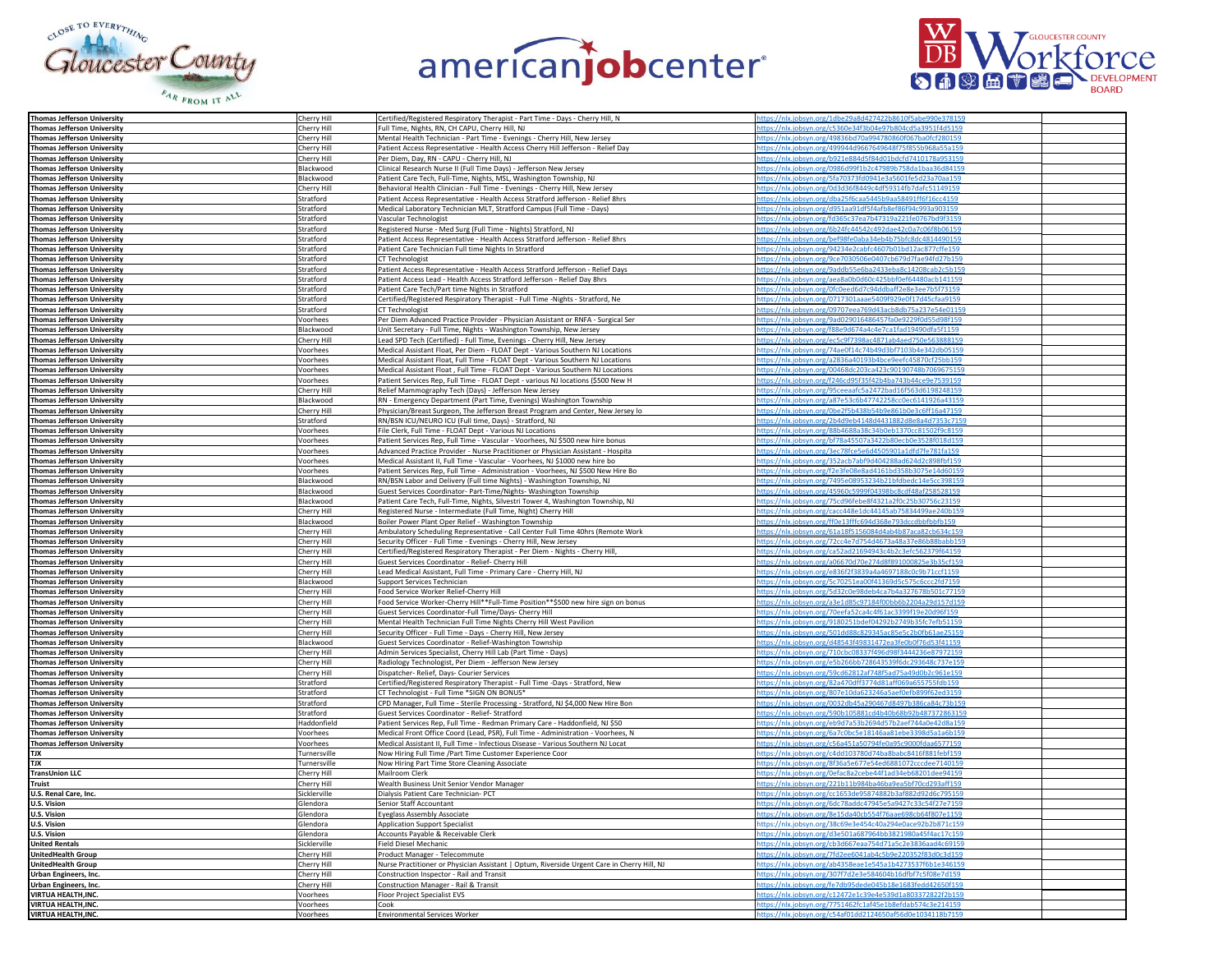





| <b>VIRTUA HEALTH, INC.</b>                   | Camden                 | Patient Care Tech, Intensive Care Unit, Part-time Days, Virtua Our Lady of Lourd | https://nlx.jobsyn.org/1be69a164b544ae6b39ff1eab303c01c159 |
|----------------------------------------------|------------------------|----------------------------------------------------------------------------------|------------------------------------------------------------|
| <b>VIRTUA HEALTH.INC.</b>                    | Camden                 | Patient Care Tech, Critical Care Unit, Per Diem Nights, Virtua Our Lady of Lourd | tps://nlx.jobsyn.org/e692a0e0322a4f15835fb730332912ae159   |
|                                              |                        |                                                                                  |                                                            |
| VIRTUA HEALTH, INC.                          | Camden                 | Registered Nurse, Med Surg/Tele Stroke Unit, Part-time Days, Virtua Our Lady of  | ttps://nlx.jobsyn.org/a5551e598a9d4138a1eed742c504dad1159  |
| VIRTUA HEALTH, INC.                          | Camden                 | Registered Nurse, Labor & Delivery, Full-time Nights, Virtua Our Lady of Lourdes | https://nlx.jobsyn.org/da7286bc223649fda71715a4e6ca5456159 |
| <b>VIRTUA HEALTH, INC.</b>                   | Camden                 | Registered Nurse, Labor & Delivery, Part- time Nights, Virtua Our Lady of Lourde | https://nlx.jobsyn.org/ab90b4e1e0a7417b91f772021dc532d015  |
| VIRTUA HEALTH, INC.                          | Camden                 | Registered Nurse, Med Surg/Tele Transplant Unit, Full-time Nights, Virtua Our La | https://nlx.jobsyn.org/ba744f3d22d4435eb390a4a1e4e69011159 |
| VIRTUA HEALTH, INC.                          | Camden                 | Registered Nurse (RN) ED FLOAT                                                   | https://nlx.jobsyn.org/52b3b20b600c46e7b5c6ee0a0c1d1926159 |
|                                              |                        |                                                                                  |                                                            |
| VIRTUA HEALTH, INC.                          | Voorhees               | Registered Nurse (RN) Per Diem-Level 2 High Risk OB                              | https://nlx.jobsyn.org/58a2ea3b14b843fb9685f0790e88d047159 |
| <b>VIRTUA HEALTH.INC.</b>                    | Voorhees               | Office Assistant - Practice                                                      | ttps://nlx.jobsyn.org/2783c89613574e959f68d98597c78e96159  |
| VIRTUA HEALTH, INC.                          | <b>Haddon Heights</b>  | Office Assistant - Practice                                                      | https://nlx.jobsyn.org/acfc157e59034a979cc80bc1861fec26159 |
|                                              |                        |                                                                                  |                                                            |
| VIRTUA HEALTH, INC.                          | Voorhees               | Scheduling Specialist                                                            | https://nlx.jobsyn.org/9d73d319c9dd40be9f9112f30389547a159 |
| <b>VIRTUA HEALTH, INC.</b>                   | Voorhees               | Speech Language Pathologist Part time Acute Care Float                           | https://nlx.jobsyn.org/df7e18b2d8c64a89969a597232075cdf159 |
| <b>VIRTUA HEALTH, INC.</b>                   | Voorhees               | Registered Nurse (RN) PD-Level 1 Summit Surgical                                 | https://nlx.jobsyn.org/b3f92ead9e984d6982150fbe498e5c38159 |
| <b>VIRTUA HEALTH, INC.</b>                   | Cherry Hill            | <b>Medical Assistant</b>                                                         | https://nlx.jobsyn.org/ae83388f33b945d6820ca037a82d7826159 |
|                                              |                        |                                                                                  |                                                            |
| VIRTUA HEALTH, INC.                          | Pennsauken             | <b>Lead Medical Assistant</b>                                                    | https://nlx.jobsyn.org/12b33819b60b4f13a62fc274613d1a7e159 |
| <b>VIRTUA HEALTH.INC</b>                     | Voorhees               | Teacher Assistant - Day Care - Voorhees                                          | ttps://nlx.jobsyn.org/29d778ac2f9748b78cf0fea6d6578827159  |
| VIRTUA HEALTH, INC.                          | Voorhees               | Registered Nurse (RN) Per Diem -Level 1 PCU                                      | ttps://nlx.jobsyn.org/1326cfe9a8074723947274390bec928b159  |
| <b>VIRTUA HEALTH.INC.</b>                    | Voorhees               |                                                                                  | https://nlx.jobsyn.org/22b1f8998c48432cbffd782137afb372159 |
|                                              |                        | Registered Nurse (RN)                                                            |                                                            |
| <b>VIRTUA HEALTH, INC.</b>                   | Voorhees               | Registered Nurse (RN)                                                            | httns://nlx.johsvn.org/919fa75f319a470f85h30h4he65h1h12159 |
| VIRTUA HEALTH, INC.                          | Voorhees               | Respiratory Care Practitioner Part time 7p-7a Voorhees                           | https://nlx.jobsyn.org/00799dff3deb421fbe3c06b5bc26b223159 |
| <b>VIRTUA HEALTH, INC.</b>                   | Voorhees               | Medical Assistant - Center for Women - Voorhees                                  | https://nlx.jobsyn.org/ffb9990094d34959982741c27b613cbf159 |
|                                              |                        |                                                                                  |                                                            |
| <b>VIRTUA HEALTH, INC.</b>                   | Camden                 | Registered Nurse, Neuro PCU, Part-time Days, Virtua Our Lady of Lourdes          | https://nlx.jobsyn.org/cda834376fdf43079119d333d929a0a0159 |
| <b>VIRTUA HEALTH.INC.</b>                    | Camden                 | Registered Nurse, Neuro PCU, Full-time Nights, Virtua Our Lady of Lourdes - SIGN | ttps://nlx.jobsyn.org/bfb59a7f54684240bf1fbfe4f70a87f9159  |
| <b>VIRTUA HEALTH.INC.</b>                    | Camden                 | Practice Manager                                                                 | ttps://nlx.jobsyn.org/f85cf334a4f44c34840080f6299b8196159  |
| <b>VIRTUA HEALTH.INC.</b>                    | Camden                 | Ultrasound Tech Per Diem 1st Shift / VOLOL Camden                                | https://nlx.jobsyn.org/b97e64ad5bf04057a9a900bd570406fd159 |
|                                              |                        |                                                                                  |                                                            |
| VIRTUA HEALTH, INC.                          | Camden                 | Registered Nurse, Intensive Care Unit, Full-time Nights , Virtua Our Lady of Lou | https://nlx.jobsyn.org/c7892389ac774883bd9700b0500724a6159 |
| <b>VIRTUA HEALTH, INC.</b>                   | Camden                 | SECURITY OFFICER FULL-TIME NIGHTS / CAMDEN                                       | https://nlx.jobsyn.org/a024b5c6d3214439aaaf423e18464d92159 |
| <b>VIRTUA HEALTH, INC.</b>                   | Camden                 | Registered Nurse, Neuro PCU, Full-time Nights, Virtua Our Lady of Lourdes - SIGN | https://nlx.jobsyn.org/9c9a170a76a6413db73673233abb1a03159 |
| VIRTUA HEALTH, INC.                          | Camden                 |                                                                                  |                                                            |
|                                              |                        | Office Assistant Per Diem - Maternal Fetal Medicine                              | https://nlx.jobsyn.org/19b0d1477bdd4b7eb59fbcbd2f4e5b86159 |
| <b>VIRTUA HEALTH.INC.</b>                    | Camden                 | Registered Nurse (RN) ED                                                         | ttps://nlx.jobsyn.org/e6e6fd67fbca4aabbe2c6d88c6027eac159  |
| <b>VIRTUA HEALTH.INC.</b>                    | Berlin                 | Registered Nurse (RN) Emergency Department                                       | ttps://nlx.jobsyn.org/3d6ebb499631480ba9309b6bc4f7de1b159  |
| <b>VIRTUA HEALTH.INC.</b>                    | Voorhees               | <b>Environmental Services Worker</b>                                             | ttps://nlx.jobsyn.org/645177fed21b4ac1ae7735e666e3de35159  |
|                                              |                        |                                                                                  | https://nlx.jobsyn.org/ad384b5c65ae46f4abba0ca430c67386159 |
| VIRTUA HEALTH, INC.                          | Voorhees               | Registered Nurse (RN) Per Diem -Level 1                                          |                                                            |
| VIRTUA HEALTH, INC.                          | Voorhees               | <b>Environmental Services Tech</b>                                               | https://nlx.jobsyn.org/87a59ebeb36841d692d84d50a2f85958159 |
| <b>VIRTUA HEALTH, INC.</b>                   | Voorhees               | <b>Environmental Services Worker</b>                                             | https://nlx.jobsyn.org/4df7c470ceb740e2a20422436508f46d159 |
| VIRTUA HEALTH, INC.                          | Voorhees               | Registered Nurse (RN) Adult ED                                                   | https://nlx.jobsyn.org/6fdc07c89c40459ba76c0008cf424266159 |
|                                              |                        |                                                                                  |                                                            |
| <b>VIRTUA HEALTH.INC.</b>                    | Voorhees               | Registered Nurse (RN) Labor and Delivery                                         | ttps://nlx.jobsyn.org/ccf8c42894a74bf1afa4f2c7a5fde137159  |
| <b>VIRTUA HEALTH.INC</b>                     | Voorhees               | Registered Nurse (RN) Per Diem Level 1 - JRI PACU                                | ttps://nlx.jobsyn.org/a1d68fe240104c358e8cffece82fa24f159  |
| VIRTUA HEALTH, INC.                          | Voorhees               | Patient Care Technician                                                          | ittps://nlx.jobsyn.org/42377cd195c14965b0add8846cf8f81f15  |
| <b>VIRTUA HEALTH, INC.</b>                   | Voorhees               | Environmental Services Worker                                                    | https://nlx.jobsyn.org/f51d6bb4b56e4e39a169d6c383124c7615  |
| <b>VIRTUA HEALTH, INC.</b>                   | Berlin                 |                                                                                  | https://nlx.jobsyn.org/76fe54a63e4d4022b78de1791e680368159 |
|                                              |                        | Registered Nurse (RN) Per Diem Level 1 Berlin Satellite ED                       |                                                            |
| <b>VIRTUA HEALTH, INC.</b>                   | Voorhees               | Registered Nurse (RN) Adult ED                                                   | https://nlx.jobsyn.org/9b7ee24f9aa9454f877e1ea34a98fbe8159 |
| VIRTUA HEALTH, INC.                          | Voorhees               | Registered Nurse (RN)                                                            | https://nlx.jobsyn.org/2a143d2b5a564e7ea68a37ab26aa6651159 |
| VIRTUA HEALTH, INC.                          | Voorhees               | <b>Hearing Screener</b>                                                          | ttps://nlx.jobsyn.org/9a29e3dcc4cb434ebe199fe6aa6ad259159  |
|                                              |                        |                                                                                  |                                                            |
| <b>VIRTUA HEALTH.INC</b>                     | Camden                 | Registered Nurse, Neuro PCU, Full-time Nights, Virtua Our Lady of Lourdes - SIGN | ttps://nlx.jobsyn.org/94ee73d0342645c785cbee84dae42cce159  |
| <b>VIRTUA HEALTH.INC.</b>                    | Camden                 | Radiologic Technologist Part-time, Benefits, 2nd Shift / VOLOL Camden            | ttps://nlx.jobsyn.org/e9d8875ba22d450fa21c8a4f23d5205a159  |
| VIRTUA HEALTH, INC.                          | Camden                 | <b>Medical Assistant</b>                                                         | https://nlx.jobsyn.org/cddee3dc7f544fb8991268673f5f3de7159 |
| <b>VIRTUA HEALTH.INC.</b>                    | Voorhees               | Unit Secretary - FT Night Shift - Voorhees - Adult ED                            | https://nlx.jobsyn.org/80d0320e5c64424db0c002db44e20157159 |
|                                              |                        |                                                                                  |                                                            |
| <b>VIRTUA HEALTH, INC.</b>                   | Voorhees               | Unit Secretary - PT Night Shift - Voorhees - Labor & Delivery                    | https://nlx.jobsyn.org/f6a20c7e234b4e878165f20ee7b63f04159 |
| VIRTUA HEALTH, INC.                          | Voorhees               | Ultrasound Technologist Part-time, Benefits, 2nd Shift / Voorhees                | https://nlx.jobsyn.org/1e0d89938d664656a9dd37a174efe078159 |
| <b>VIRTUA HEALTH.INC.</b>                    | Voorhees               | Phlebotomist Full-time 2nd Shift / Voorhees                                      | https://nlx.jobsyn.org/1b03d0711ed142dea3cf4abfc36998da159 |
| <b>VIRTUA HEALTH INC</b>                     |                        |                                                                                  |                                                            |
|                                              | Voorhees               | Respiratory Therapist Voorhees Part time 7p-7a                                   | https://nlx.jobsyn.org/d049a34325134334bdc58eb536bd5492159 |
| VIRTUA HEALTH, INC.                          | Camden                 | Registered Nurse, Med Surg/Tele Transplant Unit, Full-time Nights, Virtua Our La | ttps://nlx.jobsyn.org/2691dd9c07114a80bdd8934ccc4871c1159  |
| <b>VIRTUA HEALTH, INC.</b>                   | Pennsauker             | Outcomes Manager - Case Management - FLOAT (Per Diem) -BSN or LSW required *All  | https://nlx.jobsyn.org/e548d877c0ce41c59e7860d34a1f3630159 |
| VIRTUA HEALTH, INC.                          | Voorhees               | Medical Assistant - Endocrinology - Voorhees                                     | https://nlx.jobsyn.org/4dcbc4be0db748c7bdcfc2a9ecd15dda159 |
|                                              |                        |                                                                                  |                                                            |
| <b>VIRTUA HEALTH, INC.</b>                   | Voorhees               | Phlebotomist Part-time, Benefits, 1st Shift / Voorhees                           | https://nlx.jobsyn.org/160e942135fd4e6691cef1deb104a9aa159 |
| VIRTUA HEALTH, INC.                          | Voorhees               | Patient Care Technician                                                          | https://nlx.jobsyn.org/9cf3c373c0084d57971fe5eb5efd9950159 |
| VIRTUA HEALTH, INC.                          | Voorhees               | Patient Care Technician - Medical Surgical Cardiac Telemetry                     | https://nlx.jobsyn.org/6b66db86cf664d1abd613b1bce788a7c159 |
| <b>VIRTUA HEALTH.INC</b>                     | Voorhees               | Registered Nurse (RN) L&D                                                        | https://nlx.jobsyn.org/94c2c0862c64424f9667d902d04c8775159 |
|                                              |                        |                                                                                  |                                                            |
| VIRTUA HEALTH, INC.                          | Voorhees               | Registered Nurse (RN) FLOAT                                                      | ttps://nlx.jobsyn.org/e3ebb5534e5d424696e2389f72147c3c159  |
| VIRTUA HEALTH, INC.                          | Voorhees               | Registered Nurse (RN) - Hand Surgery                                             | https://nlx.jobsyn.org/fe2d52ef80b54dfcb10592cdf08108821   |
| <b>VIRTUA HEALTH.INC.</b>                    | Voorhees               | <b>Environmental Services Worker</b>                                             | https://nlx.jobsyn.org/54ce8aef16464502a789727deabef7d3159 |
| <b>Vision Solar</b>                          |                        | VP of Inside Operations                                                          | https://nlx.jobsyn.org/b1df9be528a548c8a052a650e4d365b6159 |
|                                              | Blackwood              |                                                                                  |                                                            |
| <b>Vision Solar</b>                          | Cherry Hill            | Entry Level Sales Representative                                                 | https://nlx.jobsyn.org/6153bdf22b224f868243dd48a4c3b5d8159 |
| <b>Vision Solar</b>                          | Blackwood              | Sales Representative                                                             | https://nlx.jobsyn.org/f6fa123115f44d7bb89e88a29b971cf9159 |
| <b>Vision Solar</b>                          | Blackwood              | <b>Entry Level Sales Representative</b>                                          | https://nlx.jobsyn.org/dc38be43cb3543a19fad790e91a866f5159 |
|                                              |                        |                                                                                  |                                                            |
| <b>Vision Solar</b>                          | Cherry Hill            | Sales Representative                                                             | https://nlx.jobsyn.org/659071c6276a4034b997bd6b52a33c63159 |
| <b>Volunteers of America Delaware Valley</b> | Camden                 | Community Health Worker (CV2473-2) - Homeless Services Division                  | https://nlx.jobsyn.org/bd6e176006f8449f99a7bfac0808a1a4159 |
| <b>Volunteers of America Delaware Valley</b> | Camden                 | Youth Case Manager (CV59-2) - Homeless Services Division                         | https://nlx.jobsyn.org/79ce71bd38d6426a8b800d6639fe2774159 |
| <b>Volunteers of America Delaware Valley</b> | Camden                 | Automotive/ Maintenance Technician (CV2340-133) - Construction and Maintenance   | https://nlx.jobsyn.org/909c3ddc83104b0988d8b7d769ae0c21159 |
|                                              |                        |                                                                                  |                                                            |
| <b>Volunteers of America Delaware Valley</b> | Camden                 | Carpenter (CV1849-133) - Construction and Maintenance                            | https://nlx.jobsyn.org/669ae2c62793402f84f8d8593f225cd0159 |
| Walgreens                                    | HADDON TOWNSHIP        | Pharmacy Technician / Pharm Tech Apprenticeship                                  | https://nlx.jobsyn.org/87601f3f43cb4490b9749578712bddb7159 |
| Walgreens                                    | <b>GI FNDORA</b>       | Shift Lead                                                                       | ttps://nlx.jobsyn.org/32936a2010804f4dbb5c35f18cfe242f159  |
| Walgreens                                    | PENNSAUKEN             | Shift Lead                                                                       | https://nlx.jobsyn.org/2d16c67c39d047808bb52618f12fa4c6159 |
|                                              |                        |                                                                                  |                                                            |
| Walgreens                                    | <b>HADDON TOWNSHIP</b> | Shift Lead                                                                       | nttps://nlx.jobsyn.org/b9072aa8988c4a299a73867387ffbd6e159 |
| Walgreens                                    | MAGNOLIA               | Pharmacy Technician                                                              | https://nlx.jobsyn.org/c7d52dddeae64efb8a6a8dccf84bd563159 |
| Walgreens                                    | <b>CHERRY HILL</b>     | Pharmacy Customer Associate - Designated Hitter                                  | https://nlx.jobsyn.org/38f7df54acdb4e9fbe144e6f888dd1d2159 |
|                                              | SICKLERVILLE           | Shift Lead                                                                       |                                                            |
| Walgreens                                    |                        |                                                                                  | https://nlx.jobsyn.org/14be7db9ef3e4ce1b63e6e3176f2bca1159 |
| Wegmans                                      | Cherry Hill            | Overnight Associate                                                              | https://nlx.jobsyn.org/2b73e80645444559b26100c1b5dde392159 |
| <b>Wegmans</b>                               | Cherry Hill            | Cashier                                                                          | tps://nlx.jobsyn.org/d1477a374ff54f65bc9b3bba1ee8          |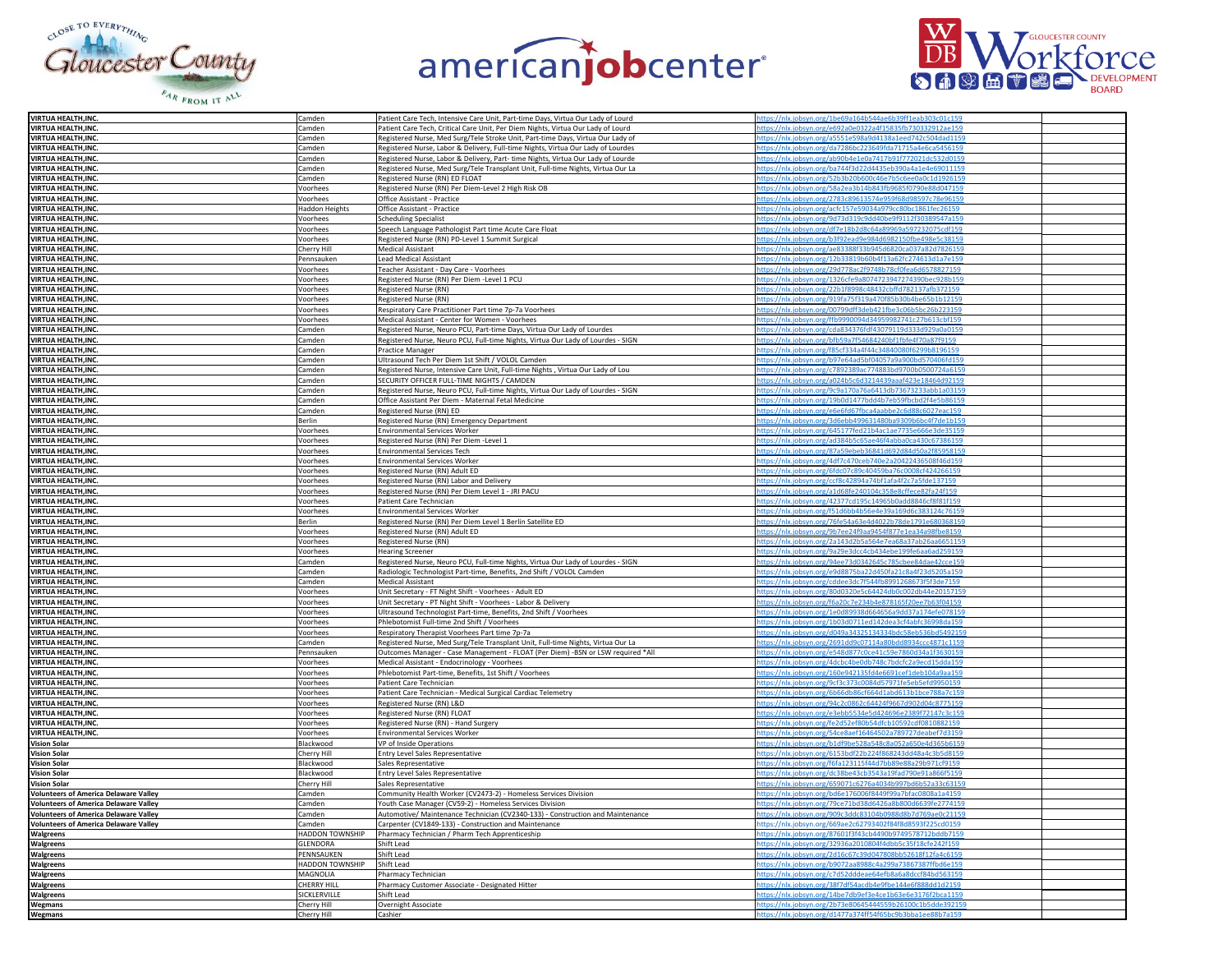





| <b>Wells Fargo</b>                                                                        | Cherry Hill | Relationship Banker- Ellisburg/Cherry Hill                                          | ttps://nlx.jobsyn.org/15eefb3bdec34d3f8d35bbec684789e215   |
|-------------------------------------------------------------------------------------------|-------------|-------------------------------------------------------------------------------------|------------------------------------------------------------|
| <b>Whole Foods Market</b>                                                                 | Cherry Hill | Bakery Venue Service Team Member (Coffee Bar) - Part Time                           | yn.org/65c36d2676eb480a88ed57f5c3207dc0                    |
|                                                                                           |             |                                                                                     |                                                            |
| <b>Whole Foods Market</b>                                                                 | Cherry Hill | Bakery Team Member (Service Counter) - Full Time                                    | ttps://nlx.jobsyn.org/7b41754ec13e41648d0fdf60c20a72a9159  |
| <b>Whole Foods Market</b>                                                                 | Cherry Hill | Store Baker - Full Time                                                             | https://nlx.jobsyn.org/ade061c06cee48dcbc712aa617d23874159 |
| <b>Whole Foods Market</b>                                                                 | Cherry Hill | Produce Team Member (Clerk, Floor Service) - Part Time                              | https://nlx.jobsyn.org/a1949d6e564e41df85617c441655efb9159 |
|                                                                                           |             |                                                                                     |                                                            |
| <b>Whole Foods Market</b>                                                                 | Cherry Hill | Meat Team Member (Service Counter) - Part Time                                      | https://nlx.jobsyn.org/6b89a1ceda8f4aed8943e7e29e831529159 |
| Whole Foods Market<br>CUMBERLAND COUNTY                                                   | Cherry Hill | Overnight Grocery Team Member (Stocker, Inventory, Receiving)-Full Time             | https://nlx.jobsyn.org/019ae5d878ee492e833b963b8f0af171159 |
|                                                                                           |             |                                                                                     |                                                            |
|                                                                                           |             |                                                                                     |                                                            |
| A Place For Mom                                                                           | Vineland    | Inside Sales Representative, Senior Living                                          | https://nlx.jobsyn.org/3e8d3c97d3b1477c86a82387e5f473f5159 |
| <b>Amcor Rigid Packaging</b>                                                              | Millville   | Machine Operator - Night Shift                                                      | https://nlx.jobsyn.org/1cc09884763b4f9287ecab2495492b3f159 |
|                                                                                           | Millville   | Set Up Operator                                                                     |                                                            |
| <b>Amcor Rigid Packaging</b>                                                              |             |                                                                                     | https://nlx.jobsyn.org/2d4ba15202f04c6b97fac10ed4a77e82159 |
| <b>Amcor Rigid Packaging</b>                                                              | Millville   | Process Technician                                                                  | https://nlx.jobsyn.org/3ddbdd2006c94b3c89ae1b23453f1020159 |
| <b>Amcor Rigid Packaging</b>                                                              | Millville   | Packer                                                                              | https://nlx.jobsyn.org/0d95ad8ccaca4878952978cba5425d83159 |
|                                                                                           |             |                                                                                     |                                                            |
| <b>AMERICOLD LOGISTICS LLC</b>                                                            | /ineland    | Forklift 2nd and 3rd                                                                | https://usnlx.com/viewjob.asp?sjobid=NJ1477948             |
| <b>Americold Logistics, LLC<br/>Americold Logistics, LLC<br/>Americold Logistics, LLC</b> | Vineland    | Clerk                                                                               | ittps://nlx.jobsyn.org/968e0559cf18434b98ea61690e513148159 |
|                                                                                           | Vineland    | LTO Warehouse Worker                                                                | https://nlx.jobsyn.org/ed36e4b4ef6e4c10b83a0e5112d080b015  |
|                                                                                           |             |                                                                                     |                                                            |
|                                                                                           | Vineland    | LTO Warehouse Worker                                                                | https://nlx.jobsyn.org/4f3c4c55266b4b65abe58a82f06e9eb2159 |
| <b>Americold Logistics, LLC</b>                                                           | Vineland    | Intern - Maintenance Reliabili                                                      | https://nlx.jobsyn.org/e1f03fe41ba04489989cab5f4fca0292159 |
|                                                                                           | Bridgeton   | Lead Facility Service Mgr                                                           | https://nlx.jobsyn.org/ea30344a82f24c64a757e45f592b2489159 |
| <b>Americold Logistics, LLC<br/>Americold Logistics, LLC</b>                              |             |                                                                                     |                                                            |
|                                                                                           | Bridgeton   | <b>SQF Practitioner II</b>                                                          | https://nlx.jobsyn.org/93b658b254a44257929b6f3c72f3f3f0159 |
| <b>Americold Logistics, LLC</b>                                                           | Vineland    | Repack Line Lead I                                                                  | https://nlx.jobsyn.org/4e086f35aa6443cfb5cd1819310acec7159 |
|                                                                                           |             |                                                                                     |                                                            |
|                                                                                           | Vineland    | Repack Line Lead I                                                                  | https://nlx.jobsyn.org/0651b0d2112949abbf455b5b956d0ad4159 |
| <b>Americold Logistics, LLC<br/>Americold Logistics, LLC<br/>Americold Logistics, LLC</b> | Vineland    | <b>Inventory Control Associate</b>                                                  | https://nlx.jobsyn.org/20fda7d983514844aba5a46b92f31d31159 |
|                                                                                           | Vineland    | Checker                                                                             | https://nlx.jobsyn.org/04663db7c4864d35a8d74fe3529ca369159 |
|                                                                                           |             |                                                                                     |                                                            |
| <b>Americold Logistics, LLC</b>                                                           | Vineland    | Sanitation Associate                                                                | https://nlx.jobsyn.org/ab30ac047bbd4945b36c9b9cb3a98fa5159 |
| <b>Americold Logistics, LLC</b>                                                           | Vineland    | Checker                                                                             | https://nlx.jobsyn.org/4ff0032224124cd4881a5b1c4df23e93159 |
| <b>Americold Logistics, LLC</b>                                                           | Vineland    | Quality Control Associate (Pro                                                      | ttps://nlx.jobsyn.org/ff800e21e39e4f2495dd547c16212a39159  |
|                                                                                           |             |                                                                                     |                                                            |
| <b>Aston Carter</b>                                                                       | /ineland    | <b>Technical Support Representative</b>                                             | https://nlx.jobsyn.org/3d0e218c68894fc5a8250182addaa766159 |
| <b>Aston Carter</b>                                                                       | Vineland    | <b>Billing Assistant</b>                                                            | ttps://nlx.jobsyn.org/9d12692e77044cabad3c89e07de77411159  |
| Aveanna                                                                                   | Vineland    | Licensed Practical Nurse (LPN/LVN)                                                  | https://nlx.jobsyn.org/821469ba1abd468ea3a14874895f1b36159 |
|                                                                                           |             |                                                                                     |                                                            |
| <b>Bishop McCarthy Center</b>                                                             | Vineland    | CNA 7-3 Shift Full Time                                                             | https://nlx.jobsyn.org/c10dce07c5ca4081b5f0867ff201bc3d159 |
| <b>Bishop McCarthy Center</b>                                                             | Vineland    | CNA                                                                                 | https://nlx.jobsyn.org/8679a7382052496fae6970521caaaf7c159 |
|                                                                                           |             |                                                                                     |                                                            |
| <b>Bishop McCarthy Center</b>                                                             | Vineland    | COOK FULL TIME SUBACUTE REHAB & LONG TERM CARE FACILITY                             | https://nlx.jobsyn.org/01d90214c81c466cb7f09c55498f3ffb159 |
| <b>Bishop McCarthy Center</b>                                                             | Vineland    | CONCIERGE FULL TIME WITH LONG TERM CARE EXPERIENCE                                  | https://nlx.jobsyn.org/a021fd18146f47bd8c35b67f50cb122b159 |
| <b>Bishop McCarthy Center</b>                                                             | Vineland    | CNA 3-11 Shift Full Time                                                            | https://nlx.jobsyn.org/f841b93199214b4ca7bc7a0a9ddd6950159 |
|                                                                                           |             |                                                                                     |                                                            |
| <b>Bishop McCarthy Center</b>                                                             | Vineland    | CNA                                                                                 | https://nlx.jobsyn.org/c33cafa5fa7c45dd9fe1923f9cf7577e159 |
| <b>Bishop McCarthy Center</b>                                                             | Vineland    | RN Supervisor 3-11                                                                  | https://nlx.jobsyn.org/abe86d913a68466a8d84e31414680ba6159 |
| <b>Bishop McCarthy Center</b>                                                             | Vineland    | CNA 3-11 Shift Part Time                                                            | https://nlx.jobsyn.org/b767e97b7c1841eab77d61715ca35fc3159 |
|                                                                                           |             |                                                                                     |                                                            |
| <b>Bishop McCarthy Center</b>                                                             | Vineland    | ACTIVITIES AIDE Full TIME LONG TERM CARE & SUBACUTE REHAB FACILITY                  | https://nlx.jobsyn.org/76e8f2d8e3f64eca8a67f0c9e33db0aa159 |
| <b>Bishop McCarthy Center</b>                                                             | Vineland    | CNA 3-11 Shift Per-Diem                                                             | https://nlx.jobsyn.org/e66ea8b2898c4d43949679eaece4acc6159 |
| <b>Bishop McCarthy Center</b>                                                             | Vineland    | CNA 11-7 Shift Full Time                                                            | ttps://nlx.jobsyn.org/08bc516e777b4f7aaba7e85c21852f9c159  |
|                                                                                           |             |                                                                                     |                                                            |
| <b>Bishop McCarthy Center</b>                                                             | Vineland    | CNA 11-7 Shift Part time                                                            | https://nlx.jobsyn.org/bcd093e7da394c6ead8938c8d13d2624159 |
| <b>Bishop McCarthy Center</b>                                                             | Vineland    | RN Supervisor Full Time                                                             | ttps://nlx.jobsyn.org/4b8993cf1ed946379c814200f46b305e159  |
|                                                                                           |             |                                                                                     | https://nlx.jobsyn.org/8bfc2785d7eb4431a3c6aa6be58a22b4159 |
| <b>Bishop McCarthy Center</b>                                                             | Vineland    | RN SUPERVISOR FULL TIME 11-7 SHIFT                                                  |                                                            |
| <b>Bishop McCarthy Center</b>                                                             | Vineland    | RN Supervisor Part Time                                                             | https://nlx.jobsyn.org/9bdc436b1d7649f59ca077a106ca0842159 |
| <b>Bishop McCarthy Center</b>                                                             | Vineland    | RECEPTIONIST PART TIMEWEEKEND LONG TERM CARE FACILITY EXPERIENCED                   | https://nlx.jobsyn.org/5eeab07bedd14be0a589c39c5c3e65ba159 |
|                                                                                           |             |                                                                                     |                                                            |
| <b>Bishop McCarthy Center</b>                                                             | Vineland    | LPN Licensed Practical Nurse, \$1500 Sign on Bonus! NEW RATES !!!!                  | https://nlx.jobsyn.org/6d886b8bb60a4528977768e5b7befbd2159 |
| <b>Bishop McCarthy Center</b>                                                             | Vineland    | RN SUPERVISOR FULL TIME 3 -11 SHIFT \$5000 SIGN ON BONUS !!!                        | https://nlx.jobsyn.org/6d74ae698a6c4feca3e0e4c163ca1be9159 |
|                                                                                           | Vineland    | <b>CNA</b>                                                                          |                                                            |
| <b>Bishop McCarthy Center</b>                                                             |             |                                                                                     | https://nlx.jobsyn.org/8cc6e4d86aad400bb63fb110159aade7159 |
| <b>Bishop McCarthy Center</b>                                                             | Vineland    | LPN 11-7                                                                            | https://nlx.jobsyn.org/f49a909c89714fe6b5ee22b2f5          |
| <b>Bishop McCarthy Center</b>                                                             | Vineland    | <b>CNA</b>                                                                          | https://nlx.jobsyn.org/521332516c324e28acab6efeaecb2a15159 |
|                                                                                           |             |                                                                                     |                                                            |
| <b>Bishop McCarthy Center</b>                                                             | Vineland    | RN Supervisor 7-3                                                                   | https://nlx.jobsyn.org/70f4e270dd75451783fe5f3ed4f3daf0159 |
| <b>Bishop McCarthy Center</b>                                                             | Vineland    | LPN 11-7                                                                            | https://nlx.jobsyn.org/d14410b2d89d44709696349769056cb0159 |
| <b>Bishop McCarthy Center</b>                                                             | Vineland    | RN Supervisor 11-7                                                                  | https://nlx.jobsyn.org/a347087faa914364abea5709ed9b2f19159 |
|                                                                                           | /ineland    |                                                                                     |                                                            |
| <b>Bishop McCarthy Center</b>                                                             |             | <b>CNA</b>                                                                          | ttps://nlx.jobsyn.org/316fb365f8ac4425978b8a34e5b39cbd159  |
| <b>Bishop McCarthy Center</b>                                                             | /ineland    | LPN 3-11                                                                            | https://nlx.jobsyn.org/a6fb2e614bf54365845bf0b77bc2d8d5159 |
| <b>Bishop McCarthy Center</b>                                                             | Vineland    | LPN 7-3                                                                             | https://nlx.jobsyn.org/f74644e0f0214dd3851626aed32eb36a159 |
| <b>Bishop McCarthy Center</b>                                                             | Vineland    | <b>CNA</b>                                                                          | ttps://nlx.jobsyn.org/58004dd5685b4db7b328b6fd7678eb52159  |
|                                                                                           |             |                                                                                     |                                                            |
| <b>Bishop McCarthy Center</b>                                                             | Vineland    | LPN 3-11                                                                            | https://nlx.jobsyn.org/5565d9ac2ee2474095e8ec3a420806c2159 |
| <b>Bishop McCarthy Center</b>                                                             | Vineland    | RN Supervisor 11-7                                                                  | https://nlx.jobsyn.org/383d11994e3a4dbfb0ef8790088b79e1159 |
| <b>BJs Wholesale Club</b>                                                                 | Vineland    | <b>Tire Installer</b>                                                               |                                                            |
|                                                                                           |             |                                                                                     | https://nlx.jobsyn.org/f6f21119a06a4899aded2a8f0076d70c159 |
| <b>BJs Wholesale Club</b>                                                                 | Vineland    | meat cutter                                                                         | https://nlx.jobsyn.org/a90a8320d1894e6991d223a5ddc4f30a159 |
| <b>BJs Wholesale Club</b>                                                                 | Vineland    | Meat Clerk - Part Time 20                                                           | https://nlx.jobsyn.org/a489b59660b14ace9ba1d060799c71e5159 |
|                                                                                           |             |                                                                                     |                                                            |
| <b>CareerStaff Unlimited</b>                                                              | Millville   | Licensed Practical Nurse - LPN - Skilled Nursing Facility                           | https://nlx.jobsyn.org/efd7b65125634decb24cabbf385cbed0159 |
| <b>Carter Lumber</b>                                                                      | Vineland    | Kitchen Sales Representative                                                        | https://nlx.jobsyn.org/b7008b880c524d1b9db4cc66c9d659af159 |
| <b>Carter Lumber</b>                                                                      | Vineland    | Kitchen Cabinet Installer and Repair                                                | https://nlx.jobsyn.org/ffbb5edeb7184fc1aa49a0211e6d7300159 |
|                                                                                           |             |                                                                                     |                                                            |
| <b>CCMS &amp; Associates</b>                                                              | Vineland    | Residential and Commercial Field Adjuster - Vineland                                | https://nlx.jobsyn.org/10e33918fbff4b75a522d482b1327bbd159 |
| <b>CFG Health Network</b>                                                                 | Bridgeton   | Paraprofessional Counselor                                                          | https://nlx.jobsyn.org/90fe9d4ec7934176948c20b1aa61772d159 |
| <b>CompleteCare Health Network</b>                                                        | Bridgeton   | Business Department Associate - Part Time (Entry Level)                             | https://nlx.jobsyn.org/aa9856b3c9df44509adc676c45613b3f159 |
|                                                                                           |             |                                                                                     |                                                            |
| <b>CompleteCare Health Network</b>                                                        | Millville   | Behavioral Health Specialist (HIV Prevention)                                       | https://nlx.jobsyn.org/1572427beb954993bbee29b5708e9a9e159 |
| <b>Cooper University Health Care</b>                                                      | Vineland    | ADVANCED PRACTICE NURSE PRN - HOSPITALIST                                           | https://nlx.jobsyn.org/d7d63ee0704741c89268aad549e20cd5159 |
|                                                                                           |             | Vehicle Inspections Rep                                                             | https://nlx.jobsyn.org/ea8666a066c34cd38a56d30ddfbae899159 |
| <b>Cox Enterprises</b>                                                                    | Bridgeton   |                                                                                     |                                                            |
| Davita                                                                                    | Bridgeton   | Patient Care Technician / Medical Assistant / Paid Training Provided                | https://nlx.jobsyn.org/9fa1ecf3f1764417a6bbae28de0fd73a159 |
| <b>Driveline Retail Merchandising</b>                                                     | Vineland    | Retail Merchandiser - Bilingual                                                     | https://nlx.jobsyn.org/349436d281fb45ba8ddc7be750389eee159 |
| <b>Driveline Retail Merchandising</b>                                                     | Millville   | Retail Merchandiser - Bilingual                                                     |                                                            |
|                                                                                           |             |                                                                                     | https://nlx.jobsyn.org/4b1ecd84ca8542b69c703acb93a62c27159 |
| <b>Driveline Retail Merchandising</b>                                                     | /ineland    | Flex Retail Merchandiser                                                            | https://nlx.jobsyn.org/07df0b3e0d664fcab428c2c7e52e7053159 |
| <b>Driveline Retail Merchandising</b>                                                     | Millville   | Flex Retail Merchandiser                                                            | https://nlx.jobsyn.org/a5a4ee189aaa4dc69fb394967e4e535c159 |
|                                                                                           | Vineland    |                                                                                     | https://nlx.jobsyn.org/e10bc7864dbd4982bb693e3f04657d66159 |
| Elwyn                                                                                     |             | Behavior Technician/RBT FT (\$17.00 BT, \$19.00 for RBT)***plus \$1000 sign-on bonu |                                                            |
| Eurofins Lancaster Laboratories Professional Scientific Services LLC                      | Vineland    | <b>Field Technician</b>                                                             | https://nlx.jobsyn.org/0700025b34a74cad84afe312237068f0159 |
| <b>Genesis Healthcare</b>                                                                 | Millville   | Registered Nurse Supervisor - RN (Part Time)                                        | https://nlx.jobsyn.org/ea46d86feba7447395ec35d737cc3506159 |
|                                                                                           |             |                                                                                     |                                                            |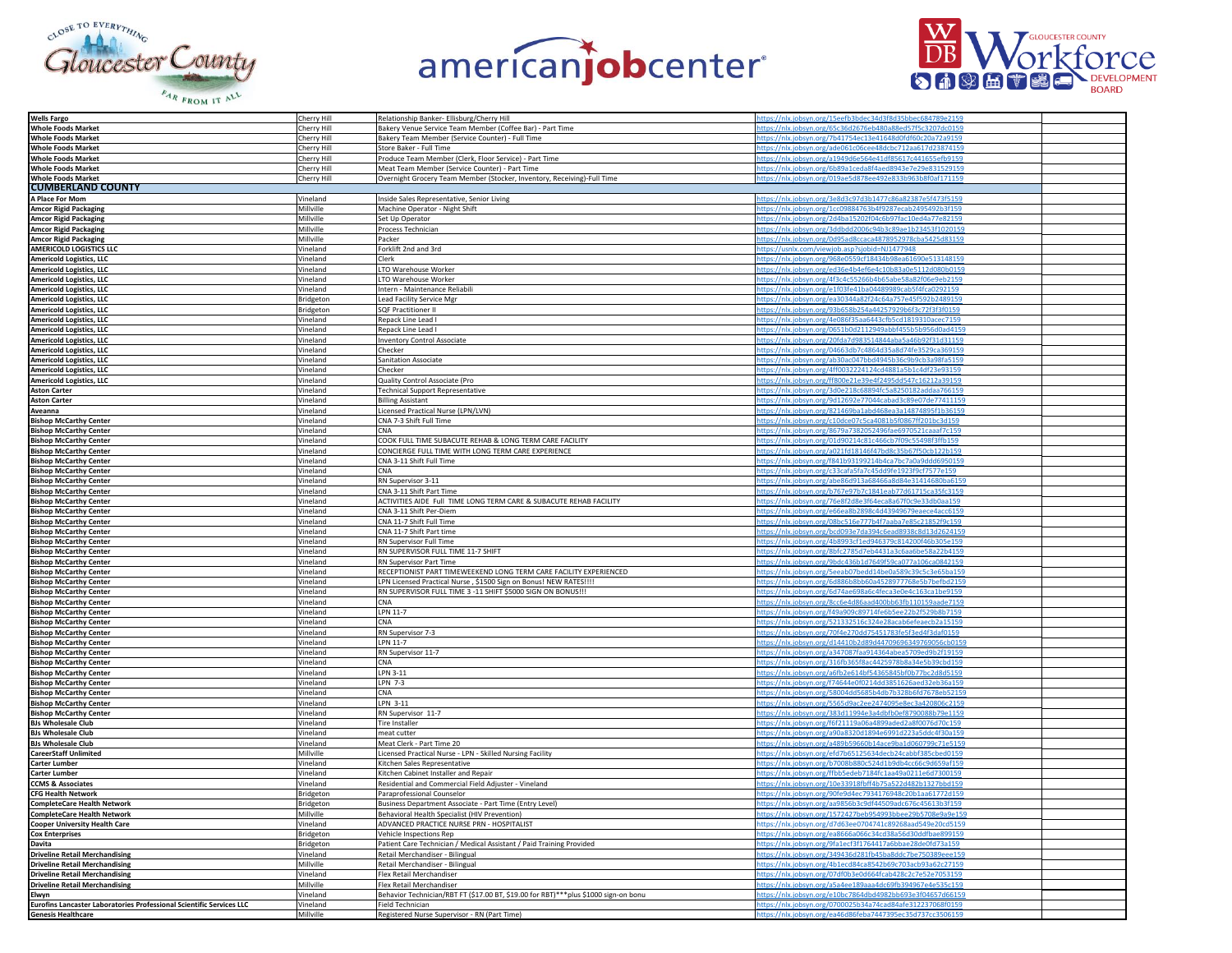





| <b>Genesis Healthcare</b>                     | Millville        | Assistant Director of Rehab (Full Time)                        | https://nlx.jobsyn.org/fdd7e27179bc4ca8a6ab077cb52556c3159 |  |
|-----------------------------------------------|------------------|----------------------------------------------------------------|------------------------------------------------------------|--|
| <b>GEO Reentry Services, LLC.</b>             | Vineland         | EMPLOYMENT SPECIALIST                                          | https://nlx.jobsyn.org/fcf50aa84a0e4ea68db0ffeb48333559159 |  |
|                                               |                  |                                                                |                                                            |  |
| <b>Griswold Home Care, Inc.</b>               | Vineland         | Case Coordinator                                               | https://nlx.jobsyn.org/72d8c4b1642947ff824296c0824a6599159 |  |
| <b>Hair Cuttery</b>                           | Bridgeton        | <b>Assistant Salon Manager</b>                                 | https://nlx.jobsyn.org/21667027884941e1a52839ea57d208d0159 |  |
|                                               |                  |                                                                |                                                            |  |
| <b>Harbor Group Management</b>                | Millville        | <b>Leasing Specialist</b>                                      | https://nlx.jobsyn.org/5584dbf3a6ea4a479b3e19278f96f162159 |  |
| HUMBLE HEARTS HOME CARE LLC                   | Vineland         | CHHA                                                           | https://nlx.jobsyn.org/dd3d9f7d57da40cabae37cd9fdb87b80159 |  |
| <b>Inspira Medical Centers</b>                | Vineland         | TECHNICAL SERVICE STOCK CLERK, INVENTORY                       | https://nlx.jobsyn.org/766400acff41414f96440e57edffe8d2159 |  |
|                                               |                  |                                                                |                                                            |  |
| <b>Inspira Medical Centers</b>                | Millville        | <b>PARAMEDIC</b>                                               | https://nlx.jobsyn.org/c476c85418bf46438bb3370f15aee954159 |  |
| <b>Inspira Medical Centers</b>                | <b>Vineland</b>  | SOCIAL WORKER                                                  | nttps://nlx.jobsyn.org/95643714adbe4188a5273909fef897dc159 |  |
|                                               |                  | Technical Service Stock Clerk, Inventory                       |                                                            |  |
| <b>Inspira Medical Centers</b>                | Vineland         |                                                                | https://nlx.jobsyn.org/7e64374fc50b4d58837ede37c0f8f4f6159 |  |
| <b>Inspira Medical Centers</b>                | Millville        | PARAMEDIC                                                      | https://nlx.jobsyn.org/f2ac9abeaf9f40b5b06ef5bf25f702ac159 |  |
|                                               | Vineland         | RN, BU                                                         | https://nlx.jobsyn.org/cfbbf49bc4bc46ed9f2343d848a7ec18159 |  |
| <b>Inspira Medical Centers</b>                |                  |                                                                |                                                            |  |
| <b>Inspira Medical Centers</b>                | Millville        | PARAMEDIC                                                      | https://nlx.jobsyn.org/20a5916d5e9f4b42bf77d3c92a3d38fc159 |  |
| <b>Inspira Medical Centers</b>                | Millville        | EMT                                                            | https://nlx.jobsyn.org/1c95e463276d4a5ba17dfbd66c91f5c0159 |  |
|                                               |                  | COOK                                                           | https://nlx.jobsyn.org/23c5844c2837417fa9478a36f6e36025159 |  |
| <b>Inspira Medical Centers</b>                | Vineland         |                                                                |                                                            |  |
| <b>Inspira Medical Centers</b>                | Vineland         | Unit Clerk                                                     | https://nlx.jobsyn.org/1f661a4863c64836860ca5276f7934be159 |  |
|                                               | Vineland         | RN, BU 7A 7P                                                   | https://nlx.jobsyn.org/7973dd5fe78341eabd1ae64138997d7c159 |  |
| <b>Inspira Medical Centers</b>                |                  |                                                                |                                                            |  |
| <b>Inspira Medical Centers</b>                | Vineland         | RN, BU                                                         | https://nlx.jobsyn.org/b4fefd20d2fb49fc984f8cdad59c2ef5159 |  |
| <b>Inspira Medical Centers</b>                | Vineland         | RN, BU                                                         | https://nlx.jobsyn.org/d15e21d6cc9944069e9112901799e96e159 |  |
|                                               |                  |                                                                |                                                            |  |
| <b>Inspira Medical Centers</b>                | Millville        | PARAMEDIC                                                      | https://nlx.jobsyn.org/2f1e68e6880543649c5ca749ce1fd57c159 |  |
| <b>Inspira Medical Centers</b>                | Vineland         | Respiratory Therapist (RRT/CRT)                                | https://nlx.jobsyn.org/54ae7cfd8f674ce9a552738ae7502999159 |  |
|                                               | Fairton          |                                                                | https://nlx.jobsyn.org/2607f743179746409c3e193aa56f6593159 |  |
| <b>IQVIA</b>                                  |                  | <b>Account Management Director, Scientific Communications</b>  |                                                            |  |
| <b>IQVIA</b>                                  | Bridgeton        | Account Management Director, Scientific Communications         | https://nlx.jobsyn.org/f452a2bdccab43da8cdb4b69d80dd616159 |  |
| <b>IQVIA</b>                                  | Vineland         | Account Management Director, Scientific Communications         | https://nlx.jobsyn.org/7078ee9d7be34ecc8e0a625fe0de4b23159 |  |
|                                               |                  |                                                                |                                                            |  |
| ManpowerGroup                                 | Bridgeton        | Forklift/Receiver \$16-\$16.50 all shifts, Bridgeton NJ, 08302 | https://nlx.jobsyn.org/75aab3accfb448318153e8948174eaf5159 |  |
| <b>Maryville Addiction Treatment Center</b>   | Vineland         | Certified Peer Recovery Specialist                             | https://nlx.jobsyn.org/7f1c997f4f9941fe852ea0e7cb90a1bc159 |  |
|                                               | Vineland         |                                                                | https://nlx.jobsyn.org/126b2910a67f4bcdbe22a111f418d3ef159 |  |
| <b>Maryville Addiction Treatment Center</b>   |                  | Counselor - Three - 12 hour days                               |                                                            |  |
| <b>Mott MacDonald</b>                         | Newport          | Graduate Civil Engineer                                        | https://nlx.jobsyn.org/d38ede47b6a24c199d882325839ce813159 |  |
| Organon & Co.                                 | /ineland         | Associate Director, ERP SAP MDG Product Line Lead              | https://nlx.jobsyn.org/c6c429fa1dde41e18bb0c2a3a9925b4b159 |  |
|                                               |                  |                                                                |                                                            |  |
| Organon & Co.                                 | Vineland         | Paralegal - Regulatory Legal Support                           | https://nlx.jobsyn.org/c010afcef2e94254b77530b15f14c063159 |  |
| Oticon, Inc.                                  | Vineland         | Newborn Hearing Screener                                       | https://nlx.jobsyn.org/5f018562f8334f3b80acbef683b21f59159 |  |
|                                               |                  |                                                                |                                                            |  |
| <b>Penn Medicine</b>                          | VINELAND         | <b>Medical Assistant</b>                                       | https://nlx.jobsyn.org/7f038c0d2f22401facdca5c8bc37628f159 |  |
| Pizza Hut                                     | VINELAND         | <b>Assistant Manager</b>                                       | https://nlx.jobsyn.org/91df88c8bb994ab183d29e8cc4633a2f159 |  |
| Pizza Hut                                     | VINELAND         | Restaurant General Manager - Immediate Opening                 | https://nlx.jobsyn.org/046710a0bba14d5c8aef16ed575d43f6159 |  |
|                                               |                  |                                                                |                                                            |  |
| Pizza Hut                                     | VINELAND         | Driver                                                         | https://nlx.jobsyn.org/e0034f5757aa42d8917af78fafe2039e159 |  |
| Pizza Hut                                     | <b>VINEI AND</b> | Assistant Restaurant Manager - Team Lead                       | https://nlx.jobsyn.org/4a170e7ddf2b4259a299a48e2c0af514159 |  |
|                                               |                  |                                                                |                                                            |  |
| Pizza Hut                                     | VINELAND         | Restaurant General Manager - Now Hiring                        | https://nlx.jobsyn.org/d4cf5d0cfb0d448fafb047743fb35051159 |  |
| Pizza Hut<br>Pizza Hut                        | VINELAND         | Assistant Restaurant Manager - Now Hiring                      | https://nlx.jobsyn.org/4704375cd36b4e678fd60982d11abc8e159 |  |
|                                               | VINELAND         | Restaurant General Manager - Team Lead                         | https://nlx.jobsyn.org/e9d94f58e0994641a6b31ed61d37d485159 |  |
|                                               |                  |                                                                |                                                            |  |
| Pizza Hut                                     | VINELAND         | Assistant Restaurant Manager - Immediate Opening               | https://nlx.jobsyn.org/8e039f115e19412094347c7d133e31db159 |  |
| Pizza Hut                                     | <b>BRIDGETON</b> | Assistant Restaurant Manager - Team Lead                       | https://nlx.jobsyn.org/2649a72859154dc39d791691ce4b588f159 |  |
|                                               |                  |                                                                |                                                            |  |
| Pizza Hut                                     | <b>BRIDGETON</b> | Delivery Driver - Flexible Hours                               | https://nlx.jobsyn.org/66620e3544e34bc8a4cccccb4821d86e159 |  |
| Pizza Hut                                     | <b>BRIDGETON</b> | Assistant Restaurant Manager - Immediate Opening               | https://nlx.jobsyn.org/b1ae7e81b5504755bab17b4fe72a083e159 |  |
| Pizza Hut                                     | <b>BRIDGETON</b> | Restaurant General Manager - Immediate Opening                 | https://nlx.jobsyn.org/c2e9fe2985484a54818dc2de65e8d7d8159 |  |
|                                               |                  |                                                                |                                                            |  |
| Pizza Hut<br>Pizza Hut                        | <b>BRIDGETON</b> | Assistant Restaurant Manager - Now Hiring                      | https://nlx.jobsyn.org/522c11fbf33d4c68ae5feee1257164f4159 |  |
|                                               | <b>BRIDGETON</b> | Pizza Delivery Driver                                          | https://nlx.jobsyn.org/712d230585d74d5b907d3c1412d4de47159 |  |
|                                               |                  |                                                                |                                                            |  |
| Pizza Hut                                     | <b>BRIDGETON</b> | Restaurant General Manager - Now Hiring                        | https://nlx.jobsyn.org/120db5cd376444ecbc21e52bbade86a2159 |  |
| Pizza Hut                                     | <b>BRIDGETON</b> | Restaurant General Manager - Team Lead                         | https://nlx.jobsyn.org/5a56c3c942db41b5bf152758b372401d159 |  |
|                                               |                  |                                                                |                                                            |  |
| Pizza Hut                                     | <b>BRIDGETON</b> | <b>Customer Service</b>                                        | https://nlx.jobsyn.org/39e2721d8080444cb6a5ab7ef3863e08159 |  |
| Pizza Hut                                     | <b>BRIDGETON</b> | Delivery Driver - Now Hiring                                   | https://nlx.jobsyn.org/a9a6a9622be645fba01ac0b7b35d7508159 |  |
| Pizza Hut                                     | <b>BRIDGETON</b> | Area Coach                                                     | https://nlx.jobsyn.org/1ea71ef3d81b4cb387819f542652468a159 |  |
|                                               |                  |                                                                |                                                            |  |
| <b>Pizza Hut</b><br>R.E. Michel Company, Inc. | VINELAND         | <b>Customer Service</b>                                        | https://nlx.jobsyn.org/8ce8bd5b0fcb4b1db5a981b0d0fcc1f9159 |  |
|                                               | Vineland         | Senior Counter Sales                                           | https://nlx.jobsyn.org/b0313e680e6849baa842f1c8cfe3efc2159 |  |
|                                               | Vineland         | Non-CDL Local Delivery Driver                                  | https://nlx.jobsyn.org/35ccaa6d8fce4ce399afb894ad1ab29b159 |  |
| R.E. Michel Company, Inc.                     |                  |                                                                |                                                            |  |
| <b>Randstad US</b>                            | millville        | quality control technician                                     | https://nlx.jobsyn.org/cab19d6a999e411d83a5f089baa4fb04159 |  |
| <b>Randstad US</b>                            | vineland         | strategic buyer                                                | https://nlx.jobsyn.org/4d19e780ce09466387fbfba59529700f159 |  |
|                                               |                  |                                                                |                                                            |  |
| <b>Red Robin</b>                              | <b>Vineland</b>  | Waiter / Waitress                                              | https://nlx.jobsyn.org/f69091b2d99f4820a6c97ffbdc74cc67159 |  |
| <b>Red Robin</b>                              | Vineland         | Line Cook                                                      | https://nlx.jobsyn.org/07c88b52fc984ef9b06f44657d5f4099159 |  |
|                                               | Vineland         | Server                                                         | https://nlx.jobsyn.org/34139aca6f74446b8d4aa677445c62f0159 |  |
| <b>Red Robin</b>                              |                  |                                                                |                                                            |  |
| <b>Red Robin</b>                              | Vineland         | <b>Burger Maker</b>                                            | https://nlx.jobsyn.org/bdf6e83dd7ba4df8a4807927c0caf182159 |  |
| <b>Red Robin</b>                              | Vineland         | Server                                                         | https://nlx.jobsyn.org/fb63870d099947b1b3b899d97e5b714d159 |  |
|                                               |                  |                                                                |                                                            |  |
| <b>Red Robin</b>                              | Vineland         | Dishwashers                                                    | https://nlx.jobsyn.org/fc6c12cb4da44c6d998a48b529e36998159 |  |
| <b>Red Robin</b>                              | Vineland         | Line Cooks                                                     | https://nlx.jobsyn.org/7f9471fbeead4545a86a100cd301bfa8159 |  |
| <b>Red Robin</b>                              | Vineland         | Waiter / Waitress                                              | https://nlx.jobsyn.org/ddecffc493c54e8cb61d7ec0a7bdddfc159 |  |
|                                               |                  |                                                                |                                                            |  |
| <b>Red Robin</b>                              | Vineland         | Cook                                                           | https://nlx.jobsyn.org/d0fb89baca89425ebaf2e435fc92577d159 |  |
| <b>Red Robin</b>                              | Vineland         | Line Cook                                                      | https://nlx.jobsyn.org/a980356c3733464dab16d9d789915d8815  |  |
| <b>Red Robin</b>                              |                  |                                                                | https://nlx.jobsyn.org/1d76d2bda8284903a4b8b955bd26beff159 |  |
|                                               | Vineland         | <b>Burger Maker</b>                                            |                                                            |  |
| <b>Red Robin</b>                              | Vineland         | Cook                                                           | https://nlx.jobsyn.org/d310f3b94d7e4244ace457a26ffbc2be159 |  |
| <b>Rich Products Corporation</b>              | Vineland         | Group Leader - Production - 29142                              | https://nlx.jobsyn.org/131ce3ff18954636a98e02de37be0c59159 |  |
|                                               |                  |                                                                |                                                            |  |
| <b>Robert Half</b>                            | MILLVILLE        | Bookkeeper                                                     | https://nlx.jobsyn.org/a574acea50f6439385caf25db48460de159 |  |
| <b>Sevita</b>                                 | /ineland         | Therapist                                                      | https://nlx.jobsyn.org/f6b6cfbb590f4af1818848ede586fcf0159 |  |
|                                               |                  |                                                                | https://nlx.jobsyn.org/7e636638f2b649dda4a4a5c28a515609159 |  |
| Snap-on Inc.                                  | <b>Vineland</b>  | <b>Equipment Sales Specialist</b>                              |                                                            |  |
| SP Industries Inc.                            | Vineland         | Engineering Intern                                             | https://nlx.jobsyn.org/c4bc72e6b8604a119b42ebb9eaf6f7f1159 |  |
| <b>Staples</b>                                | Millville        | Retail Sales Print Supervisor                                  | https://nlx.jobsyn.org/342689f8900448d691d8eb81c251c3a5159 |  |
|                                               |                  |                                                                |                                                            |  |
| <b>Staples</b>                                | Millville        | Retail Sales Print Associate                                   | https://nlx.jobsyn.org/344626bde65e412cb2628aea43346952159 |  |
| Sykes                                         | Vineland         | Customer Service/Tech Support                                  | https://nlx.jobsyn.org/4b1209904b8c4f278cd7aa705fa7dd2b159 |  |
|                                               |                  |                                                                |                                                            |  |
| <b>Sykes</b>                                  | Vineland         | Call Center Representative                                     | https://nlx.jobsyn.org/48c590ce390a4e61ac36b0a56bb4f422159 |  |
| <b>Sykes</b>                                  | Vineland         | Call Center Position Available                                 | https://nlx.jobsyn.org/6fbec7cc4b2e4530abae069769141607159 |  |
| <b>Sykes</b>                                  | Vineland         | <b>Customer Service Representative</b>                         | https://nlx.jobsyn.org/5b58dc739cf843b9942e75d08a245948159 |  |
|                                               |                  |                                                                | https://nlx.jobsyn.org/7fc798d90fe24e00b965ee503a31bc66159 |  |
| <b>Sykes</b>                                  | Vineland         | <b>Customer Service Position Available</b>                     |                                                            |  |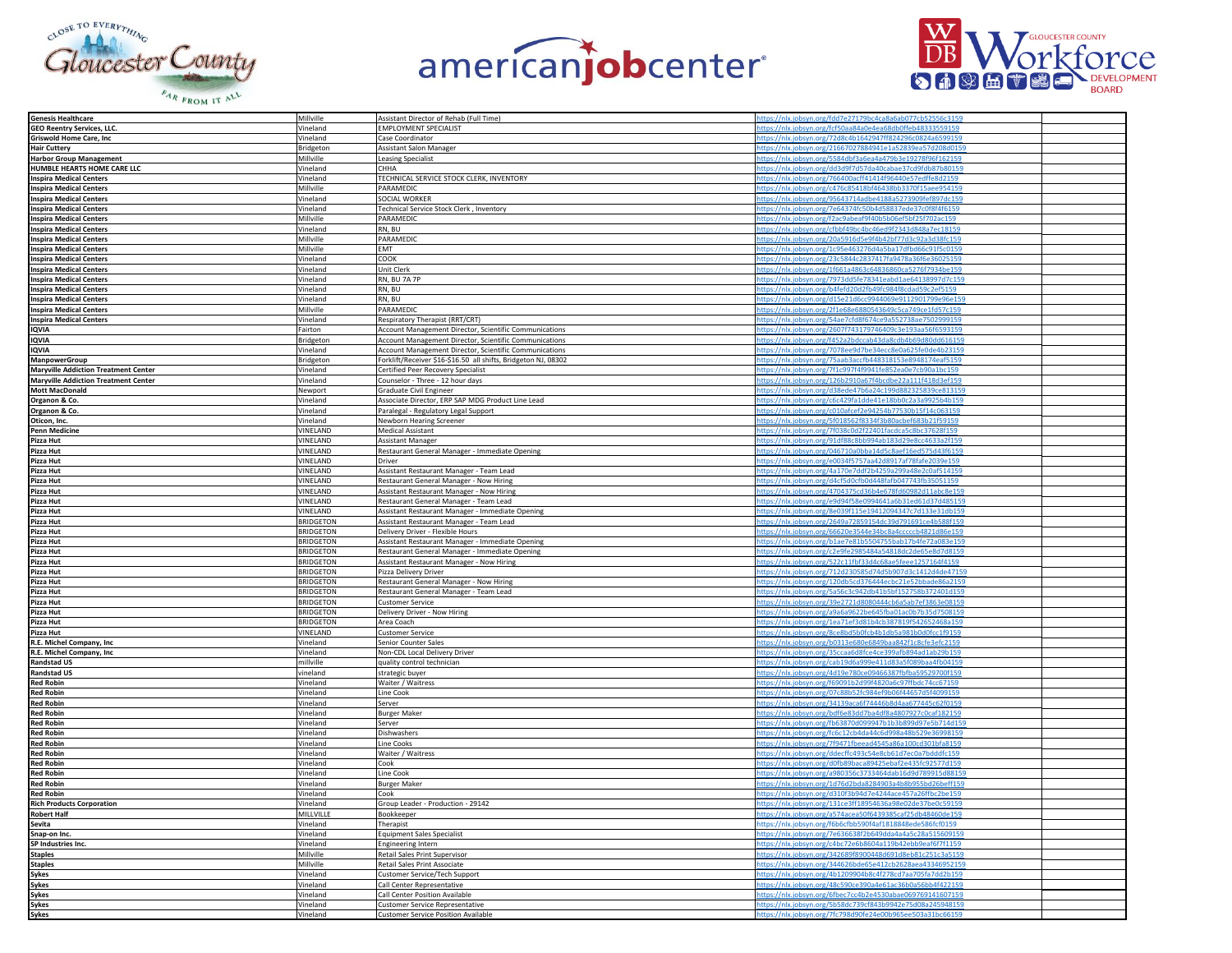





| <b>Tanknology</b>                                | Millville                             | Underground Storage Tank Inspector - Entry Level       | https://nlx.jobsyn.org/d6eed94f91eb445597f9d5a825829018159                                                               |  |
|--------------------------------------------------|---------------------------------------|--------------------------------------------------------|--------------------------------------------------------------------------------------------------------------------------|--|
| Target                                           | Millville                             | <b>Target Security Specialist</b>                      | https://nlx.jobsyn.org/1352bde0d6e546a291dfb9b37d42c33d159                                                               |  |
| <b>TD Bank</b>                                   | Vineland                              | Teller I (FT) Teller Vineland                          | https://nlx.jobsyn.org/f8e3936074354c82b140f38155e93a17159                                                               |  |
| <b>Tractor Supply Company</b>                    | Vineland                              | Merchandising Sales Associate, High Volume             | https://nlx.jobsyn.org/a2753f8c698244b6aeb05e823ff02922159                                                               |  |
| <b>UPS</b>                                       | Vineland                              | Warehouse Worker - Package Handler                     | https://nlx.jobsyn.org/b2a067d23bad45c2be291c6091c3a7ad159                                                               |  |
| Veterans Affairs, Veterans Health Administration | Vineland                              | Senior Social Worker                                   | https://nlx.jobsyn.org/2fb290c311b547199b19e610dfb590a0159                                                               |  |
| Veterans Affairs, Veterans Health Administration | Vineland                              | Senior Social Worker                                   | https://nlx.jobsyn.org/85d7611c9bf84596b3ff985888d75bcd159                                                               |  |
| <b>Visiting Angels</b>                           | Vineland                              | Caregiver                                              | ttps://nlx.jobsyn.org/9ac43faeb05142589a240ac630cbe69b159                                                                |  |
| <b>Visiting Angels</b>                           | Millville                             | Certified Home Health Aide                             | https://nlx.jobsyn.org/485f19bf3dd2409798077d50c57d80ee159                                                               |  |
| Walgreens                                        | MILLVILLE                             | Pharmacy Technician / Pharm Tech Apprenticeship        | https://nlx.jobsyn.org/775e273827b8415d93b4f9602ec2a7f7159                                                               |  |
| Walgreens                                        | <b>BRIDGETON</b>                      | Certified Senior Pharmacy Technician                   | https://nlx.jobsyn.org/2a4217edfb0c46f88e1f8a3163204dca159                                                               |  |
| Walgreens                                        | <b>BRIDGETON</b>                      | <b>Pharmacy Operations Manager</b>                     | https://nlx.jobsyn.org/16366d61a97d4d2e9e91ba8e885ab6fd159                                                               |  |
| Walgreens                                        | <b>BRIDGETON</b>                      | Shift Lead                                             | https://nlx.jobsyn.org/86af953e62f44957809822fa9c2d7075159                                                               |  |
| <b>Wawa Food Markets</b>                         |                                       | Cumberland County Are Customer Service Associate       | http://www.wawa.com                                                                                                      |  |
| <b>Wawa Food Markets</b>                         | Cumberland County Are: Fuel Associate |                                                        | http://www.wawa.com                                                                                                      |  |
| <b>SALEM COUNTY</b>                              |                                       |                                                        |                                                                                                                          |  |
| <b>ABM Industries, Inc</b>                       | Pedricktown                           | CLEANER (H)                                            | https://nlx.jobsyn.org/9293eb07a05841a0be3b5b2ece710757159                                                               |  |
| ABM Industries, Inc.                             | Pennsville                            | CLEANER                                                | https://nlx.jobsyn.org/a8d08e0eca094e41b6b0715d1b59a2a7159                                                               |  |
| ABM Industries, Inc.                             | Pedricktown                           | CLEANER (H)                                            | https://nlx.jobsyn.org/a11b185ab4f9479eb80c47b1eabf2f97159                                                               |  |
| ABM Industries, Inc.                             | Pedricktown                           | CLEANER (H)                                            | https://nlx.jobsyn.org/9994af4d8a7e4bca9fade0aa89dc2802159                                                               |  |
| <b>Allied Universal</b>                          | Carneys Point                         | School Security Officer/ Access Control                | https://nlx.jobsyn.org/c7ffc1cb0b2c4030a6d565f6c79186a8159                                                               |  |
| <b>Allied Universal</b>                          | Carneys Point                         | Warehouse Security Site Supervisor - Unarmed           | https://nlx.jobsyn.org/a7b9ce068cb34c3fb28bc6a6e13cb9d9159                                                               |  |
| <b>Allied Universal</b>                          | Pennsville                            | Chemical plant Security Officer                        | https://nlx.jobsyn.org/cbc1875a1cc4413089dadc8e0e736a03159                                                               |  |
| <b>Americold Logistics, LLC</b>                  | Pedricktown                           | Lumper                                                 | https://nlx.jobsyn.org/784b6d71255b41a1a7d09f77314e51b4159                                                               |  |
| <b>Americold Logistics, LLC</b>                  | Pedricktown                           | Customer Service Rep                                   | https://nlx.jobsyn.org/a282c1c80159478886f5fa5ecb678ef2159                                                               |  |
| <b>Americold Logistics, LLC</b>                  | Pedricktown                           | Clerk                                                  | https://nlx.jobsyn.org/6ccc624d97ab4fb7ab056f6ca8224f79159                                                               |  |
| <b>Americold Logistics, LLC</b>                  | Pedricktown                           | Lumper                                                 | https://nlx.jobsyn.org/107311874509402e8745b1d9544ce1ca159                                                               |  |
| Americold Logistics, LLC                         | Pedricktown                           | LTO Warehouse Worker                                   | https://nlx.jobsyn.org/7f40ea20ffd24f33983f245440b3e83e159                                                               |  |
| <b>Americold Logistics, LLC</b>                  | Pedricktown                           | <b>SQF Practitioner II</b>                             | https://nlx.jobsyn.org/ae0225744e8b4955a912da5afde1a63a159                                                               |  |
| <b>Americold Logistics, LLC</b>                  | Pedricktown                           | Warehouse Supervisor                                   | https://nlx.jobsyn.org/b95d0e1ac3044a33847e852de714778b159                                                               |  |
| <b>Chemours</b>                                  | Deepwater                             | Manufacturing Technology (MT) Process Engineer         | https://nlx.jobsyn.org/119e4a86590f473fb0a0bc2c654e76f5159                                                               |  |
| <b>Christiana Care Health Services</b>           | Woodstown                             | NP/PA, Outpatient Cardiology Team                      | https://nlx.jobsyn.org/21cf1bfae8e146e7b4d8547755e098b9159                                                               |  |
| <b>Cooper University Health Care</b>             | Pennsville                            | PATIENT SERVICES REP                                   | https://nlx.jobsyn.org/f8d3a39afadf4398a3b3c66c41db4c84159                                                               |  |
| <b>Dollar General</b>                            | <b>FIMFR</b>                          | STORE MANAGER in ELMER, NJ                             | https://nlx.jobsyn.org/580694520d614ab1849a6b9e885311f7159                                                               |  |
| <b>Driveline Retail Merchandising</b>            | Penns Grove                           | Flex Retail Merchandiser                               | https://nlx.jobsyn.org/27b2d0cf42bc4112895369c63e4afaec159                                                               |  |
| <b>Driveline Retail Merchandising</b>            | Penns Grove                           | Retail Merchandiser - Bilingual                        | https://nlx.jobsyn.org/340a4f304bdd401c9a39c8110a355489159                                                               |  |
| <b>Inspira Medical Centers</b>                   | Elmer                                 | RN, BU                                                 | https://nlx.jobsyn.org/73498c5cb46d4abf8c64749284b23dad15                                                                |  |
| <b>Inspira Medical Centers</b>                   | Elmer                                 | RN, BU                                                 | https://nlx.jobsyn.org/da52d410a59348a3a12644fc765ee117159                                                               |  |
| <b>IQVIA</b>                                     | Elmer                                 | Account Management Director, Scientific Communications | https://nlx.jobsyn.org/afbf8cc56eef42bd89ad88a6c351b5ac159                                                               |  |
| Lassonde Pappas & Co., Inc.                      | Penns Grove                           | Deduction Analyst - Remote                             | https://nlx.jobsyn.org/1b21ea57bd1e476e9397fe63a46fe3b8159                                                               |  |
| <b>Mannington Mills</b>                          | Salem                                 | Territory Manager - Orlando FL                         | https://nlx.jobsyn.org/72b12d8bb0dd4facaaf08ca1f03172c8159                                                               |  |
| <b>Mannington Mills</b>                          | Salem                                 | Territory Manager - Austin TX                          | https://nlx.jobsyn.org/64f45a779252499d9f66d957f4e7327a159                                                               |  |
| <b>Mannington Mills</b>                          | Salem                                 | Territory Manager - Fort Lauderdale FL                 | https://nlx.jobsyn.org/c8e0a2c28ad941f0a0e87395ab22a460159                                                               |  |
| Mannington Mills, Inc.                           | Salem                                 | Territory Manager - Orlando FL                         | https://nlx.jobsyn.org/20c24d5783c74504a63c0f0bc1aae988159                                                               |  |
| Mannington Mills, Inc.                           | Salem                                 | Territory Manager - Fort Lauderdale FL                 | https://nlx.jobsyn.org/2b2f85df4e64484a8ec4b3ffb848bd78159                                                               |  |
| Mannington Mills, Inc.                           | Salem                                 | Territory Manager - Austin TX                          | https://nlx.jobsyn.org/d3151de2bd6b47e2991f0125de817644159                                                               |  |
| <b>Mattress Firm</b>                             | Pennsville                            | Part Time Sleep Expert                                 | https://nlx.jobsyn.org/5093e250566341b1812a2a66b7164045159                                                               |  |
| <b>McLane Foodservice</b>                        | Penns Grove                           | WAREHOUSE SELECTOR II, OPEN CASE                       | https://nlx.jobsyn.org/d7718631343b43699380725025cb9366159                                                               |  |
| <b>Metro One Loss Prevention Services Group</b>  | Penns Grove                           | Site Manager                                           | https://nlx.jobsyn.org/fd55d725a00e4421b738b50331768763159                                                               |  |
| <b>Metro One Loss Prevention Services Group</b>  | Penns Grove                           | Unarmed Security Officer-TEB4                          | https://nlx.jobsyn.org/8a2c97bb035447978e5f1fb4a329fa23159                                                               |  |
| <b>Metro One Loss Prevention Services Group</b>  | Penns Grove                           | Unarmed Security Officer - Penns Grove                 | https://nlx.jobsyn.org/ead32990631b4bd886c32a7229e70a8c159                                                               |  |
| <b>Metro One Loss Prevention Services Group</b>  | Penns Grove                           | Unarmed Security Officer Penns Grove                   | https://nlx.jobsyn.org/40d05467d8204bc6969940b7b1d38f40159                                                               |  |
| <b>OneMain Financial</b>                         | Pennsville                            | Consumer Loan Sales Specialist                         | https://nlx.jobsyn.org/6e569555e1e34108b3b0655864b86b8d159                                                               |  |
| <b>Pilot Company</b>                             | Penns Grove                           | Fuel Attendant                                         | https://nlx.jobsyn.org/8f726b963bea46fba7d40d4b3abcb79e159                                                               |  |
| <b>Pilot Company</b>                             | Penns Grove                           | Janitorial Maintenance                                 | https://nlx.jobsyn.org/5991717b5c6e4660b97139b9788f9d50159                                                               |  |
| <b>Pilot Company</b>                             | Penns Grove                           | Subway Cashier                                         | https://nlx.jobsyn.org/6e580a47b630449d839ac83e4fb1e02a159                                                               |  |
| <b>Pilot Company</b>                             | Penns Grove                           | Deli Baker                                             | https://nlx.jobsyn.org/1d4e6ac06a29420392e0b59be0071c9b159                                                               |  |
| Pilot Company                                    | Penns Grove                           | Deli Shift Leader II                                   | https://nlx.jobsyn.org/d31398f806cd43df9b1ed2fac49f59b8159                                                               |  |
| <b>Pilot Company</b>                             | Penns Grove                           | Coffee Attendant<br>Cashier                            | https://nlx.jobsyn.org/f21c9a8ccc384efab86cb566e9e95ee6159                                                               |  |
| Pilot Company<br><b>Pilot Company</b>            | Penns Grove<br>Penns Grove            | <b>Fuel Attendant</b>                                  | https://nlx.jobsyn.org/ae9778b3e57b47cf95a21482a07eb44e159<br>https://nlx.jobsyn.org/12a16a4debdb4c10a88b15ffb40beb33159 |  |
| <b>Pilot Company</b>                             | Penns Grove                           | Deli Baker                                             | https://nlx.jobsyn.org/e2fd1fd4c2054b4a9a4137476e89153c159                                                               |  |
| <b>Pilot Company</b>                             | Penns Grove                           | Janitorial Maintenance                                 | https://nlx.jobsyn.org/a4a19ad8ce994a88b9d6334bbb664d39159                                                               |  |
| <b>Pilot Company</b>                             | Penns Grove                           | Coffee Attendant                                       | https://nlx.jobsyn.org/5a6caf0e13ab4872ab2d998e49e3cc54159                                                               |  |
| <b>Pilot Company</b>                             | Penns Grove                           | Deli General Manager                                   | https://nlx.jobsyn.org/3ba223ae369c427d95798535a4b12aad159                                                               |  |
| <b>Pilot Company</b>                             | Penns Grove                           | Janitorial Maintenance                                 | https://nlx.jobsyn.org/1f4f3ce446b14480b65cf8f7219abb77159                                                               |  |
| Pilot Company                                    | Penns Grove                           | <b>Fuel Attendant</b>                                  | https://nlx.jobsyn.org/b437826269994b2fb16b02534e76c8c7159                                                               |  |
| <b>Pilot Company</b>                             | Penns Grove                           | Cashier                                                | https://nlx.jobsyn.org/0239325f8fd145a080876c506fe60b2d159                                                               |  |
| <b>Pilot Company</b>                             | Penns Grove                           | Cashier                                                | https://nlx.jobsyn.org/eca6ac9b789b47e4bbb01ad93d93a1d7159                                                               |  |
| <b>Pilot Company</b>                             | Penns Grove                           | Subway Sandwich Artist                                 | https://nlx.jobsyn.org/bd77be7a464042f58cbf46def3368cd3159                                                               |  |
| Pizza Hut                                        | PENNSVILLE                            | Restaurant General Manager - Now Hiring                | https://nlx.jobsyn.org/17f565e83c7d404a8f0cb3d3e2e2b1bc159                                                               |  |
| Pizza Hut                                        | PENNSVILLE                            | Assistant Restaurant Manager - Team Lead               | https://nlx.jobsyn.org/2e011f7f28d944ef9719b64e85b65cd9159                                                               |  |
| Pizza Hut                                        | PENNSVILLE                            | Delivery Driver - Flexible Hours                       | https://nlx.jobsyn.org/772c4742d37b48fa95afa130725cafb2159                                                               |  |
| Pizza Hut                                        | PENNSVILLE                            | Restaurant General Manager - Immediate Opening         | https://nlx.jobsyn.org/24bd457e09ef4ee09bb5c452dd238f7f159                                                               |  |
| Pizza Hut                                        | PENNSVILLE                            | Restaurant General Manager - Team Lead                 | https://nlx.jobsyn.org/3df96e8a5f474c44bfc142552f348cb1159                                                               |  |
| Pizza Hut                                        | PENNSVILLE                            | Assistant Manager                                      | https://nlx.jobsyn.org/0e0b794983a249a6be686c069d803b0d159                                                               |  |
| Pizza Hut                                        | PENNSVILLE                            | Area Coach                                             | https://nlx.jobsyn.org/47a07f1dc7294bf193eb3efda8be376c159                                                               |  |
| Pizza Hut                                        | PENNSVILLE                            | Delivery Driver - Now Hiring                           | https://nlx.jobsyn.org/c75d7a7876684f949735d7018a3a28a6159                                                               |  |
| Pizza Hut                                        | PENNSVILLE                            | <b>Customer Service</b>                                | https://nlx.jobsyn.org/9f9f91ca9bec41ca9d51f6c6cd333f10159                                                               |  |
| Pizza Hut                                        | PENNSVILLE                            | <b>Assistant Restaurant Manager - Now Hiring</b>       | https://nlx.jobsyn.org/e9efd414cbc248f28c6d6a3ac3915c2c159                                                               |  |